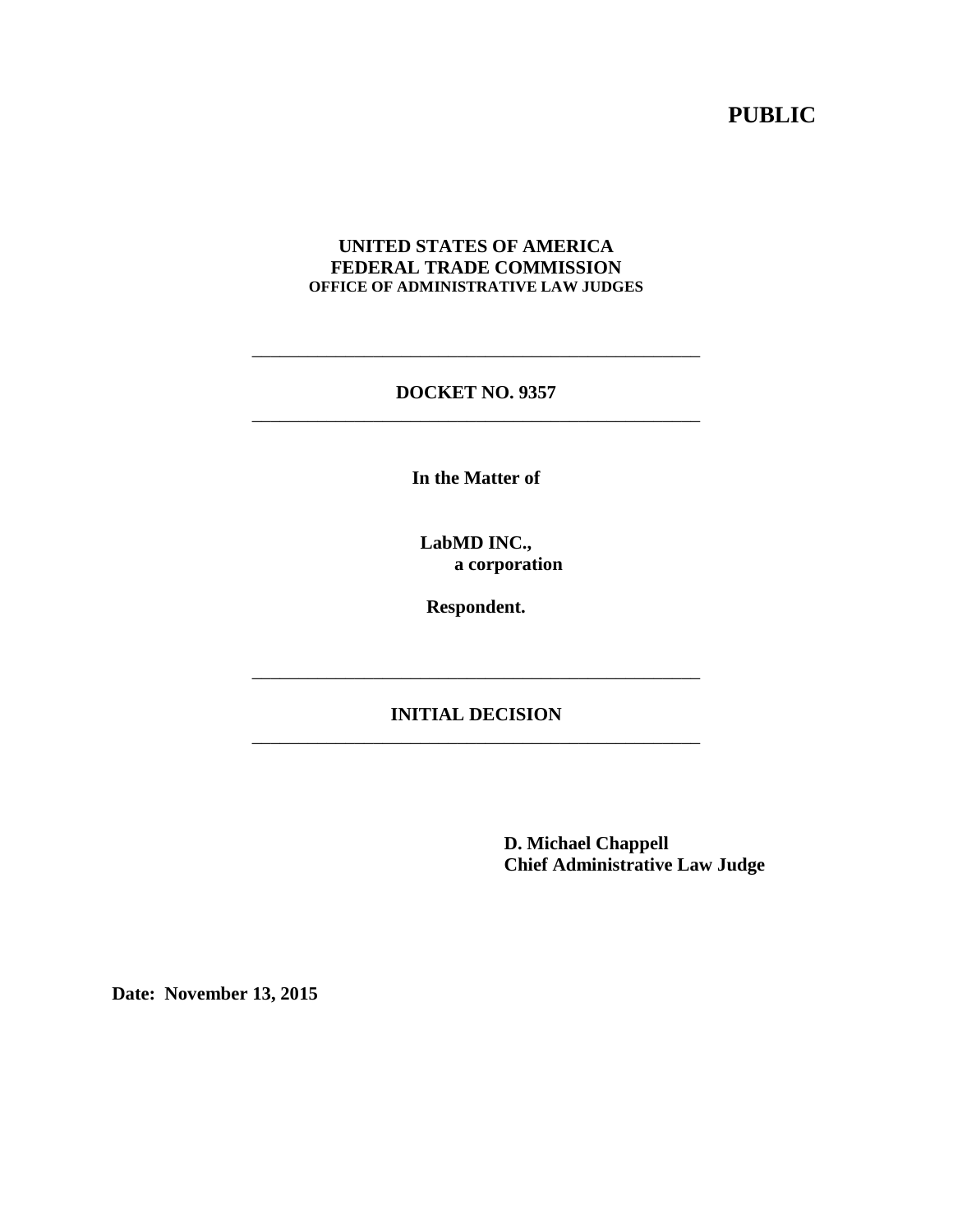# **TABLE OF CONTENTS**

| I.  |           |                                                                         |  |  |  |  |
|-----|-----------|-------------------------------------------------------------------------|--|--|--|--|
|     | A.        |                                                                         |  |  |  |  |
|     |           | 1.                                                                      |  |  |  |  |
|     |           | 2.                                                                      |  |  |  |  |
|     | <b>B.</b> |                                                                         |  |  |  |  |
|     |           | 1.                                                                      |  |  |  |  |
|     |           | 2.                                                                      |  |  |  |  |
|     | C.        | <b>EVIDENCE.</b>                                                        |  |  |  |  |
|     | D.        |                                                                         |  |  |  |  |
|     |           |                                                                         |  |  |  |  |
| II. |           |                                                                         |  |  |  |  |
|     | A.        |                                                                         |  |  |  |  |
|     | <b>B.</b> |                                                                         |  |  |  |  |
|     |           | 1.                                                                      |  |  |  |  |
|     |           | a.                                                                      |  |  |  |  |
|     |           | $\mathbf{b}$ .                                                          |  |  |  |  |
|     |           | $\mathbf{c}$ .                                                          |  |  |  |  |
|     |           | d.                                                                      |  |  |  |  |
|     |           | 2.                                                                      |  |  |  |  |
|     |           | a.                                                                      |  |  |  |  |
|     | $C$ .     | RESPONDENT                                                              |  |  |  |  |
|     |           | 1.                                                                      |  |  |  |  |
|     |           | Collection of Personal Information in Connection with<br>2.             |  |  |  |  |
|     |           |                                                                         |  |  |  |  |
|     |           | 3.                                                                      |  |  |  |  |
|     |           | Collection of Personal Information in Connection with Payments 22<br>4. |  |  |  |  |
|     | D.        |                                                                         |  |  |  |  |
|     |           | 1.                                                                      |  |  |  |  |
|     |           | 2.                                                                      |  |  |  |  |
|     |           | a.                                                                      |  |  |  |  |
|     |           | $\mathbf b$ .                                                           |  |  |  |  |
|     |           | 3.                                                                      |  |  |  |  |
|     |           | a.                                                                      |  |  |  |  |
|     |           | b.                                                                      |  |  |  |  |
|     |           | c.                                                                      |  |  |  |  |
|     |           | d.                                                                      |  |  |  |  |
|     |           | 4.                                                                      |  |  |  |  |
|     |           | 5.                                                                      |  |  |  |  |
|     | E.        |                                                                         |  |  |  |  |
|     |           | Sacramento Police Department's Discovery of LabMD Documents  36<br>1.   |  |  |  |  |
|     |           | Connection between the Sacramento Documents and LabMD's<br>2.           |  |  |  |  |
|     |           |                                                                         |  |  |  |  |
|     |           | 3.                                                                      |  |  |  |  |
|     |           | 4.                                                                      |  |  |  |  |
|     | F.        |                                                                         |  |  |  |  |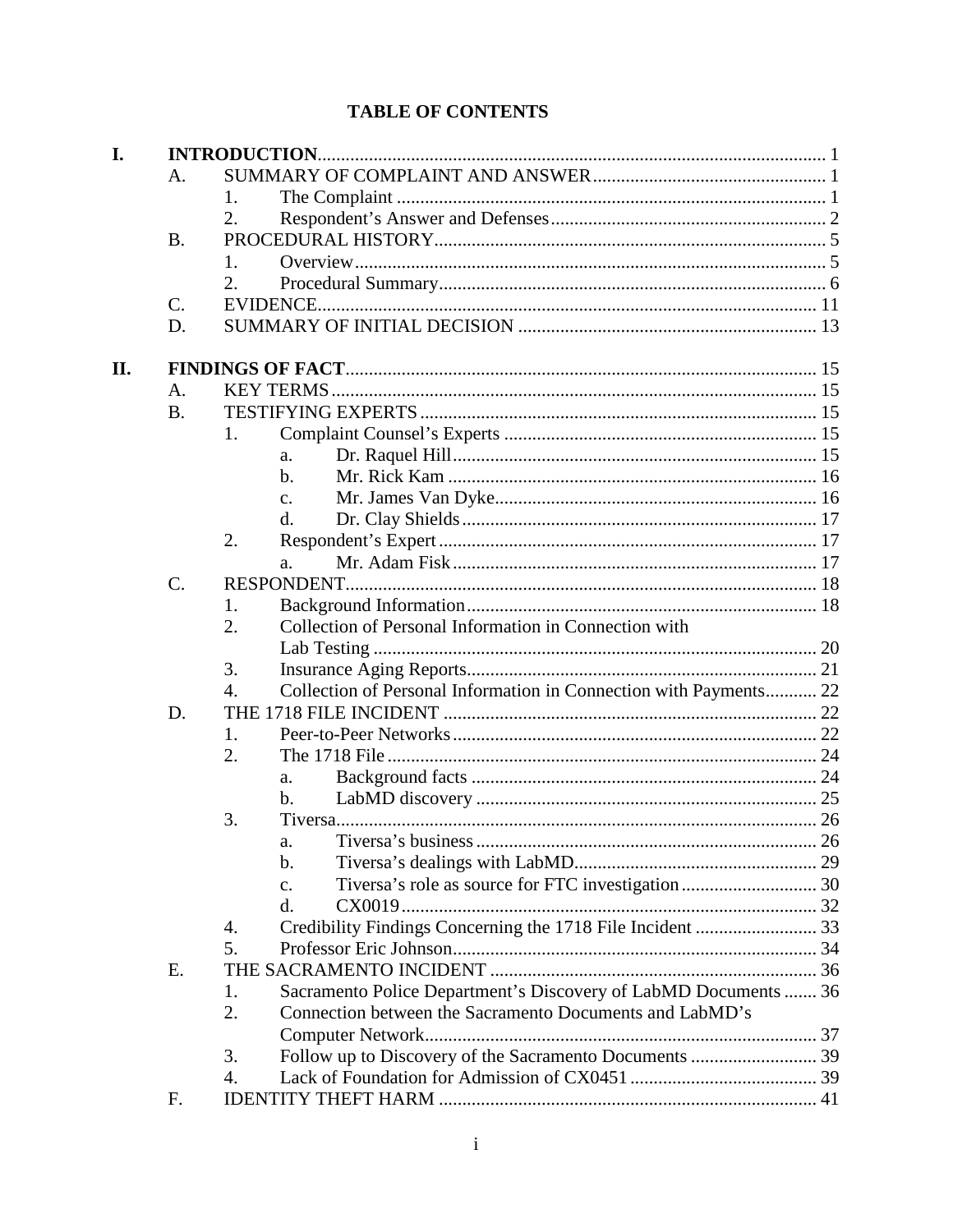| III. |           |    |                                                          |  |
|------|-----------|----|----------------------------------------------------------|--|
|      | А.        |    |                                                          |  |
|      | <b>B.</b> |    |                                                          |  |
|      | C.        |    | LEGAL FRAMEWORK FOR DETERMINING UNFAIR CONDUCT 47        |  |
|      | D.        |    |                                                          |  |
|      |           | 1. |                                                          |  |
|      |           | 2. |                                                          |  |
|      |           | 3. |                                                          |  |
|      |           | 4. | Complaint Counsel's Proffered Consumer Injury Experts 56 |  |
|      |           | 5. |                                                          |  |
|      |           |    | a.                                                       |  |
|      |           |    | b.                                                       |  |
|      |           |    | $\mathbf{c}$ .                                           |  |
|      |           |    | $\mathbf{1}$ .                                           |  |
|      |           |    | 11.                                                      |  |
|      |           |    | d.                                                       |  |
|      |           |    | e.                                                       |  |
|      |           |    | f.                                                       |  |
|      |           | 6. |                                                          |  |
|      |           |    | a.                                                       |  |
|      |           |    | b.                                                       |  |
|      |           |    | c.                                                       |  |
|      |           |    | d.                                                       |  |
|      |           |    | $\mathbf{i}$ .                                           |  |
|      |           |    | (a)                                                      |  |
|      |           |    | (b)                                                      |  |
|      |           |    | ii.                                                      |  |
|      |           |    | e.                                                       |  |
|      |           | 7. | Risk of Harm to Consumers whose Personal Information is  |  |
|      |           |    |                                                          |  |
|      |           |    | a.                                                       |  |
|      |           |    | b.                                                       |  |
|      |           |    | $\mathbf{c}$ .                                           |  |
|      | E.        |    |                                                          |  |
| IV.  |           |    |                                                          |  |
|      |           |    |                                                          |  |
|      |           |    |                                                          |  |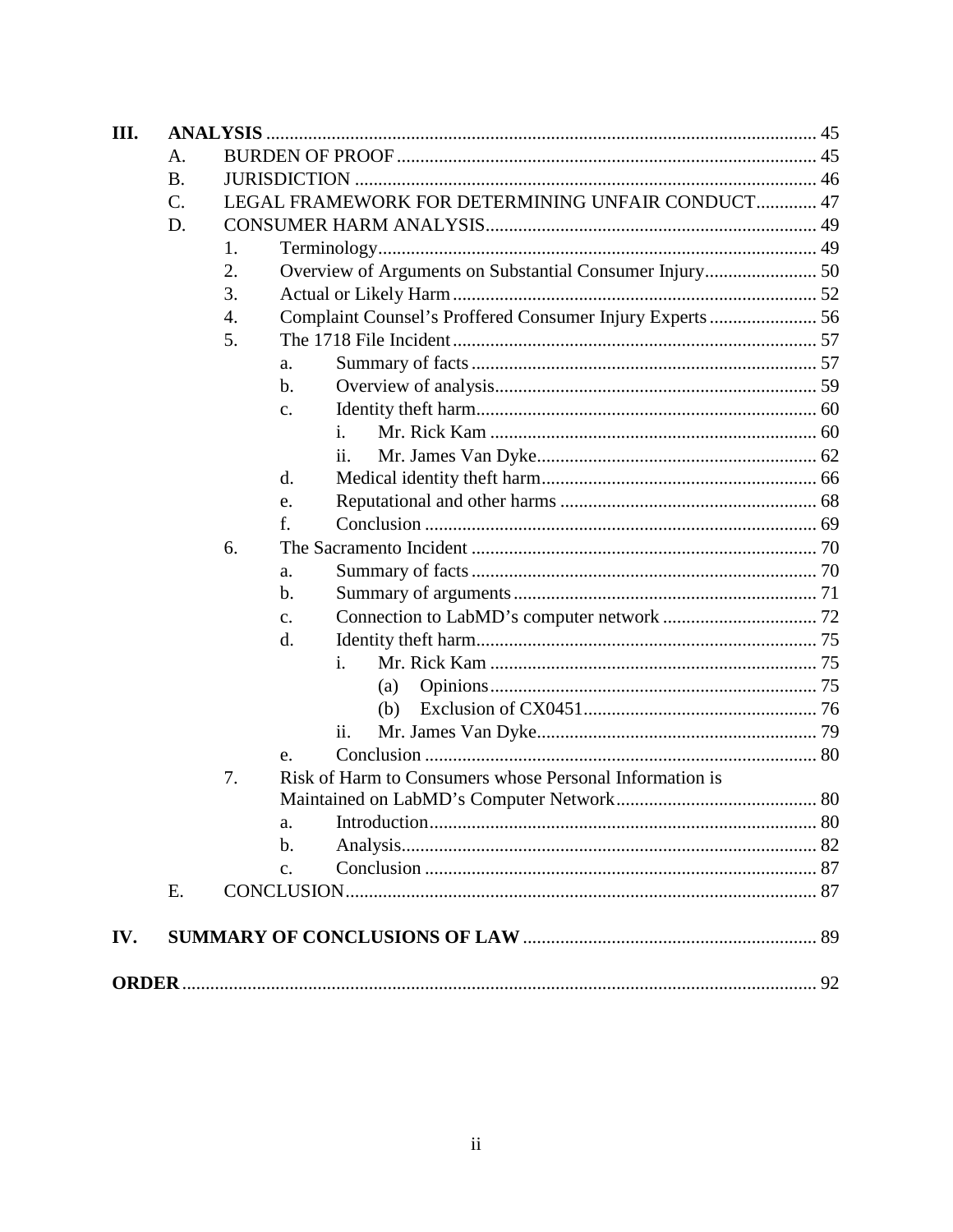#### **I. INTRODUCTION**

#### **A. SUMMARY OF COMPLAINT AND ANSWER**

#### **1. The Complaint**

The Administrative Complaint in this case ("Complaint"), issued by the Federal Trade Commission ("FTC" or "Commission") on August 28, 2013, charges that Respondent LabMD, Inc. ("Respondent" or "LabMD"), a clinical testing laboratory, failed to provide "reasonable and appropriate" security for personal information maintained on LabMD's computer networks, and that this conduct "caused or is likely to cause" substantial consumer injury. Therefore, the Complaint alleges, Respondent is liable for "unfair" acts or practices under Section 5(a) of the Federal Trade Commission Act ("FTC Act"). Complaint ¶ 10, 17-21, 22-23.

Specifically, the Complaint alleges that "[R]espondent engaged in a number of practices that, taken together, failed to provide reasonable and appropriate security for personal information on its computer networks." Complaint ¶ 10. "Among other things," according to the Complaint, Respondent:

- (a) did not develop, implement, or maintain a comprehensive information security program to protect consumers' personal information;
- (b) did not use readily available measures to identify commonly known or reasonably foreseeable security risks and vulnerabilities on its networks;
- (c) did not use adequate measures to prevent employees from accessing personal information not needed to perform their jobs;
- (d) did not adequately train employees to safeguard personal information;
- (e) did not require employees, or other users with remote access to the networks, to use common authentication-related security measures;
- (f) did not maintain and update operating systems of computers and other devices on its networks; and
- (g) did not employ readily available measures to prevent or detect unauthorized access to personal information on its computer networks.

Complaint  $\P$  10(a)-(g).

The Complaint alleges two "security incidents" occasioned by Respondent's alleged unreasonable data security. The first incident, according to the Complaint, occurred in May 2008, when a "third party" informed Respondent that a June 2007 insurance aging report was "available" on a peer-to-peer ("P2P") file-sharing network, through a file-sharing application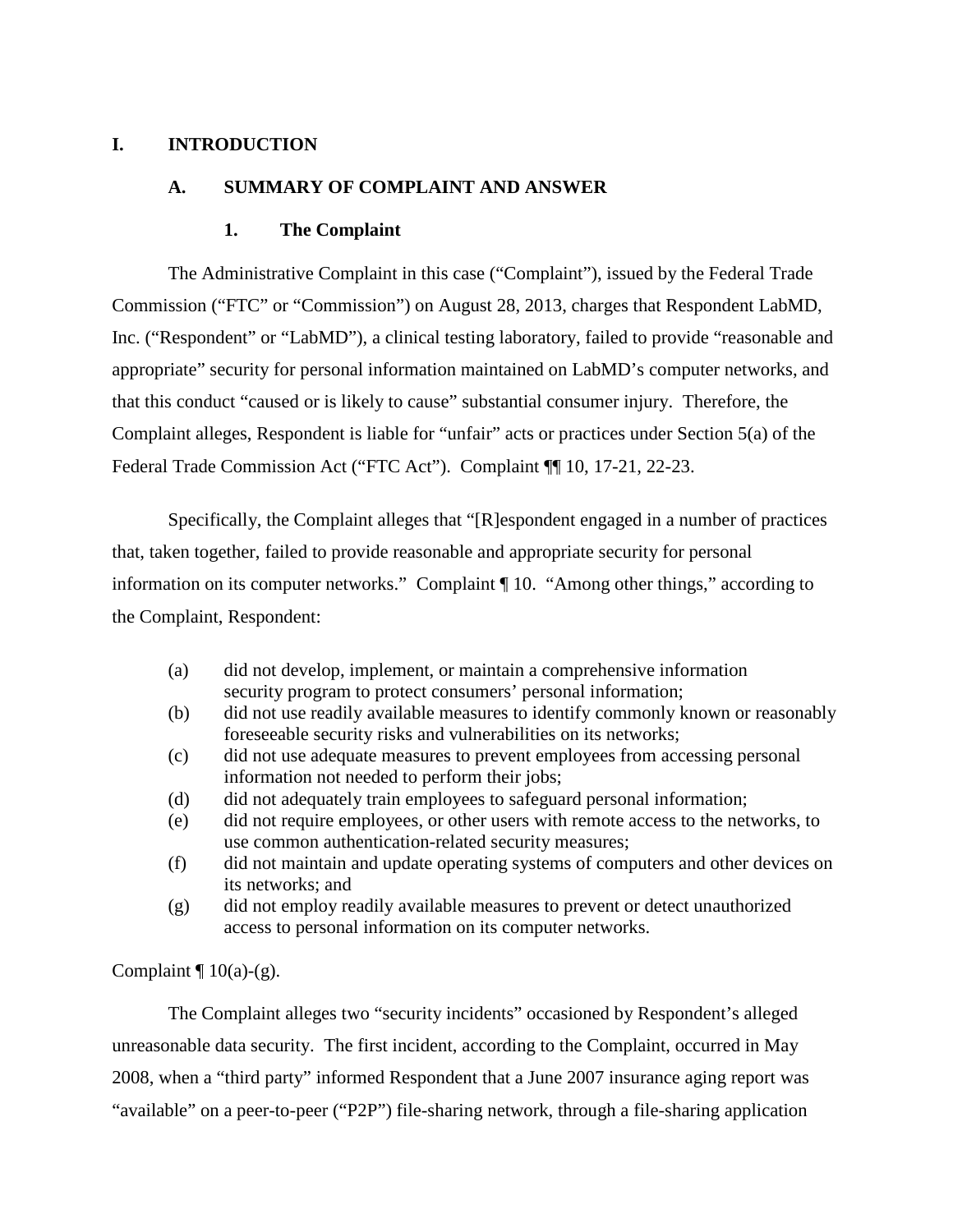called LimeWire. Complaint ¶ 17. The insurance aging report allegedly contained personal information, such as names, dates of birth, Social Security numbers ("SSNs"), current procedural terminology ("CPT") codes, and health insurance company names, addresses, and policy numbers, for approximately 9,300 patients of LabMD's physician clients. Complaint ¶ 19. This insurance aging report, consisting of 1,718 pages, is referred to herein as the "1718 File."

For the second alleged security incident asserted to have been caused by Respondent's alleged failure to protect data on its computer networks, the Complaint alleges that in October 2012, "more than 35 Day Sheets" and "a small number of copied checks" were found in the possession of individuals who subsequently pleaded "no contest" to identity theft charges (the "Sacramento Documents"). Complaint ¶ 21. The Complaint further claims that the Sacramento Documents included personal information such as names and Social Security numbers, and that some of the Social Security numbers have been used by people with different names, which the Complaint alleges indicates use of Social Security numbers by identity thieves. Complaint ¶ 21*.*

The Complaint concludes that Respondent's alleged failure to employ "reasonable and appropriate" measures to prevent unauthorized access to personal data caused, or is likely to cause, substantial harm to consumers that is not reasonably avoidable by consumers or outweighed by benefits to consumers or competition, and therefore constitutes an unfair practice under Section 5 of the FTC Act. Complaint ¶¶ 22, 23.

#### **2. Respondent's Answer and Defenses**

Respondent filed its Answer and Defenses to the Complaint on September 17, 2013. By Order issued July 27, 2015, Respondent was granted leave to add an additional affirmative defense, and Respondent filed its First Amended Answer and Defenses on July 31, 2015 ("Amended Answer"). The Amended Answer denies all material allegations of the Complaint, except as noted below.

Respondent's Amended Answer admits that it is a Georgia corporation, and further states that it is a clinical laboratory that conducts tests on specimen samples and reports the test results to authorized physicians. Amended Answer ¶¶ 1, 3. Respondent further admits that it files insurance claims for the testing charges with health insurers. Amended Answer ¶ 4. In

2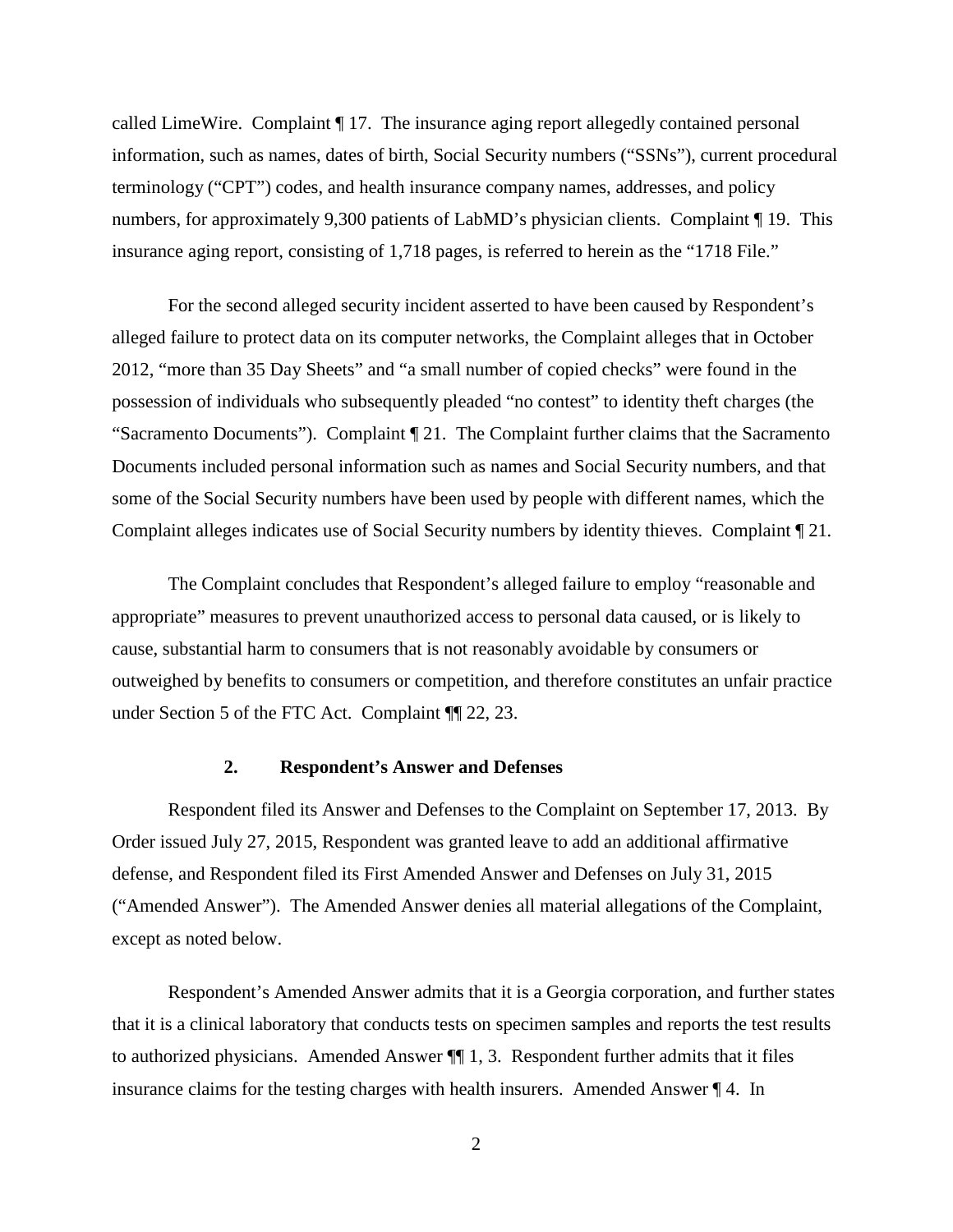connection with the foregoing activities, Respondent receives patient names, addresses, dates of birth, gender, telephone numbers, Social Security numbers, lab tests and lab testing codes, and health insurance company names and policy numbers. Amended Answer ¶ 6. Respondent further admits that it uses a computer network in its business to file insurance claims and prepare bills, and that it creates spreadsheets that may include patient information and insurance information. Amended Answer ¶ 9.

With respect to the alleged security incidents set forth in the Complaint, Respondent's Amended Answer states that Tiversa Holding Company ("Tiversa") contacted LabMD in May 2008 claiming to have obtained the 1718 File through LimeWire. Amended Answer ¶ 17. Respondent further states its belief that LimeWire had been downloaded and may have been installed on a computer used by LabMD's billing department manager "no later than" 2006. Amended Answer ¶ 18.

The Amended Answer includes six defenses, including: the Complaint fails to state a valid claim; the Commission lacks subject matter jurisdiction over the claims made in this case; the Commission lacks statutory authority to regulate the acts and practices alleged in the Complaint, making the Commission's actions unlawful; the alleged acts and practices have not caused, and are not likely to cause, substantial injury that is not reasonably avoidable by consumers themselves and not outweighed by countervailing benefits to consumers or to competition; the enforcement action against Respondent violates Respondent's due process rights because the Commission has not provided fair notice of the data security standards that the Commission believes Section 5 prohibits or requires; and, the claims alleged in the Complaint are barred by Article II of the United States Constitution because the presiding Administrative Law Judge ("ALJ") is an "inferior officer" that has not been properly appointed by the Commissioners of the FTC, the President, or the Judiciary (the "Appointments Clause" defense). Amended Answer at 5-6.

Respondent presented each of the foregoing defenses, other than the Appointments Clause defense, in a pre-trial Motion to Dismiss filed November 12, 2013. Under the

3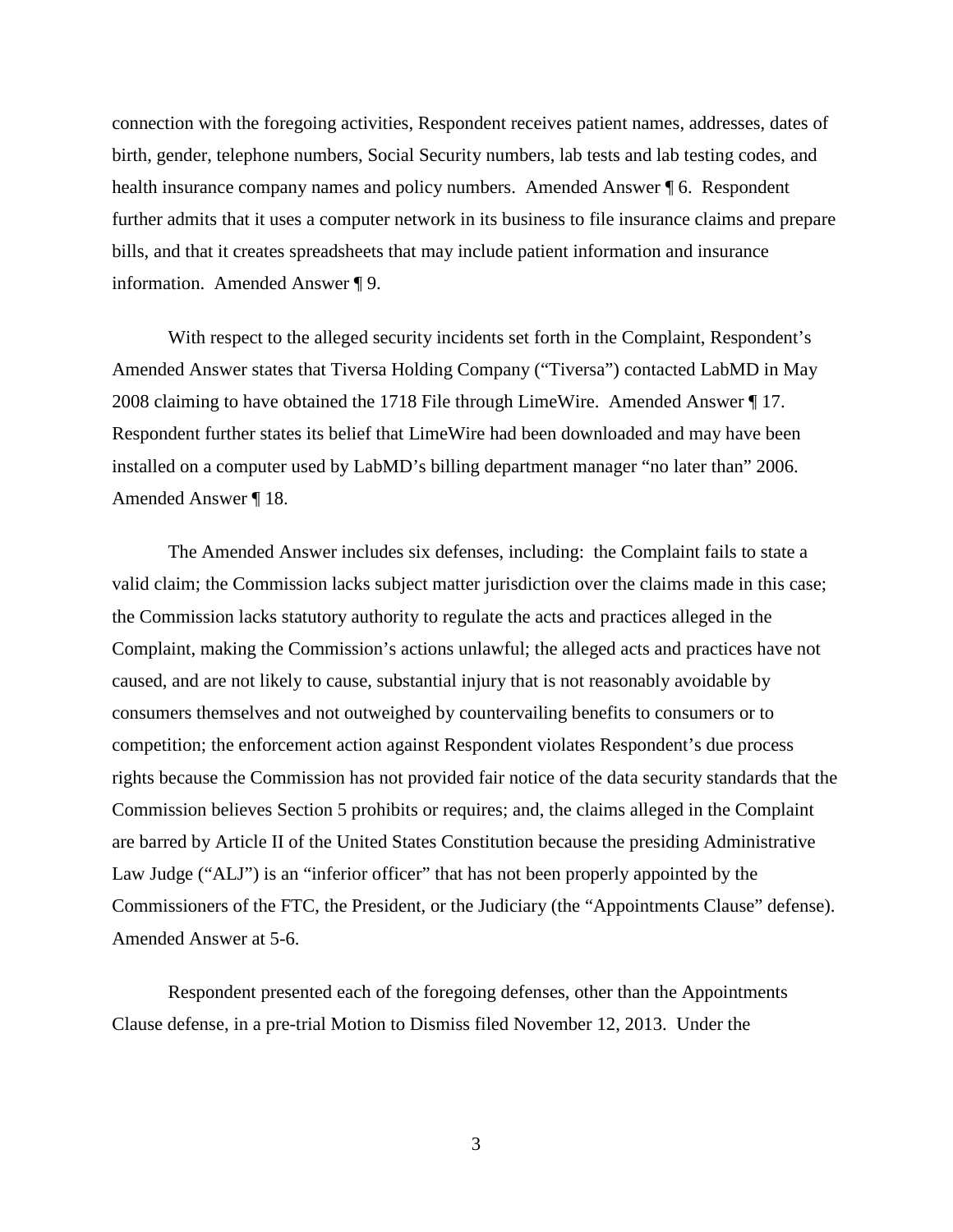Commission's Rules of Practice, the Motion was decided by the Commission<sup>1</sup> – the same entity that, when issuing the Complaint, stated it had "reason to believe" that LabMD violated the provisions of the FTC Act. Complaint at 1. The Commission rejected Respondent's defenses, holding that the statutory prohibition against unfair trade practices in Section 5 could be applied to allegedly unreasonable and injurious data security practices, and declined to dismiss the Complaint. *In re LabMD, Inc.*, 2014 FTC LEXIS 2 (Jan. 16, 2014) ("Commission Order on Motion to Dismiss").

In addition, Respondent filed a pre-trial Motion for Summary Decision on April 21, 2014, which, like Respondent's pre-trial Motion to Dismiss, was also decided by the Commission, pursuant to the Commission's 2009 Rule changes. *See* footnote 1. The Commission denied Respondent's Motion for Summary Decision, holding that there were genuine disputes about some of the factual issues raised by LabMD and that LabMD's liability "for engaging in 'unfair acts or practices' in violation of . . . 15 U.S.C. § 45(a) . . . must be resolved based on factual evidence presented at an evidentiary hearing." *In re LabMD, Inc.*, 2014 FTC LEXIS 126, at \*1- 2 (May 19, 2014).<sup>2</sup>

<sup>&</sup>lt;sup>1</sup> The Commission amended Rule 3.22 of its Rules of Practice in 2009 to allow "the Commission to decide legal questions and articulate applicable law when the parties raise purely legal issues." Proposed rule amendments; request for public comment, 73 Fed. Reg. 58,832, 58,836 (Oct. 7, 2008). "[C]ommenters (including the [Section of Antitrust Law of the American Bar Association ('Section')], criticized the [Commission's] proposed Rule change as unfairly invading the province of the independent ALJ and compromising the Commission's dual roles as prosecutor and adjudicator." Interim final rules with request for comment, 74 Fed. Reg. 1804, 1809 (Jan. 13, 2009). "For example, the Section argued that the proposed changes . . . could raise concerns about the impartiality and fairness of the Part 3 proceeding by permitting the Commission to adjudicate dispositive issues, including motions to dismiss challenging the facial sufficiency of a complaint, shortly after the Commission has voted out the complaint finding that it has 'reason to believe' there was a law violation, without the benefit of an opinion by an independent ALJ." *Id.* A joint comment from former FTC Chairman Robert Pitofsky and Michael N. Sohn "similarly argued that the proposed rules, including Rule 3.22, would arguably infringe on the fairness of the Part 3 proceeding if the Commission more frequently 'invades what has heretofore been the province of an independent ALJ.'" *Id.*  Dismissing these objections, the Commission amended its Rules of Practice to give to itself the authority to decide "[m]otions to dismiss filed before the evidentiary hearing, motions to strike, and motions for summary decision[.]" 16 C.F.R. § 3.22(a).

 $2$  On December 17, 2013, Respondent filed a Motion to Disqualify Commissioner Brill from participating in this administrative proceeding, arguing that, based on her comments in two public speeches, Commissioner Brill had prejudged the facts of this case. Commissioner Brill issued a statement denying that she had prejudged the case, but concluding nevertheless that, to avoid an undue distraction from the issues raised in the Commission's Complaint against LabMD, she would recuse herself from further participation in the matter. *In re LabMD, Inc.*, 2013 FTC LEXIS 138 (Dec. 24, 2013). Respondent also filed two motions seeking to disqualify Commission Chairwoman Ramirez from participating further in this matter. By Orders dated June 15, 2015 and August 14, 2015, the Commission denied those motions. *In re LabMD, Inc.*, 2015 FTC LEXIS 142 (June 15, 2015); *In re LabMD, Inc.*, 2015 FTC LEXIS 185 (Aug. 14, 2015).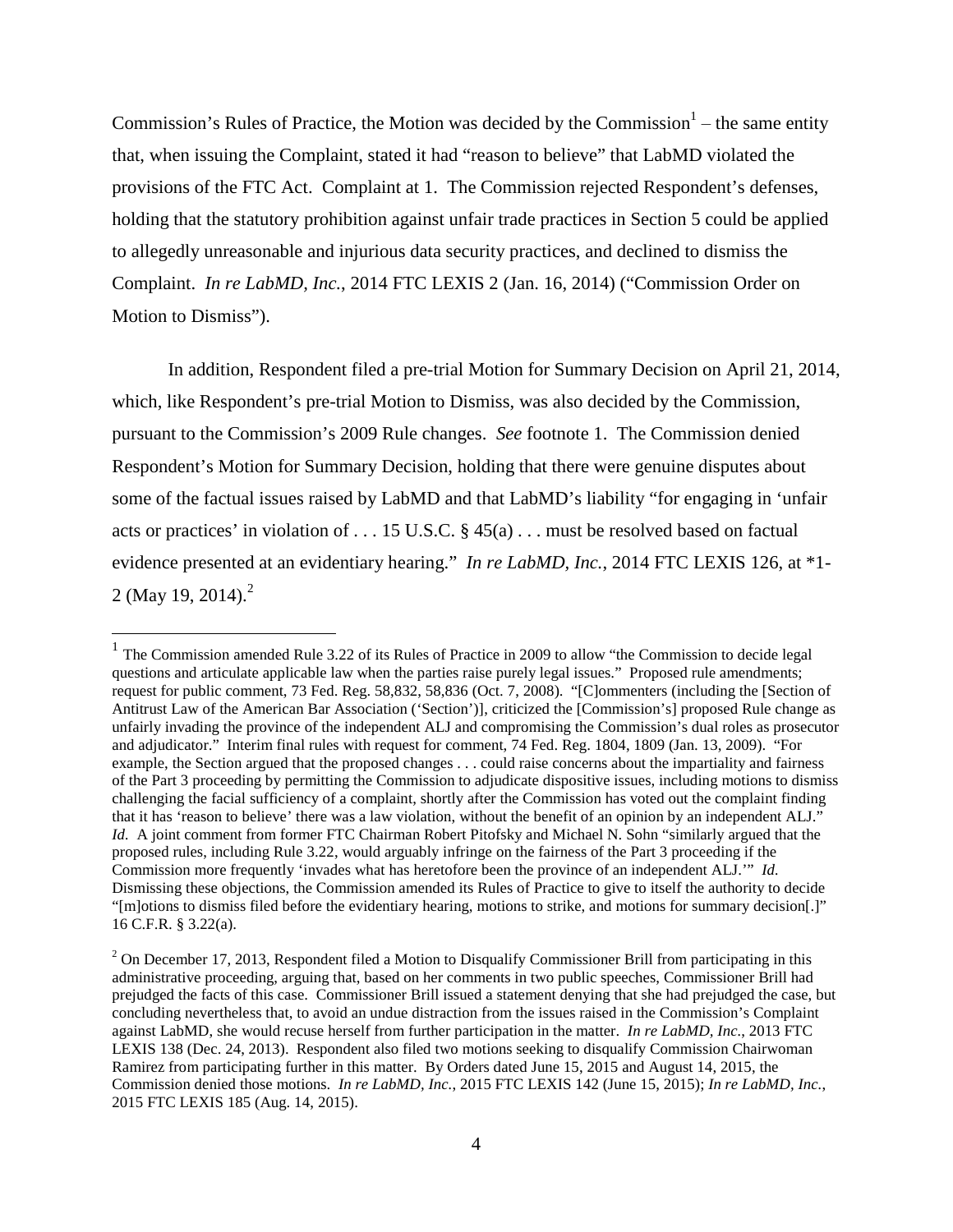Further, concurrent with its Motion to File an Amended Answer to add the Appointments Clause defense, Respondent filed a Motion to Dismiss based on the Appointments Clause defense, the resolution of which the Administrative Law Judge had, on the record, deferred to the Initial Decision. Tr. 1492-1493, 1497-1502. The Commission, exercising its "plenary authority over this adjudication," denied Respondent's Motion to Dismiss based on the Appointments Clause defense, holding "that the Appointments Clause does not apply to the hiring of Commission administrative law judges." However, in order to "put[] to rest any possible claim that this administrative proceeding violates the Appointments Clause," the Commission "ratified Judge Chappell's appointment as a Federal Trade Commission administrative law judge and as the Commission's Chief Administrative Law Judge." *In re LabMD, Inc.*, 2015 FTC LEXIS 215, at \*4-6 (Sept. 14, 2015) and Exhibit A thereto (FTC Minute dated September 11, 2015).

#### **B. PROCEDURAL HISTORY**

#### **1. Overview**

The evidentiary hearing began on May 20, 2014. FTC Complaint Counsel ("Complaint Counsel") rested its case on May 23, 2014. As more fully described below, completion of Respondent's case was delayed by proceedings to obtain prosecutorial immunity for a defense witness, and the case was reconvened on May 5, 2015. After completion of Respondent's witnesses and resolution of certain evidentiary motions, $3$  the evidentiary hearing was completed on July 15, 2015. The hearing record was closed by Order dated July 20, 2015.<sup>4</sup>

Rule 3.51(a) of the Commission's Rules of Practice states that "[t]he Administrative Law Judge shall file an initial decision within 70 days after the filing of the last filed initial or reply proposed findings of fact, conclusions of law and order . . . ." 16 C.F.R. § 3.51(a). The parties filed concurrent post-trial briefs and proposed findings of fact on August 10, 2015. The parties filed replies to the other's proposed findings of fact and post-trial briefs on September 4, 2015.

 <sup>3</sup> *See In re LabMD, Inc.*, 2015 FTC LEXIS 175 (July 15, 2015); *In re LabMD, Inc.*, 2015 FTC LEXIS 154 (June 22, 2015).

 $4$  Over 1,080 exhibits were admitted into evidence, 39 witnesses testified, either live or by deposition, and there are 1,504 pages of trial transcript. The parties' proposed findings of fact and conclusions of law, post-trial briefs, replies to proposed findings of fact and conclusions of law, and reply briefs total 2,066 pages.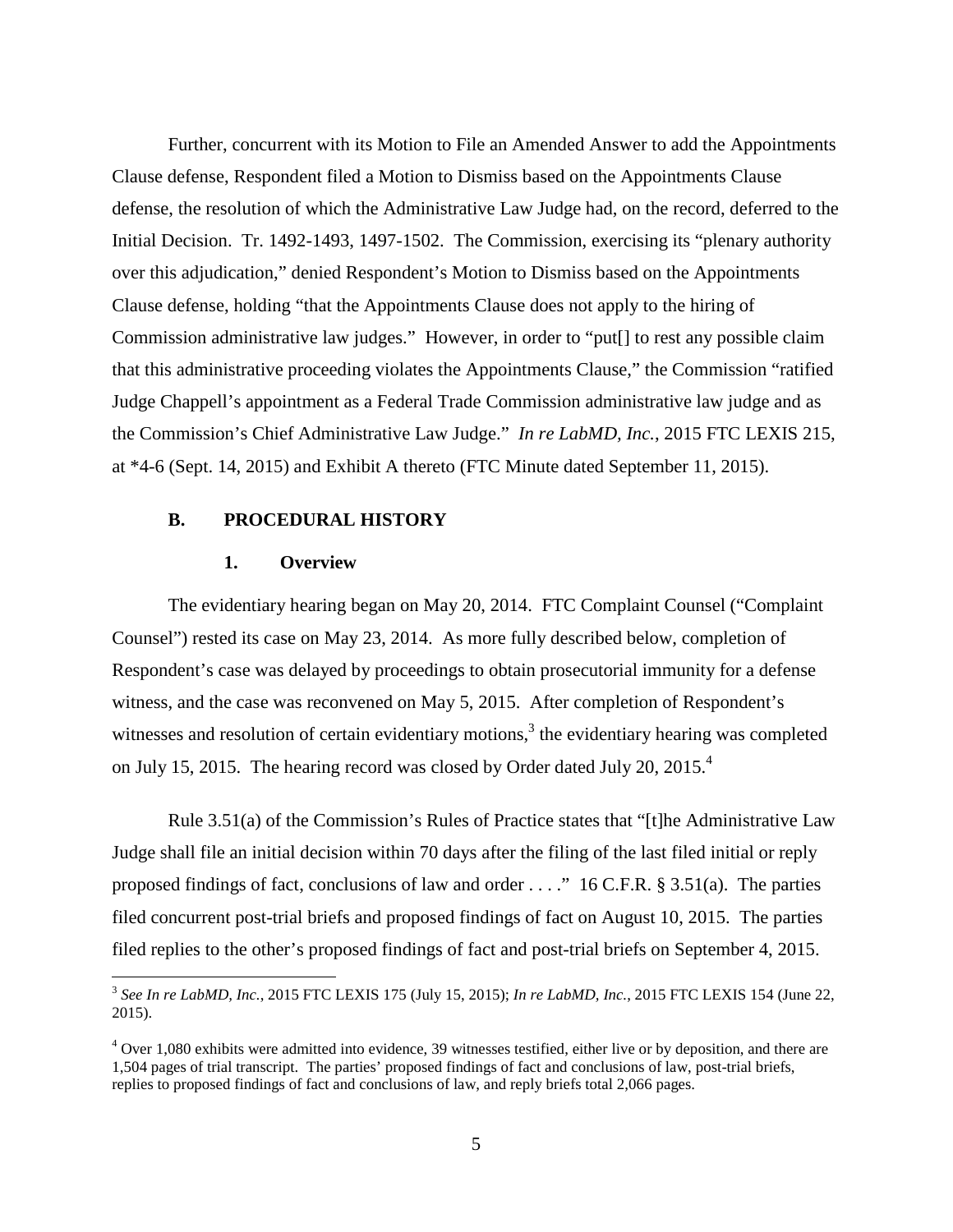Pursuant to Commission Rule 3.41(b)(6), closing arguments were held on September 16, 2015. Seventy days from the last filed reply proposed findings and conclusions of law and reply briefs is November 16, 2015.

#### **2. Procedural Summary**

Proceedings in this matter have been lengthy, with over 200 entries on the docket, including, among other filings, numerous discovery motions, sanctions motions, and motions to dismiss filed before and after commencement of the evidentiary hearing.<sup>5</sup> A detailed history is available on the FTC's website at https://www.ftc.gov/enforcement/cases-proceedings/102- 3099/labmd-inc-matter, and in the interest of brevity will not be repeated here. Instead, the following procedural summary focuses on certain events in the evolution of the case that have led to the unusual result of Complaint Counsel retreating from its own evidence – evidence upon which it had relied in substantial part to support its claim of consumer injury in this case – as explained below.

By way of background, the FTC commenced its investigation into LabMD's data security practices in 2010, based upon Tiversa's claim that the 1718 File, containing personal information, had been disclosed by means of a peer-to-peer file-sharing network. *See* Fed. Trade Comm'n, "Widespread Data Breaches uncovered by FTC Probe" (Feb. 22, 2010), *at*  https://www.ftc.gov/news-events/press-releases/2010/widespread-data-breaches-uncovered-ftcprobe; *see also* Letter from Commissioner Brill Denying Motion to Limit or Quash Civil Investigative Demand, April 20, 2012 at 2, *at* https://www.ftc.gov/sites/ default/files/ documents/petitions-quash/labmd-inc./102-3099-lab-md-letter-ruling-04202012.pdf. Dissenting from the above-cited letter by Commissioner Brill denying Respondent's Motion to Quash or Limit Civil Investigative Demand, then-Commissioner Rosch warned against relying on information provided by Tiversa, stating that "Tiversa is more than an ordinary witness, informant, or 'whistle-blower.' It is a commercial entity that has a financial interest in

 <sup>5</sup> At the conclusion of evidence presented by Complaint Counsel, Respondent moved to dismiss the Complaint for failure of Complaint Counsel's evidence to establish a *prima facie* case of unfair trade practices. By Order issued after the close of the record on July 21, 2015, Respondent's motion was denied. *In re LabMD, Inc.*, 2015 FTC LEXIS 182 (July 21, 2015). On April 24, 2015, Respondent filed another motion to dismiss, arguing that Complaint Counsel engaged in "misconduct and indiscretions" in the investigation and prosecution of this case, including with respect to its reliance on evidence provided by Tiversa, a motion which was also denied as premature. *In re LabMD, Inc.*, 2015 FTC LEXIS 122 (May 26, 2015).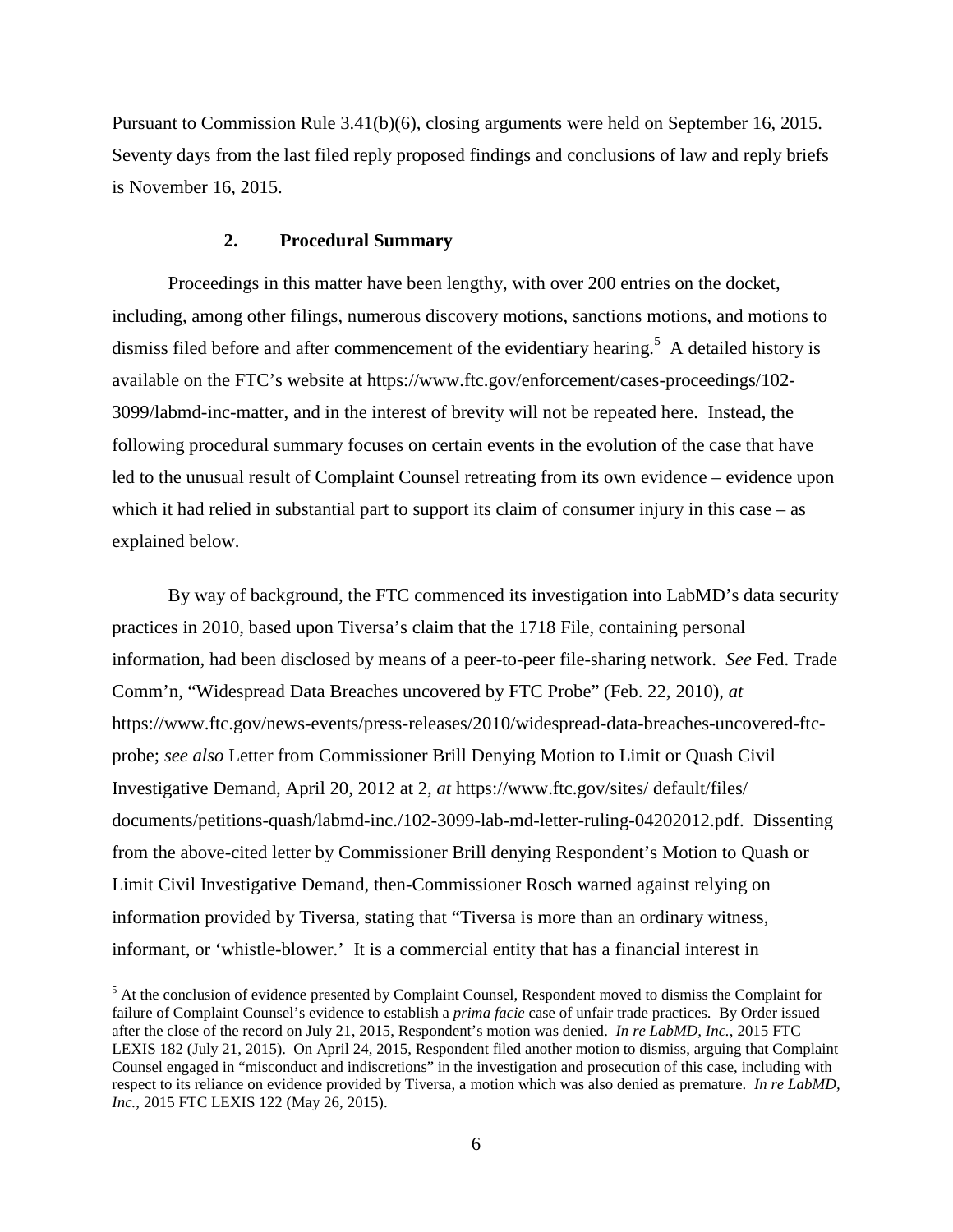intentionally exposing and capturing sensitive files on computer networks, and a business model of offering its services to help organizations protect against similar infiltrations." Dissenting Statement of Commissioner J. Thomas Rosch re FTC File No. 1023099 (June 21, 2012) at 1, *at* https://www.ftc.gov/sites/default/files/documents/ petitions-quash/labmd-inc./1023099-labmdfull-commission-review-jtr-dissent.pdf. Former Commissioner Rosch further noted that, according to LabMD, after Tiversa's discovery of the 1718 File on a peer-to-peer network in 2008, Tiversa "repeatedly solicited LabMD, offering investigative and remediation services regarding the breach, long before Commission staff contacted LabMD." *Id.* at 1-2. Former Commissioner Rosch advised that, under these circumstances, the FTC staff should not inquire about the 1718 File, and should not rely on Tiversa for evidence or information, in order to avoid the appearance of impropriety. *Id.*

FTC staff did not heed then-Commissioner Rosch's warning, and also did not follow his advice. Instead, Complaint Counsel chose to further commit to and increase its reliance on Tiversa. During discovery, Complaint Counsel subpoenaed deposition testimony and documents from Tiversa through Tiversa's chief executive officer and deposition designee, Mr. Robert Boback, and then relied on this evidence to claim that the 1718 File, which formed the basis for one of the two "security incidents" alleged in the Complaint, "has been found on a public P2P network as recently as November 2013. It has been downloaded from four different Internet Protocol ('IP') addresses, including IP addresses with 'unrelated sensitive consumer information that could be used to commit identity theft.'"<sup>6</sup> Complaint Counsel's Pre-Trial Brief at 49 (citing CX0703 (Boback Dep.)). Complaint Counsel gave this Tiversa-provided information to its proffered consumer injury expert witness, Mr. Rick Kam, who relied on that information to support his opinion that consumers identified in the 1718 File are at "a significantly higher risk of identity crimes than the general public." CX0742 (Kam Expert Report at 18-19). Complaint Counsel's other proffered consumer injury expert, Mr. James Van Dyke, also relied on Mr.

 <sup>6</sup> Although Complaint Counsel marked this statement in its Pre-Trial Brief as subject to *in camera* treatment, the substance of this statement does not meet the Commission's strict standards for *in camera* treatment. The ALJ may disclose *in camera* material to the extent necessary for the proper disposition of the proceeding. 16 C.F.R. § 3.45(a); *In re General Foods Corp*., 95 F.T.C. 352, 356 n.7, 1980 FTC LEXIS 99, at \*11 n.7 (March 10, 1980) (ALJs "retain the power to reassess prior *in camera* rulings at the time of publication of decisions."). In instances where a document or trial testimony had been given *in camera* treatment, but the portion of the material cited to in this Initial Decision does not in fact require *in camera* treatment, such material is disclosed in this public Initial Decision.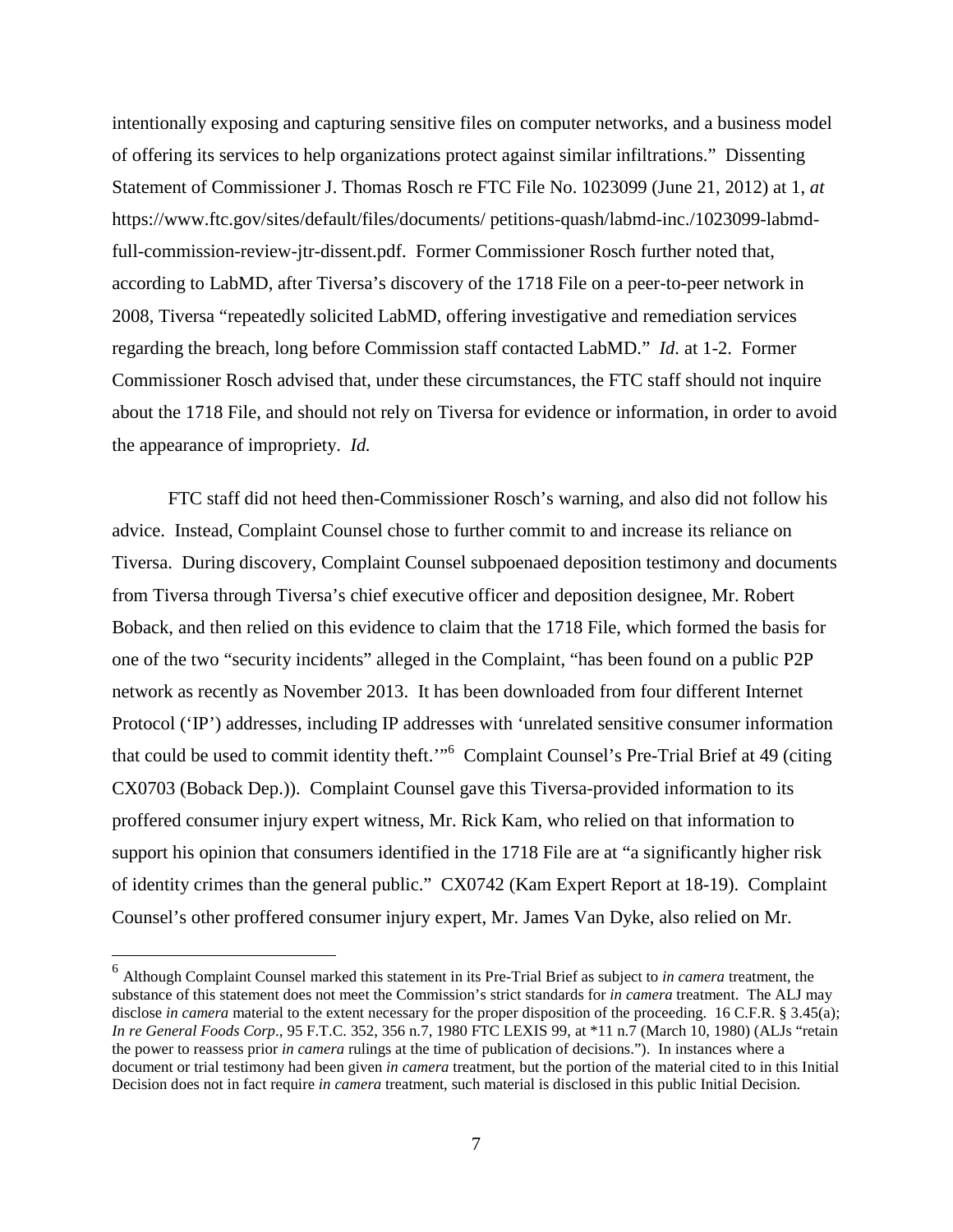Boback's 2013 deposition testimony to support his projections of likely identity theft harm arising from the exposure of the 1718 File. CX0741 (Van Dyke Expert Report at 7-8, 12-14).

The credibility and reliability of evidence provided by Tiversa regarding the "spread" of the 1718 File, including to IP addresses allegedly belonging to identity thieves, began to unravel on May 30, 2014, shortly after Complaint Counsel had rested its case. Complaint Counsel announced in court that it had identified "a discrepancy" and a "misstatement on the record" of Mr. Boback's deposition "on which certain of our experts relied in making [consumer harm] calculations." Tr. 1227, *in camera*. Complaint Counsel requested to redepose Mr. Boback to allow him to revise his prior deposition testimony, and also requested leave to allow Complaint Counsel's consumer injury experts to revise their expert opinions based on Mr. Boback's anticipated revised testimony. These requests, made in the middle of trial, long after discovery had closed, and, indeed, after Complaint Counsel had rested its case, were denied. Tr. 1227- 1229, *in camera*. 7

Also on May 30, 2014, counsel for Respondent reported that the House Committee on Oversight and Government Reform ("OGR") had begun an investigation of Tiversa in conjunction with Tiversa's work with federal government agencies, and that Respondent's proposed witness for May 30, 2014, Tiversa's former employee, Mr. Richard Wallace, had just been informed by OGR that OGR was seeking to interview Mr. Wallace. Tr. 1225, *in camera*; *see* JX0003. It was further disclosed that, if called to testify in the administrative proceedings, Mr. Wallace would invoke his constitutional privilege against self-incrimination, pending his

<sup>&</sup>lt;sup>7</sup> Complaint Counsel further explained in court: "it is also the representation of Mr. Boback's counsel that he has looked for the [1718 F]ile more recently and found it more recently, and on that basis we would seek to take a second deposition of Mr. Boback." Tr. 1227-1228*, in camera*. Complaint Counsel's explanation in court clearly indicated that Mr. Boback's "misstatement" was in regard to *when* Tiversa allegedly searched peer-to-peer networks and found the 1718 File in "multiple locations" and not *whether* Tiversa had in fact located the file in "multiple locations." Moreover, notwithstanding the denial of Complaint Counsel's request to redepose Mr. Boback, Complaint Counsel, over Respondent's objection, elicited testimony from Mr. Boback at Respondent's June 7, 2014 trial deposition of Mr. Boback (a deposition which was allowed due to Mr. Boback's alleged unavailability to appear at trial (Tr. 1251-1252)), that Tiversa ran a search for the 1718 File on June 3 or 4, 2014, and identified three IP addresses from which the 1718 File had been downloaded, in addition to the four IP addresses on CX0019 (discussed *infra* II.D.3.). RX0541 (Boback Trial Dep.) at 78. Because, as shown *infra*, Mr. Boback's testimony in this case is not credible, and evidence produced by Tiversa is not reliable as to the "spread" of the 1718 File, ultimately such "clarifying" testimony or evidence from Mr. Boback on this issue would not have been entitled to, or given, any weight.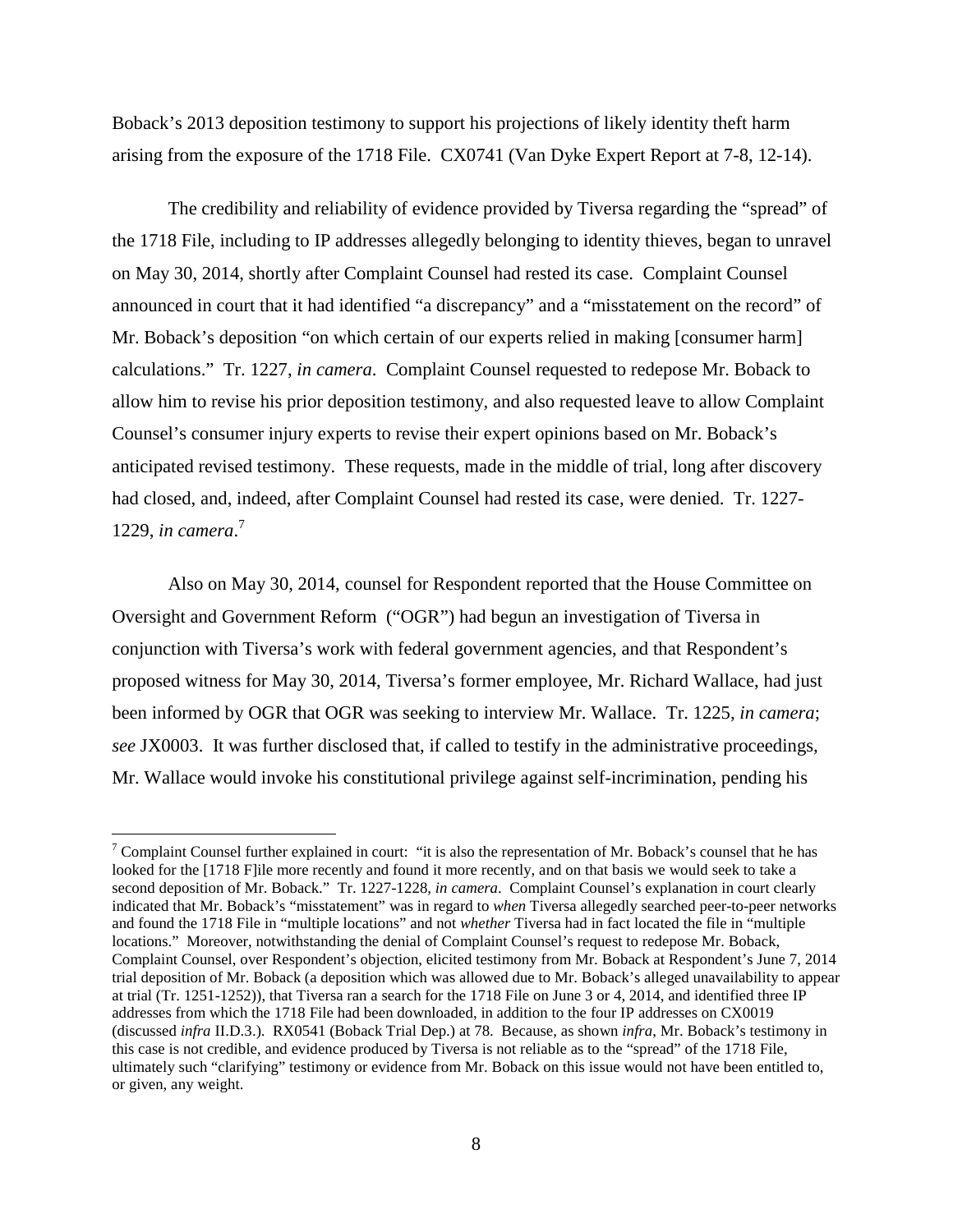effort to obtain a grant of prosecutorial immunity. Tr. 1225, 1231-1232, 1241-1242, *in camera*; *see* 16 C.F.R. § 3.39.

On June 12, 2014, counsel for Respondent stated on the record that Mr. Wallace was expected to testify in this case that the Tiversa-provided evidence that the 1718 File had been found at four IP addresses other than LabMD's, including IP addresses of identity thieves, had been manufactured, and that, in fact, the 1718 File had not been found at any IP address other than LabMD's. Tr. 1293. Also on June 12, 2014, Mr. Wallace took the stand and invoked his privilege against self-incrimination in response to Respondent's questioning. Tr. 1301-1302.

Proceedings were recessed to allow Mr. Wallace to seek prosecutorial immunity for the OGR testimony and for testimony in these administrative proceedings. *In re LabMD, Inc.*, 2014 FTC LEXIS 246 (Oct. 9, 2014). On December 29, 2014, on Respondent's motion, and pursuant to authority granted by the Attorney General of the United States on November 14, 2014, an Order was issued granting Mr. Wallace immunity pursuant to Commission Rule 3.39 and directing Mr. Wallace to testify in these proceedings. *See In re LabMD, Inc.*, 2014 FTC LEXIS 314 (Dec. 29, 2014). Proceedings reconvened for Mr. Wallace's testimony on May 5,  $2015.<sup>8</sup>$ 

On May 5, 2015, Mr. Wallace appeared and testified. As detailed in Section II.D.3., *infra*, Mr. Wallace testified that Tiversa's business model was to "monetize" documents that it downloaded from peer-to-peer networks, by using those documents to sell data security remediation services to the affected business, including by representing to the affected business that the business' information had "spread" across the Internet via peer-to-peer sharing networks, when such was not necessarily the case, and by manipulating Tiversa's internal database of peerto-peer network downloads (the "Data Store") to make it appear that a business' information had been found at IP addresses belonging to known identity thieves. Mr. Wallace further testified that these practices were followed with regard to Tiversa's discovery of LabMD's 1718 File. In order to retaliate against LabMD for refusing to purchase Tiversa's services, Mr. Wallace

 <sup>8</sup> Although proceedings were to reconvene on March 3, 2015, Mr. Wallace was granted two continuances. *See*  Orders of February 24, 2015 and March 4, 2015. On March 12, 2015, the Administrative Law Judge ordered a further continuance *sua sponte* until May 5, 2015.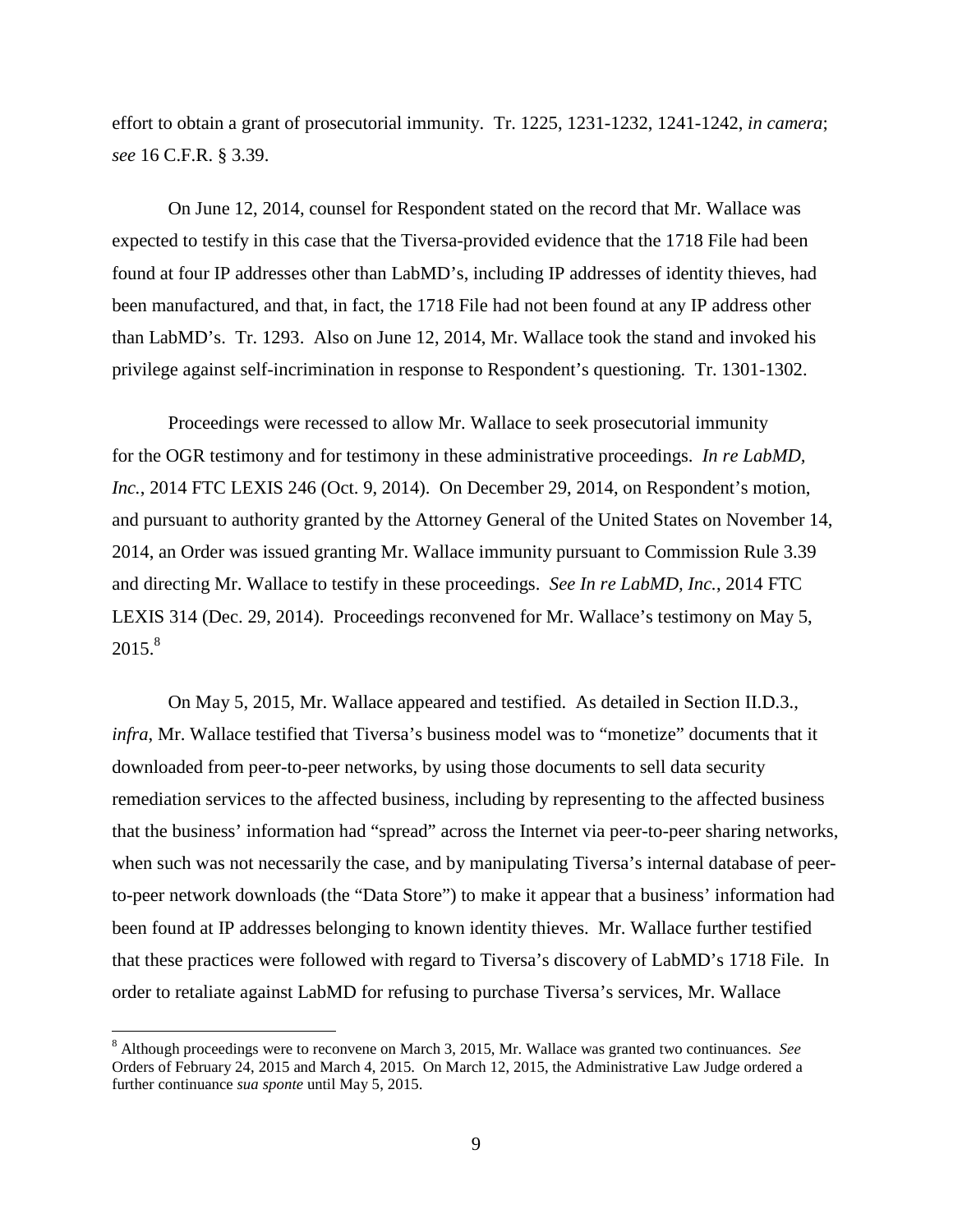testified, Tiversa reported its discovery of the 1718 File to the FTC; and Mr. Wallace, at the direction of Mr. Boback, manipulated Tiversa's Data Store to make it appear that the 1718 File had been found at four IP addresses, including IP addresses of known identity thieves, and fabricated a list of those IP addresses, which Complaint Counsel introduced into evidence as CX0019.

Complaint Counsel opted not to take Mr. Wallace's deposition after his direct testimony. Tr. 1459. That deposition had been allowed by Order issued December 8, 2014. *In re LabMD, Inc.*, 2014 FTC LEXIS 307 (Dec. 8, 2014). Complaint Counsel also chose not to cross-examine Mr. Wallace. Tr. 1459. Complaint Counsel further decided not to offer any rebuttal to Mr. Wallace's testimony. Tr. 1459. *See* Complaint Counsel's Notice Regarding Rebuttal, May 12,  $2015.<sup>9</sup>$ 

Meanwhile, the OGR's investigation of Tiversa continued, including with respect to Tiversa's dealings with the FTC in this case. *See* RX0542; RX0543. An OGR staff report, dated January 2, 2015, but not released until after the completion of Mr. Wallace's testimony in this matter, concluded, *inter alia*, that Tiversa and Mr. Boback provided incomplete, inconsistent, and/or conflicting information to the FTC for this case. *See* RX0644; *see also In re LabMD, Inc.*, 2015 FTC LEXIS 175 (July 15, 2015).

On June 24, 2015, Complaint Counsel announced for the first time that it "does not intend to cite to Mr. Boback's testimony or CX0019 in its proposed findings of fact. Nor does Complaint Counsel intend to cite to expert conclusions predicated on Mr. Boback's testimony or CX0019." Complaint Counsel's Opposition to Respondent's Motion to Admit Exhibits at 10-11 n.11. *See also* Complaint Counsel's Response to Respondent's Motion to Refer Tiversa and Boback for Criminal Investigation at  $2 \text{ n.1 (July 1, 2015).}^{10}$  Complaint Counsel further explained its retreat from Tiversa-provided evidence in its Post-Trial Brief, stating: "The

 <sup>9</sup> Complaint Counsel's Motion to Issue Subpoenas to Tiversa to develop rebuttal evidence, filed July 8, 2014, before Mr. Wallace's testimony and while Mr. Wallace's request for immunity was still pending with the Attorney General, had been denied as premature. *In re LabMD, Inc.*, 2014 FTC LEXIS 194 (July 23, 2014).

<sup>&</sup>lt;sup>10</sup> Complaint Counsel did not oppose a criminal referral of Tiversa and Mr. Boback; however, Respondent's motion for such referral was denied for failure to provide sufficient legal authority. *In re LabMD, Inc.*, 2015 FTC LEXIS 177 (July 15, 2015).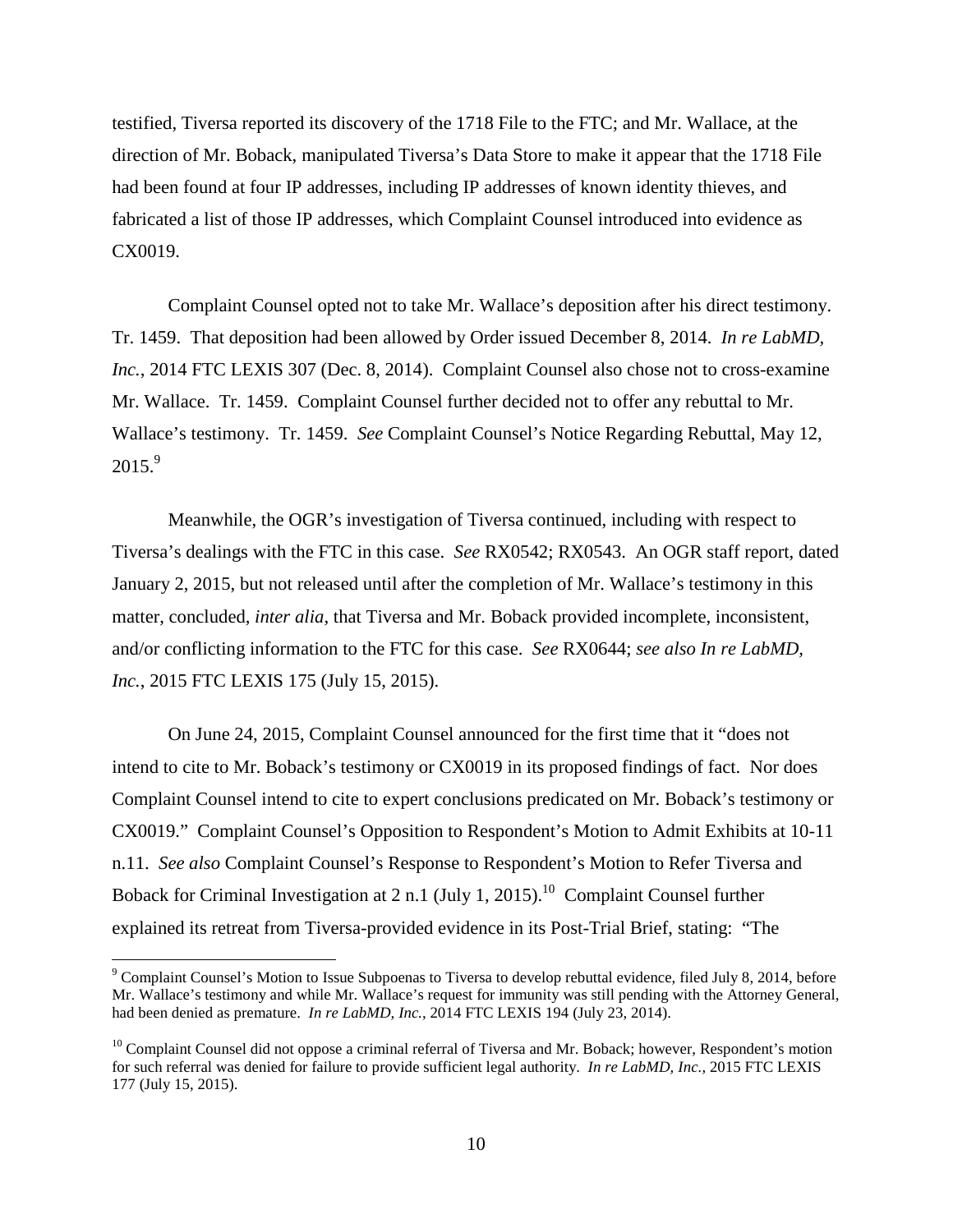assertions made on page 49 of Complaint Counsel's pre-trial brief are not repeated here. Complaint Counsel's post-trial brief and proposed findings of fact do not cite to Robert Boback's testimony, CX0703, or to CX0019, nor do they cite to expert conclusions that were predicated on Mr. Boback's testimony." Complaint Counsel's Post-Trial Brief at 61 n.3.<sup>11</sup> However, as shown *infra*, Complaint Counsel does rely on expert opinions that were predicated on Mr. Boback's testimony. In addition, Complaint Counsel relies on Mr. Boback's deposition testimony to counter Respondent's Proposed Findings of Fact. *See, e.g*., CCRRFF 72b, 73b, 74b.

#### **C. EVIDENCE**

This Initial Decision is based on a consideration of the whole record relevant to the issues, including the exhibits properly admitted into evidence, deposition transcripts, and the transcripts of testimony at trial, and addresses the material issues of fact and law. The briefs and proposed findings of fact and conclusions of law, and the replies thereto, submitted by the parties, and all contentions and arguments therein were thoroughly reviewed and considered.

Proposed findings of fact submitted by the parties but not accepted in this Initial Decision were rejected, either because they were not supported by the evidence or because they were not dispositive or material to the determination of the merits of the case. Similarly, legal contentions and arguments of the parties that are not addressed in this Initial Decision were rejected, because they lacked support in fact or law, were not material, or were otherwise lacking in merit.<sup>12</sup>

 $11$  The parties filed corrected versions of some of their post-trial filings, as indicated in footnote 13. Citations in this Initial Decision to those filings are to the corrected version of the filing.

 $12$  Ruling upon a decision of the Interstate Commerce Commission, and interpreting language in the Administrative Procedure Act that is almost identical to language in FTC Rule 3.51(c)(1), the United States Supreme Court held that "[b]y the express terms of [that Act], the Commission is not required to make subordinate findings on every collateral contention advanced, but only upon those issues of fact, law, or discretion which are 'material.'" *Minneapolis & St. Louis Ry. Co. v. United States*, 361 U.S. 173, 193-94 (1959). *Accord Stauffer Labs., Inc. v. FTC*, 343 F.2d 75, 82 (9th Cir. 1965). *See also Borek Motor Sales, Inc. v. NLRB*, 425 F.2d 677, 681 (7th Cir. 1970) (holding that it is adequate for the Board to indicate that it had considered each of the company's exceptions, even if only some of the exceptions were discussed, and stating that "[m]ore than that is not demanded by the [APA] and would place a severe burden upon the agency"). Furthermore, the Commission has held that Administrative Law Judges are not required to discuss the testimony of each witness or all exhibits that are presented during the administrative adjudication. *In re Amrep Corp.*, 102 F.T.C. 1362, 1670, 1983 FTC LEXIS 17, at \*566-67 (Nov. 2, 1983).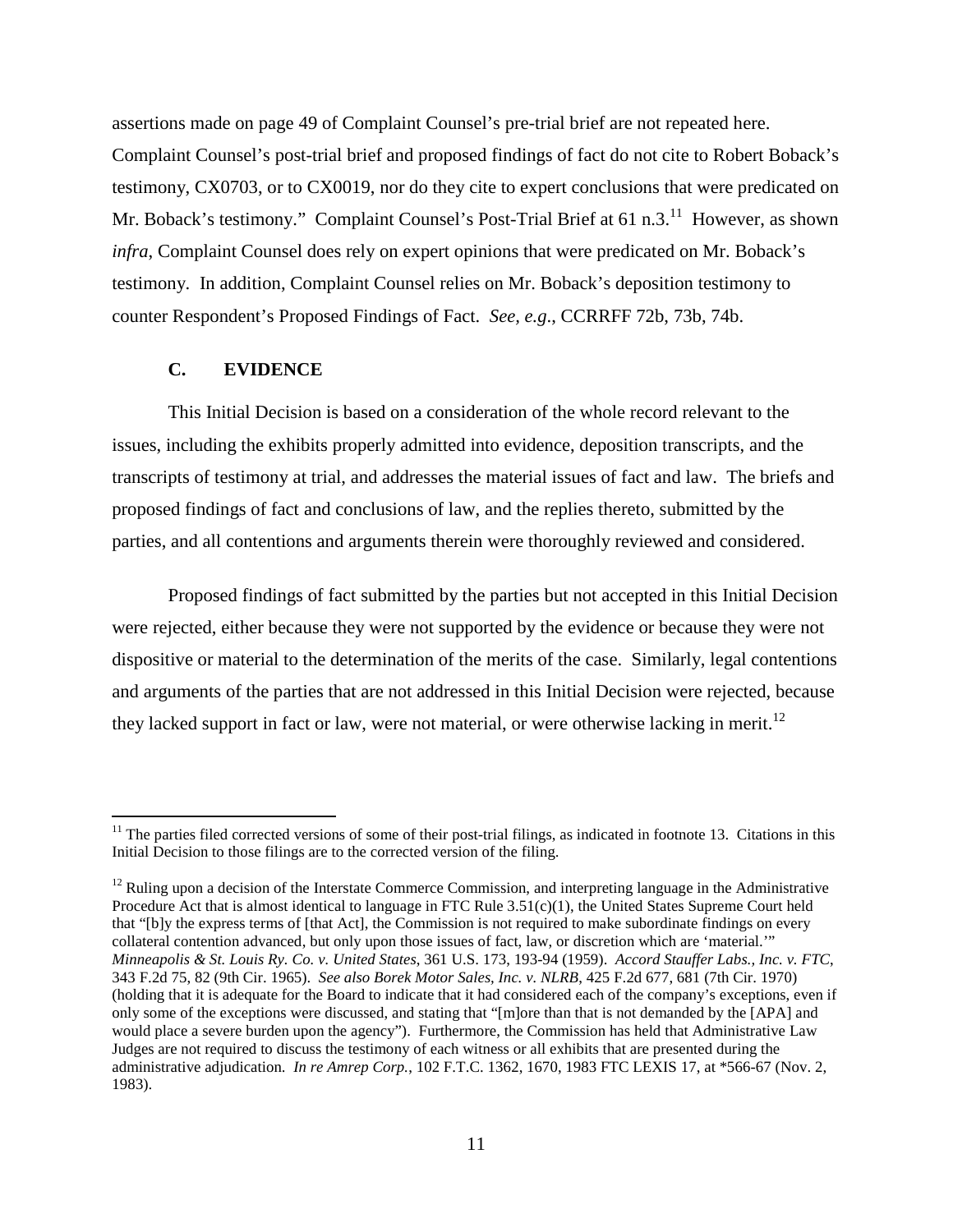Under Commission Rule  $3.51(c)(1)$ , "[a]n initial decision shall be based on a consideration of the whole record relevant to the issues decided, and shall be supported by reliable and probative evidence." 16 C.F.R. § 3.51(c)(1); *see In re Chicago Bridge & Iron Co.*, 138 F.T.C. 1024, 1027 n.4, 2005 FTC LEXIS 215, at \*3 n.4 (Jan. 6, 2005). Under the Administrative Procedure Act ("APA"), an Administrative Law Judge may not issue an order "except on consideration of the whole record or those parts thereof cited by a party and supported by and in accordance with the reliable, probative, and substantial evidence." 5 U.S.C. § 556(d). All findings of fact in this Initial Decision are supported by reliable, probative, and substantial evidence. Citations to specific numbered findings of fact in this Initial Decision are designated by "F."<sup>13</sup>

Pursuant to Commission Rule 3.45(b), several orders were issued in this case granting *in camera* treatment to material, after finding, in accordance with the Rule, that its public disclosure would likely result in a clearly defined, serious injury to the entity requesting *in camera* treatment or that the material constituted "sensitive personal information," as that term is defined in Commission Rule 3.45(b). This Initial Decision does not disclose any *in camera* information and there is only a public version of the Initial Decision.

 $13$  References to the record are abbreviated as follows:

CCX – Complaint Counsel's Exhibit

RX – Respondent's Exhibit

JX – Joint Exhibit

Tr. – Transcript of testimony before the Administrative Law Judge

Dep. – Transcript of Deposition

CCB – Complaint Counsel's Corrected Post-Trial Brief

CCRB – Complaint Counsel's Post-Trial Reply Brief

CCFF – Complaint Counsel's Proposed Findings of Fact

CCRRFF – Complaint Counsel's Reply to Respondent's Proposed Findings of Fact

CCCL – Complaint Counsel's Conclusions of Law

RB – Respondent's Corrected Post-Trial Brief

RRB – Respondent's Post-Trial Reply Brief

RFF – Respondent's Proposed Findings of Fact

RRCCFF – Respondent's Reply to Complaint Counsel's Proposed Findings of Fact

RCL – Respondent's Corrected Conclusions of Law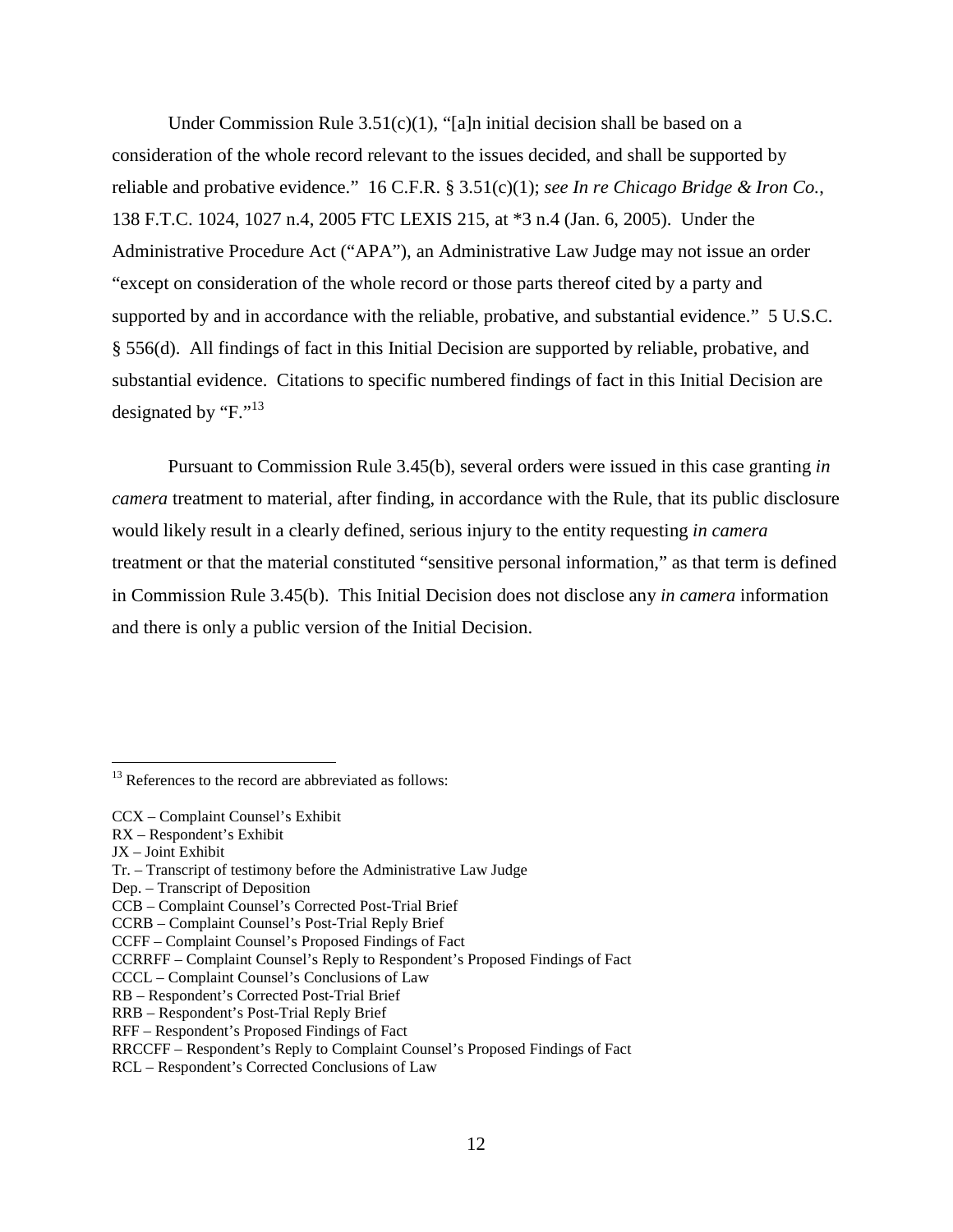#### **D. SUMMARY OF INITIAL DECISION**

Section 5(n) of the FTC Act states that "[t]he Commission shall have no authority to declare unlawful an act or practice on the grounds that such act or practice is unfair unless [1] the act or practice causes or is likely to cause substantial injury to consumers [2] which is not reasonably avoidable by consumers themselves and [3] not outweighed by countervailing benefits to consumers or to competition." 15 U.S.C. § 45(n). Complaint Counsel has failed to carry its burden of proving its theory that Respondent's alleged failure to employ reasonable data security constitutes an unfair trade practice because Complaint Counsel has failed to prove the first prong of the three-part test – that this alleged unreasonable conduct caused or is likely to cause substantial injury to consumers.

First, with respect to the 1718 File, the evidence fails to prove that the limited exposure of the 1718 File has resulted, or is likely to result, in any identity theft-related harm, as argued by Complaint Counsel. Moreover, the evidence fails to prove Complaint Counsel's contention that embarrassment or similar emotional harm is likely to be suffered from the exposure of the 1718 File alone. Even if there were proof of such harm, this would constitute only subjective or emotional harm that, under the facts of this case, where there is no proof of other tangible injury, is not a "substantial injury" within the meaning of Section 5(n).

Second, with respect to the exposure of certain LabMD "day sheets" and check copies, Complaint Counsel has failed to prove that the exposure of these documents is causally connected to any failure of Respondent to reasonably protect data maintained on its computer network, as alleged in the Complaint, because the evidence fails to show that these documents were maintained on, or taken from, Respondent's computer network. In addition, Complaint Counsel has failed to prove that this exposure has caused, or is likely to cause, any consumer harm.

Third, Complaint Counsel's argument that identity theft-related harm is likely for all consumers whose personal information is maintained on LabMD's computer networks, even if their information has been not exposed in a data breach, on the theory that LabMD's computer networks are "at risk" of a future data breach, is rejected. In summary, the evidence fails to

13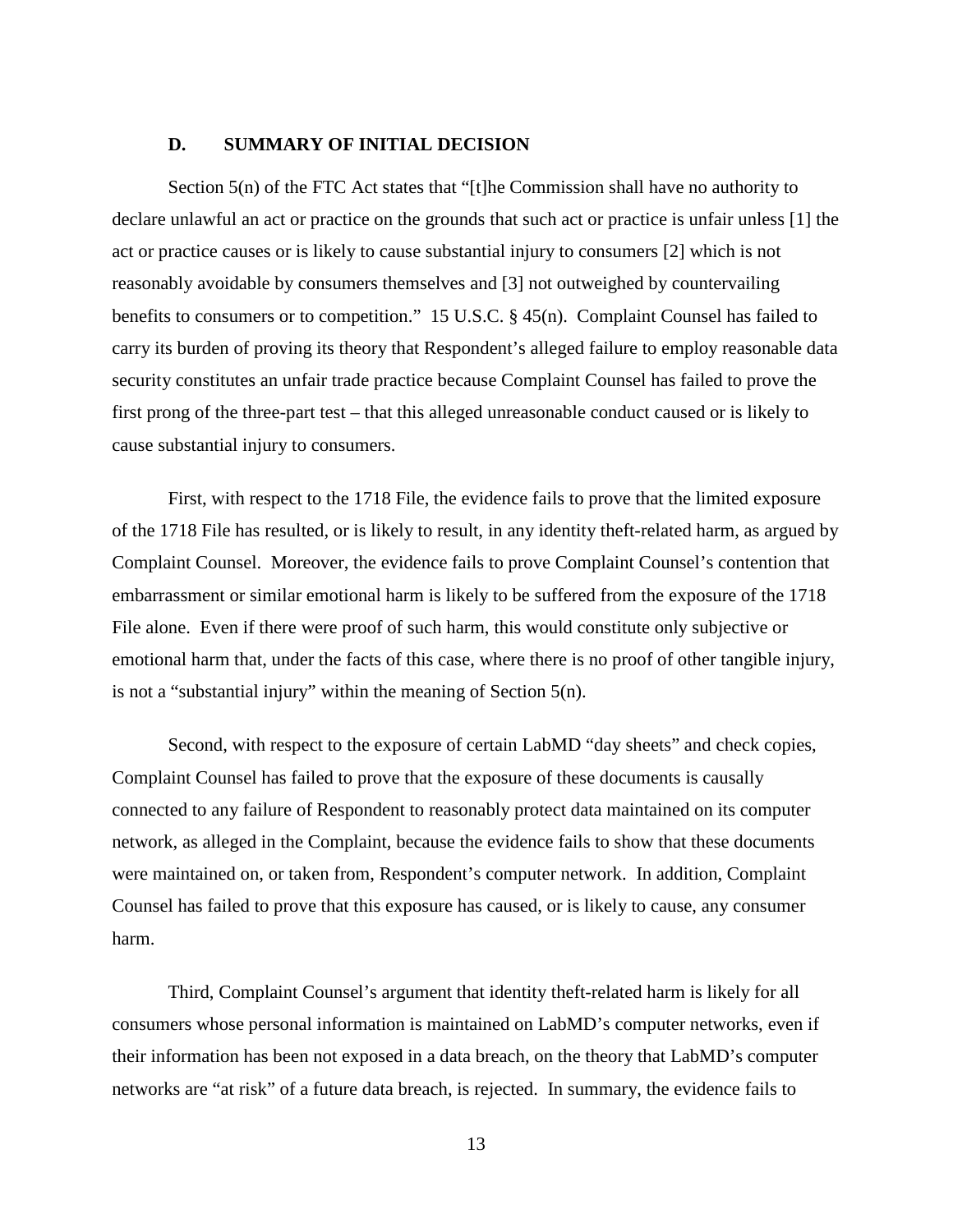assess the degree of the alleged risk, or otherwise demonstrate the probability that a data breach will occur. To impose liability for unfair conduct under Section 5(a) of the FTC Act, where there is no proof of actual injury to any consumer, based only on an unspecified and theoretical "risk" of a future data breach and identity theft injury, would require unacceptable speculation and would vitiate the statutory requirement of "likely" substantial consumer injury.

At best, Complaint Counsel has proven the "possibility" of harm, but not any "probability" or likelihood of harm. Fundamental fairness dictates that demonstrating actual or likely substantial consumer injury under Section 5(n) requires proof of more than the hypothetical or theoretical harm that has been submitted by the government in this case. Accordingly, the Complaint is DISMISSED. Because Complaint Counsel has failed to prove its case on the merits, it is not necessary to address Respondent's affirmative defenses set forth in the Amended Answer.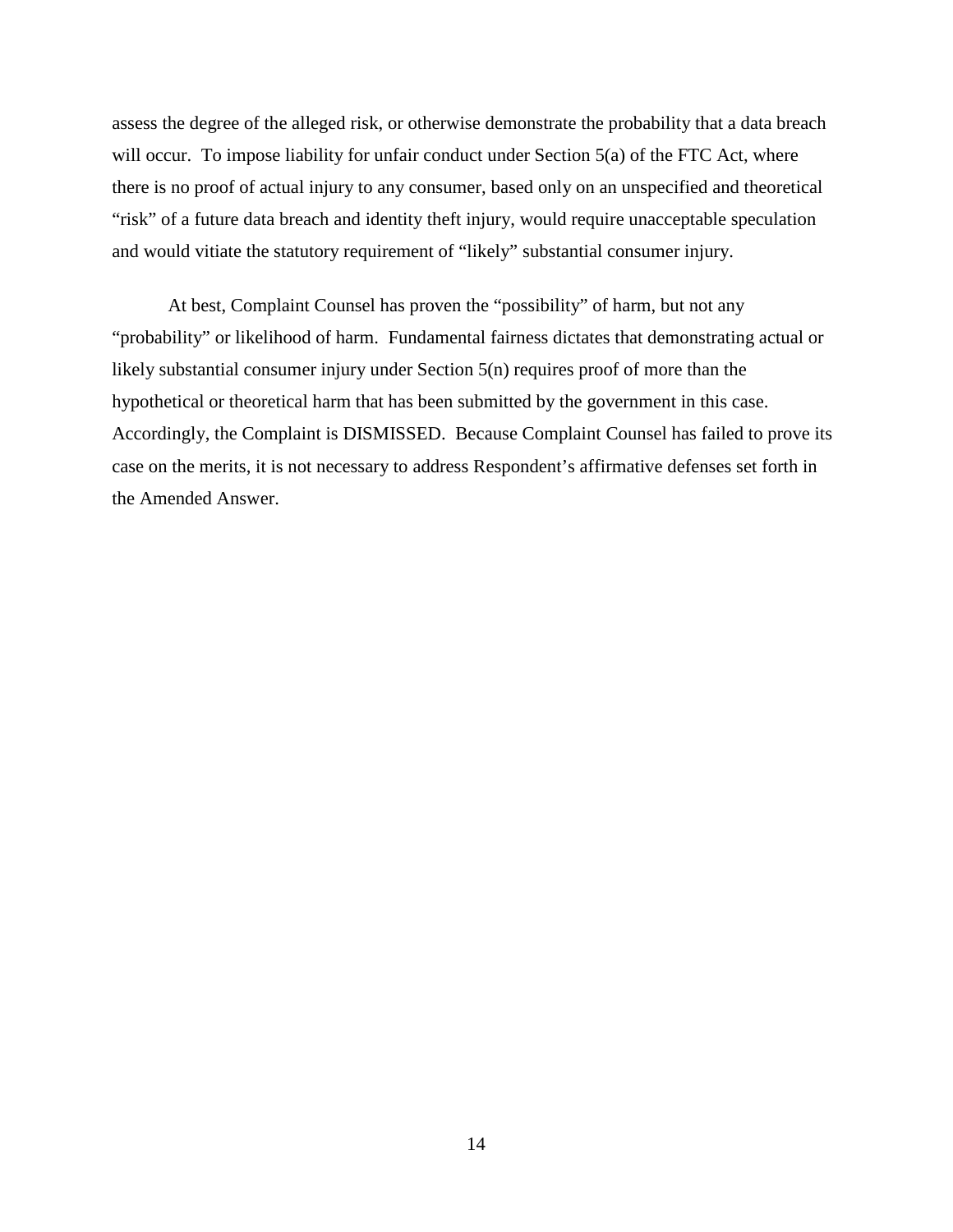# **II. FINDINGS OF FACT**

### **A. KEY TERMS**

- 1. **1718 File**: The LabMD Insurance Aging report, containing 1,718 pages, with the filename "insuranceaging 6.05.071.pdf" that is identified as the "P2P [peer-to-peer] insurance aging file" in Paragraphs 17, 18, 19, and 21 of the Complaint, a copy of which is designated as CX0697 (*in camera*), and a redacted copy of which is designated at RX0072. (Joint Stipulations of Fact, JX0001-A at 1).
- 2. **Consumer**: A natural person. The patients of LabMD's physician clients are consumers, as that term is used in Section 5(n) of the Federal Trade Commission Act, 15 U.S.C. § 45(n). (Joint Stipulations of Fact, JX0001-A at 1, 2).
- 3. **Personal Information ("PI")**: Individually identifiable information from or about an individual consumer including, but not limited to: (a) first and last name; (b) telephone number; (c) a home or other physical address, including street name and name of city or town; (d) date of birth; (e) Social Security number ("SSN"); (f) medical record number; (g) bank routing, account, and check numbers; (h) credit or debit card information, such as account number; (i) laboratory test result, medical test code, or diagnosis, or clinical history; (i) health insurance company name and policy number; or (k) a persistent identifier, such as a customer number held in a "cookie" or processor serial number. (Joint Stipulations of Fact, JX0001-A at 1-2).

# **B. TESTIFYING EXPERTS**

# **1. Complaint Counsel's Experts**

### **a. Dr. Raquel Hill**

- 4. Dr. Raquel Hill is a tenured professor of computer science at Indiana University with over 25 years of experience in computing, with expertise in computer security, data privacy, and networking systems. (CX0740 (Hill Expert Report ¶ 1)).
- 5. Dr. Hill has a Ph.D. in computer science from Harvard University. She has designed and taught classes in information and systems security. (CX0740 (Hill Expert Report  $\P\P(8, 9)$ ).
- 6. Dr. Hill was asked to assess whether LabMD provided reasonable security for Personal Information within its computer network, and whether any alleged security failures could have been corrected using readily available security measures. Specifically, Dr. Hill was asked to analyze the record evidence relating to the allegations in paragraphs 10 and 11 of the Complaint. (CX0740 (Hill Expert Report  $\P(2, 45)$ ).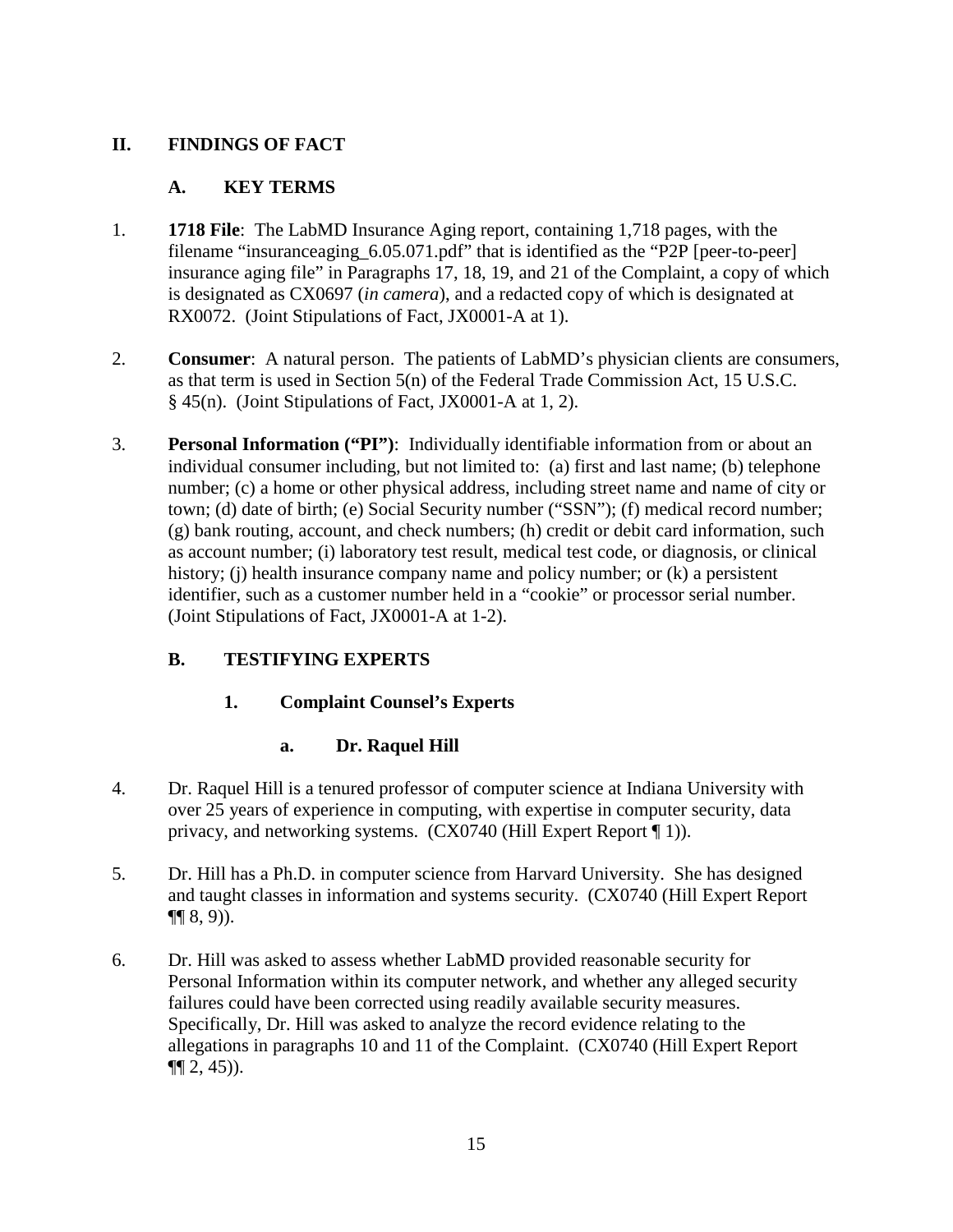- 7. Dr. Hill's conclusions in this case are limited to the time period from January 2005 through July 2010 (the "Relevant Time Period"). Dr. Hill found insufficiently "diverse types of information available" after the Relevant Time Period to offer any opinions after the Relevant Time Period, and did not offer any opinions on the reasonableness of LabMD's security practices after July 2010. (CX0740 (Hill Expert Report ¶¶ 4, 48); Hill, Tr. 84-85, 203).
- 8. Dr. Hill was asked to evaluate and opine on the expert report of Respondent's expert, Mr. Adam Fisk (F. 20). Specifically, Dr. Hill was asked to opine on Mr. Fisk's rebuttal to Dr. Hill's expert report and Mr. Fisk's opinions regarding LabMD's network security practices. (CX0737 (Hill Rebuttal Expert Report) ¶ 2).

### **b. Mr. Rick Kam**

- 9. Mr. Rick Kam is a Certified Information Privacy Professional. He is president and cofounder of ID Experts, a company specializing in data breach response and identity theft victim restoration. (CX0742 (Kam Expert Report at 3)).
- 10. Mr. Kam leads and participates in cross-industry data privacy groups, publishes relevant articles in the field, and works on development of policy and solutions to address the protection of health information and personally identifiable information. Mr. Kam's expertise includes "identifying and remediating the consequences of identity theft and medical identity theft" and "helping organizations develop policies and solutions" to safeguard sensitive personal information. (CX0742 (Kam Expert Report at 3-5, 25, 29- 33)).
- 11. Mr. Kam was asked to "assess the risk of injury to consumers caused by the unauthorized disclosure of [consumers'] sensitive personal information." (CX0742 (Kam Expert Report at 5)).

### **c. Mr. James Van Dyke**

- 12. Mr. James Van Dyke is the founder and president of Javelin Strategy & Research ("Javelin"), which performs independent research on customer-related security, fraud, payments, and electronic financial services. Mr. Van Dyke has extensive experience in conducting surveys. He leads the publication of an annual, nationally representative victim study of identity crimes in the United States. (Van Dyke, Tr. 574-576, 580-581; CX0741 (Van Dyke Expert Report at 1)).
- 13. Mr. Van Dyke makes presentations on secure personal financial management, identity fraud, and payments and security to groups including the U.S. House of Representatives, Federal Reserve Bank gatherings, and the RSA Security Conference. (CX0741 (Van Dyke Expert Report at 1)).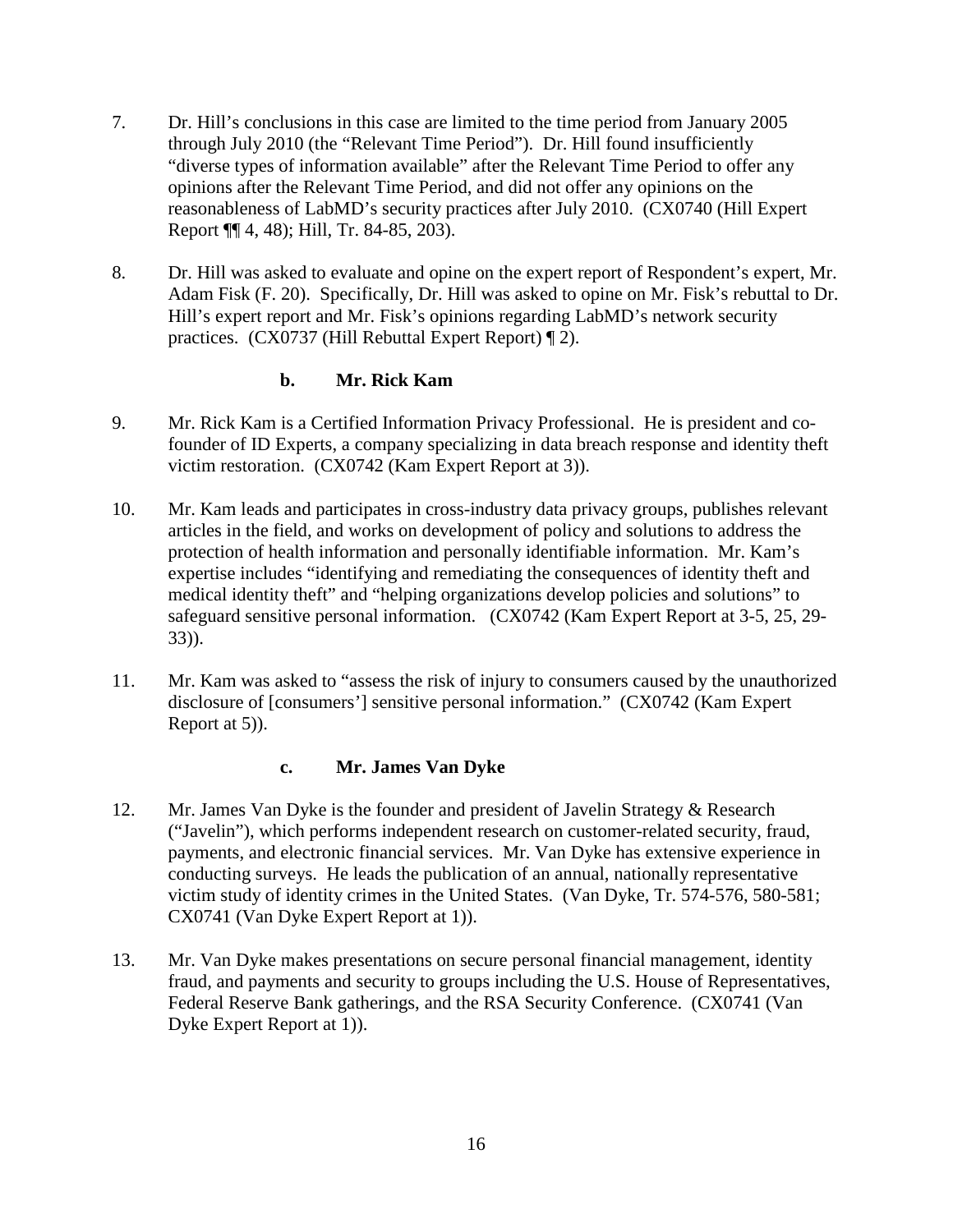- 14. Mr. Van Dyke's expertise includes consumer behavior, security technologies, personal financial services and payments, how sensitive information is used, and identity theft. (CX0741 (Van Dyke Expert Report at 1-2)).
- 15. Mr. Van Dyke was asked to "assess the risk of injury to consumers whose personally identifiable information (PII)[<sup>14</sup>] has been disclosed by [LabMD] without authorization and to consumers whose personally identifiable information was not adequately protected from unauthorized disclosure." (CX0741 (Van Dyke Expert Report at 2)).

### **d. Dr. Clay Shields**

- 16. Dr. Clay Shields is a tenured professor in the computer science department of Georgetown University, with expertise in networking and network protocols, computer security, digital forensics, and responding to network and computer system events. (CX0738 (Shields Rebuttal Expert Report ¶ 1)).
- 17. Dr. Shields has over 20 years of computer science experience, including in digital forensics research and developing and analyzing network protocols. (CX0738 (Shields Rebuttal Expert Report ¶ 5)).
- 18. Dr. Shields' research includes work on systems for providing anonymity to users through peer-to-peer technology. He was involved in a collaborative effort that resulted in a modified Gnutella client that is widely used by law enforcement.<sup>15</sup> (CX0738 (Shields) Rebuttal Expert Report ¶¶ 7, 9)).
- 19. Dr. Shields was asked to review the expert report of Respondent's expert, Mr. Adam Fisk (F. 20), and provide opinions about Mr. Fisk's conclusions concerning the LimeWire peer-to-peer file-sharing program<sup>16</sup> and the alleged disclosure of the 1718 File. (CX0738) (Shields Rebuttal Expert Report ¶ 2)).

# **2. Respondent's Expert**

### **a. Mr. Adam Fisk**

20. Mr. Adam Fisk is the president and chief executive officer of the Brave New Software Project, Inc., the creators of Lantern, a peer-to-peer tool for bypassing government censors in countries such as Iran and China that censor citizens' access to the Internet. Mr. Fisk is the former lead engineer at LimeWire LLC, the creators of the LimeWire file-

<sup>&</sup>lt;sup>14</sup> Personally Identifiable Information ("PII") is a subset of the data in Personal Information (F.3) and includes a person's name, address, date of birth, Social Security number, credit card and banking information, and drivers' license number. (CX0742 (Kam Expert Report at 10)).

<sup>15</sup> Peer-to-peer technology and the Gnutella client are discussed *infra* II.D.1.

<sup>16</sup> The LimeWire peer-to-peer file-sharing program is discussed *infra* II.D.1.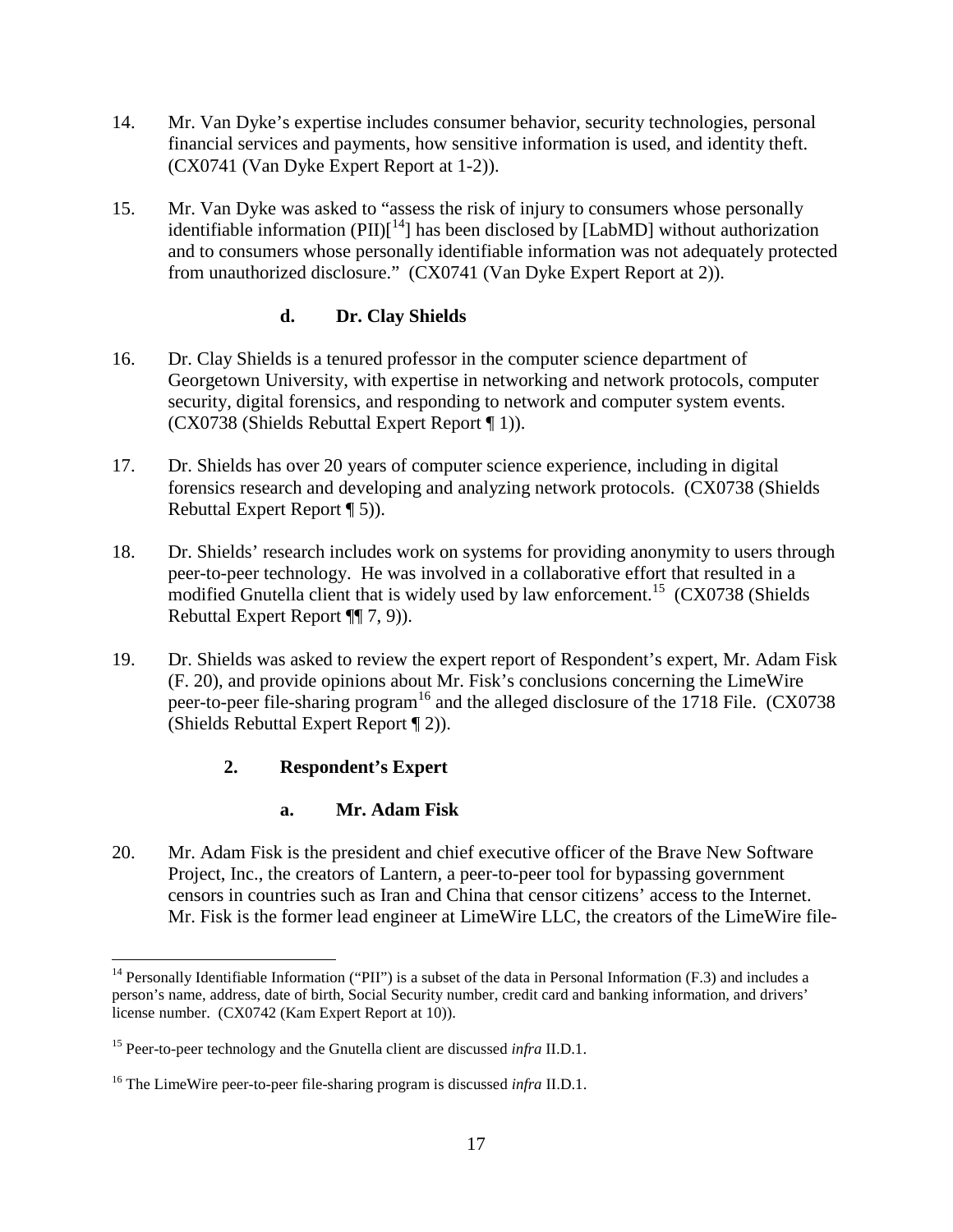sharing application, and has extensive experience in peer-to-peer software, computer networking, and data security, including 13 years of professional experience building peer-to-peer applications, with a focus on computer networking and security. (RX0533 (Fisk Expert Report at 3-4)).

- 21. Mr. Fisk was asked to provide an opinion as to whether LabMD provided adequate security to secure Protected Health Information<sup>17</sup> contained within its computer network from January 2005 through July 2010 (the "Relevant Time Period" assessed by Dr. Hill). Mr. Fisk also provided his review of LimeWire functionality, an analysis of LabMD's network, an analysis of the 1718 File on the LabMD network, and a rebuttal to the expert report of Dr. Hill. (RX0533 (Fisk Expert Report at 3-4)).
- 22. Mr. Fisk based his opinions of the facts of this case on his extensive experience and documents provided to him by Respondent. (RX0533 (Fisk Expert Report at 3-4, 37)).
- 23. In forming his opinions, Mr. Fisk considered an analysis of the equipment LabMD had in place, including whether or not LabMD had firewalls in place, an analysis of the depositions describing the network and the practices in place at the company, and an analysis of a report conducted for LabMD by an outside contractor that looked at any vulnerabilities on LabMD's network. (Fisk, Tr. 1158-1159).

# **C. RESPONDENT**

# **1. Background Information**

- 24. LabMD is a privately held Georgia corporation, incorporated in 1996 by Mr. Michael J. Daugherty. (Daugherty, Tr. 939; CX0766 at 2).
- 25. Mr. Daugherty is the sole owner of LabMD and is its president and chief executive officer. (Daugherty, Tr. 936; CX0709 (Daugherty, Dep. at 12)).
- 26. From at least 2001 through approximately December 2013 or January 2014, LabMD was in the business of conducting clinical laboratory tests on urological specimen samples from patients and reporting test results to physician customers. (Answer ¶ 3; CX0766 at 3; CX0291; Daugherty, Tr. 952).
- 27. During the period LabMD was operational (F. 26, 39), LabMD operated as a small, medical services company providing uro-pathology cancer detection services to urologists who wanted their patients' tissue samples analyzed by pathologists who specialized in prostate cancer or bladder cancer. (Daugherty, Tr. 941-943, 952).

<sup>&</sup>lt;sup>17</sup> Protected Health Information, as defined in 45 C.F.R. § 160.103, is a subset of the data in Personal Information. (Joint Stipulations of Fact, JX0001-A at 1, 2).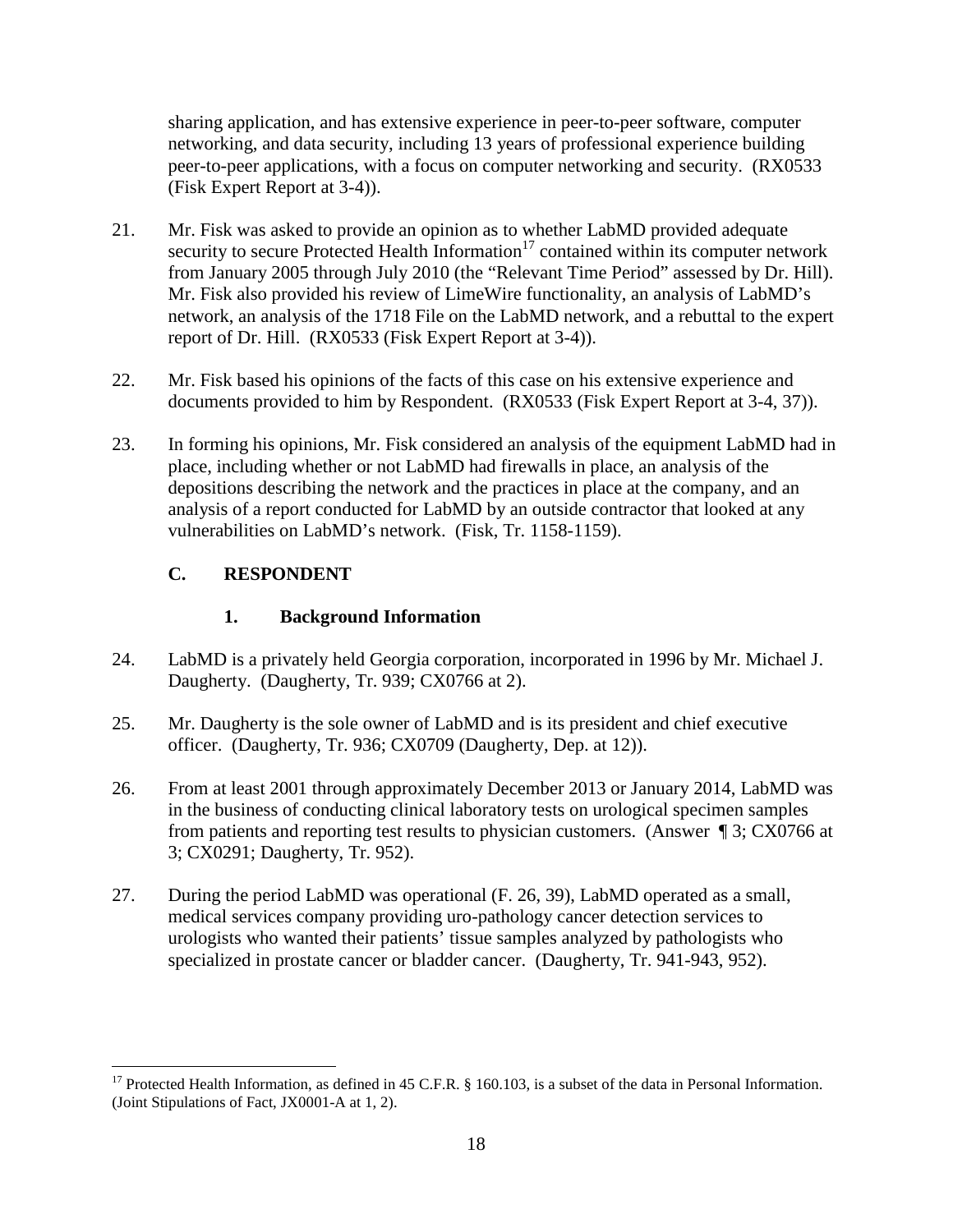- 28. During the period LabMD was operational (F. 26, 39), LabMD tested samples from patients in multiple states, including Alabama, Mississippi, Florida, Georgia, Missouri, Louisiana, and Arizona. (Answer ¶ 5; CX0766 at 3).
- 29. The patients whose samples LabMD tested and from whom LabMD collected payments were located throughout the United States. (CX0766 at 3; CX0088, *in camera* (LabMD Copied Checks); CX0726 (Maxey, SUN Designee, Dep. at 17); CX0718 (Hudson, Dep. at 15-17); CX0722 (Knox, Dep. at 19); CX0706 (Brown, Dep. at 16-18); CX0715-A (Gilbreth, Dep. at 50-51); CX0713-A (Gardner, Dep. at 25-26)).
- 30. The acts and practices of Respondent alleged in the Complaint were in or affecting commerce, as "commerce" is defined in Section 4 of the Federal Trade Commission Act, 15 U.S.C. § 44. (Joint Stipulations of Fact, JX0001-A at 1).
- 31. From January 1, 2005 through February 10, 2014, LabMD's total revenue was approximately \$35-40 million. (Daugherty, Tr. 1059; CX0709 (Daugherty, Dep. at 127- 128)).
- 32. LabMD's peak annual revenue was approximately \$10 million. (CX0709 (Daugherty, Dep. at 128)).
- 33. From 2005 through 2012, LabMD's approximate blended profit margin was 25%. (Daugherty, Tr. 1058-1059).
- 34. In 2013, LabMD's revenue was approximately \$2 million. (CX0709 (Daugherty, Dep. at 128)).
- 35. LabMD's principal place of business from April 2009 through approximately January 2014 was 2030 Powers Ferry Road, Building 500, Suite 520, Atlanta, Georgia 30339. (Answer ¶ 1; CX0766 at 2).
- 36. In January 2014, LabMD began winding down its operations. At that time, LabMD stopped accepting specimen samples and conducting tests. (CX0765 at 6; CX0710-A (Daugherty, LabMD Designee, Dep. at 195); CX0725-A (Martin, Dep. at 25)).
- 37. LabMD notified its physician clients by letter dated January 6, 2014, that it would not be accepting new specimens after January 11, 2014, and that all test results would be provided in the following week. LabMD further told its physician clients that LabMD would be closed for telephone calls and internet access after January 15, 2014, and that for the remainder of 2014, requests for past results or to obtain specimens for second opinions, could be made by facsimile. In addition, the January 6, 2014 letter stated, "billing operations" would continue through 2014. (CX0291; Daugherty, Tr. 1031).
- 38. After January 2014, in order to obtain an historical result report, as referred to in F. 37, the physician client had to send a facsimile requesting the results and LabMD would then fax the report back to the physician client. (CX0725-A (Martin, Dep. at 20)).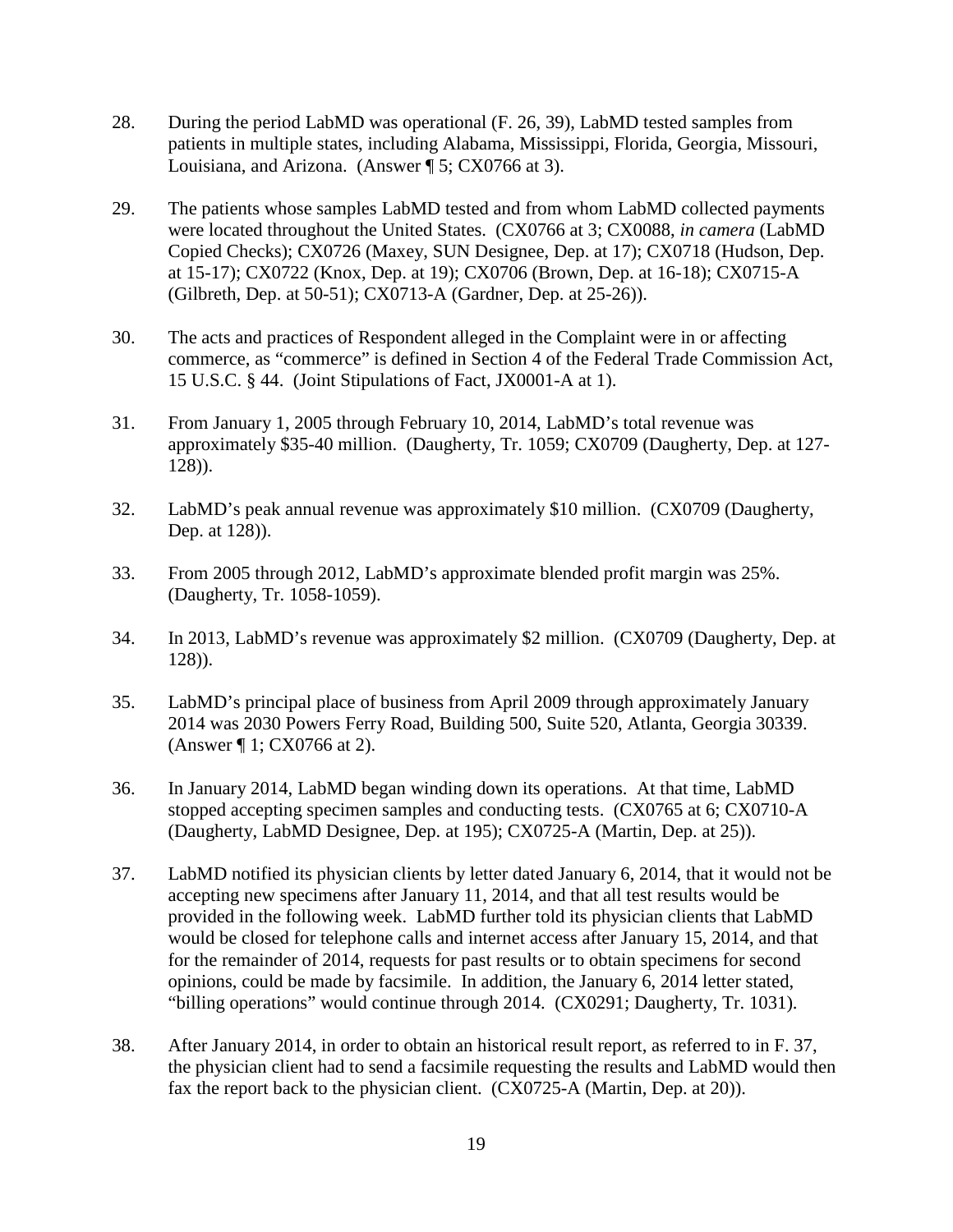- 39. As of the start of the evidentiary hearing, May 2014, LabMD's operations were limited to preserving tissue samples for LabMD's physician clients, so the physicians could send out slides for second opinions, and to providing test results to physicians if they did not have them. (Daugherty, Tr. 1031; CX0291).
- 40. LabMD has continued to possess its computer equipment; its "Lytec" server (on which LabMD's electronic billing records are stored); and the laboratory information system (on which LabMD's electronic medical records are stored). Both of these servers can be turned on. (CX0709 (Daugherty, Dep. at 22-23); CX0766 at 2-3). *See also* CX0725-A (Martin, Dep. at 11-12); CX0705-A (Bradley, Dep. at 20)).
- 41. As of May 2014, LabMD continues to exist as a corporation, with Mr. Daugherty as it sole employee. (Daugherty, Tr. 1031; CX0291).

### **2. Collection of Personal Information in Connection with Lab Testing**

- 42. In connection with performing tests, LabMD has collected and continues to maintain Personal Information for over 750,000 consumers. (Joint Stipulations of Fact, JX0001-A at 3; CX0765 at 10-11; CX0766 at 5; CX0710-A (Daugherty, LabMD Designee, Dep. at 193-194); CX0709 (Daugherty, Dep. at 21-23)).
- 43. In connection with performing tests for its physician clients, LabMD's Information Technology ("IT") staff set up data transfer of patients' Personal Information from LabMD's physician clients' databases to LabMD. (CX0718 (Hudson, Dep. at 36-39)).
- 44. The Personal Information that physicians transferred to LabMD included names, addresses, dates of birth, Social Security numbers, insurance information, diagnosis codes, physician orders for tests and services, and other information. (CX0717 (Howard, Dep. at 34-35, 38); CX0718 (Hudson, Dep. at 59-60, 62); CX0726 (Maxey, SUN Designee, Dep. at 41-42); CX0728 (Randolph, Dep. at 48, 50-51)).
- 45. Patient Personal Information typically was transmitted to LabMD using a secure file transfer protocol, through which information flowed from the doctors' offices to a LabMD server on its network. (CX0711 (Dooley Dep. at 131-132); CX0730 (Simmons, Dep. at 61, 128); CX0717 (Howard, Dep. at 34-37, 54); CX0724 (Maire, Dep. at 41-43); CX0725-A (Martin, Dep. at 56-60)).
- 46. Once consumers' Personal Information was loaded in LabMD's laboratory application, LabSoft, staff at the physician clients' practice could order tests for the patients through LabSoft using LabMD's online portal by searching for the patient's name, selecting the correct patient from a list of patients in that practice, and entering the current procedural terminology ("CPT") code for the testing ordered. (CX0718 (Hudson, Dep. at 24-25); CX0709 (Daugherty, Dep. at 86-87); CX0725-A (Martin, Dep. at 56-57)).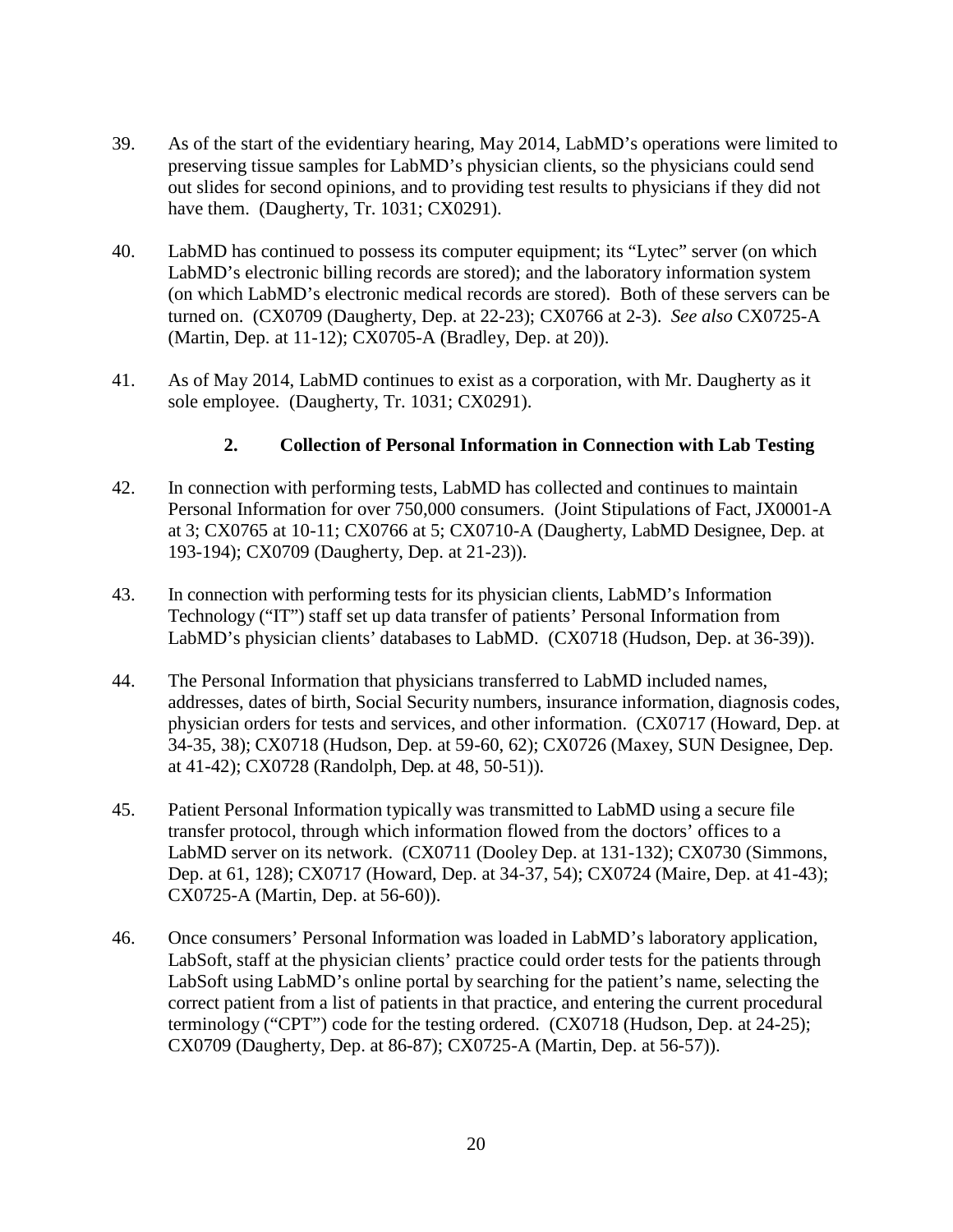- 47. A doctor's office employee could search by name, date of birth, or Social Security number to find a patient's record to order a test. (CX0726 (Maxey, SUN Designee, Dep. at 40, 47-48)).
- 48. When a doctor's office made a request for a test, a report and labels for the specimen would be printed at the doctor's office. The patient's specimen and the report were then sent to LabMD via Federal Express. (CX0725-A (Martin, Dep. at 56-57)).
- 49. Once a LabMD pathologist read a specimen and had a test result, the result was entered into a database. (CX0711 (Dooley Dep. at 132-133); CX0717 (Howard, Dep. at 49-50)).
- 50. The results from the tests LabMD performed could be accessed by LabMD's physician clients through a web portal using a user ID and password through LabMD-provided computers or the doctors' offices own computers. (CX0726 (Maxey, SUN Designee, Dep. at 29-31, 48-49); CX0728 (Randolph, Dep. at 21-22, 57-58); CX0704-A (Boyle, Dep. at 16, 22-23); CX0722 (Knox, Dep. at 76-78); CX0717 (Howard, Dep. at 59-60); Daugherty, Tr. 977).
- 51. In some instances, LabMD supplied computer equipment to doctors' offices, including computers, monitors, bar coder machines, and printers. (CX0730 (Simmons, Dep. at 61- 62); CX0726 (Maxey, SUN Designee, Dep. at 23-24, 21, 27-28); CX0728 (Randolph, Dep. at 27-31, 42); CX0717 (Howard, Dep. at 59); CX0709 (Daugherty, Dep. at 83)).

### **3. Insurance Aging Reports**

- 52. Insurance aging reports are spreadsheets of insurance claims and payments, which may include consumers' names, dates of birth, and Social Security numbers; the CPT codes for the laboratory tests conducted; and health insurance company names, addresses, and policy numbers. (Answer ¶ 9(a); CX0706 (Brown, Dep. at 54)).
- 53. Insurance aging reports were generated by LabMD's billing department to show accounts receivable that had not been paid and so that billing staff could attempt to collect payments on outstanding claims from patients' insurance companies. (CX0706 (Brown, Dep. at 20); CX0714-A ([Former LabMD Employee], $^{18}$  Dep. at 48-49)).
- 54. Insurance aging reports were based on a report from LabMD's Lytec billing system that displayed past-due payments from insurance companies. (CX0706 (Brown, Dep. at 23- 24); CX0714-A ([Former LabMD Employee], Dep. at 52)).
- 55. Insurance aging reports were saved to the billing manager's workstation. (Daugherty, Tr. 982).

<sup>&</sup>lt;sup>18</sup> By Order dated May 6, 2014, and for the reasons stated therein, *in camera* treatment was granted to the name of one particular former LabMD employee in the billing department. Disclosure of this employee's name is not necessary for the proper disposition of the proceeding and therefore it is replaced with the designation "[the Former LabMD Employee]" in this Initial Decision.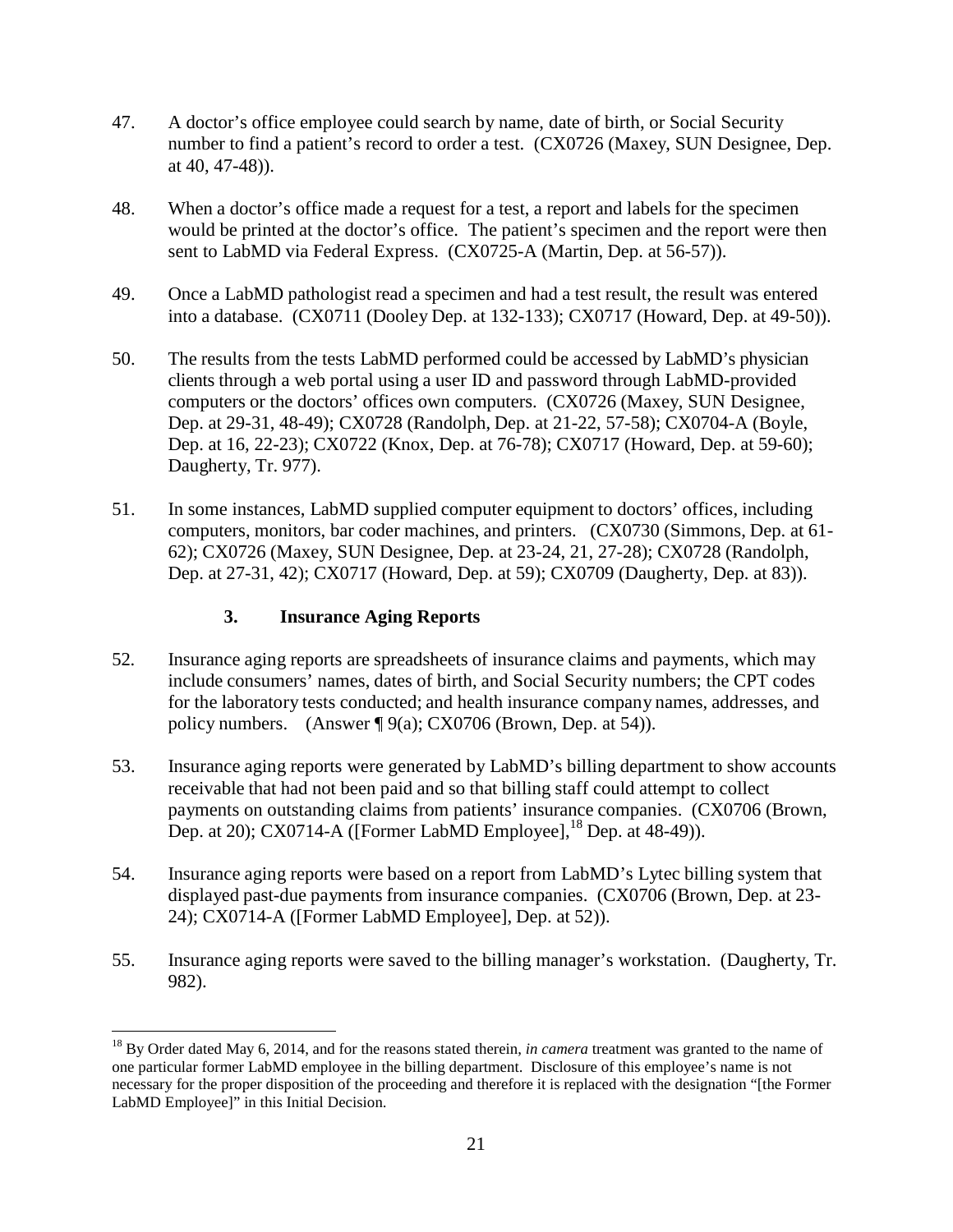56. [The Former LabMD Employee] (*see* footnote 18) received hard copies of insurance aging reports from LabMD's billing manager every month. Based on the information in the report, the employee would contact the insurance company, obtain the status of the denied claim, and attempt to find ways for the insurance company to pay the claim. (CX0714-A ([Former LabMD Employee], Dep. at 49-50)).

### **4. Collection of Personal Information in Connection with Payments**

- 57. Insured patients could pay the part of LabMD's charges not covered by insurance, and uninsured patients could be responsible for the full amount of the charges. (Answer  $\P$  4).
- 58. Consumers could pay LabMD's charges with credit cards, debit cards, or personal checks. (CX0766 at 6; CX0706 (Brown, Dep. at 39-40); CX0765 at 8).
- 59. When consumers paid LabMD by credit card, the billing department ran the credit card number and posted the payment in LabMD's system. (CX0716 (Harris, Dep. at 20-21)).
- 60. When consumers paid LabMD by check or money order and LabMD received that payment by mail, it was LabMD's practice for LabMD staff to make a photocopy of the check or money order. LabMD did not scan checks or money orders in the 2005 to 2010 time period. (CX0716 (Harris, Dep. at 23-24, 27); CX0706 (Brown, Dep. at 28-29); CX0715-A (Gilbreth, Dep. at 50-51)).
- 61. When consumers paid LabMD by check or money order, the photocopy (F. 60) would be given to the billing department. The billing department would post the payment and retain the photocopy of the check. Original checks were kept for six months, and then were shredded. (CX0713-A (Gardner, Dep. at 26-27)).
- 62. Personal checks contain a consumer's account number, bank routing number, signature, and often an address and phone number. (*E.g*., CX0088, *in camera* (LabMD Copied Checks)).

# **D. THE 1718 FILE INCIDENT**

### **1. Peer-to-Peer Networks**

- 63. Peer-to-peer file-sharing applications enable one computer user to make a request to search for all files that have been made available for sharing by another (or "host") computer that is also using the file-sharing application. (Hill, Tr. 119-120; Shields, Tr. 826; CX0738 (Shields Rebuttal Expert Report ¶¶ 15, 18)).
- 64. Peer-to-peer networks are often used to share music, videos, pictures, and other materials. (CX0738 (Shields Rebuttal Expert Report ¶ 14); Answer ¶ 13; CX0740 (Hill Expert Report ¶ 42); Shields, Tr. 851).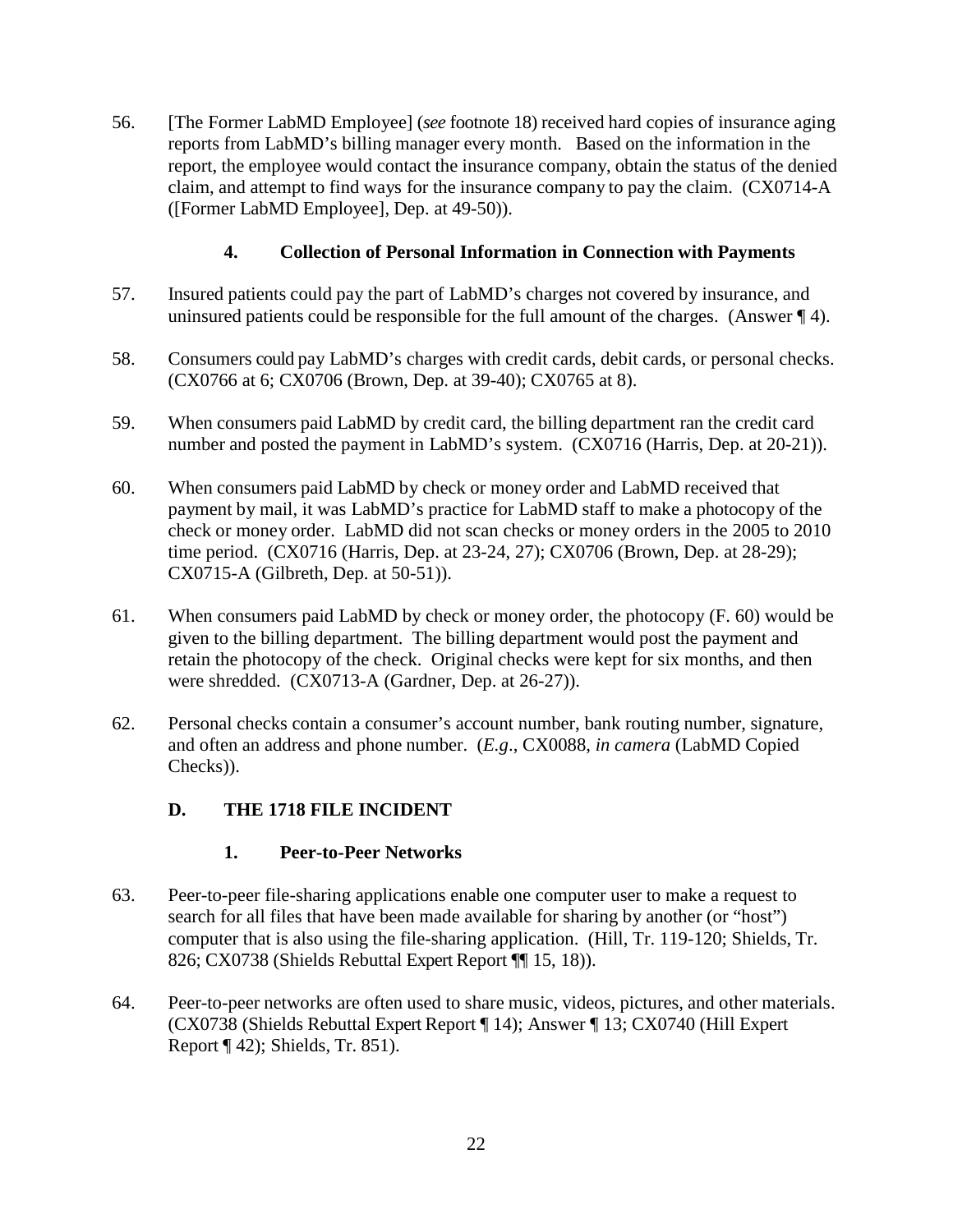- 65. Typically, users will perform a search using terms related to the particular file they hope to find and receive a list of possible matches. The user then chooses a file they want to download from the list. This file is then downloaded from other peers who possess that file. (CX0738 (Shields Rebuttal Expert Report ¶ 18)).
- 66. A document being "shared" or "made available for sharing" on a peer-to-peer network is available to be downloaded by another computer user on the same peer-to-peer network. The fact that a document is being shared, or made available for sharing, does not mean the document has been "downloaded" for viewing. (Shields, Tr. 891-892).
- 67. It is very difficult for a user to know what is in a document found on a peer-to-peer network without downloading and opening the document. (Wallace Tr. 1343).
- 68. The contents of a file that is available for sharing are not disclosed until the file is downloaded and viewed. (F. 65-67).
- 69. LimeWire is a peer-to-peer file-sharing application that can be used to transport files across the Internet. LimeWire is one of a number of applications that use a protocol called Gnutella (F. 70). (RX0533 (Fisk Expert Report at 9)).
- 70. Gnutella is a program that connects computers together in a direct peer-to-peer fashion to facilitate file sharing through searching and downloading. (RX0533 (Fisk Expert Report at 9); CX0738 (Shields Rebuttal Expert Report ¶17)).
- 71. A Gnutella "client" refers to the piece of software that understands the Gnutella protocol and allows a peer to interact with other peers using the Gnutella protocol. (Shields, Tr. 827).
- 72. In order to share a file or folder on LimeWire, the user must actively choose the file or folder to share. (RX0533 (Fisk Expert Report at 10)).
- 73. The 1718 File, discussed *infra* Section II.D.2., has the computer filename "insuranceaging\_6.05.071.pdf". (F. 1, 78).
- 74. When a user makes a file available for sharing on LimeWire, LimeWire breaks apart the file names into keywords to allow other users to search for them. (RX0533 (Fisk Expert Report at 11, 13)).
- 75. In this case, LimeWire would break apart the "insuranceaging\_6.05.071.pdf" file name into the keywords "insuranceaging" and "6.05.071" because LimeWire only recognizes the "\_" as a word delimiter and does not recognize that "insuranceaging" is, in fact, the words "insurance" and "aging" merged together. (Fisk, Tr. 1154-1156; RX0533 (Fisk Expert Report at 11-12)).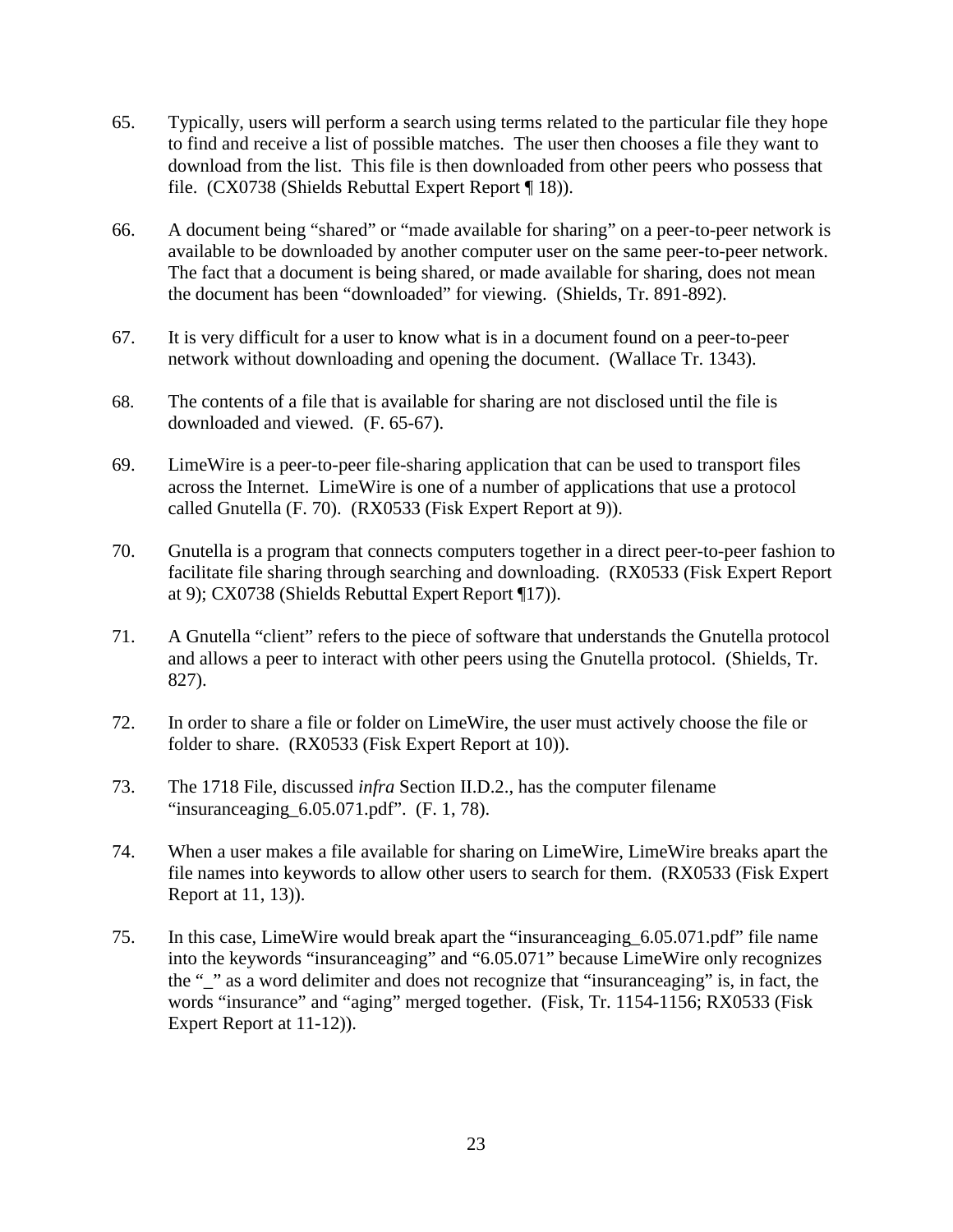- 76. A search for "insurance" or for "aging" would not return a search result for "insuranceaging  $6.05.071$ .pdf". (Fisk, Tr. 1155-1156; RX0533 (Fisk Expert Report at  $11-12$ ).
- 77. In order for a searcher to receive a search result for the "insuranceaging 6.05.071.pdf" file, he or she would have to enter the search terms "insuranceaging" or "6.05.071". Both of those searches are highly unusual, and it is extremely unlikely that any LimeWire user would ever enter them. (Fisk, Tr. 1155-1156; RX0533 (Fisk Expert Report at 11-12)).

### **2. The 1718 File**

### **a. Background facts**

- 78. The "1718 File" is a LabMD insurance aging report, containing 1,718 pages, dated June 2007, with the filename "insuranceaging\_6.05.071.pdf". (F. 1; Joint Stipulations of Fact, JX0001-A at 1; CX0697, *in camera* (1718 File)). The peer-to-peer sharing and subsequent disclosure of the 1718 File is referred to herein as the "1718 File Incident."
- 79. The 1718 File was created and stored on a LabMD computer. (Daugherty, Tr. 1078- 1079).
- 80. The 1718 File had been maintained on the LabMD computer used by LabMD's billing manager, Ms. Rosalind Woodson ("Billing Computer"). (CX0766 at 9; Daugherty, Tr. 1079).
- 81. The 1718 File is a billing file generated from LabMD's billing application, the Lytec system. (CX0709 (Daugherty, Dep. at 146); CX0736 (Daugherty, IHT at 83-84); CX0706 (Brown, Dep. at 23-24)).
- 82. The 1718 File contains the following Personal Information for approximately 9,300 consumers: names; dates of birth; nine digit numbers that appear to be Social Security numbers; CPT codes for laboratory tests conducted; and, in some instances, health insurance company names, addresses, and policy numbers. (CX0766 at 8; Answer ¶ 19; CX0697, *in camera*).
- 83. The CPT number is a code used for the purpose of having a standardized description of procedures or tests provided for a patient. The CPT numbers do not disclose the laboratory test performed. Determining what test was performed, as reflected by the code, requires additional research, such as going to the website for the American Medical Association or performing a Google search for the code, which is how Mr. Kam, Complaint Counsel's expert, determined the tests reflected by the CPT codes in the 1718 File. (Kam, Tr. 445-447).
- 84. At the time the 1718 File was downloaded by Tiversa Holding Company ("Tiversa") in February 2008 (*see* F. 121), the 1718 File was in the "My Documents" folder on LabMD's Billing Computer. (CX0710-A (Daugherty, LabMD Designee, Dep. at 200)).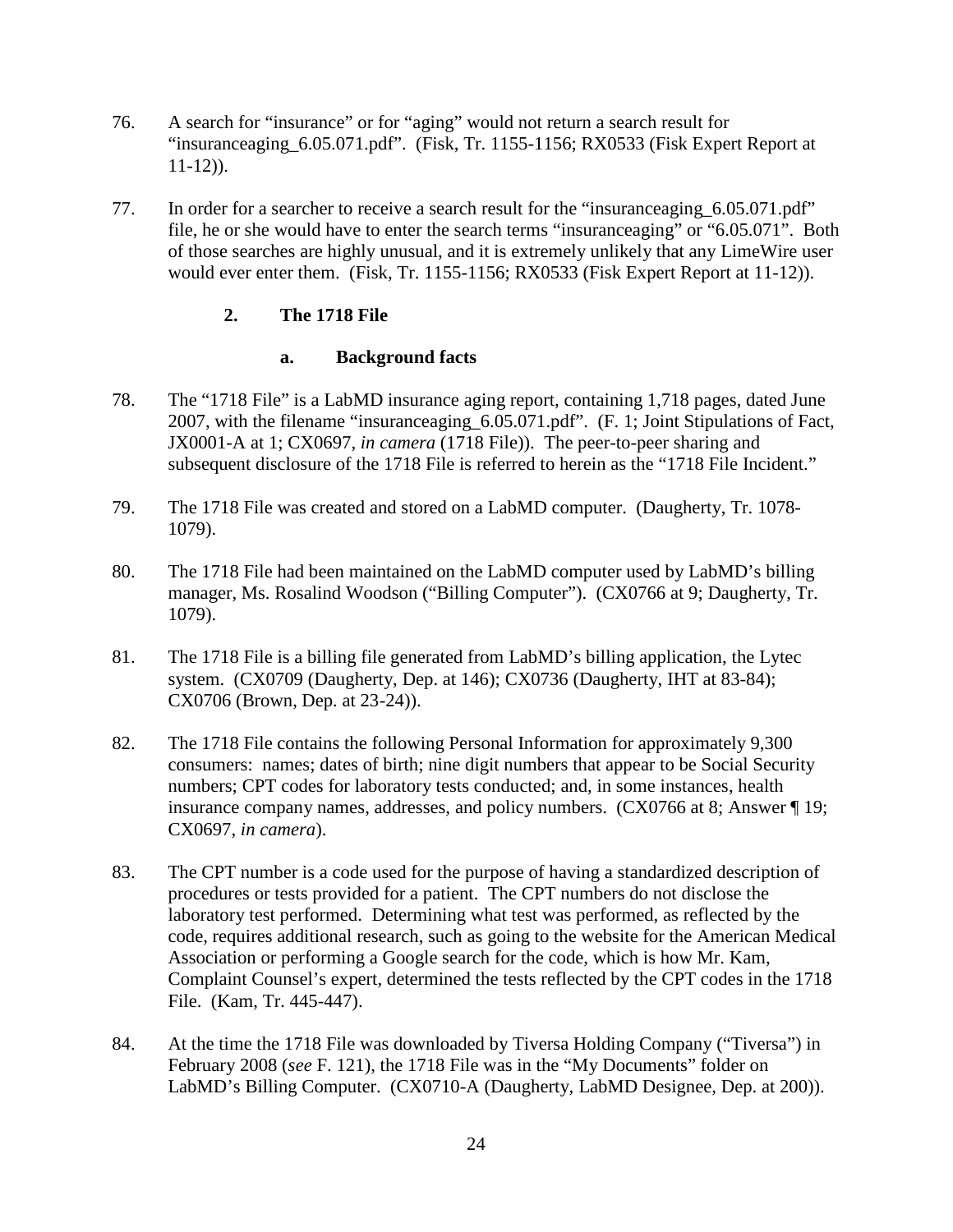- 85. In February 2008, the Billing Computer's "My Documents" folder was available for sharing on LimeWire. (CX0156; CX0730 (Simmons, Dep. at 12, 28-29, 32)).
- 86. Most of the 950 files in the "My Documents" folder on the Billing Computer that were available for sharing via LimeWire at or around the same time as the 1718 File were music or video files. (Answer ¶ 18(b); CX0154; CX0730 (Simmons, Dep. at 33-34)).
- 87. Eighteen documents were available for sharing in the "My Documents" folder on the Billing Computer at or around the same time as the 1718 File, three of which contained Personal Information. (Wallace, Tr. 1406-1407; RX0645 at 39, 42, 43, *in camera*).

#### **b. LabMD discovery**

- 88. In May 2008, Tiversa contacted LabMD and told LabMD that the 1718 File was available through LimeWire. (Answer ¶ 17; CX0766 at 8; Daugherty, Tr. 981; Joint Stipulations of Fact, JX0001-A at 4).
- 89. After being contacted by Tiversa in May 2008, LabMD investigated and determined that LimeWire had been downloaded and installed on the Billing Computer in 2005 or 2006. (Answer ¶ 18(a); CX0755 at 4; CX0150; CX0730 (Simmons, Dep. at 10); CX0709 (Daugherty, Dep. at 144); CX0766 at 8-9).
- 90. In May 2008, as part of LabMD's investigation, LabMD IT Specialist Alison Simmons inspected LabMD's computers manually to identify which computer(s) were sharing files on peer-to-peer network(s) and determined that LimeWire had been installed only on the Billing Computer. (CX0734 (Simmons, IHT at 14); CX0730 (Simmons, Dep. at 10)).
- 91. As part of LabMD's investigation regarding the 1718 File, Ms. Simmons took screenshots of the Billing Computer, which show the existence of LimeWire and the shared 1718 File. (CX0150; CX0151; CX0152; CX0154; CX0155; CX0156; CX0730 (Simmons, Dep. at 14-15, 21, 23-24, 27, 29, 36-37, 42, 112, 150-152)).
- 92. After taking the screenshots (F. 91), Ms. Simmons removed LimeWire from the Billing Computer in May 2008. (CX0730 (Simmons, Dep. at 14-15); Answer ¶ 20).
- 93. As part of LabMD's investigation regarding the 1718 File in May 2008, Ms. Simmons searched all computers at LabMD for file-sharing software. (CX0704 (Boyle, Dep. at 57- 66, 74-88); CX0149; CX0150; CX0151; CX0152; CX0153; CX0154; CX0155; CX0156; CX0157).
- 94. As part of LabMD's investigation regarding the 1718 File in May 2008, Ms. Simmons did not find any file-sharing software on any LabMD computer other than the Billing Computer. (CX0730 (Simmons, Dep. at 10-11)).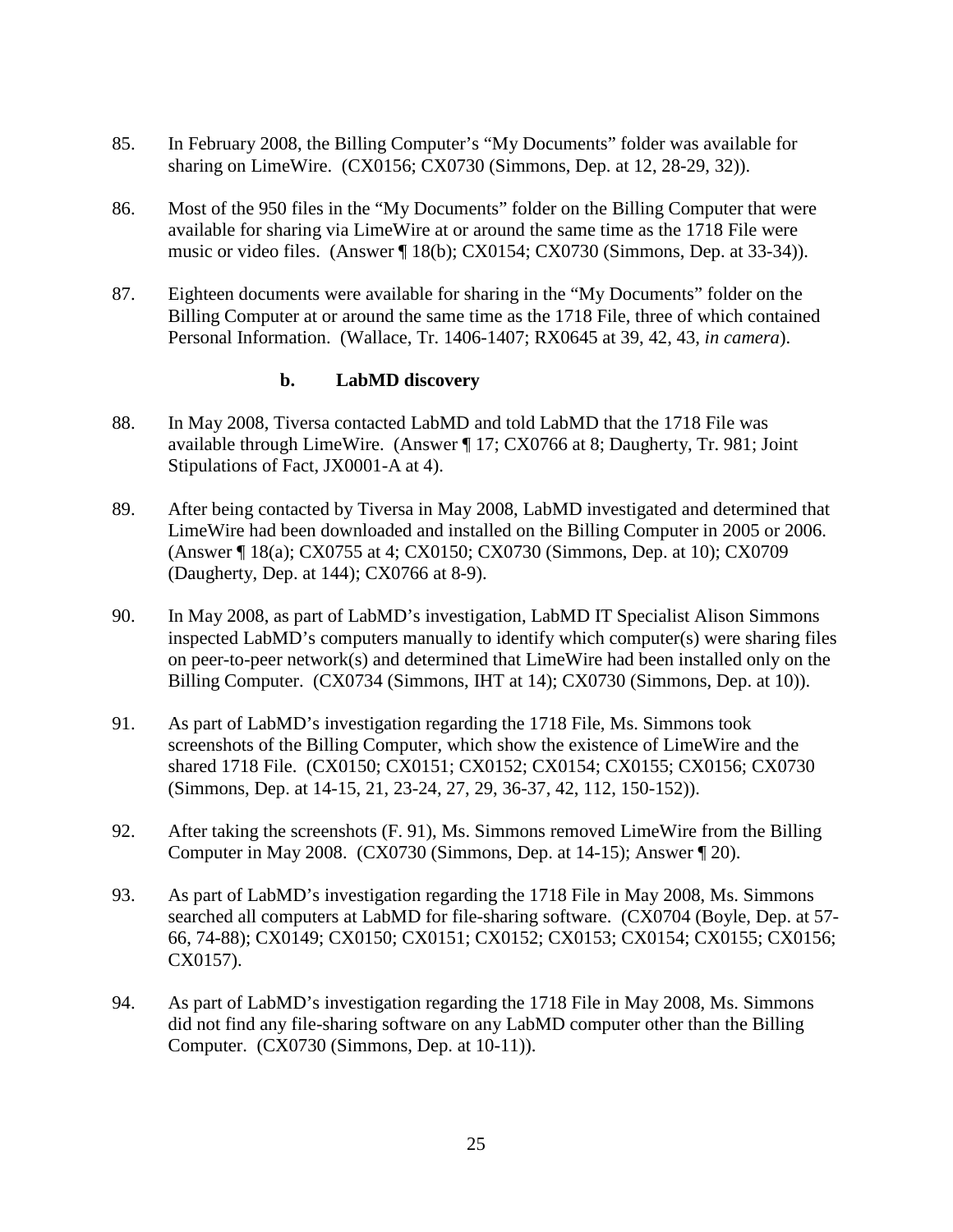- 95. Mr. John Boyle, LabMD's vice president of operations and general manager from November 1, 2006 until the end of August 2013, assigned Ms. Simmons, and later, IT Manager Jeffrey Martin, to search peer-to-peer networks to look for the 1718 File. (CX0704-A (Boyle, Dep. at 6-8; 63-64); CX0725-A (Martin, Dep. at 9)).
- 96. As part of LabMD's investigation regarding the 1718 File in May 2008, Ms. Simmons searched peer-to-peer networks from her home computer to look for the 1718 File. She searched multiple times for at least a month thereafter for the file name insuranceaging\_6.05.071.pdf, partial file names, and anything with the name LabMD associated with it. (CX0730 (Simmons, Dep. at 17-18); CX0704-A (Boyle, Dep. at 63- 64)).
- 97. As part of LabMD's investigation regarding the 1718 File, in 2013, Mr. Martin searched peer-to-peer networks for the 1718 File multiple times over the course of a few months, using the file name, and the terms "LabMD," "patient," and "aging." (CX0725-A (Martin, Dep. at 98-101); CX0704-A (Boyle, Dep. at 63-64)).
- 98. Through their searches (F. 96-97), Ms. Simmons and Mr. Martin were not able to find the 1718 File on any peer-to-peer networks. (CX0730 (Simmons, Dep. at 17-18); CX0725-A (Martin, Dep. at 100); CX0704-A (Boyle, Dep. at 63-64)).
- 99. The 1718 File was not available from LabMD's computers to be shared via any peer-topeer networks after May 2008. (F. 92-98).
	- **3. Tiversa**

### **a. Tiversa's business**

- 100. Tiversa Holding Company ("Tiversa") is a data security company that offers breach detection and remediation services. Essentially, Tiversa uses a series of algorithms to search the entire peer-to-peer network for documents of interest to its clients or potential clients, and downloads the documents that are found. (CX0703 (Boback, Tiversa Designee, Dep. at 10-12); RX0541 (Boback Trial Dep. at 19-21); Wallace Tr. 1339- 1341).
- 101. Mr. Robert Boback is the chief executive officer of Tiversa. (CX0703 (Boback, Tiversa Designee, Dep. at 11).
- 102. In July 2007, Mr. Boback hired Mr. Richard Wallace as a forensic analyst. (Wallace, Tr. 1337, 1339-1340).
- 103. As a forensic analyst for Tiversa, Mr. Wallace's job included writing up a narrative for clients or potential clients as to the type of information Tiversa found, where it was found, and who the disclosing source was. (Wallace, Tr. 1339-1341).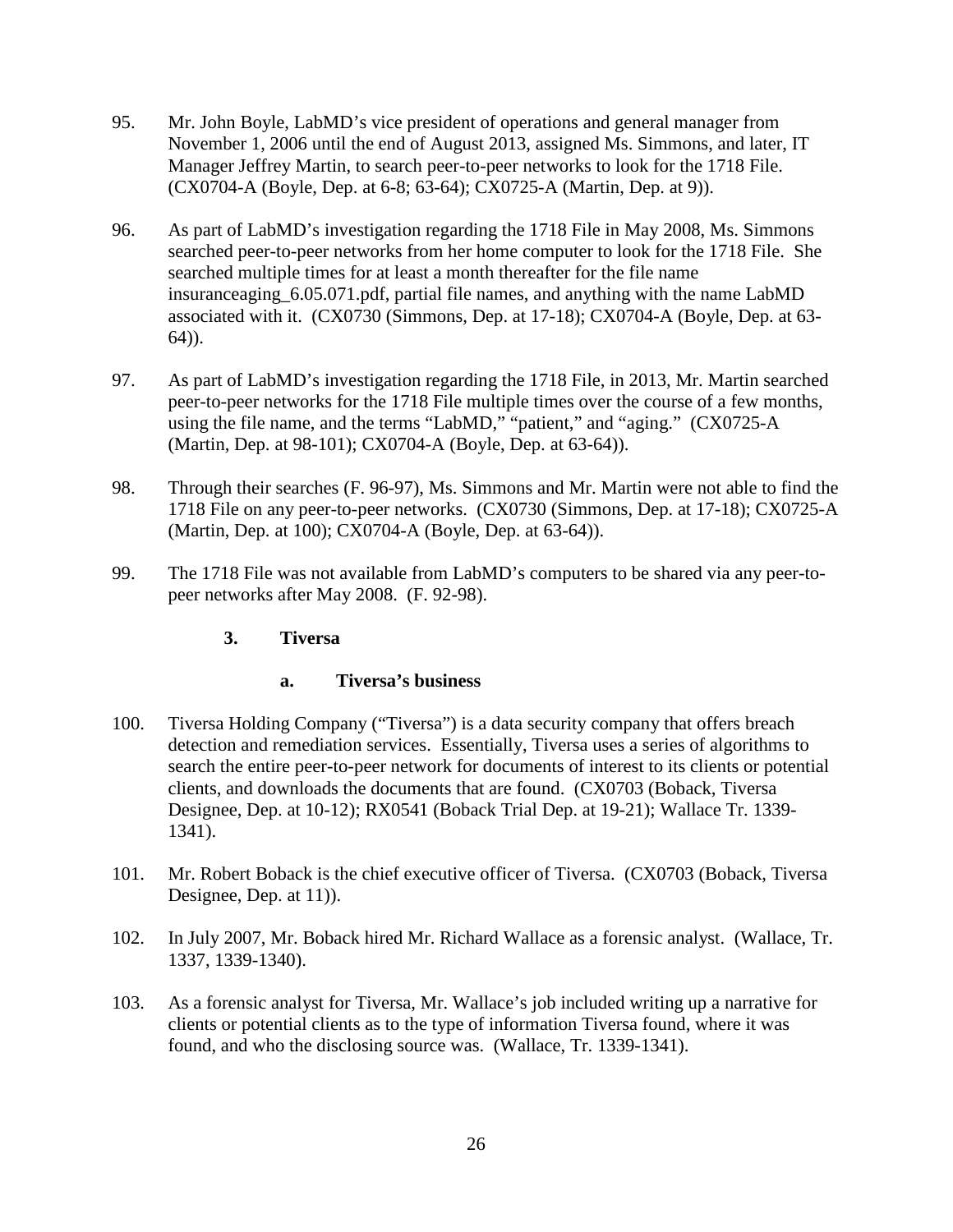- 104. Mr. Wallace's job included searching peer-to-peer networks using a standard peer-to-peer Gnutella client, such as LimeWire or Kazaa, to supplement information that Tiversa's system may not have downloaded. As an example of a search, if Tiversa were looking for insurance information for a healthcare company, Mr. Wallace would conduct a search using words such as "insurance" or "report," or any word that would identify an exposed file. (Wallace Tr. 1342-1344).
- 105. Because it is very difficult to know what is in a document found on a peer-to-peer network without downloading and opening the document, Mr. Wallace would begin by viewing the file titles and Internet protocol ("IP") addresses<sup>19</sup> returned from a search. He would then download any and all information that was available from a search. (Wallace Tr. 1343-1345).
- 106. Tiversa maintained a depository of long servers to store data that Tiversa's searches "pulled down," or downloaded, from peer-to-peer networks, which is referred to as Tiversa's "data store" ("Data Store"). The Data Store contained copies of files that Tiversa had downloaded from the Gnutella network. The Data Store also contained information as to where the downloaded file had been located. (Wallace, Tr. 1345, 1371).
- 107. There are two ways for legitimate data to get into Tiversa's Data Store. Tiversa's program, Eagle Vision, will automatically download files returned from Tiversa's searches, or an analyst, such as Mr. Wallace, can insert data that the analyst has found using a stand-alone computer running a peer-to-peer client. (Wallace, Tr. 1389-1390).
- 108. Mr. Wallace's job as a forensic analyst included searching for exposed files on peer-topeer networks, and recording the information disclosed, including the company that had the disclosure, and when the information was disclosed. This information would be included on a spreadsheet that Tiversa analysts would update several times a day. The purpose of the spreadsheet was so that Mr. Boback and the Tiversa sales force could make sales calls to the affected companies. (Wallace, Tr. 1437-1438).
- 109. When a document was downloaded by Tiversa, Tiversa would record information as to the IP address from which the document was downloaded. When contacting the affected company to sell services, Tiversa's practice was to not reveal the source of the information and to tell the potential client that the IP information had not been recorded by Tiversa. Tiversa would "strip" the IP address off the found documents and remove any metadata<sup>20</sup> relating to the disclosure source, while keeping a separate set of the files which included disclosure source information. (Wallace, Tr. 1344-1345, 1439-1440).

 $19$  Computers on the Internet are able to identify each other by the use of IP addresses. The IP address uniquely identifies each computer on a network. (Shields, Tr. 821-825).

 $20$  Metadata is structured information that describes, explains, locates, or otherwise makes it easier to retrieve, use, or manage an information resource. Metadata is often called data about data. http://www.niso.org/publications/ press/UnderstandingMetadata.pdf.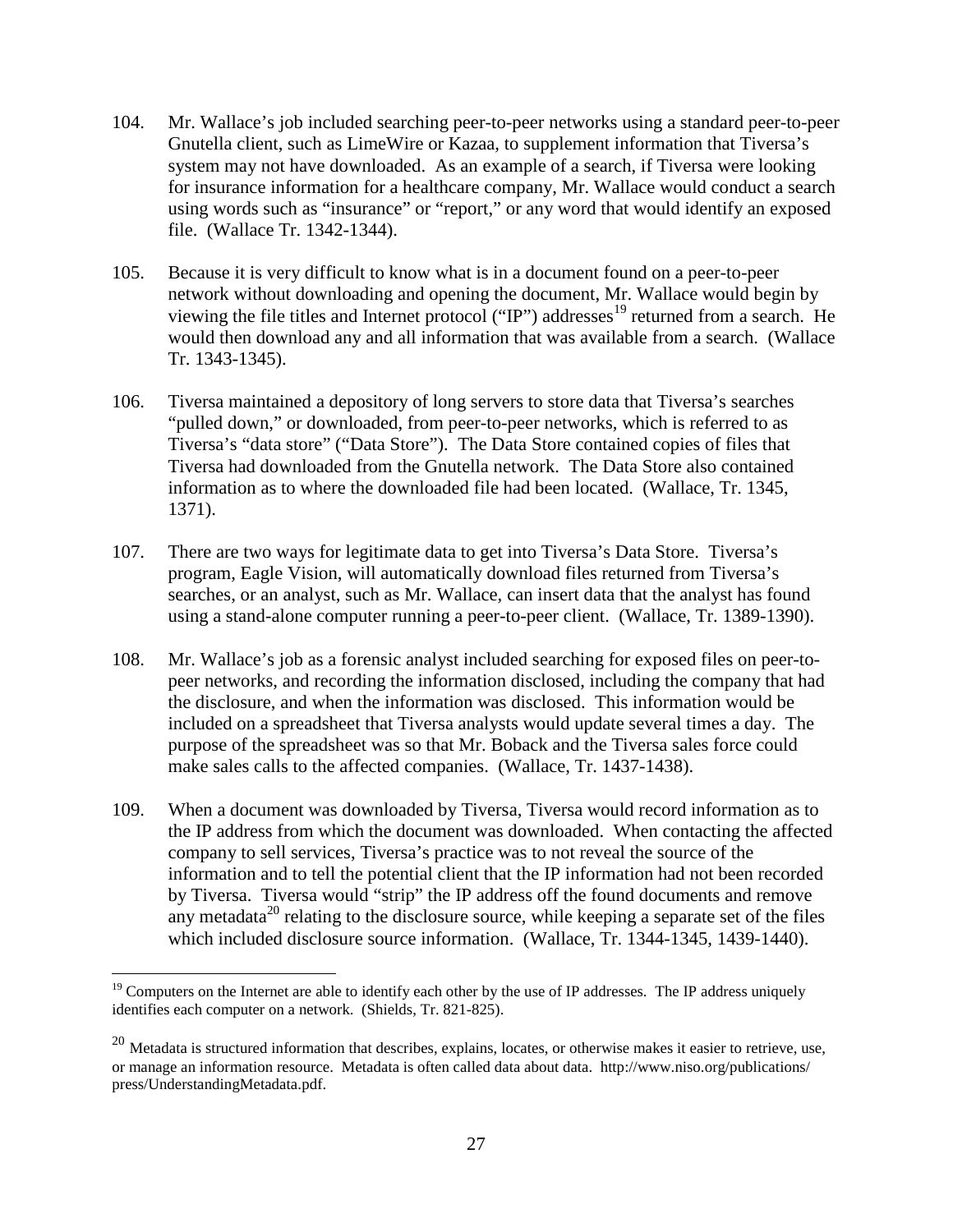- 110. When Mr. Wallace, or any other analyst at Tiversa, downloaded a file that was deemed significant, Mr. Boback would be advised, and Mr. Boback would make the decision as to how to proceed to "monetize" the file; *i.e.*, whether the information would be given to a salesperson, or whether Mr. Boback himself would contact the company, to try to sell Tiversa's services. (Wallace, Tr. 1344, 1360).
- 111. Tiversa would monetize information it obtained from peer-to-peer networks either by selling a monitoring contract, pursuant to which Tiversa would search for certain key words for a period of time, or by selling a "one-off" service, that would remediate just the existing disclosure problem. (Wallace, Tr. 1364).
- 112. A Tiversa monitoring services contract for a large financial company could cost as much as a million dollars per year, down to a few thousand dollars per month for monitoring contracts for small "mom and pop" companies. (Wallace, Tr. 1366).
- 113. Tiversa was having problems selling monitoring contracts, so Tiversa started contacting individual companies whose information Tiversa had discovered. Instead of a year-long monitoring contract, Tiversa could try to sell a less expensive one-time service to address the problem. This attempt to "monetize" the information through a "one-off" sale after Tiversa's discovery of information on a peer-to-peer network was known as an "incident response case," or "IRC." (Wallace, Tr. 1359-1361).
- 114. A hypothetical example of an IRC would be a company that had a single file exposed with 5,000 individuals' personal information, and that company would only need the name of the person exposing the file. (Wallace, Tr. 1360).
- 115. When a company refused to purchase Tiversa's services, Mr. Wallace observed that Mr. Boback would often respond, in reference to that company, to the effect of, "you think you have a problem now, you just wait." Thereafter, an analyst of Tiversa would input information into Tiversa's Data Store so as to make that company's information "proliferate" in Tiversa's Data Store and thereby make it appear that a file had "spread" to multiple places. Tiversa could use this Data Store "evidence" to follow up with a company to try again to get the company to purchase Tiversa's remediation services. (Wallace, Tr. 1364-1365).
- 116. If a potential Tiversa client would not purchase Tiversa's services, another way Tiversa would "monetize" peer-to-peer findings would be to notify an existing Tiversa client of the disclosing source of the client's information and advise the existing client to contact Tiversa's target. Tiversa could "strong-arm people that way as well." (Wallace, Tr. 1451-1452).
- 117. When a company refused to purchase Tiversa's services after being contacted by Tiversa about a disclosure, Tiversa would need an excuse to make contact with the company again, so it would contact the company to report that the file had proliferated, or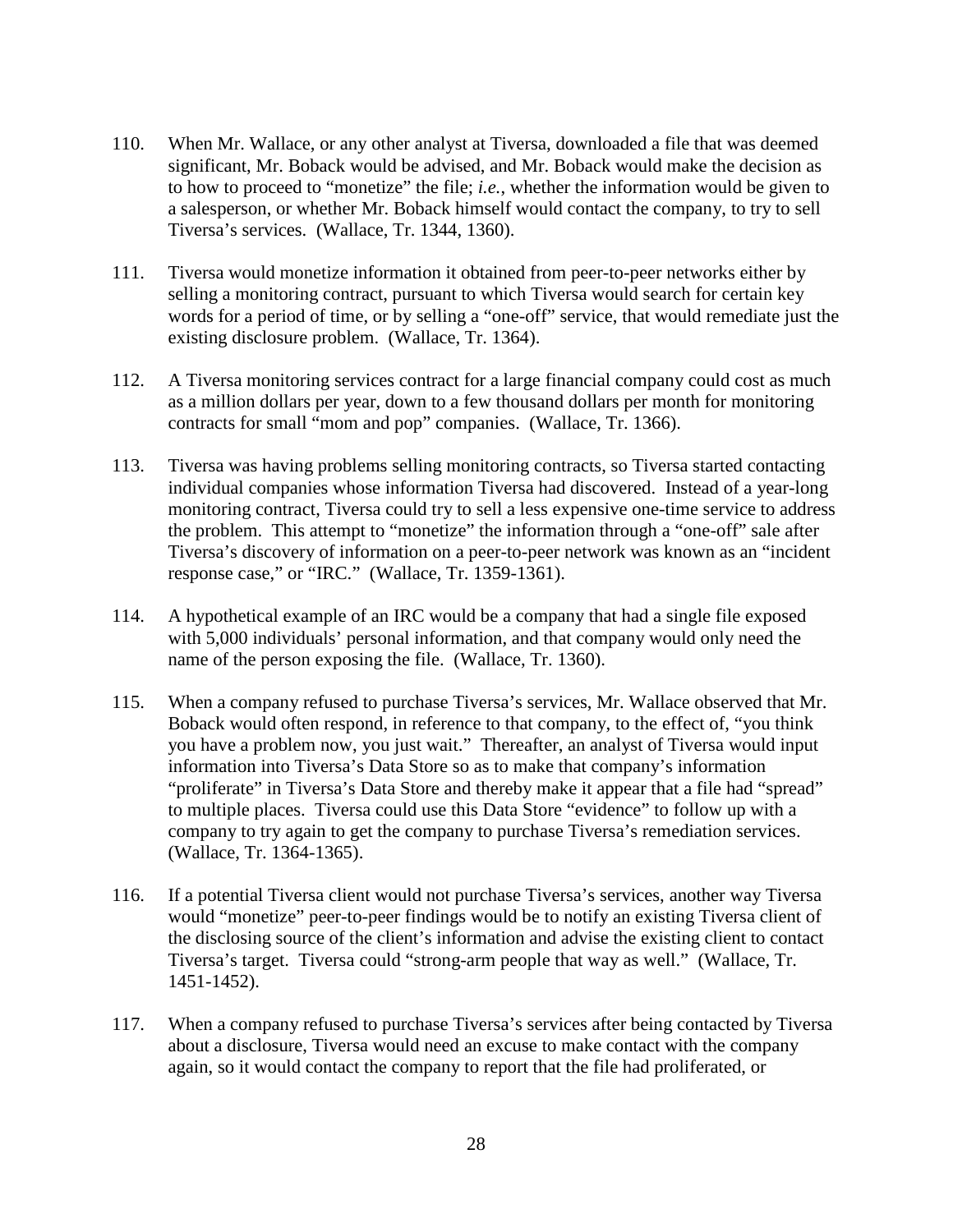"spread," to additional IP addresses, including IP addresses of known "bad actors" or identity thieves. (Wallace, Tr. 1366-1368).

- 118. Part of Mr. Wallace's job for Tiversa was to make it appear that a company's file had spread to more IP addresses, including to IP addresses of identity thieves. He did this by placing files he might have found outside Tiversa's searching system into a folder in the Data Store and making it appear that Tiversa had located and downloaded the file from the IP address of a known bad actor. As far as the Data Store sees it, the file was downloaded from that IP address, but in reality no data transferred. (Wallace, Tr. 1367- 1368).
- 119. Tiversa's Data Store was a record of files that were found "live" on the Internet, but also included information designed to make it appear that files had been found at other locations on the Internet. (Wallace, Tr. 1441).
- 120. Tiversa's Data Store is not a credible or reliable source of information as to the disclosure source or the spread of any file purportedly found by Tiversa. (F. 106-109, 115, 117- 119).

#### **b. Tiversa's dealings with LabMD**

- 121. On or about February 25, 2008, Mr. Wallace, on behalf of Tiversa, downloaded the 1718 File from a LabMD IP address in Atlanta, Georgia, designated as 64.190.82.42. (Wallace, Tr. 1395, 1410-1411, 1440-1441; CX0307).
- 122. The 1718 File was found by Mr. Wallace, and was downloaded from a peer-to-peer network, using a stand-alone computer running a standard peer-to-peer client, such as LimeWire. (Wallace, Tr. 1342-1343, 1371-1372, 1440-1441).
- 123. After locating the 1718 File on February 25, 2008, Mr. Wallace input the information in Tiversa's Data Store. (Wallace, Tr. 1441).
- 124. In 2008, CIGNA Health Insurance ("CIGNA") was a company for which Tiversa was providing peer-to-peer monitoring services. An "incident record form" was prepared by Tiversa for its then-client CIGNA, and was admitted into evidence as RX0545. (Wallace, Tr. 1449-1451; RX0545).
- 125. Tiversa's representation to its client CIGNA, in RX0545, that the 1718 File had been found on April 18, 2008 is not correct, but was part of Tiversa's practice of ensuring that information continually flows to clients, so that it would appear that Tiversa was getting things done for the client. (Wallace, Tr. 1449-1451; RX0545 at 1).
- 126. Within minutes of Mr. Wallace's opening the 1718 File, Mr. Boback was viewing the document over Mr. Wallace's shoulder. Mr. Wallace observed that Mr. Boback was excited about the find. (Wallace, Tr. 1442).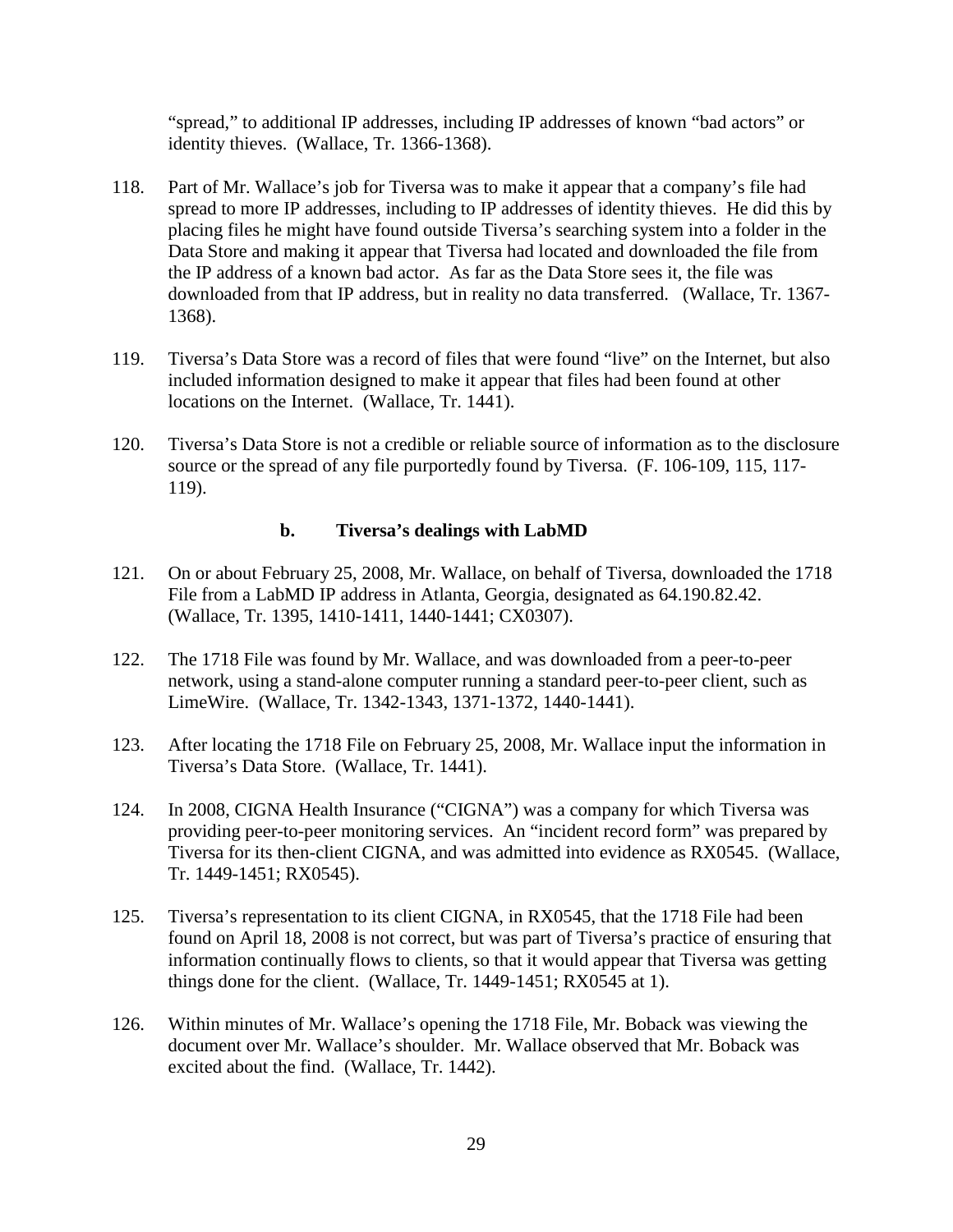- 127. Using the "browse host" <sup>21</sup> function, Mr. Wallace also downloaded 18 other LabMD documents in addition to the 1718 File, three of which contained Personal Information. (Wallace, Tr. 1372, 1400-1401, 1404-1406, 1415; *see* RX0645, *in camera* (LabMD Documents produced by Wallace at 39, 42-43)).
- 128. In May 2008, Tiversa began contacting LabMD to try to sell Tiversa's remediation services to LabMD. These efforts included representing to LabMD that the 1718 File had been found on a peer-to-peer network and sending LabMD a Tiversa Incident Response Services Agreement describing Tiversa's proposed fee schedule, payment terms, and services that would be provided. These contacts continued from mid-May through mid-July 2008. In these communications, Tiversa represented that Tiversa had "continued to see individuals [on peer-to-peer networks] searching for and downloading copies" of the 1718 File. (RX0050; RX0051; RX0052; RX0053; RX0054; RX0055; RX0056; RX0057; RX0058; RX0059; CX0021; *see also* Daugherty, Tr. 979-993).
- 129. Tiversa's representations in its communications with LabMD (F. 128) that the 1718 File was being searched for on peer-to-peer networks, and that the 1718 File had spread across peer-to-peer networks, were not true. These assertions were the "usual sales pitch" to encourage the purchase of remediation services from Tiversa. (Wallace, Tr. 1443).
- 130. On July 22, 2008, LabMD instructed Tiversa to direct any further communications to LabMD's lawyer. Thereafter, Tiversa ceased to press LabMD to purchase its services. (RX0059; Daugherty, Tr. 988-990).

### **c. Tiversa's role as source for FTC investigation**

- 131. The FTC offered testimony concerning peer-to-peer file-sharing technology at a July 2007 hearing conducted by the House of Representatives' Committee on Oversight and Government Reform regarding peer-to-peer file-sharing technology ("2007 Congressional Hearing"). (CX0787 (Prepared Statement of FTC on Peer-To-Peer File-Sharing Technology Issues)).
- 132. Tiversa's Mr. Boback gave testimony at the 2007 Congressional Hearing regarding peerto-peer file-sharing technology. (Wallace Tr. 1341-1342, 1347).
- 133. The FTC and Tiversa began communicating approximately two months after the 2007 Congressional Hearing. These communications were as frequent as weekly during some periods. The subject matter of these communications was information available on peerto-peer networks. (Wallace, Tr. 1346-1347, 1350).

<sup>&</sup>lt;sup>21</sup> "Browse host" is the ability for one LimeWire user to view all the files another LimeWire user has made available to share. (RX0533 (Fisk Expert Report at 16)).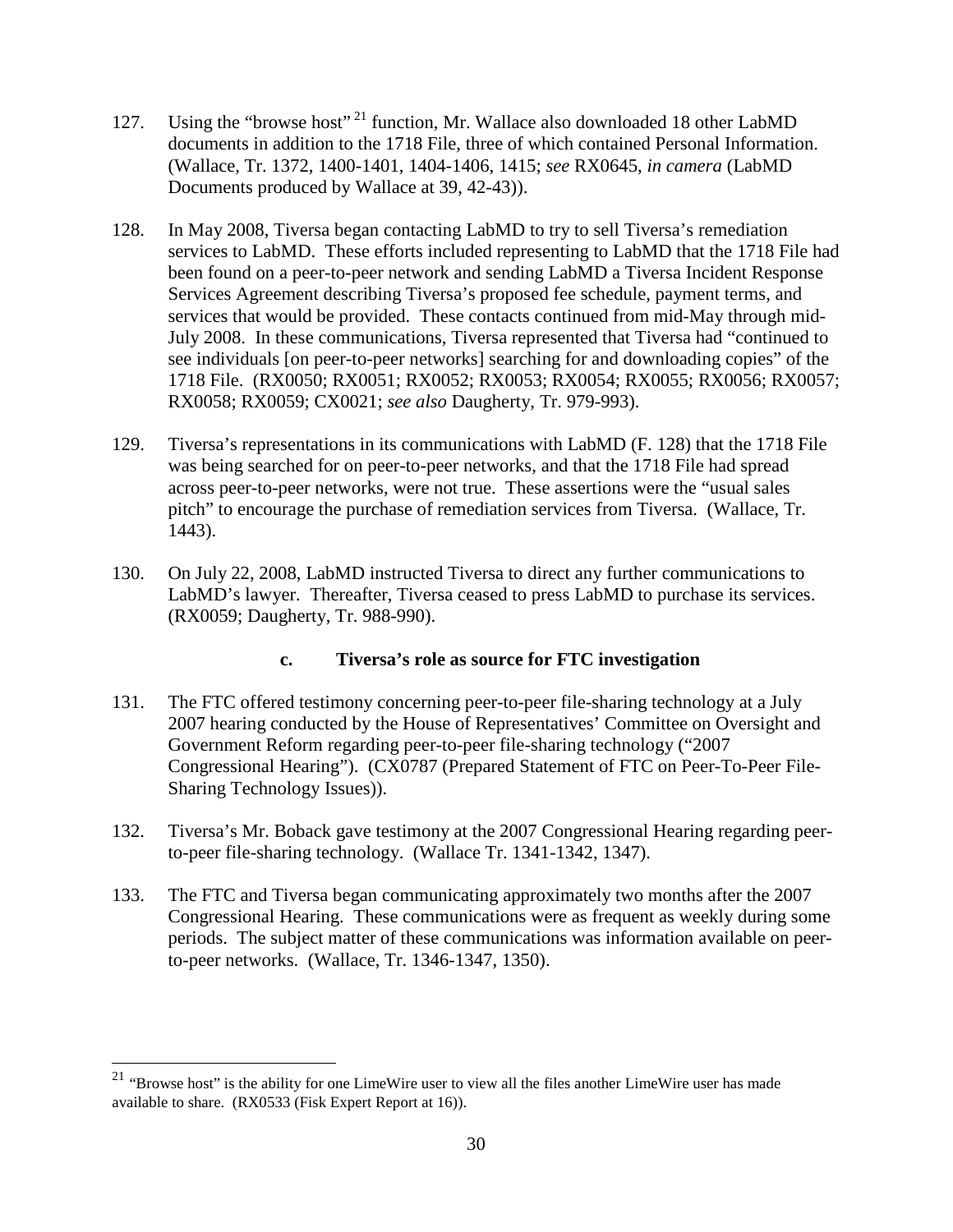- 134. In the fall or winter of 2007, representatives of the FTC visited Tiversa's facility in Pennsylvania. Following that meeting, the FTC began requesting that Tiversa provide information to the FTC. (Wallace, Tr. 1350-1351).
- 135. Tiversa did not want the FTC to issue a formal request for information, such as a Civil Investigative Demand ("CID"), directly to Tiversa because Tiversa had been in talks regarding a possible acquisition and Mr. Boback did not want Tiversa to be "in the middle of a civil investigative demand." Mr. Boback wanted the CID to be issued to a third party to "separate" the CID from Tiversa, "to try to create some distance" from Tiversa. (CX0703 (Boback, Dep. at 142-143); Wallace, Tr. 1351-1353, 1362).
- 136. The Privacy Institute was created for the purpose of receiving the CID from the FTC. The Privacy Institute did not exist previously. (RX0541 (Boback Trial Dep. at 38-40; 42- 44); Wallace, Tr. 1353).
- 137. In 2009, in order to obtain Tiversa's information and documents, the FTC issued a CID to The Privacy Institute ("FTC CID"), and not to Tiversa, which was the actual target of the CID. (Kaufman, Tr. 1114; RX0525 (Kaufman, Dep. at 11-20) ("There was a request from Tiversa that we issue the CID to The Privacy Institute, and that is the entity that received the CID from the FTC.").
- 138. In response to the FTC CID to The Privacy Institute (F. 137), the FTC received the 1718 File and other evidence that "is germane to th[is] case." (CX0697 (*in camera*); Kaufman, Tr. 1114; RX0525 (Kaufman, Dep. at 11-20); *see also* RX0526 (Complaint Counsel's Amended Response to LabMD, Inc.'s First Set of Requests for Admission, Response No. 20 (admitting that as part of Complaint Counsel's Part II investigation of LabMD, the FTC issued a CID to The Privacy Institute and received the 1718 File)).
- 139. Mr. Wallace assisted in responding to the FTC CID (F. 137) by composing a spreadsheet of names of companies whose information exposure met a threshold of exposing 100 individuals' personal information. He also collected the associated files, which were burned to a computer disc. (Wallace, Tr. 1353-1354).
- 140. The spreadsheet provided in response to the FTC CID (F. 137) was derived from Tiversa's list of IRC's, *i.e.*, companies that Tiversa had targeted to try to sell Tiversa's remediation services. (F. 113; Wallace, Tr. 1358-1359, 1452-1453; *see* CX0307).
- 141. Mr. Boback directed Mr. Wallace to "make sure [LabMD is] at the top of the list" being provided to the FTC pursuant to the FTC CID. (Wallace, Tr. 1365).
- 142. The list of names Tiversa provided to the FTC in response to the FTC CID (F. 137) includes LabMD and identifies LabMD as the "data owner/leaker" of a file identified as "insuranceaging\_6.05.071.pdf". (CX0307; Wallace, Tr. 1394).
- 143. The list of names Tiversa provided to the FTC in response to the FTC CID (F. 137) contained names that did not meet the 100 person exposure threshold described in F. 139.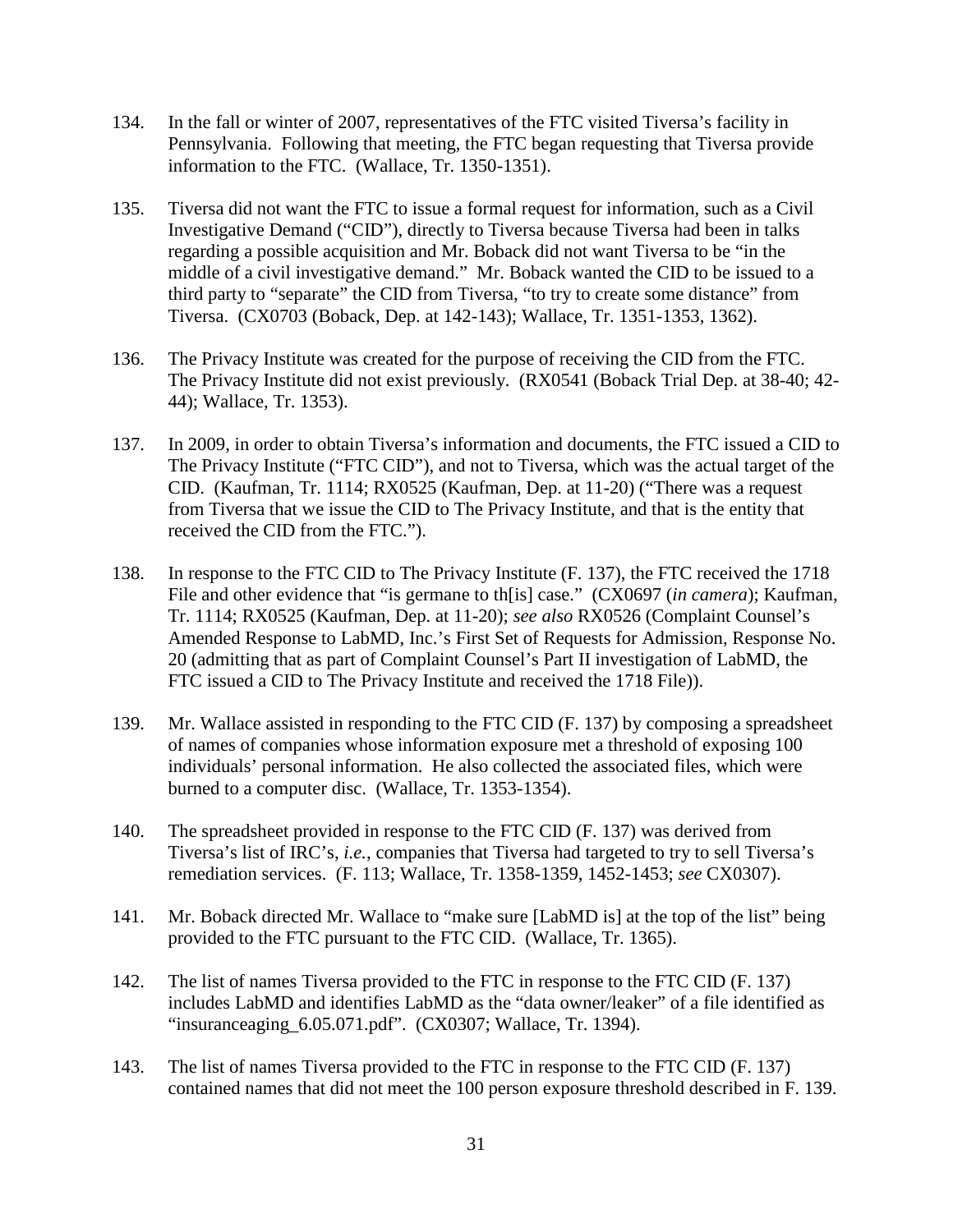These names were placed on the list at Mr. Boback's direction in order to get Tiversa "more bang for the buck," *i.e.*, in the hope that once the company was contacted by the FTC, the company would then buy Tiversa's services out of fear of an enforcement action. (Wallace, Tr. 1362-1363).

- 144. The list of names provided by Tiversa to the FTC in response to the FTC CID (F. 137), at Mr. Boback's direction, was "scrubbed" of names of existing or prospective Tiversa clients that otherwise met the 100 person exposure threshold. (Wallace, Tr. 1363-1364).
- 145. In the fall of 2009, representatives of Tiversa, including Mr. Wallace and Mr. Boback, met with FTC staff, including a member of Complaint Counsel's trial team in this case, to discuss Tiversa's response to the FTC CID (F. 137). (Wallace, Tr. 1385-1386, 1452).

### **d. CX0019**

- 146. On the return trip from Tiversa's meeting with FTC staff in 2009 (F. 145), based on statements of Mr. Boback, Mr. Wallace understood that Tiversa needed to increase the apparent "spread" of the files identified on the list provided to the FTC pursuant to the FTC CID; that Mr. Wallace was to search for the files again to see if they are available at other IP addresses in addition to the address provided on the list; and that if the files were not, in fact, available at any additional IP addresses, Mr. Wallace was to make it appear that the files were available at additional IP addresses. (Wallace, Tr. 1386-1388).
- 147. After Tiversa's meeting with FTC staff in 2009 (F. 145), Mr. Wallace searched Tiversa's Data Store to see if the LabMD insurance aging file had been "picked up" from the automatic searches being performed by Tiversa for its healthcare clients, and he determined that it had not been. (Wallace, Tr. 1388-1390).
- 148. CX0019 purports to show that Tiversa had downloaded the 1718 File from four IP addresses on particular dates and times. Mr. Wallace created CX0019, at Mr. Boback's direction, in 2013, near the time of Boback's deposition, to make it appear that the 1718 File had "spread" to IP addresses belonging to known identity thieves, and that the 1718 File had not been found at an Atlanta IP address, when, in fact, none of this is true. Mr. Boback specifically asked Mr. Wallace to include a San Diego IP address. (Wallace, Tr. 1368-1370, 1381, 1446-1447).
- 149. Although it was not true, Mr. Wallace included on CX0019 the IP address 173.16.83.112 as one of the IP addresses where the 1718 File had been found because that IP address belonged to an individual in Apache Junction, Arizona that Wallace believed to be an identity thief, based on data in Tiversa's Data Store indicating that the individual at that address possessed over 3,000 tax returns that he appeared to be selling. (Wallace, Tr. 1376-1377).
- 150. In order to appear to be providing a client with valuable information, Tiversa would create the appearance of a "spread" of a client's file. (F. 115, 117-119; Wallace, Tr. 1391).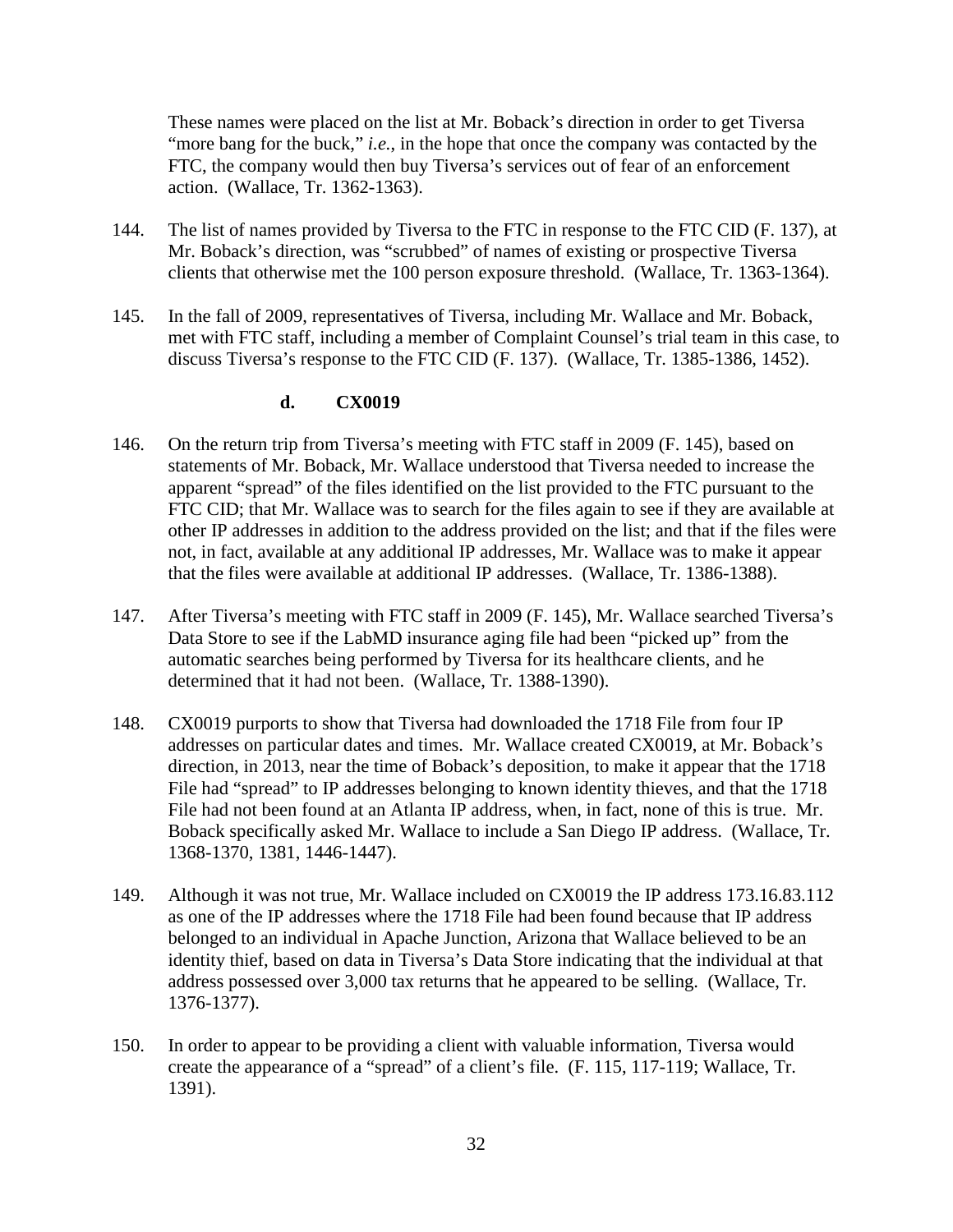- 151. It was common practice for Tiversa to create documents such as CX0019 to make it appear that a file had "spread" to various IP addresses. (Wallace, Tr. 1368-1369, 1390- 1391).
- 152. Tiversa had approximately 20 IP addresses that it would use when making it appear as if files had been spread across the Internet, including to identity thieves. Some IP addresses were used more frequently than others. For example, Tiversa knew of IP addresses that had gone "dead" after law enforcement took action. If Tiversa claimed the 1718 File was found at one of these long-gone addresses, such as the IP address at Apache Junction (F.149), there would be no way to contradict Tiversa's claim. (Wallace, Tr. 1376-1377, 1445).
- 153. The 1718 File was never found at any of the four IP addresses listed on CX0019. (Wallace, Tr. 1370, 1383-1384).
- 154. To Mr. Wallace's knowledge, the originating disclosing source in Atlanta is the only location at which the 1718 File was ever located. (Wallace, Tr. 1443-1444).

#### **4. Credibility Findings Concerning the 1718 File Incident**

- 155. Based on Mr. Wallace's forthrightness in response to questioning, and his overall demeanor observed during his questioning, Mr. Wallace is a credible witness.
- 156. Tiversa "has a financial interest in intentionally exposing and capturing sensitive files on computer networks, and a business model of offering its services to help organizations protect against similar infiltrations." (Dissenting Statement of Commissioner J. Thomas Rosch re FTC File No. 1023099 (June 21, 2012) at 1, *at* https://www.ftc.gov/sites/default /files/documents/petitions-quash/labmd-inc./1023099-labmd-full-commission-review-jtrdissent.pdf; *see also e.g*., F. 100, 108-114, 121, 126, 128).
- 157. Mr. Boback was motivated to retaliate against LabMD for LabMD's refusal to purchase remediation services from Tiversa, including by making the disclosure of the 1718 File appear widespread and dangerous. (F. 115-118, 126, 128-130, 148-154).
- 158. Mr. Boback's motive to retaliate against LabMD for refusing to purchase remediation services from Tiversa (F. 157) resulted in Tiversa's decision to include LabMD in the information provided to the FTC in response to the FTC CID (F. 137) and in the creation of CX0019. (F. 141-144, 146-149).
- 159. CX0019 is not credible or reliable evidence to show that the 1718 File spread on any peer-to-peer network. (F. 156-158).
- 160. Because of Mr. Boback's biased motive, Mr. Boback is not a credible witness concerning LabMD, the 1718 File, or other matters material to the liability of Respondent. (F. 156- 159).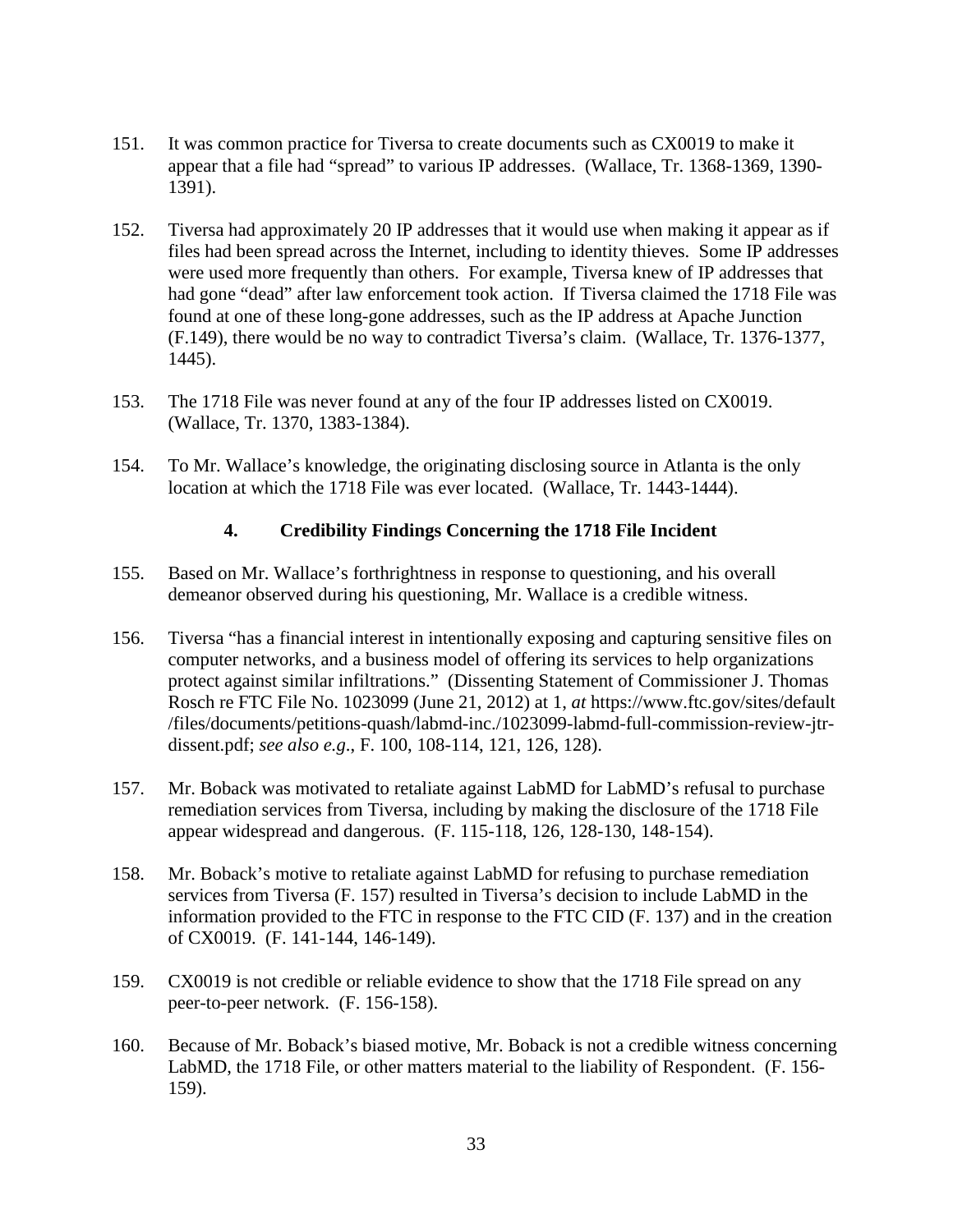- 161. Mr. Boback has previously asserted that Tiversa found other files that it had not found. (F. 162-163).
- 162. Mr. Wallace helped Mr. Boback prepare for his testimony before the 2007 Congressional Hearing by giving Boback documents that Wallace had found on the Internet via peer-topeer sharing from a time period that was before Tiversa had hired Wallace. Mr. Boback testified at the 2007 Congressional Hearing that Tiversa's system had found those documents, when in fact, Mr. Wallace, and not Tiversa or someone using Tiversa's system, had done so. (Wallace, Tr. 1432-1434).
- 163. There were "multiple times" when Mr. Boback would make statements that a company's documents had spread all over the Internet and then create the appearance that information was found in locations where it never existed. (Wallace, Tr. 1453-1454, 1457-1458) (testifying to a highly publicized instance as one example).
- 164. In 2014, the Chairman of the United States House Oversight and Government Affairs Committee ("OGR") commenced an investigation of Tiversa regarding its involvement with government agencies. The investigation continued over a period of months and included investigation into Tiversa's relationship with the FTC. (JX0003; RX0542 (June 11, 2014 OGR Letter from Issa to Ramirez); RX0543 (December 1, 2014 OGR Letter from Issa to Ramirez)).
- 165. The OGR staff report regarding the investigation referred in F. 164 concluded, *inter alia*, that Tiversa and Mr. Boback provided incomplete, inconsistent, and/or conflicting information to the FTC in this matter. (RX0644).
- 166. Having observed Mr. Boback's June 7, 2014 video deposition (RX0541 (Boback Trial Dep.); Tr. 1268-1269), taken by Respondent for purposes of trial testimony, Mr. Boback was evasive and lacked forthrightness in response to questioning.
- 167. Based on F. 155-166, and observation of Mr. Boback's overall demeanor during the June 7, 2014 video deposition (RX0541 (Boback Trial Dep.)), Mr. Boback is not a credible witness concerning LabMD, the 1718 File, or other matters material to the liability of Respondent.
- 168. Mr. Wallace's testimony, including without limitation regarding CX0019, is credited over any contrary testimony or other evidence provided by Boback or Tiversa. (F. 155- 167).

# **5. Professor Eric Johnson**

169. In February 2009, Professor Eric Johnson, while with Dartmouth College ("Dartmouth"), authored an article titled, "Data Hemorrhages in the Health-Care Sector." The article addresses data breaches and inadvertent disclosures of information by healthcare providers (the "Johnson Article"). (CX0382; Johnson, Tr. 753, 757).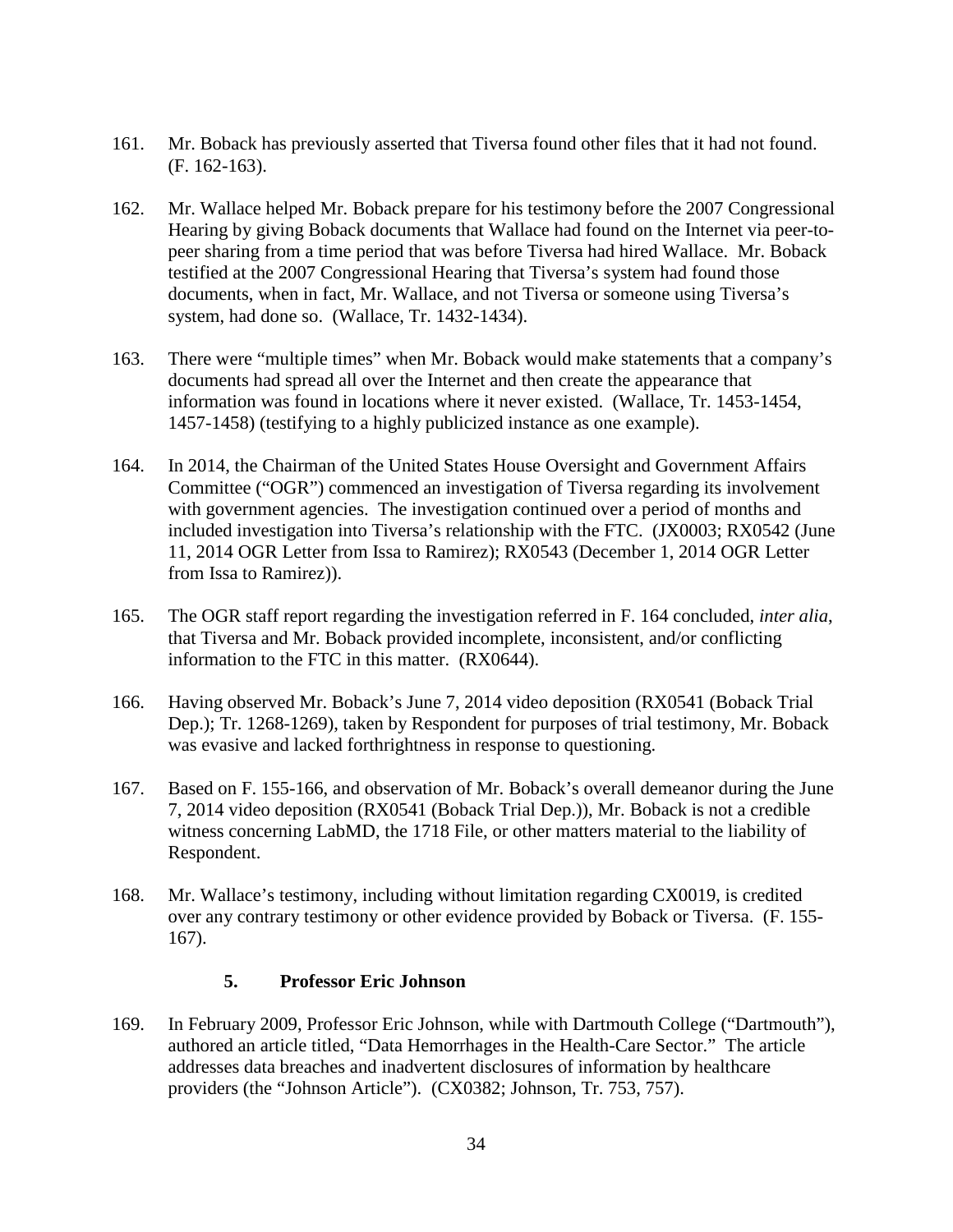- 170. Tiversa was a research partner for the Johnson Article, and assisted Professor Johnson in his research for the Johnson Article. (Johnson, Tr. 753-755).
- 171. The Johnson Article represents that the 1718 File was found as a result of Professor Johnson's research. (CX0382 at 11).
- 172. Tiversa's role in the research was to conduct searches for Professor Johnson and to forward files to him for further analysis. All the files examined in Professor Johnson's research for the Johnson Article were provided to him by Tiversa. (Johnson, Tr. 758-759, 793-794).
- 173. The first phase of the research, conducted in the first two weeks of January 2008, used a set of search terms, or "digital signature," related to the top ten publicly traded healthcare companies, as well as "generic" healthcare-related terms. The first phase of Professor Johnson's research did not uncover the 1718 File. (Johnson, Tr. 758-759, 765-766, 776- 777, 780).
- 174. The second phase of Professor Johnson's research took place over a six-month period in the spring of 2008. It was Professor Johnson's "understanding" that files provided by Tiversa in the second phase of the research were files that Tiversa discovered by searching "host" locations found in the first phase of the research, or were files that Tiversa had otherwise discovered on its own. (Johnson, Tr. 762-763).
- 175. Although Professor Johnson understood that Tiversa had found the 1718 File, he had no knowledge of what search term was used to find the 1718 File. (Johnson, Tr. 764-765).
- 176. Tiversa employee Mr. Chris Gormley was Professor Johnson's main contact at Tiversa to discuss the research and progress of the Johnson Article. (Johnson, Tr. 770-771).
- 177. In an email to Mr. Gormley dated April 29, 2008, Professor Johnson stated that it was going "well on the medical files. We are working on the report right now. We turned up some interesting stuff – not as rich as the banks, but I guess that could be expected. Any chance you could share a couple of your recent medical finds that we could use to spice up the report? You told me about the one database you found that could really boost the impact of the report." (RX0483 at 1-2).
- 178. The 1718 File was one of many files that Tiversa provided to Professor Johnson. Despite persistent questioning, Professor Johnson did not provide a clear response as to: (1) whether Tiversa provided the 1718 File as a product of Professor Johnson's research parameters, including the "host" browsing second phase of Professor Johnson's research, as asserted in the Johnson Article; or (2) whether Tiversa provided the 1718 File in response to Professor Johnson's April 2008 request (F. 177) that Tiversa provide a "recent medical find" to "spice up" the Johnson Article. (Johnson, Tr. 774-777, 779-780; CX0382 at 11 (stating that the 1718 File was discovered in the second phase through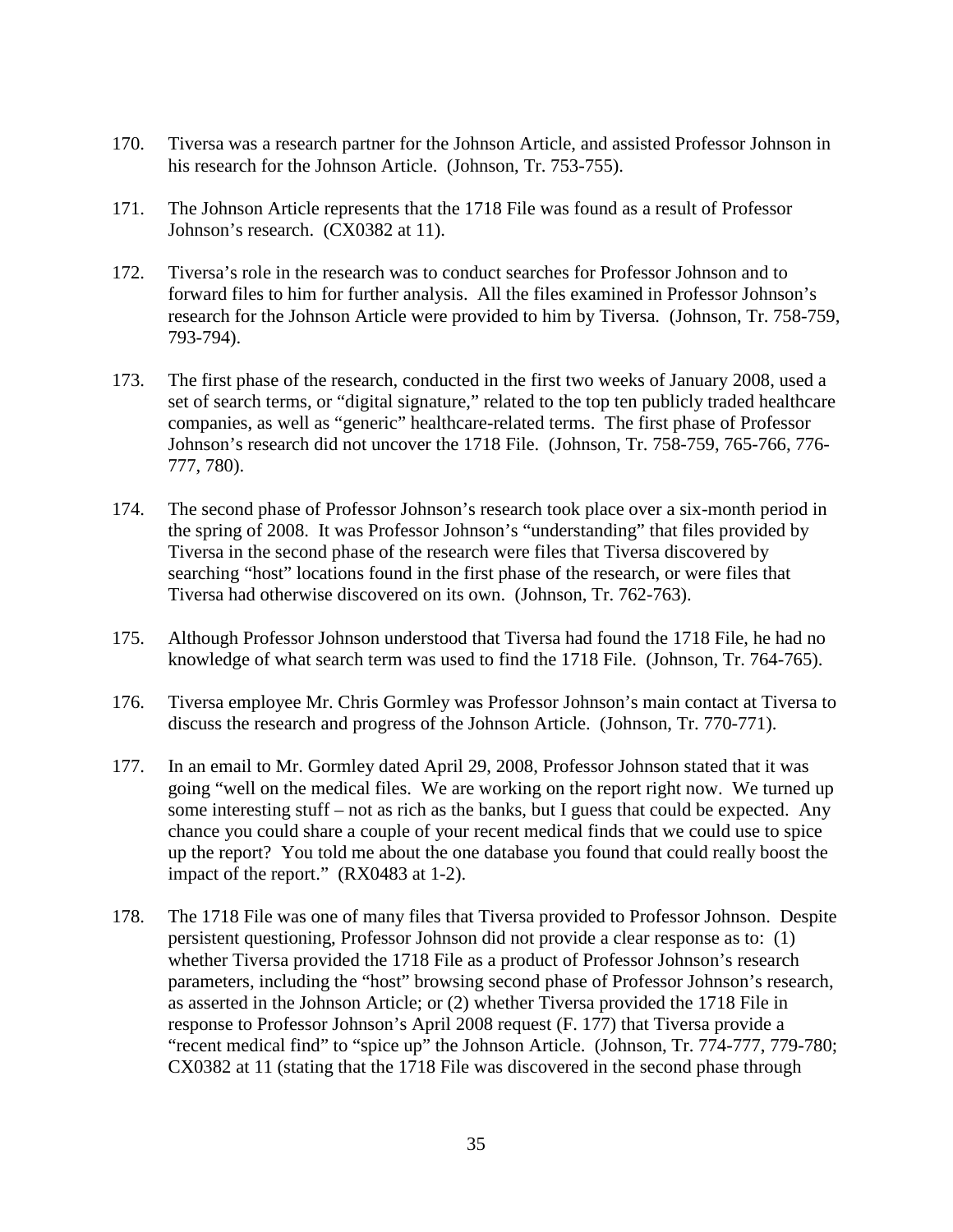examining shared files on hosts where other "dangerous" data had been found); CX0483 at 2).

- 179. While Professor Johnson was confident that the 1718 File was not found in the first phase of his research, Professor Johnson either does not know, or was unwilling to say, whether the 1718 File was discovered as a result of his search protocol for the second phase of the research, notwithstanding the contrary representation in the Johnson Article. (*See* F. 173- 175, 178; Johnson, Tr. 777-780).
- 180. An FTC attorney contacted Professor Johnson in February 2009, and asked for a copy of the Johnson Article, and Professor Johnson complied by sending a copy. (RX0403; Johnson, Tr. 784).
- 181. Professor Johnson did not provide the 1718 File to the FTC, and did not share files containing sensitive information with anyone. (Johnson, Tr. 785, 794).

# **E. THE SACRAMENTO INCIDENT**

# **1. Sacramento Police Department's Discovery of LabMD Documents**

- 182. On October 5, 2012, the Sacramento California Police Department (the "SPD") found 40 LabMD "day sheets," (F. 199) (hereafter, the "Day Sheets"), 9 copied checks, and 1 money order made payable to LabMD in a house in Sacramento, California (collectively, the "Sacramento Documents"). (Joint Stipulations of Fact, JX0001-A at 4; CX0087, *in camera* (LabMD Day Sheets); CX0088, *in camera* (LabMD Copied Checks at 1-10); CX0720 (Jestes, Dep. at 17-18, 22-23, 33-37)). This event is referred to herein as the "Sacramento Incident."
- 183. The Day Sheets found by the SPD on October 5, 2012 contain the following Personal Information of approximately 600 consumers: names and nine digit chart numbers that appear to be SSNs. (CX0720 (Jestes, Dep. at 35-37); CX0087, *in camera* (LabMD Day Sheets); RRCCFF 1724).
- 184. The dates of the Day Sheets contained in CX0087 range from June 2007 to March 2009, with 28 from various months in the year 2008, 10 from various months in 2007, and 2 from March 2009. (CX0087, *in camera* (LabMD Day Sheets)).
- 185. The nine copied checks found by the SPD on October 5, 2012 contain the following Personal Information of nine consumers: names, addresses (for all but one), and bank account numbers. The money order does not contain any Personal Information. (CX0088 *in camera*, (LabMD Copied Checks at 1-10)).
- 186. The dates of the nine copied checks found by the SPD on October 5, 2012 range from May 2007 to March 2009. (CX0088, *in camera* (LabMD Copied Checks at 1-9) (4 checks from 2007; 4 checks from 2008; 1 check from 2009)).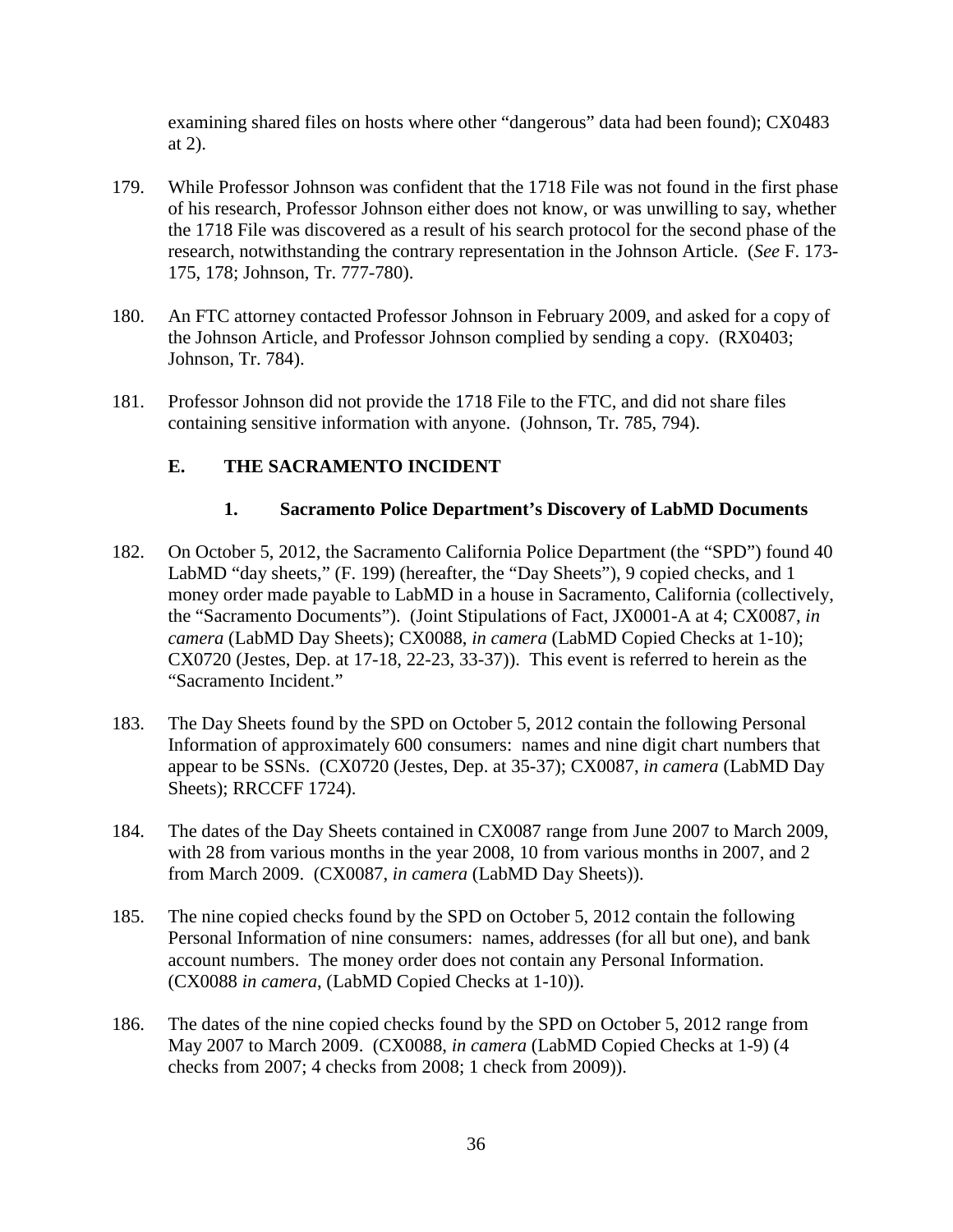- 187. The date of the one money order found by the SPD on October 5, 2012 is August 21, 2008. (CX0088, *in camera* (LabMD Copied Checks at 10)).
- 188. Detective Karina Jestes of the SPD participated in an investigation of 5661 Wilkinson Street in Sacramento, California ("5661 Wilkinson"), initiated on October 5, 2012, along with three other officers. (CX0720 (Jestes, Dep. at 17-18)).
- 189. The SPD investigation concerned a woman whose utility bill had been compromised and who was then receiving an additional utility bill for an address at 5661 Wilkinson, to which she had no connection. (CX0720 (Jestes, Dep. at 17-18)).
- 190. Detective Jestes went to 5661 Wilkinson, entered the property, and executed a search. (CX0720 (Jestes, Dep. at 17-19)).
- 191. Detective Jestes concluded that the search of 5661 Wilkinson revealed evidence of utility billing theft, evidence that the occupants of the home were using someone else's name for the gas utility bill, narcotics paraphernalia, narcotics, and several additional items that, Detective Jestes believed, showed that identity theft was occurring at the house. (CX0720 (Jestes Dep. at 19-20)).
- 192. The search of 5661 Wilkinson also uncovered the Sacramento Documents, described in F. 182-187. (Joint Stipulations of Fact, JX0001-A at 4; CX0720 (Jestes, Dep. at 23)).
- 193. On October 5, 2012, Mr. Erick Garcia and Ms. Josie Maldonado were arrested and charged with identity theft, receiving stolen property, possession of methamphetamine, and the possession of narcotics paraphernalia. (CX0720 (Jestes, Dep. at 25)).
- 194. Mr. Garcia and Ms. Maldonado pled *nolo contendere* to identity theft and were sentenced to probation and a sheriff's work project. (CX0720 (Jestes, Dep. at 43-45)).
- 195. The Day Sheets found by the SPD during the search of 5661 Wilkinson on October 5, 2012 were seized by the SPD and booked into evidence. (CX0720 (Jestes, Dep. at 30- 31)).
- 196. The copies of checks and the canceled money order found by the SPD during the search of 5661 Wilkinson on October 5, 2012 were seized by the SPD and booked into evidence. (CX0720 (Jestes, Dep. at 31-32)).

# **2. Connection between the Sacramento Documents and LabMD's Computer Network**

197. The Sacramento Documents were found in paper form, not in electronic form. (CX0720 (Jestes, Dep. at 58)).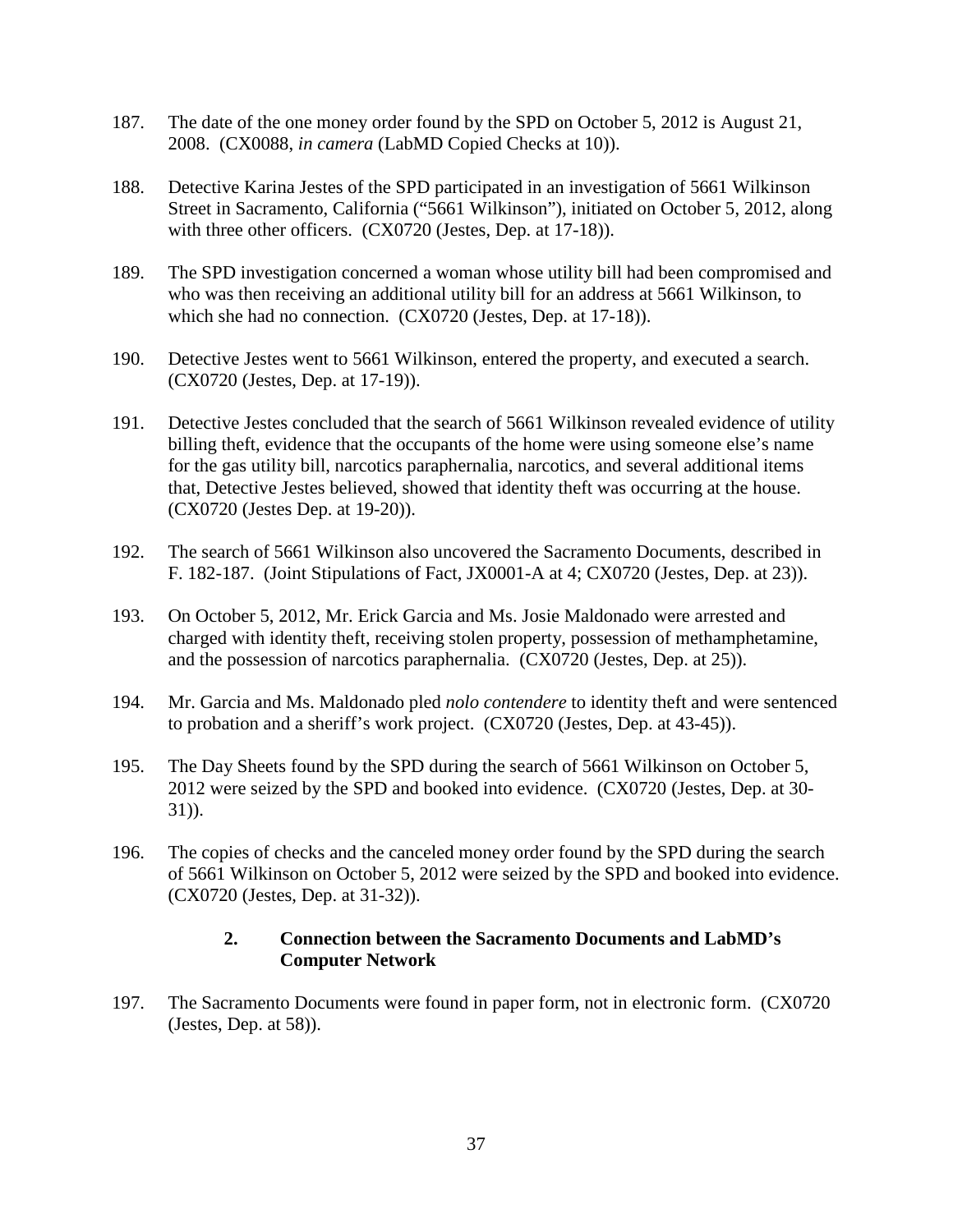- 198. As part of its consumer billing process, LabMD produced reports called day sheet transaction detail reports, referred to as "day sheets." (CX0715-A (Gilbreth, Dep. at 42); *see, e.g.*, CX0087, *in camera*).
- 199. Day sheets are reports that were created, accessed, and printed electronically through LabMD's billing application, Lytec, to ensure payment had been received and posted. (CX0733 (Boyle, IHT at 33); CX0715-A (Gilbreth, Dep. at 42); CX0714-A ([Former LabMD Employee], Dep. at 59-60)).
- 200. LabMD's billing department used computers to create day sheets of payments received from consumers, which may include consumers' names; SSNs; and methods, amounts, and dates of payments. (Answer ¶ 9(b); CX0715-A (Gilbreth, Dep. at 37-38, 46-49)).
- 201. Day sheets could include billing date; provider number; place of service; diagnosis code, which is a standardized code that identifies the symptoms leading to the procedure being performed; payment code; payment amount; charges; credits; and adjustments. (CX0714- A ([Former LabMD Employee], Dep. at 62-63); CX0715-A (Gilbreth, Dep. at 48-49); *e.g.*, CX0087, *in camera*).
- 202. Copies of patient checks were attached to day sheets. (CX0715-A (Gilbreth, Dep. at 50- 51)).
- 203. Day sheets were created electronically but were not saved electronically. Day sheets were then printed almost every day. Once the day sheets were printed, "there is no electronic record in the system." (CX0733 (Boyle, IHT at 37-38); CX0715-A (Gilbreth, Dep. at 43); CX0714-A ([Former LabMD Employee], Dep. at 59-60)).
- 204. The printed day sheets were made part of batch reports. If a batch report did not balance, then the day sheet was shredded and a new day sheet was created. Only balanced day sheets were retained. (CX0714-A ([Former LabMD Employee]), Dep. at 61-62).
- 205. Day sheets could be printed by any of LabMD's billing employees who posted payments or by a LabMD billing manager. (CX0715-A (Gilbreth, Dep. at 42); CX0714-A ([Former LabMD Employee], Dep. at 64-65)).
- 206. Day sheets were stored in paper files at LabMD. (CX0733 (Boyle, IHT at 33-39); CX0710-A (Daugherty, LabMD Designee, Dep. at 60); CX0715-A (Gilbreth, Dep. at 43- 45); CX0714-A ([Former LabMD Employee], Dep. at 58-61)).
- 207. After day sheets were generated by LabMD through the Lytec system, although LabMD billing employees had the option to save or to print off day sheets, LabMD billing employees did not save them. (CX0714-A ([Former LabMD Employee], Dep. at 60-61 ("I don't know of anyone who actually saved them. . . . "I never saved [them].")); CX0715-A (Gilbreth, Dep. at 43 (day sheet reports were not created in an electronic format such as an electronic file)).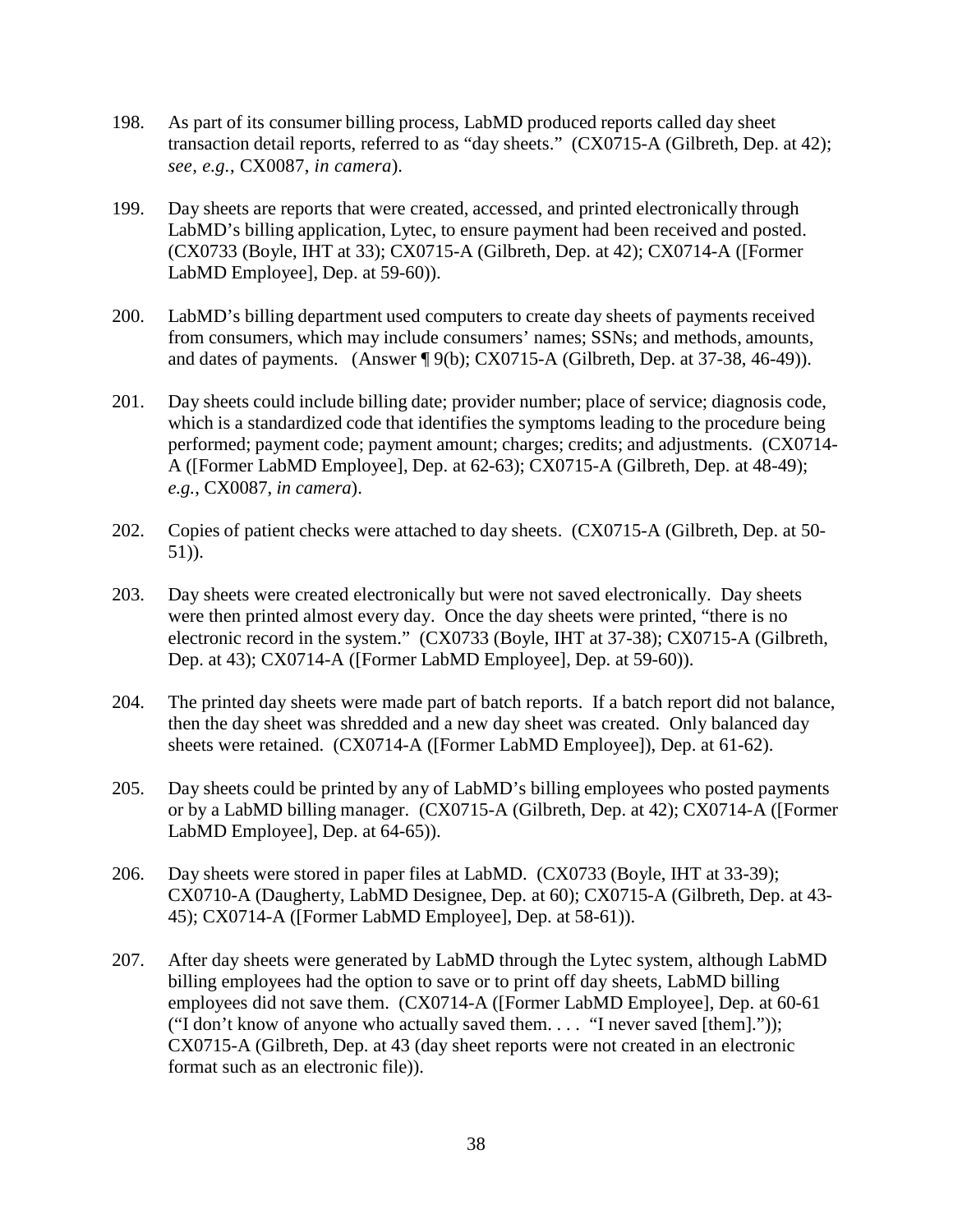208. Beginning in or around January 2013, LabMD began to electronically scan some of its documents for a medical records archiving project. This project began with archiving old insurance documents, such as Explanation of Benefits documents. The archiving project, which was ongoing, has also included scanning of some retained day sheet printouts and check copies. (CX0716 (Harris Dep. at 25-26); CX0733 (Boyle, IHT at 37, 46-47)).

# **3. Follow up to Discovery of the Sacramento Documents**

- 209. After finding the Sacramento Documents, Detective Jestes performed an Internet search and learned that the FTC was investigating LabMD. Approximately one week after the October 5, 2012 discovery of the Sacramento Documents, Detective Jestes contacted the FTC regarding the Sacramento Documents. (CX0720 (Jestes, Dep. at 60-62)).
- 210. In December 2012, the SPD provided the Sacramento Documents to the FTC. The SPD made the determination not to return the Sacramento Documents to LabMD based on the FTC's investigation of LabMD. (CX0720 (Jestes, Dep. at 60-61)).
- 211. On January 30, 2013, the FTC notified LabMD that the FTC had the Sacramento Documents. (CX0227; Daughtery, Tr. 1013-1014).
- 212. On March 27 or 28, 2013, LabMD sent 682 letters to the consumers named in the Sacramento Documents notifying them of the Sacramento Incident, describing steps such as registering a fraud alert with credit bureaus, offering one year of free credit monitoring services, and inviting consumers to contact LabMD with questions or concerns. (CX0710-A (Daugherty, LabMD Designee, Dep. at 63, 68-69); CX0709 (Daugherty, Dep. at 120); CX0227).

# **4. Lack of Foundation for Admission of CX0451**

- 213. Mr. Kevin Wilmer is an investigator with the FTC. (Wilmer, Tr. 331).
- 214. CLEAR (Consolidated Lead Evaluation and Reporting) is an investigative software database program, provided by Thompson Reuters Corporation (Thompson Reuters), that is used by investigators at the FTC to obtain information on individuals and corporations. Mr. Wilmer's "understanding," based on his training and experience with the CLEAR database, is that the information contained in the CLEAR database is an aggregation of information obtained from a variety of sources, including credit bureau information, utility information, information from civil judgments and criminal convictions, and other forms of publicly and privately available information. (Wilmer, Tr. 335, 359, 362, 364).
- 215. Mr. Wilmer was provided with an electronic copy of CX0085, which he was told consisted of copies of the Sacramento Documents (F. 182). (Wilmer, Tr. 338-339).
- 216. The first four pages of CX0085 are copies of the checks and a canceled money order found by the SPD during the search of 5661 Wilkinson on October 5, 2012 that comprise CX0088. Pages 5 through 44 of CX0085 are copies of the Day Sheets found by the SPD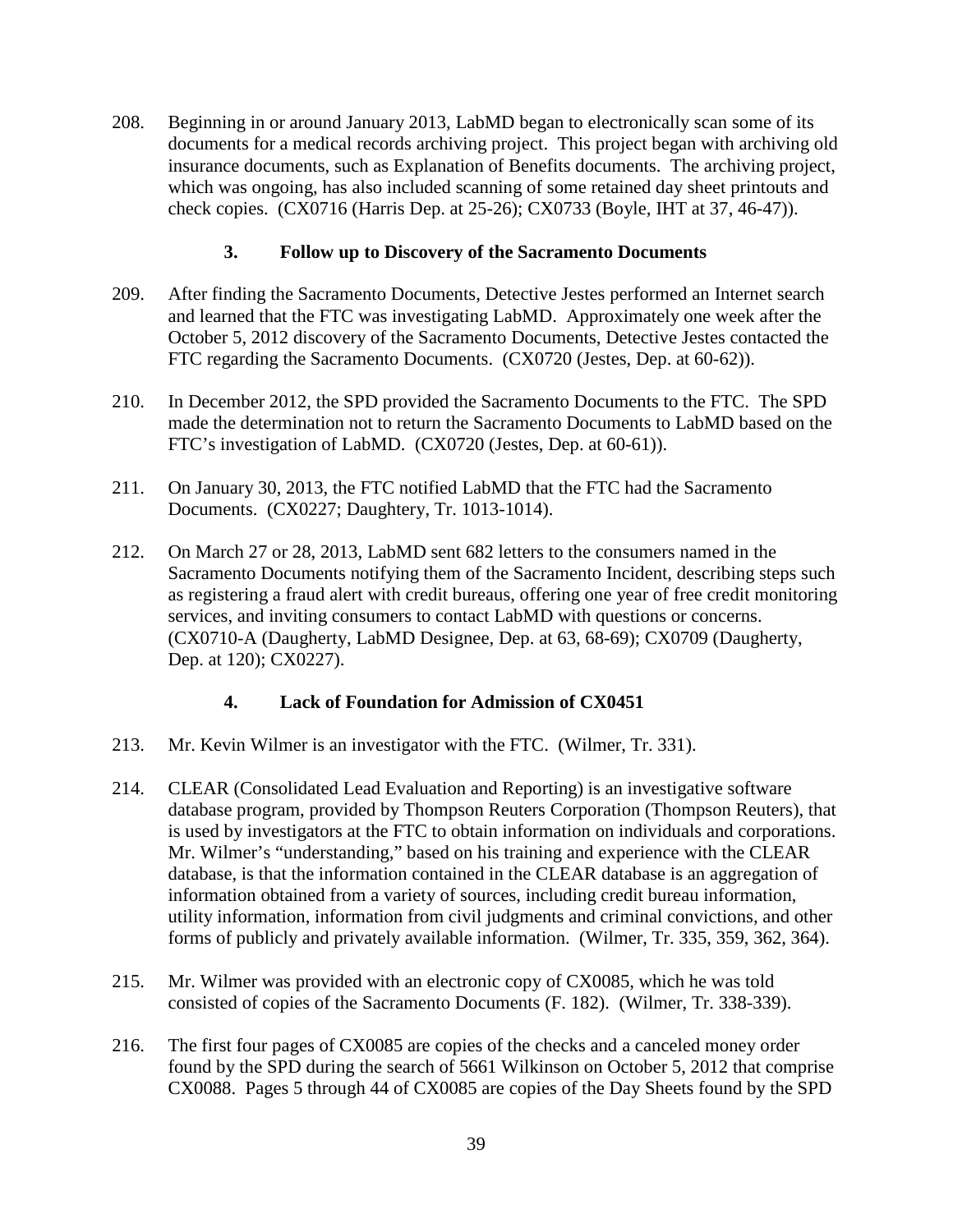during the search of 5661 Wilkinson on October 5, 2012 that comprise CX0087. (CX0085, *in camera* (LabMD Day Sheets and Copied Checks).

- 217. Mr. Wilmer concluded, but did not confirm, that the nine digit numbers in pages 5 through 44 of CX0085 represented Social Security numbers. (Wilmer, Tr. 340).
- 218. Mr. Wilmer was asked by Complaint Counsel to determine whether Social Security numbers in pages 5 through 44 of CX0085 had been used by people with different names. He was not asked to confirm that the nine digit numbers appearing on CX0085 are Social Security numbers corresponding to the names that are listed on CX0085. (Wilmer, Tr. 341-342).
- 219. To perform the task set forth in F. 218, Mr. Wilmer issued a "query" to the CLEAR database. Specifically, Mr. Wilmer copied each number that he believed to be a Social Security number from CX0085 and pasted the number onto a CLEAR-provided spreadsheet. He then submitted the spreadsheet with a request that CLEAR use its "batching" function to query the CLEAR database to determine who used that apparent Social Security number and return the information to him. (Wilmer, Tr. 342-345, 359- 360).
- 220. In response to Mr. Wilmer's CLEAR database query, described in F. 219, CLEAR returned a spreadsheet containing the nine digit numbers that Mr. Wilmer had entered, and CLEAR's data, drawn from its various sources, as to the names of people who used those numbers. The CLEAR spreadsheet also provided in some instances a date of birth, date of death, gender, home address and the first or last time a number was used. (Wilmer, Tr. 345-346, 361, 364).
- 221. Mr. Wilmer identified a document, marked for identification as CX0451, as the results returned to him by Thompson Reuters in response to his CLEAR database query, to which Mr. Wilmer added certain color coding to differentiate various names. (Wilmer, Tr. 350, 359).
- 222. Mr. Wilmer does not know whether the nine digit numbers he copied from CX0085 and entered into his CLEAR database query as apparent Social Security numbers actually belonged to the associated names on CX0085. (Wilmer, Tr. 358).
- 223. CX0451 does not indicate which individual associated with a Social Security number is the true owner of the number, if any. CLEAR only indicates that an individual is associated with a Social Security number. (Wilmer, Tr. 363-364).
- 224. Mr. Wilmer did not ask CLEAR to identify the source(s) of the data that CLEAR used to populate the CLEAR spreadsheet, although he could have received this information if he asked, because that was not part of his assignment. (Wilmer, Tr. 365).
- 225. Mr. Wilmer does not know, and did not ask CLEAR, whether any of the numbers reported by CLEAR as a Social Security number associated with an individual had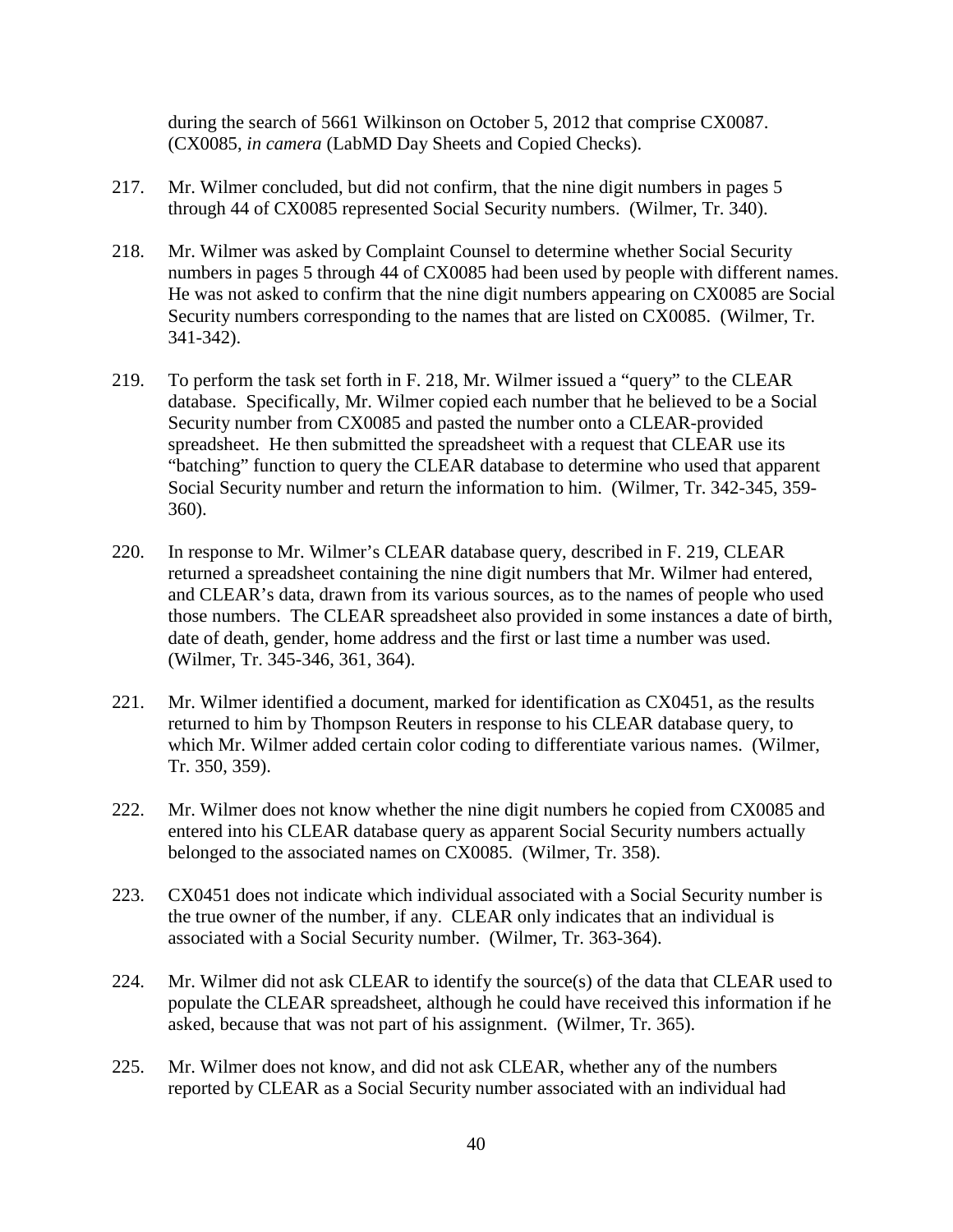stemmed from bad keystrokes on the part of a reporting source such as a bank. (Wilmer, Tr. 366).

- 226. Mr. Wilmer does not know if some of the people listed on CX0085 had knowingly and willingly shared their personal information for others to use, or whether they had family members who may have taken their personal information without consent. Mr. Wilmer was not asked to determine these matters, and was not asked to and did not contact any of the individuals listed on CX0085. (Wilmer, Tr. 367-369).
- 227. Based on the failure to demonstrate the authenticity or reliability of the data returned by the CLEAR database, which is contained in proffered CX0451, the document cannot properly support any factual finding or any valid conclusion in this case. (*See* F. 217- 226).

# **F. IDENTITY THEFT HARM**

- 228. "Identity theft" refers to the use of another person's identity without his or her permission. This includes using another person's personal identifiers to impersonate that person. (CX0742 (Kam Expert Report at 10); Kam, Tr. 394).
- 229. "Identity fraud" refers to the unauthorized use of another person's information to achieve illicit financial gain. Types of identity fraud are "new account fraud," "existing non-card fraud," and "existing card fraud." (CX0742 (Kam Expert Report at 10); CX0741 (Van Dyke Expert Report at 3)).
- 230. "New account fraud" ("NAF") is identity fraud perpetrated through the use of another person's personally identifiable information to open new, fraudulent accounts. (CX0741 (Van Dyke Expert Report at 3)).
- 231. "Existing non-card fraud" ("ENCF") is identity fraud perpetrated through the use of existing checking or savings accounts or existing loans, insurance, telephone, and utilities accounts. (CX0741 (Van Dyke Expert Report at 3)).
- 232. "Existing card fraud" ("ECF") is identity fraud perpetrated through use of existing credit or debit cards and/or their account numbers. (CX0741 (Van Dyke Expert Report at 3)).
- 233. "Medical identity theft," also known as "medical identity fraud," is the unauthorized use of a third party's personally identifiable information to obtain medical products or services, including but not limited to: office visits and consultations, medical operations, and prescriptions. Medical identity theft may also include attempts to fraudulently bill health insurance providers. (CX0741 (Van Dyke Expert Report at 3); CX0742 (Kam Expert Report at 11-12); Kam, Tr. 395).
- 234. A "data breach" refers to the unauthorized disclosure of personally identifying information. (Van Dyke, Tr. 589; Kam, Tr. 378).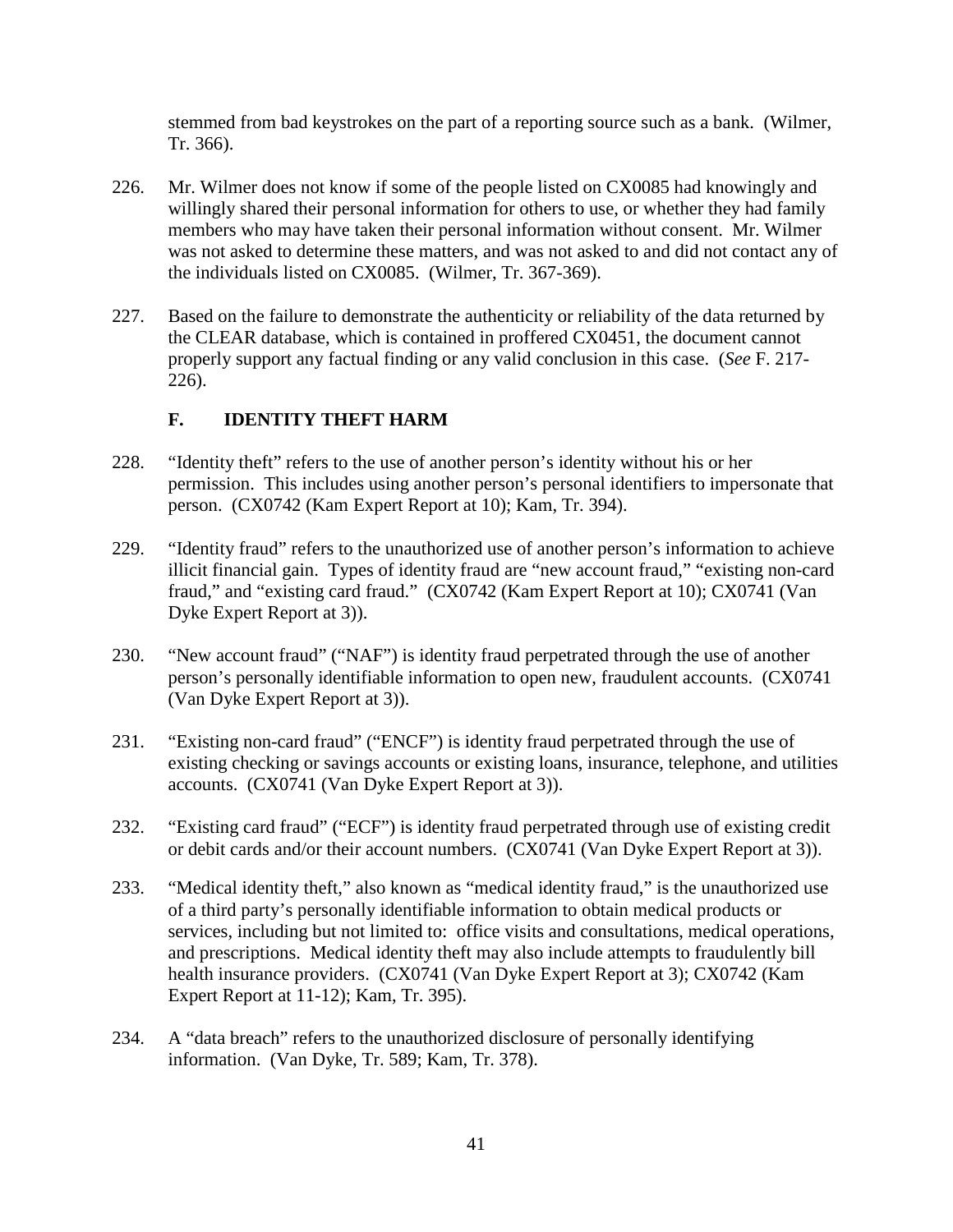- 235. As a matter of common usage, the generic term "identity theft" may include "identity fraud" (with its subsets, NAF, ENCF, ECF, and medical identity theft). (Van Dyke, Tr. 577-579; CX0741 (Van Dyke Expert Report at 3)).
- 236. Identity theft and identity fraud are distinguishable from a "data breach," in that a data breach refers only to the unauthorized exposure of personal information, while identity theft and identity fraud refer to the improper use of personal information. (F. 228-229, 234).
- 237. Complaint Counsel's proffered expert on computer security, Dr. Raquel Hill (F. 4-5), acknowledged that she did not have an opinion with regard to the likelihood of consumer harm. Dr. Hill was instructed to "assume" that identity theft harm could occur if the information contained on LabMD's network was exposed. Dr. Hill further assumed, in assuming such harm could occur, that such harm was likely. (Hill, Tr. 216-219; CX0740 (Hill Expert Report at 20 ¶ 49)).
- 238. Complaint Counsel's proffered expert on the likelihood of consumer harm in this case, Mr. Rick Kam (F. 9-11) used the following four factors to examine "the likely risk of harm to consumers from unauthorized disclosure" of Personal Information: (1) the nature and extent of the sensitive Personal Information exposed; (2) the unauthorized person who obtained information or to whom the disclosure was made, to determine whether the person possessing the information presents a low risk of misuse, or a higher risk of misuse, such as an identity thief; (3) whether the sensitive Personal Information was actually acquired or viewed; and (4) the extent to which the risk from the exposure has been mitigated, including whether or not "the data is still available for others to misuse." (Kam, Tr. 404-406; CX0742 (Kam Expert Report at 17-18)).
- 239. Mr. Kam applied the four factor risk assessment test referenced in F. 238 to determine the likelihood of harm from the exposure of the 1718 File. (CX0742 (Kam Expert Report at 18-19)).
- 240. In applying the second and third factors of the four factor risk assessment test (F. 238) to determine the likelihood of identity theft harm from the disclosure of the 1718 File, Mr. Kam relied upon the discredited deposition testimony of Mr. Boback (F. 167) that the 1718 File was found at four IP addresses, along with unrelated sensitive consumer information that could be used to commit identity theft, and that law enforcement had apprehended someone suspected of identity theft of fraud using one of those IP addresses. (CX0742 (Kam Expert Report at 19); Kam, Tr. 409-410).
- 241. In applying the second and third factors of the four factor risk assessment test (F. 238) to determine the likelihood of identity theft harm from the disclosure of the 1718 File, Mr. Kam relied upon the discredited deposition testimony of Mr. Boback (F. 167) that the 1718 File had been found at four IP addresses on four different dates and had also been found by Tiversa just before Mr. Boback provided deposition testimony in November 2013. (CX0742 (Kam Expert Report at 19); Kam, Tr. 409-410).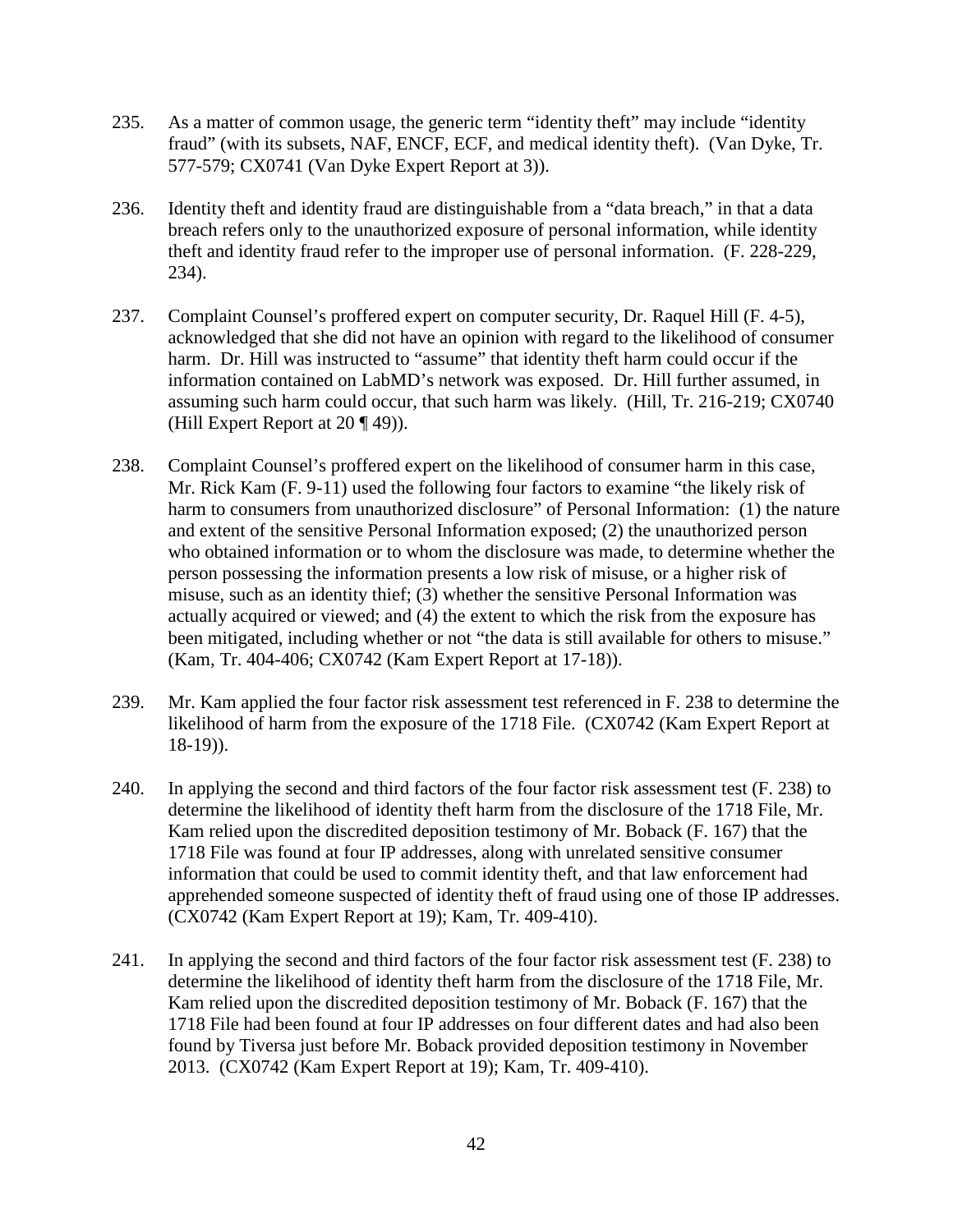- 242. In Mr. Kam's experience, in every data breach, some victim has come forward. Mr. Kam acknowledged that no evidence has been presented of any individual listed in the Sacramento Documents or in the 1718 File having come forward to report identity theft harm. (Kam, Tr. 532-533).
- 243. Mr. Kam was unaware of any actual victims of identity theft or fraud of any individuals listed on the 1718 File. (Kam, Tr. 507).
- 244. For the purposes of his analysis, Mr. Kam "assumed that LabMD failed to provide reasonable and appropriate security for consumers' personal information maintained on its computer networks." (CX0742 (Kam Expert Report at 5)).
- 245. Mr. Kam is not an expert in computer network security and did not analyze any of LabMD's specific practices with respect to LabMD's computer networks or assess the probability that LabMD's computer networks will be breached in the future. (Kam, Tr. 518).
- 246. Mr. Kam based his opinion on the likelihood of medical identity theft harm primarily on the 2013 Survey on Medical Identity Theft by Ponemon Institute ("2013 Ponemon Survey"). (CX0742 (Kam Expert Report at 15, 19-20); Kam, Tr. 423).
- 247. The 2013 Ponemon Survey, conducted in September 2013, had a response rate of only 1.8 %, which the 2013 Ponemon Survey acknowledged, and which, Mr. Kam agreed, creates a non-response bias, *i.e.*, a failure to take into account that those who were surveyed but did not respond might have a different answer to the question. (Kam, Tr. 540-541; RX0528 (2013 Ponemon Survey at 31)).
- 248. The 2013 Ponemon Survey's sampling frame (the source from which a sample is drawn) contained individuals who were prescreened from a larger sample on the basis of their identity theft or identity fraud experience. The 2013 Ponemon Survey acknowledged, and Mr. Kam agreed, that this resulted in a sampling frame bias. (RX0528 (2013 Ponemon Survey at 28, 32); Kam, Tr. 541).
- 249. The 2013 Ponemon Survey compensated respondents to complete the survey within a set period of time, which the 2013 Ponemon Survey acknowledged was an inherent limitation to its survey research. (RX0528 (2013 Ponemon Survey at 32); *see also* Kam, Tr. 541).
- 250. The 2013 Ponemon Survey stated: "[m]any cases of medical identity theft reported in this study result from the sharing of personal identification with family and friends. In some cases, family members take the victim's personal credentials without consent. Rarely does it occur from data breaches, malicious insiders, an identity thief or loss of medical credentials." (RX0528 (2013 Ponemon Survey at 27)).
- 251. Mr. Kam acknowledged that medical identity theft rarely occurs from data breaches or the acts of an identity thief and acknowledged that most occurrences of medical identity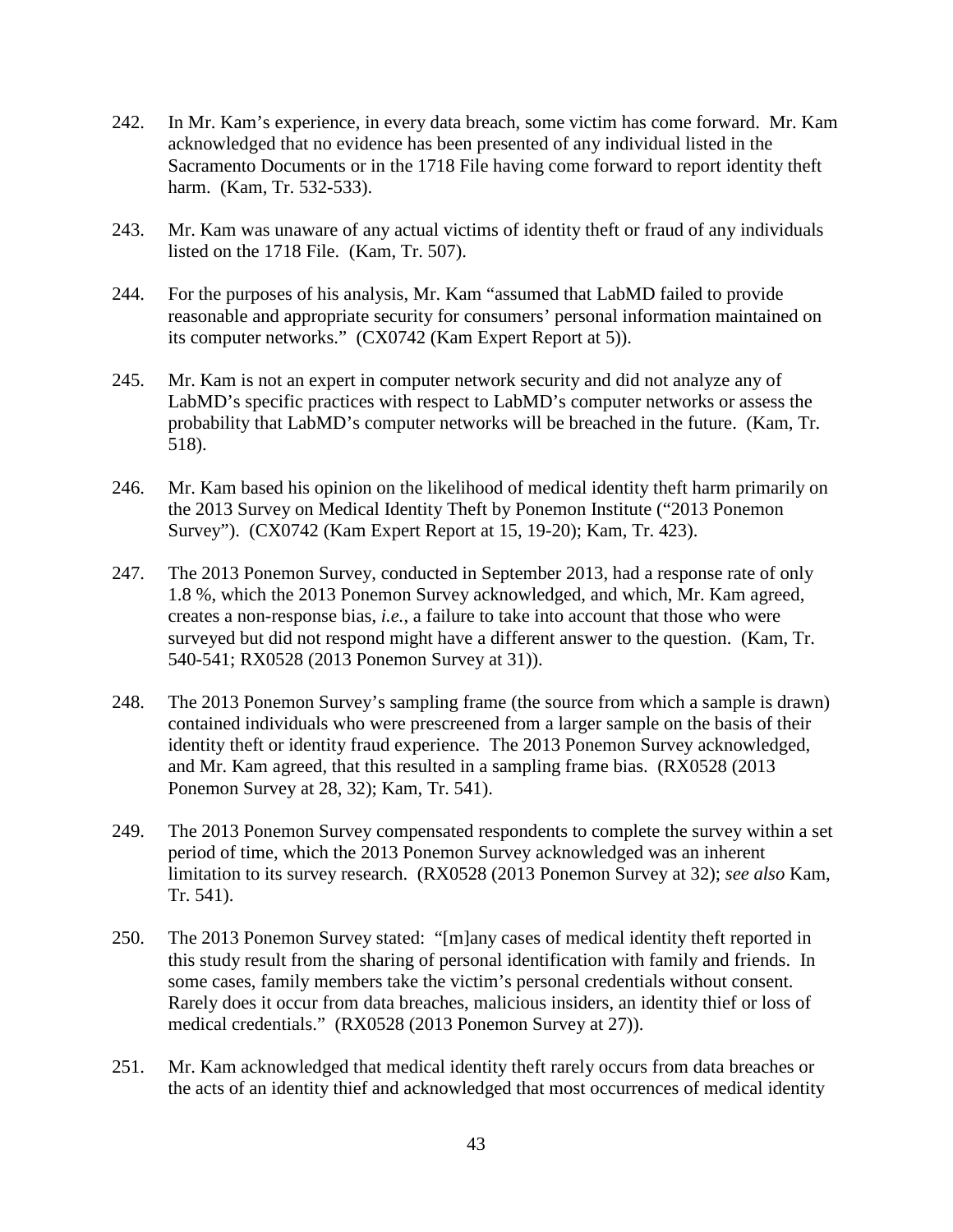theft were from someone knowingly sharing their personal information or medical credentials and from instances where a family member took another family member's personal information or medical credentials without consent. (Kam, Tr. 486-487).

- 252. Complaint Counsel's second proffered expert on the likelihood of consumer harm in this case, Mr. James Van Dyke (F. 12-15) based his analysis principally on identity theft statistics derived from the Javelin 2013 Identity Fraud Survey ("2013 Javelin Survey"). The 2013 Javelin Survey was conducted in October 2013 among 5,634 adults in the United States. Javelin's 2014 Identity Fraud Report ("2014 Javelin Report") is based on the results of the 2013 Javelin Identity Fraud Survey. The Javelin Identity Theft Survey is conducted annually. (CX0741 (Van Dyke Expert Report at 2-4, and Attachment 1); Van Dyke, Tr. 583, 602-604).
- 253. Mr. Van Dyke selected the 2013 Javelin Survey and 2014 Javelin Report to support his opinions and calculations of likely identity theft harm from the exposure of the 1718 File because of the discredited deposition testimony of Mr. Boback in November 2013 (F. 167) that Tiversa had located the 1718 File on peer-to-peer networks on IP addresses from four locations other than LabMD. (CX0741 (Van Dyke Expert Report at 6-8); Van Dyke, Tr. 668-669).
- 254. In connection with Javelin Research, Mr. Van Dyke has occasionally been provided with a list of names and asked to conduct a survey from among those individuals. (Van Dyke, Tr. 730).
- 255. Mr. Van Dyke did not conduct a survey of the 9,300 consumers listed on the 1718 File. (Van Dyke, Tr. 690, 726; *see also* CX0741 (Van Dyke Expert Report)).
- 256. Mr. Van Dyke did not conduct a survey of the 600 consumers listed in the Sacramento Documents. (*See* Van Dyke, Tr. 574-741; CX0741 (Van Dyke Expert Report)).
- 257. For the purposes of his analysis, Mr. Van Dyke "assumed that LabMD failed to provide reasonable and appropriate security for the personally identifiable information maintained on its computer networks" and that, therefore, all individuals whose information is maintained on LabMD's computer network are "at risk" of "exposure to a likelihood" of identity fraud and medical identity fraud. Mr. Van Dyke did not do any independent analysis of LabMD's network security. (CX0741 (Van Dyke Expert Report at 2, 13); Van Dyke, Tr. 695-696).
- 258. Mr. Van Dyke did not, and was unable to, provide any quantification of the risk of identity theft harm for the 750,000 consumers whose personally identifiable information is maintained on LabMD's computer networks, because he did not have evidence of any data exposure with respect to those individuals, except as to those that were listed on the 1718 File or in the Sacramento Documents. (Van Dyke, Tr. 631; *see also* Van Dyke, Tr. 610).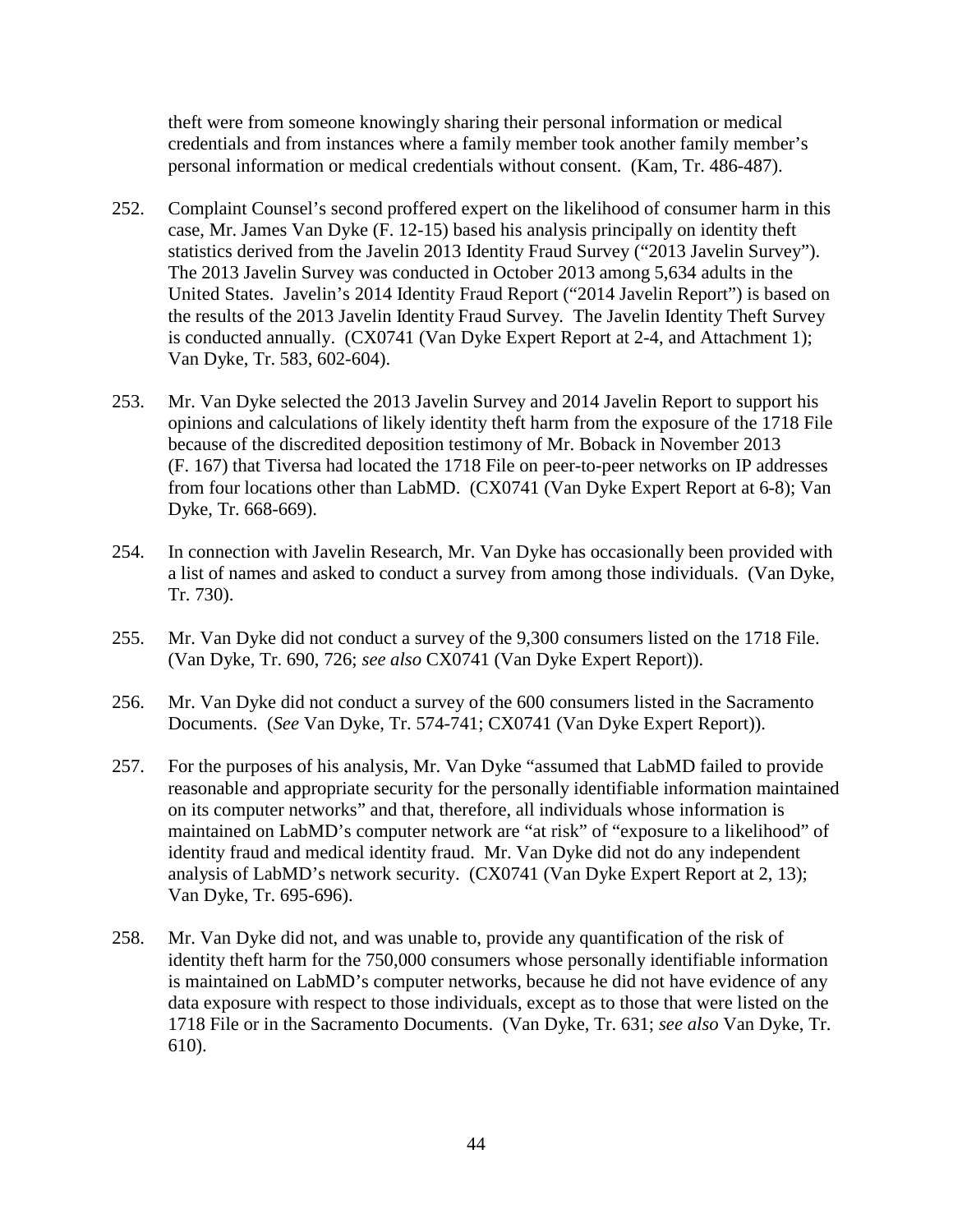#### **III. ANALYSIS**

#### **A. BURDEN OF PROOF**

The parties' burdens of proof are governed by Rule 3.43(a) of the Federal Trade Commission's ("FTC" or "Commission") Rules of Practice for Adjudicative Proceedings ("Rules"), Section 556(d) of the Administrative Procedure Act ("APA"), and case law. Pursuant to Commission Rule 3.43(a), "[c]ounsel representing the Commission . . . shall have the burden of proof, but the proponent of any factual proposition shall be required to sustain the burden of proof with respect thereto." 16 C.F.R. § 3.43(a). Under the APA, "[e]xcept as otherwise provided by statute, the proponent of a rule or order has the burden of proof." 5 U.S.C. § 556(d).

It is well established that the preponderance of the evidence standard governs FTC enforcement actions. *In re Rambus*, *Inc.*, 2006 FTC LEXIS 101, at \*45 (Aug. 20, 2006); *In re POM Wonderful LLC*, 2012 FTC LEXIS 106, at \*463-65 (May 17, 2012) (initial decision); *In re Adventist Health System/West*, 117 F.T.C. 224, 1994 FTC LEXIS 54, at \*28 (Apr. 1, 1994) ("Each element of the case must be established by a preponderance of the evidence . . ."). The Supreme Court has held that Section 7(c) of the APA, which is applicable to administrative adjudicatory proceedings unless otherwise provided by statute, establishes "a standard of proof and . . . the standard adopted is the traditional preponderance-of-the evidence standard." *Steadman v. SEC*, 450 U.S. 91, 95-102 (1981).

Section 5(n) of the Federal Trade Commission Act ("FTC Act") requires that FTC Complaint Counsel ("Complaint Counsel") prove, *inter alia*, that challenged conduct "causes or is *likely to cause* substantial injury to consumers." 15 U.S.C. § 45(n) (emphasis added). Respondent argues that, because Section 5(n) uses the phrase "likely to cause," Complaint Counsel has the burden of proving the likelihood of substantial consumer injury in this case by clear and convincing evidence. This argument contradicts clearly established law, stated above, and Respondent's own stipulations in this case. *See* Joint Stipulations of Fact, JX0001-A at 2-3 ("The standard of proof is preponderance of the evidence."). None of the authorities cited by Respondent suggests that the term "likely" means that clear and convincing evidence is required in this case. *E.g., Colorado v. New Mexico*, 467 U.S. 310, 315-17 (1984) (applying heightened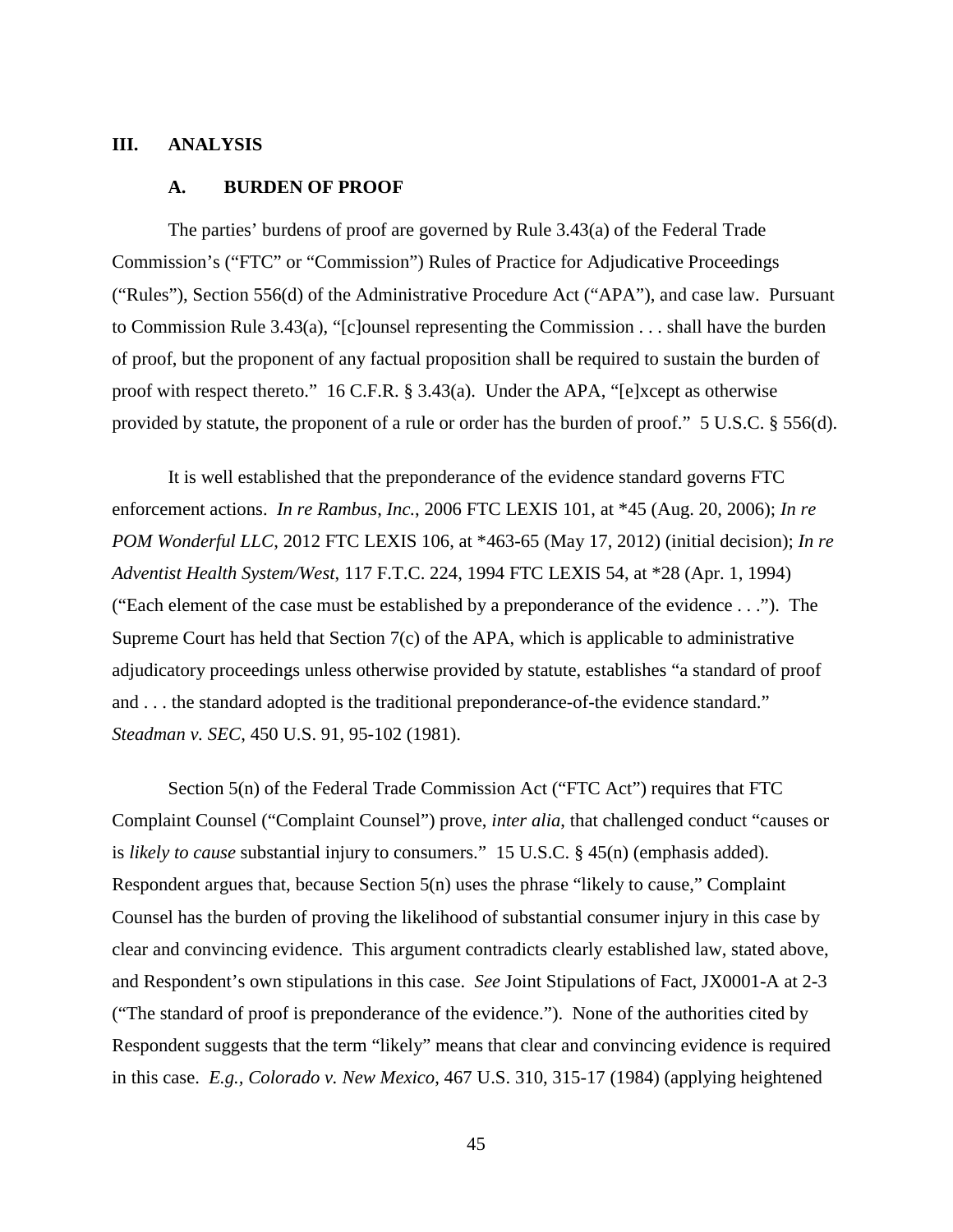standard of proof based on "the unique interests involved in water rights disputes between sovereigns," not because any statute involved required showing that any event was "likely"). Accordingly, Complaint Counsel has the burden of proving each factual issue supporting its claims against Respondent in this case by a preponderance of credible evidence.

## **B. JURISDICTION**

Section 5 of the FTC Act grants the FTC the authority over "unfair or deceptive acts or practices in or affecting commerce" by "persons, partnerships, or corporations . . . ." 15 U.S.C. §  $45(a)(1)-(2)(2012).^{22}$  Respondent LabMD, Inc. ("Respondent" or "LabMD") is a privately held Georgia corporation, incorporated in 1996 by Mr. Michael J. Daugherty. F. 24. It is undisputed that Respondent is a corporation. Complaint ¶ 1; Answer ¶ 1. From at least 2001 through approximately January 2014, LabMD was in the business of conducting clinical laboratory tests on urological specimen samples and reporting test results to its physician clients. F. 26. Respondent stipulates that the acts and practices alleged in the Complaint are "in or affecting commerce." F. 30; *see* also F. 28-29.

In its order denying Respondent's November 12, 2013 Motion to Dismiss (*see* Section I.A.2. and footnote 1, *supra*), the Commission held that its jurisdiction over unfair practices extends to a "company's failure to implement reasonable and appropriate data security measures" and that it has jurisdiction over this case. *LabMD*, 2014 FTC LEXIS 2, at \*3, \*7. Believing the Commission's determination of its jurisdiction to be erroneous, Respondent reserves its jurisdictional challenge for its anticipated appeal to the federal court. RCL 146. Based on the foregoing, the issue of jurisdiction will not be revisited in this Initial Decision. *See In re North Carolina Bd. of Dental Examiners*, 2011 FTC LEXIS 137, at \*180-82 (July 14, 2011) (declining to address respondent's state action immunity defense).

 $22$  Section 4 of the FTC Act defines "corporation," in part, as "any company, trust, so-called Massachusetts trust, or association, incorporated or unincorporated, which is organized to carry on business for its own profit or that of its members, and has shares of capital or capital stock or certificates of interest . . . ." 15 U.S.C. § 44.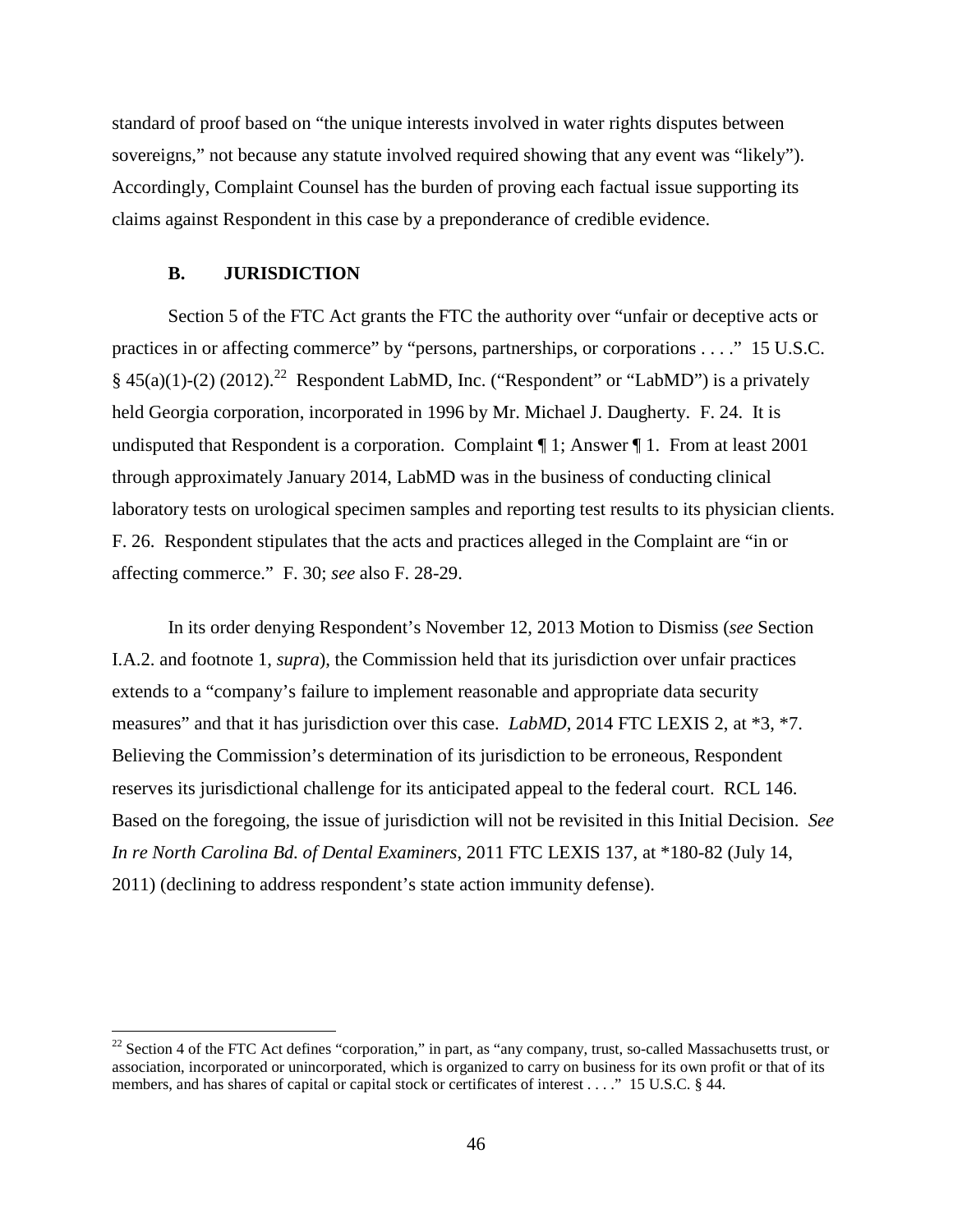### **C. LEGAL FRAMEWORK FOR DETERMINING UNFAIR CONDUCT**

The Complaint alleges that (1) Respondent failed to provide "reasonable" security for Personal Information<sup>23</sup> on its computer networks, including because Respondent failed to have in place the data security practices specified in the Complaint at  $\P$ [ $(10(a)-(g)$ ; and that (2) Respondent's alleged unreasonable data security "caused, or is likely to cause, substantial injury to consumers that is not reasonably avoidable, or offset by benefits to consumers or competition." Complaint ¶¶ 10, 22. Therefore, the Complaint charges, Respondent's alleged unreasonable data security "constitute[s] an unfair practice in violation of Section 5(a) of the FTC Act." Complaint  $\P$  23. As authority for finding unfair conduct liability, Complaint Counsel relies on Section 5(n) of the FTC Act, which provides that "[t]he Commission shall have no authority . . . to declare unlawful an act or practice on the grounds that such act or practice is unfair unless the act or practice causes or is likely to cause substantial injury to consumers which is not reasonably avoidable by consumers themselves and not outweighed by countervailing benefits to consumers or to competition." 15 U.S.C. § 45(n).

Congress amended the FTC Act in 1994 to add Section 5(n). FTC Act Amendments of 1994, Pub. L. No. 103-312, § 9, 108 Stat. 1691, 1695. The intent of the amendment was not to expand, but to establish an outer limit to the Commission's authority to declare an act or practice unfair. *See* H.R. CONF. REP. 103-617 at 5, FTC Act Amendments of 1994, 1994 WL 385368, at \*11-12 (July 21, 1994) (stating that new Section 5(n): "[a]mends section 5 of the Act to *limit* unfair acts or practices to those that: (1) cause or are likely to cause substantial injury to consumers, (2) which is not reasonably avoidable by consumers themselves and (3) not outweighed by countervailing benefits to consumers or competition") (emphasis added). The three-part test in Section 5(n) was "intended to codify, as a *statutory limitation* on unfair acts or practices, the principles of the FTC's December 17, 1980, policy statement on unfairness, reaffirmed by a letter from the FTC dated March 5, 1982," in order to provide guidance and to

 $23$  The parties have stipulated that the term "Personal Information," as used by the parties, means: "Individually identifiable information from or about an individual consumer including, but not limited to: (a) first and last name; (b) telephone number; (c) a home or other physical address, including street name and name of city or town; (d) date of birth; (e) Social Security number; (f) medical record number; (g) bank routing, account, and check numbers; (h) credit or debit card information, such as account number; (i) laboratory test result, medical test code, or diagnosis, or clinical history; (j) health insurance company name and policy number; or (k) a persistent identifier, such as a customer number held in a "cookie" or processor serial number. F. 3.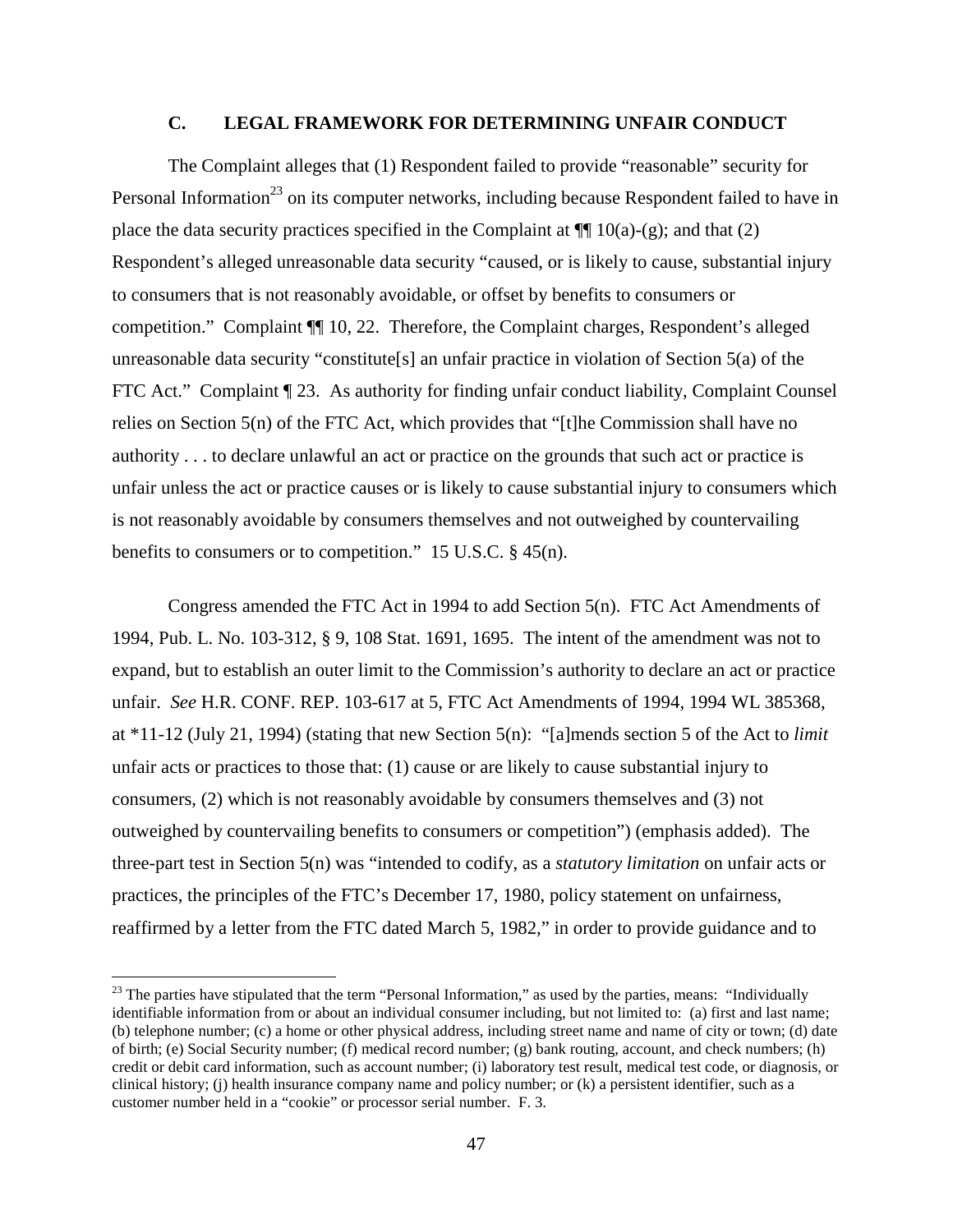prevent a future FTC from abandoning those principles. S. REP. 103-130, 1993 WL 322671, at \*12 (Aug. 24, 1993) (emphasis added); *see* Letter from FTC to Senators Ford and Danforth (Dec. 17, 1980), appended to *Int'l Harvester Co.*, 104 F.T.C. 949, 1984 FTC LEXIS 2, at \*300 (Dec. 21, 1984) ("Policy Statement"); Letter from FTC Chairman J.C. Miller, III to Senator Packwood and Senator Kasten (March 5, 1982), reprinted in H.R. REP. No. 156, Pt. 1, 98th Cong., 1st Sess. 27, 32 (1983) ("1982 Policy Letter").

According to the Policy Statement, "[u]njustified consumer injury is the primary focus of the FTC Act." Policy Statement, 1984 FTC LEXIS 2, at \*307. Moreover, the consumer injury must be substantial, and not "trivial or merely speculative." *Id*. In the 1982 Policy Letter, FTC Chairman Miller reiterated that the Commission's "concerns should be with substantial injuries; its resources should not be used for trivial or speculative harm." 1982 Policy Letter, *supra*. In adopting Section 5(n), Congress noted: "In most cases, substantial injury would involve monetary or economic harm or unwarranted health and safety risks." S. REP. 103-130, 1993 WL 322671, at \*13. Furthermore, although a finding of unfair conduct can be based on "likely" future harm, "[u]nfairness cases usually involve actual and completed harms." *Int'l Harvester Co.*, 1984 FTC LEXIS 2, at \*248; *accord In re Orkin Exterminating Co.*, 108 F.T.C. 263, 1986 FTC LEXIS 3, at \*50 n.73 (Dec. 15, 1986).

Section 5(n) is clear that a finding of actual or likely substantial consumer injury, which is also not reasonably avoidable by consumers themselves and not outweighed by countervailing benefits to consumers or to competition, is a legal precondition to finding a respondent liable for unfair conduct. *See LabMD*, 2014 FTC LEXIS 2, at \*52 (Commission Order on Motion to Dismiss) (holding that determining Respondent's liability in this case requires determining whether the alleged "substantial injury" occurred, and "also whether LabMD's data security procedures were 'unreasonable' in light of the circumstances"); *FTC v. IFC Credit Corp.*, 543 F. Supp. 2d 925, 934-35 (N.D. Ill. 2008) ("[S]ubsection (n) . . . requires as a precondition to the FTC's authority to declare an act or practice to be 'unfair' that it be one that 'causes or is likely to cause substantial injury to consumers which is not reasonably avoidable by consumers themselves and not outweighed by countervailing benefits to consumers or to competition.'"). *See also FTC v. Wyndham Worldwide Corp.*, 2015 U.S. App. LEXIS 14839, at \*\*54 (3rd Cir. Aug. 24, 2015) (noting that "[t]he three requirements in  $\S$  45(n) may be necessary rather than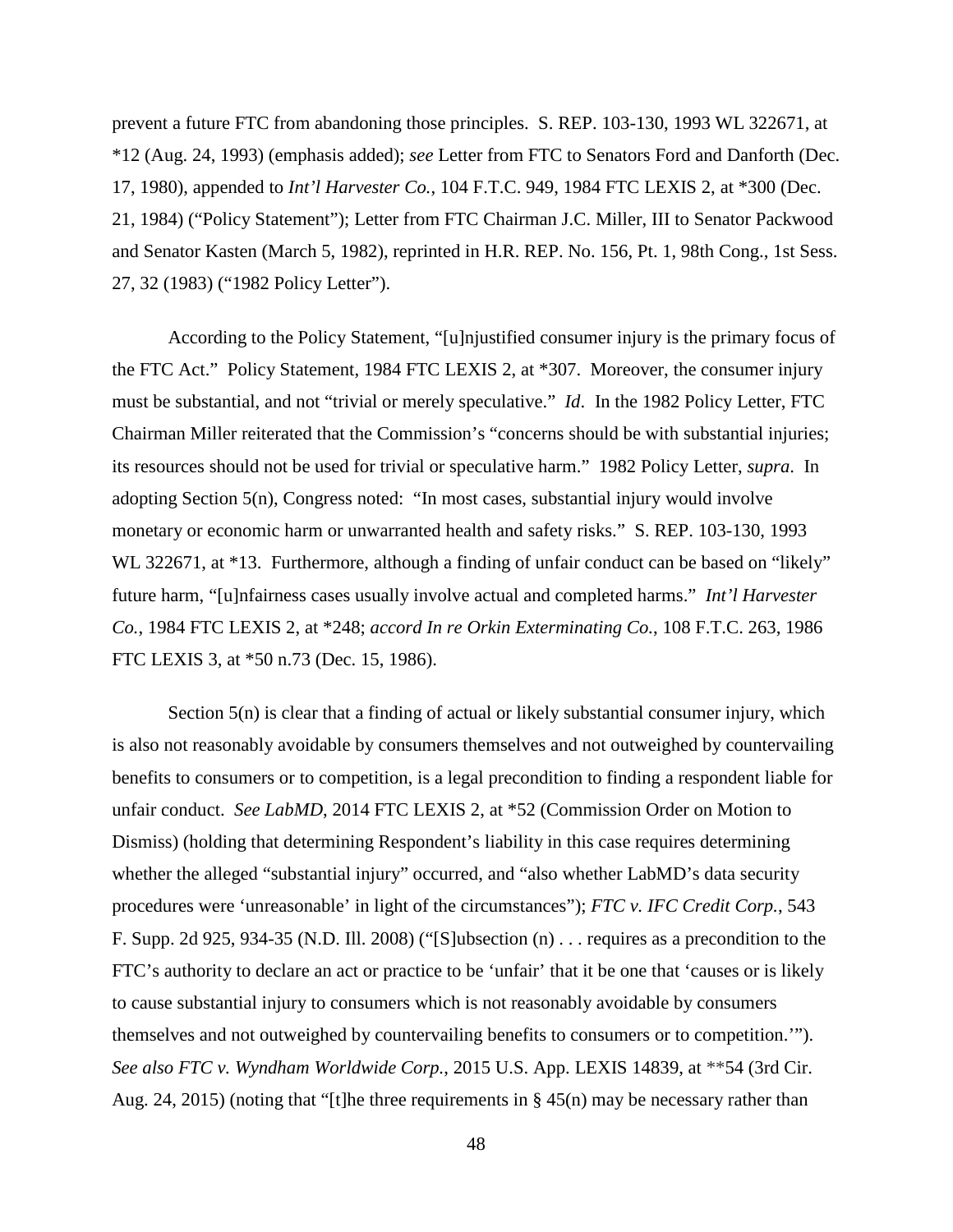sufficient conditions" for finding unfair conduct). As explained below, the preponderance of the evidence in this case fails to show that Respondent's alleged unreasonable data security caused, or is likely to cause, substantial consumer injury. Accordingly, the Complaint must be dismissed, and it need not, and will not, be further determined whether or not Respondent's data security was, in fact, "unreasonable."<sup>24</sup>

#### **D. CONSUMER HARM ANALYSIS**

#### **1. Terminology**

As more fully detailed below, Complaint Counsel asserts that the "substantial consumer injury" at issue in this case consists of the monetary losses and other allegedly cognizable injuries that result from identity theft. Complaint Counsel also asserts intangible injuries that allegedly arise as a result of unauthorized disclosure of certain types of Personal Information through a data breach alone, apart from any resulting identity theft. "Identity theft" refers to the use of another person's identity without his or her permission. F. 228. "Identity fraud" refers to the unauthorized use of some portion of another person's information to achieve illicit financial gain. F. 229. Complaint Counsel uses the terms "identity theft" and "identity fraud" interchangeably. Identity theft and identity fraud are distinguishable from a "data breach," in that a data breach refers only to the unauthorized exposure of personal information, while identity theft and identity fraud refer to the improper use of personal information. F. 236.

As a matter of common usage, the generic term "identity theft" may include "identity fraud," new account fraud ("NAF"), existing non-card fraud ("ENCF"), existing card fraud ("ECF"), and medical identity theft. F. 229, 235. NAF is identity fraud perpetrated through the use of another person's personally identifiable information to open new, fraudulent accounts. F. 230. ENCF is identity fraud perpetrated through the use of existing checking or savings accounts or existing loans, insurance, telephone, and utilities accounts. F. 231. ECF is identity fraud perpetrated through the use of existing credit or debit cards and/or their account numbers. F. 232. Medical identity theft, also referred to as medical identity fraud, is the unauthorized use

<sup>&</sup>lt;sup>24</sup> As detailed in Section II.C.1., *supra*, LabMD wound down its operations beginning in January 2014, and as of May 2014, LabMD's operations were limited to maintaining tissue samples and providing copies of prior test data to its physician clients only via facsimile. F. 36-39. Accordingly, references to LabMD's operations, including with respect to data security, are in the past tense.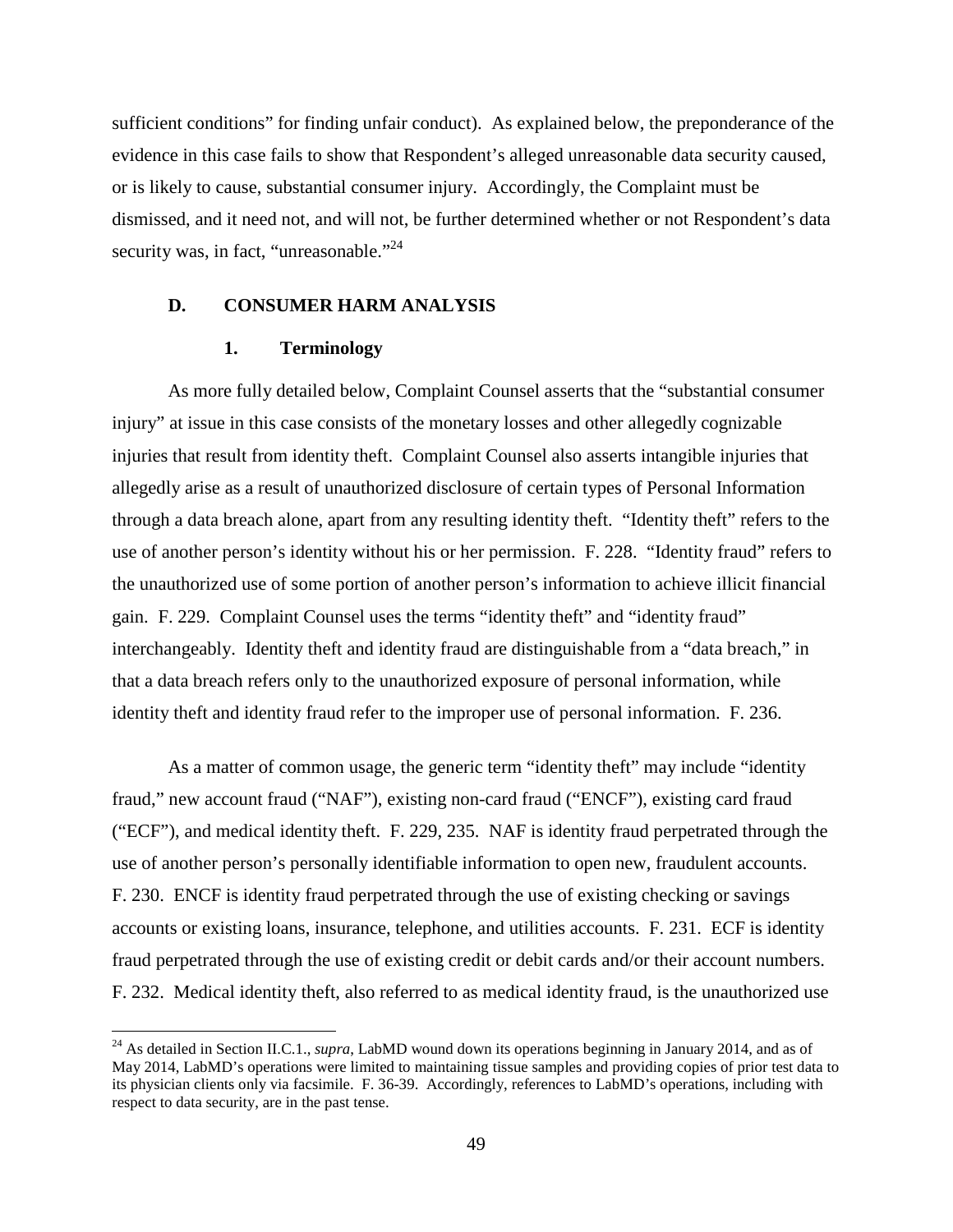of a third party's personally identifiable information to obtain medical products or services, including but not limited to: office visits and consultations, medical operations, and prescriptions. F. 233. Medical identity theft may also involve attempts to fraudulently bill insurance providers. F. 233.

Based on the foregoing, for ease of reference, unless the context indicates otherwise, "identity theft harm" as used in this analysis shall refer to injury arising from the misuse of personal information pursuant to identity theft, medical identity theft, and the other identity theft subtypes referred to above. Also, the terms "harm" and "injury" are used herein interchangeably, and, unless the context indicates otherwise, shall refer to all harms or injuries asserted by Complaint Counsel as meeting the "substantial injury" test set forth in Section 5(n).

### **2. Overview of Arguments on Substantial Consumer Injury**

The Complaint alleges two "security incidents" in connection with Respondent's alleged unreasonable data security (hereafter "Security Incidents"). Complaint ¶¶ 17-21. As to the first Security Incident, the Complaint alleges that a "third party" informed LabMD that a June 2007 insurance aging report generated by LabMD was "available" on a peer-to-peer ("P2P") filesharing network, through a file-sharing application called LimeWire. Complaint ¶ 17. This insurance aging report, consisting of 1,718 pages, is referred to herein as the "1718 File" and discussed in greater detail in Section III.D.5., *infra*. The second alleged Security Incident avers that, in October 2012, "more than 35 Day Sheets" and "a small number of copied checks" were found in the possession of individuals in Sacramento, California who subsequently pleaded "no contest" to identity theft charges. Complaint ¶ 21. The documents, referred to herein as the "Sacramento Documents," are discussed in greater detail in Section III.D.6, *infra*.

The Order on Post-Trial Briefs, issued on July 16, 2015, specifically directed the parties to address the issue of the substantial consumer injury requirement of Section 5(n) as follows:

Complaint Counsel shall fully and clearly articulate, and Respondent shall fully and clearly reply to, Complaint Counsel's theory of "substantial injury" in this case, including, without limitation: (1) the specific nature of the substantial injury or injuries asserted; (2) whether such asserted substantial injuries constitute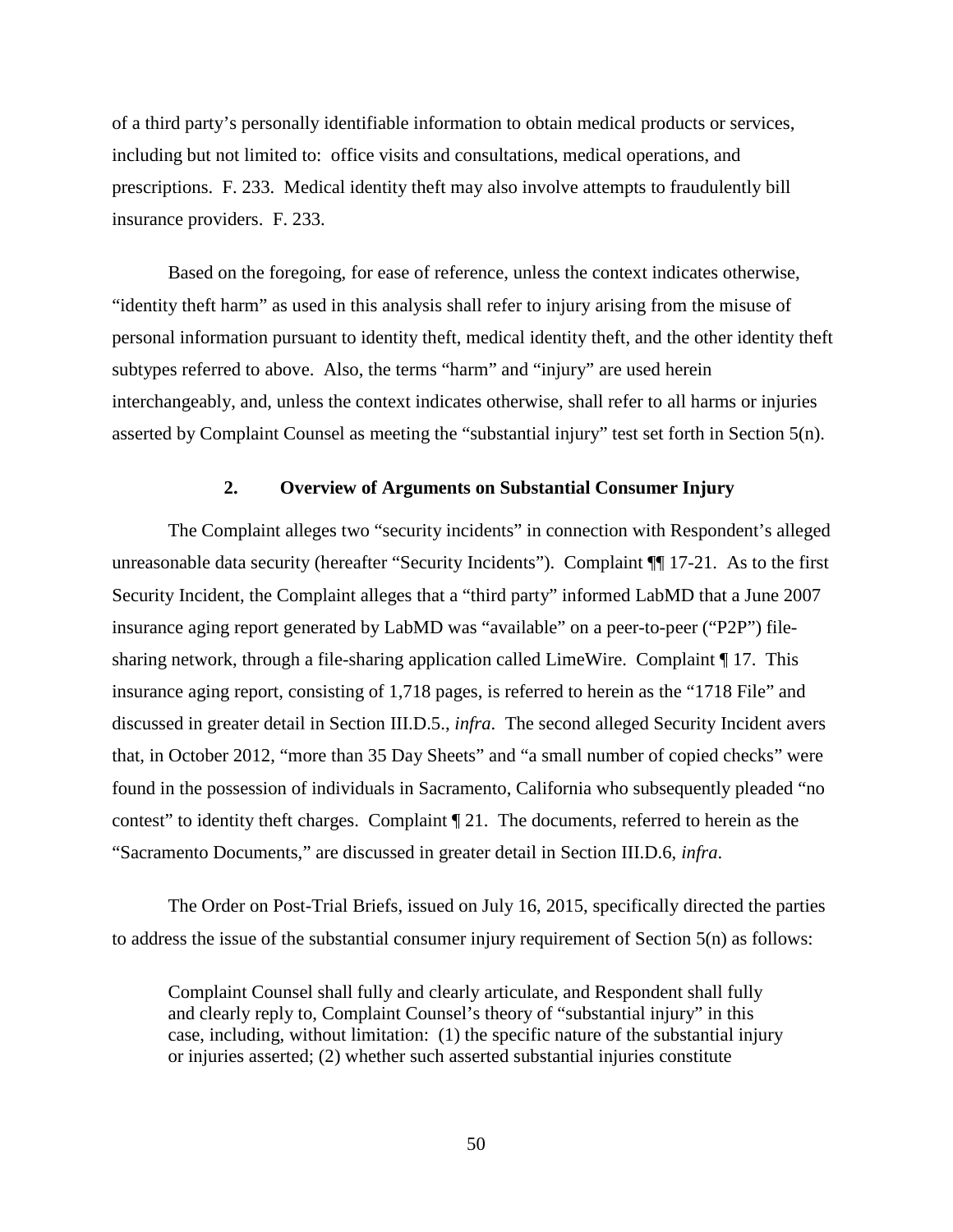present or future injuries; and, (3) as applicable, an assessment of the risk and/or likelihood of the asserted substantial injuries.

*In re LabMD, Inc.*, 2015 FTC LEXIS 178, at \*8-9 (July 16, 2015).

Having reviewed and considered the totality of Complaint Counsel's post-trial filings, including Complaint Counsel Post-Trial Brief, Proposed Findings of Fact and Conclusions of Law, and replies to Respondent's post-trial filings, Complaint Counsel's argument appears to assert the following as meeting the "substantial injury" requirement in Section 5(n):

Likely identity theft harm for consumers whose Personal Information was exposed in the 1718 File and the Sacramento Documents, including monetary losses from NAF, ECF, and ENCF, based on an "increased risk" that consumers whose information is exposed in a data breach will suffer identity theft harm;

Likely medical identity theft harm for consumers whose Personal Information was exposed in the  $1718$  File,<sup>25</sup> including monetary losses due to fraudulently procured medical products and services, and health and safety risks;

• "Significant risk" of reputational harm, privacy harm, and/or other harms based on stigma or embarrassment, caused by the unauthorized exposure of asserted "sensitive medical information" in the 1718 File; and,

• "Risk" of harm to all consumers whose information is maintained on LabMD's computer network, which Complaint Counsel variously describes as the "risk," "increased risk," or "significant risk," that Respondent's computer network will suffer a future data breach, resulting in identity theft harm, medical identity theft harm, and/or other harm.

*See, e.g.*, CCB 63-72; CCCL 27, 30, 33, 35-40; CCFF §§ 8.2, 8.3, 8.4. *See also* CX0741 (Van Dyke Expert Report); CX0742 (Kam Expert Report).

On the issue of substantial consumer injury, Respondent contends, in summary, that Complaint Counsel has failed to meet its burden of proving actual or likely consumer harm as a result of Respondent's alleged unreasonable data security. Respondent asserts that there is no evidence that any consumer has suffered any actual harm as a result of Respondent's alleged unreasonable data security, and that the evidence fails to show that any harm is probable in the

<sup>&</sup>lt;sup>25</sup> Complaint Counsel's brief and proposed findings of fact do not address the likelihood of medical identity theft from the exposure of the Sacramento Documents. *See* CCB at 71-72; CCFF § 8.4. To the extent Complaint Counsel asserts that the exposure of the Sacramento Documents is likely to cause medical identity theft harm, as set forth below, the evidence fails to prove that such harm has occurred, or is likely to occur. *See* footnote 38, *infra*.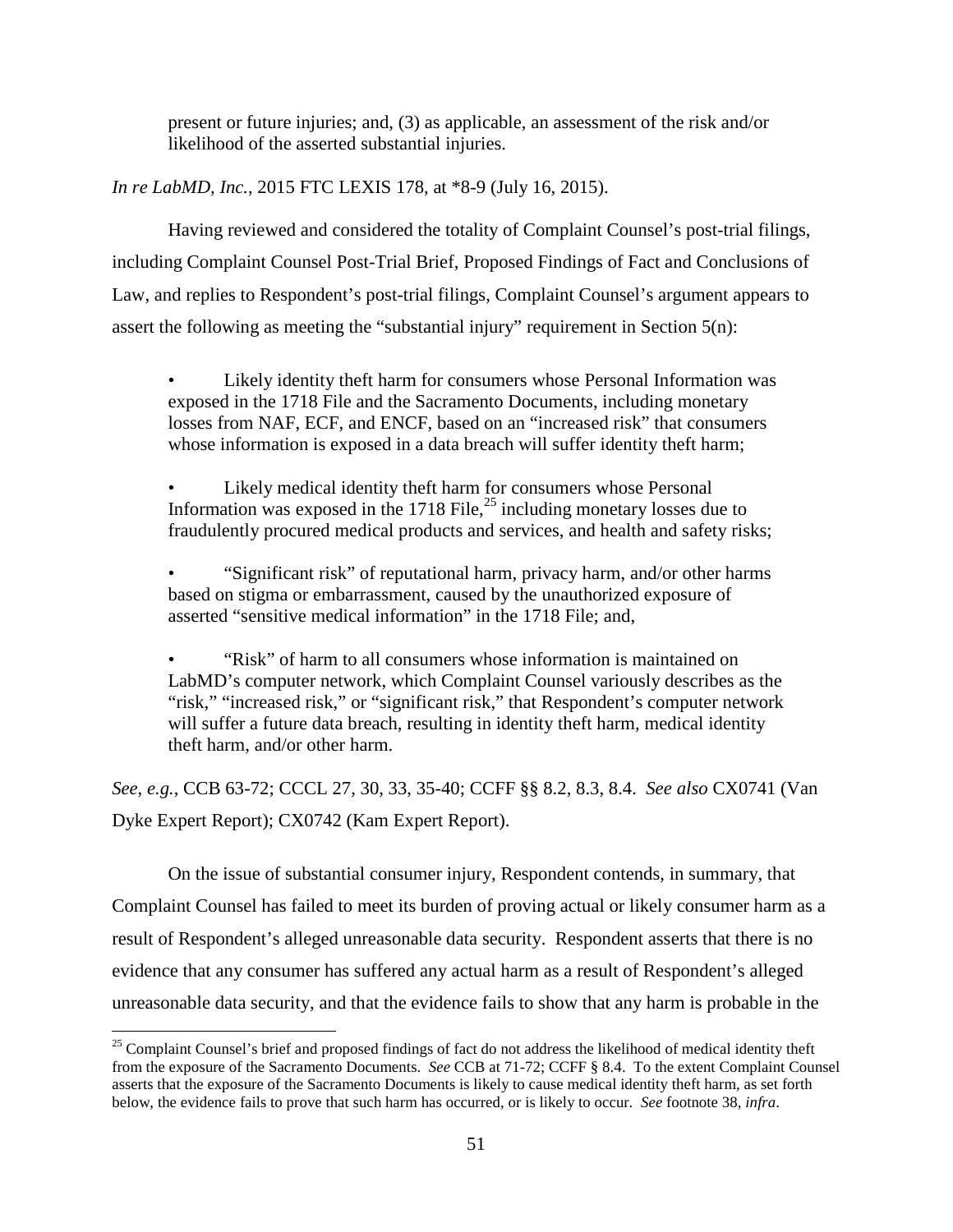future. Complaint Counsel replies to this argument that: Section 5(n) does not require proof of actual, completed harms; proof of likely harm is sufficient under Section 5(n); consumers do not necessarily know or investigate when they have suffered identity theft harm; the evidence demonstrates actual harm in the form of reputational and other harms arising from the exposure of the 1718 File; and the evidence demonstrates increased risk and/or significant risk of data breach and resulting injury.

#### **3. Actual or Likely Harm**

The record in this case contains no evidence that any consumer whose Personal Information has been maintained by LabMD has suffered any harm as a result of Respondent's alleged failure to employ "reasonable" data security for its computer networks, including in connection with the Security Incidents alleged in the Complaint. Complaint Counsel presented no evidence of any consumer that has suffered NAF, ECF, ENCF, medical identity theft, reputational injury, embarrassment, or any of the other injuries Complaint Counsel describes. Complaint Counsel's response -- that consumers may not discover that they have been victims of identity theft, or even investigate whether they have been so harmed, even if consumers receive written notification of a possible breach, as LabMD provided in connection with the exposure of the Sacramento Documents (F. 212) -- does not explain why Complaint Counsel's investigation would not have identified even one consumer that suffered any harm as a result of Respondent's alleged unreasonable data security.

Complaint Counsel's response to the absence of evidence of actual harm in this case, that it is not legally necessary under Section 5(n) to prove that actual harm has resulted from alleged unfair conduct, because "likely" harm is sufficient, *see, e.g*., CCRFF 295, 414, 455; CCRB at 131-132; CCCL ¶ 25, fails to acknowledge the difference between the burden of production and the burden of persuasion. The express language of Section 5(n) plainly allows liability for unfair conduct to be based on conduct that has either already caused harm, or which is "likely" to do so. *See Wyndham*, 2015 U.S. App. LEXIS 14839, at \*\*21. However, as shown *infra*, the absence of any evidence that any consumer has suffered harm as a result of Respondent's alleged unreasonable data security, even after the passage of many years, undermines the persuasiveness of Complaint Counsel's claim that such harm is nevertheless "likely" to occur. This is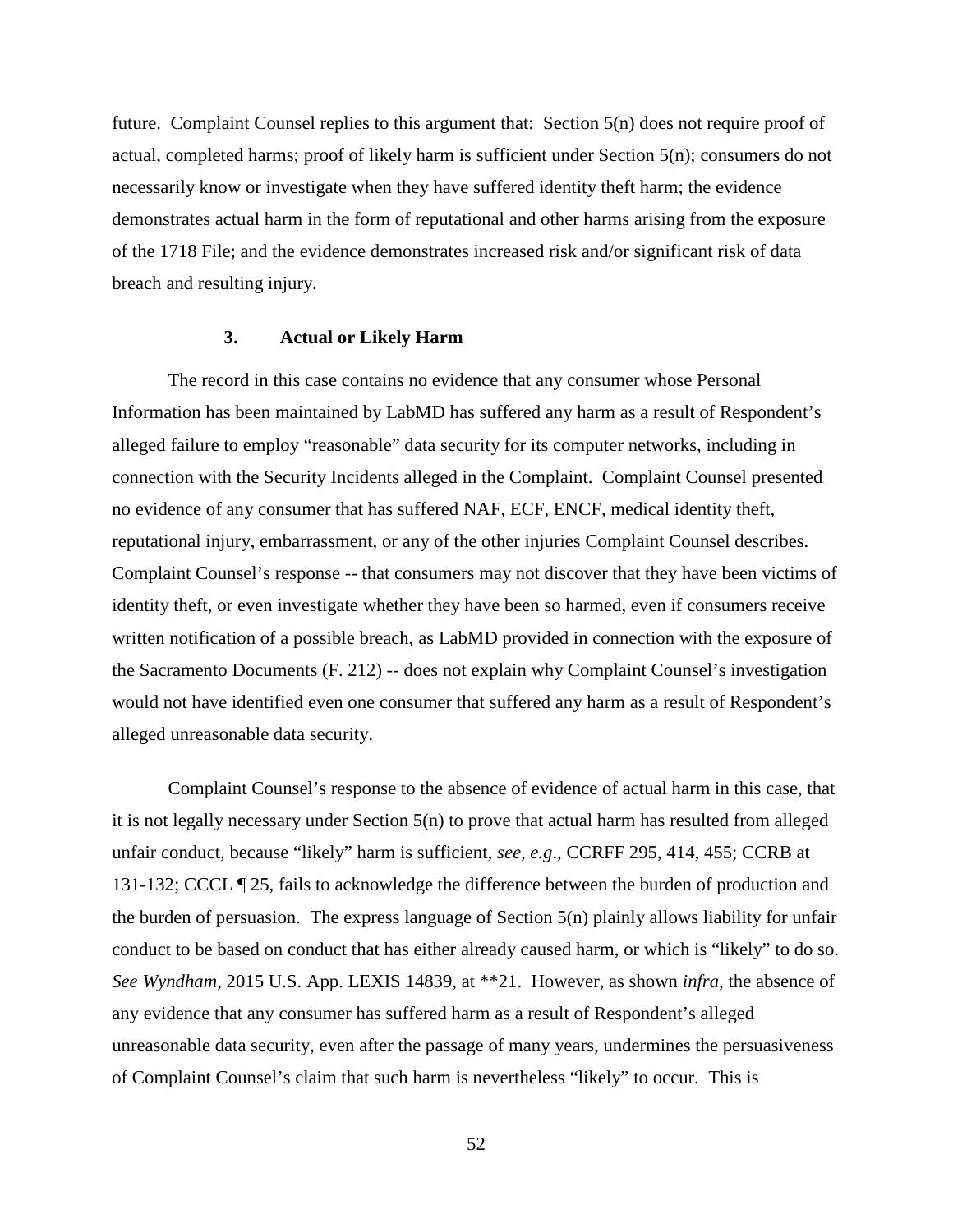particularly true here, where the claim is predicated on expert opinion that essentially only theorizes how consumer harm could occur. Given that the government has the burden of persuasion, the reason for the government's failure to support its claim of likely consumer harm with any evidence of actual consumer harm is unclear.

In light of the inherently speculative nature of predicting "likely" harm, it is unsurprising that, historically, liability for unfair conduct has been imposed only upon proof of actual consumer harm. Indeed, the parties do not cite, and research does not reveal, any case where unfair conduct liability has been imposed without proof of actual harm, on the basis of predicted "likely" harm alone. For example, in *Orkin Exterminating Co. v. FTC*, 849 F.2d 1354, 1365 (11th Cir. 1988), the appellate court upheld the Commission's finding of substantial injury, based on undisputed evidence that Orkin's failure to honor consumers' contracts generated, during a four-year period, more than \$7 million in revenues from renewal fees paid by consumers to which Orkin was not entitled. In *FTC v. Accusearch, Inc.*, 2007 U.S. Dist. LEXIS 74905 (Sept. 28, 2007), *aff'd*, 570 F.3d 1187 (10th Cir. 2009), on the issue of substantial injury, the court stated: "The range of injuries experienced by the consumers whose phone records were sold fits squarely within the categories of harm contemplated by the FTC's policy," including "documented economic harm" in the form of "actual costs associated with changing telephone carriers and addressing necessary upgrades to the security of the accounts." *Id.* at \*23-24.

The substantial consumer injury supporting unfair conduct liability in *FTC v. Neovi, Inc.*, 604 F.3d 1150, 1154 (9th Cir. 2010), was the issuance of fraudulent checks totaling over \$4 million, caused by the defendant's faulty "Qchex" system. And, in *FTC v. Commerce Planet,*  Inc., 878 F. Supp. 2d 1048, 1078 (C.D. Cal. 2012), the defendant's website marketing of its online auction product caused thousands of consumers to incur unauthorized monthly charges ranging from \$29.95 to \$59.95, with an approximate total of \$18.2 million in consumer losses. *See also FTC v. Windward Mktg., Ltd.,* 1997 U.S. Dist. LEXIS 17114 at \*2, \*31-32 (N.D. Ga. Sept. 30, 1997) (unauthorized demand drafts paid against consumers' bank accounts as a result of fraudulent telemarketing scheme); *Int'l Harvester*, 1984 FTC LEXIS 2, at \*255 (death and serious injury resulting from failure to disclose known defects in respondent's tractors). Finally, in *Wyndham*, 2015 U.S. App. LEXIS 14839, which is the only court case that has upheld the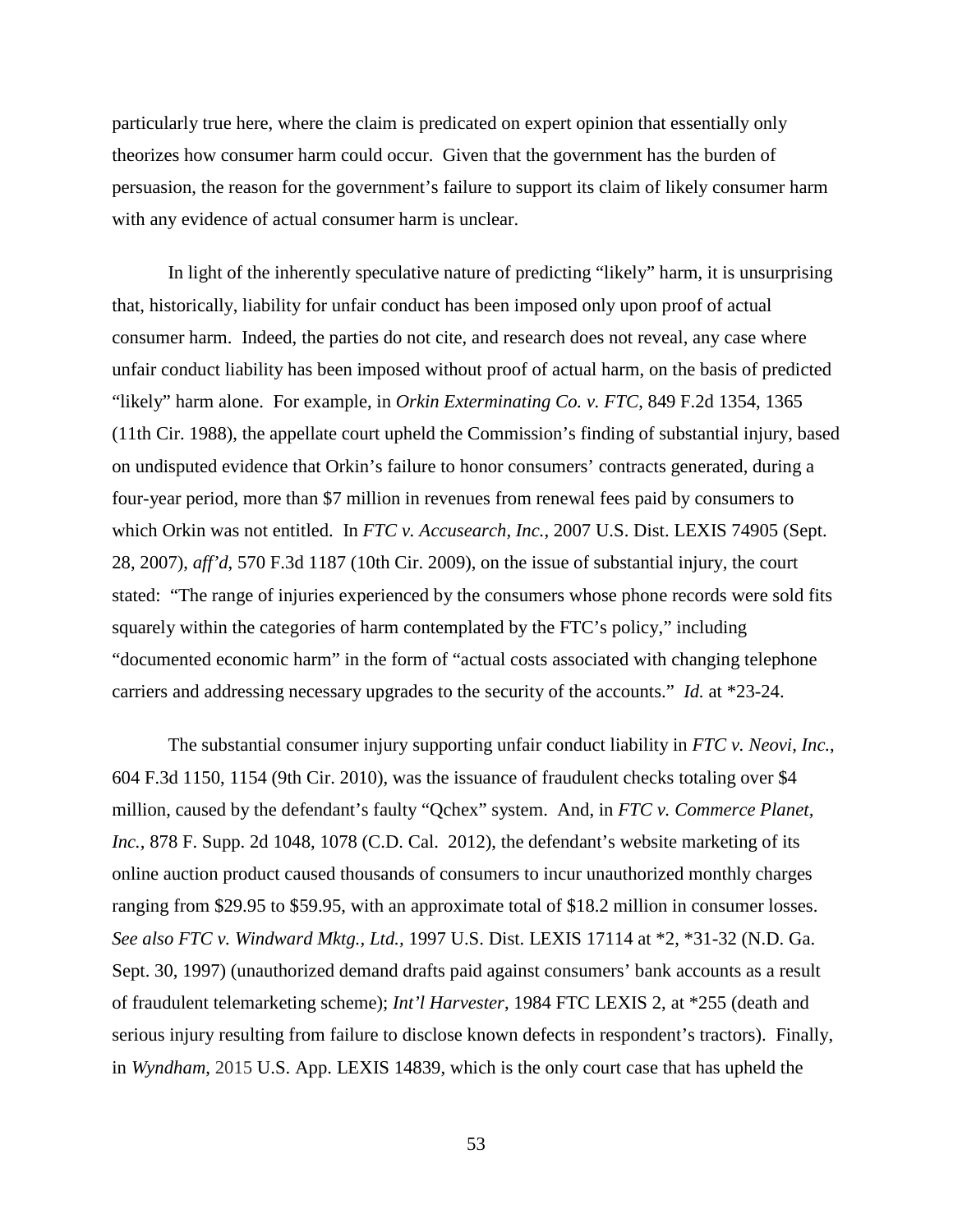FTC's authority to bring an unfair conduct claim based upon alleged unreasonable data security, the court, in denying the defendant's motion to dismiss, noted, *inter alia*, that "[o]n three occasions in 2008 and 2009 hackers successfully accessed Wyndham['s] computer systems . . . [and] stole personal and financial information for hundreds of thousands of consumers leading to over \$10.6 million dollars in fraudulent charges." *Id.* at \*\*3.

Section 5(n) does not define the meaning of "likely" injury. Where a statute does not define a term, it is construed in accordance with its ordinary meaning. *FDIC v. Meyer*, 510 U.S. 471, 476 (1994) (using Black's Law Dictionary to define the meaning of statutory term, "cognizable"). The Merriam-Webster dictionary states that "likely" is "used to indicate the chance that something will happen," and is primarily defined as "having a high probability of occurring or being true." *Merriam-Webster.com*., *at* http://www.merriam-webster.com/ dictionary/likely). In *Southwest Sunsites v. FTC*, 785 F.2d 1431, 1436 (9th Cir. 1986), the court interpreted the Commission's deception standard, which required proof that a practice is "likely to mislead" consumers, to require proof that such deception was "probable, not possible . . . ." Based on the foregoing, "likely" does not mean that something is merely possible. Instead, "likely" means that it is probable that something will occur.

Complaint Counsel argues that the requirement of proving that injury is "likely" can be met by evidence of a "significant risk" of injury, citing a footnote in the Policy Statement in which the Commission stated: "An injury may be sufficiently substantial . . . if it does a small harm to a large number of people, *or if it raises a significant risk of concrete harm*." 1984 FTC LEXIS 2, at \*307 n.12 (emphasis added); *see also LabMD*, 2014 FTC LEXIS 2, at \*54. However, although Congress refers to the Policy Statement in explaining the meaning of Section 5(n), the Senate Report states in part: "Consumer injury may be 'substantial' under this section if a relatively small harm is inflicted on a large number of consumers *or if a greater harm is inflicted on a relatively small number of consumers*." S. REP. 103-130, 1993 WL 322671, at \*13 (emphasis added). The omission of the Commission's "significant risk" language in explaining "substantial injury" indicates that Congress considered but rejected this standard. Congress instead enacted the requirement that, to be declared "unfair," there must be proof that actual harm has occurred, or in the absence of proof of actual, completed harm, proof that the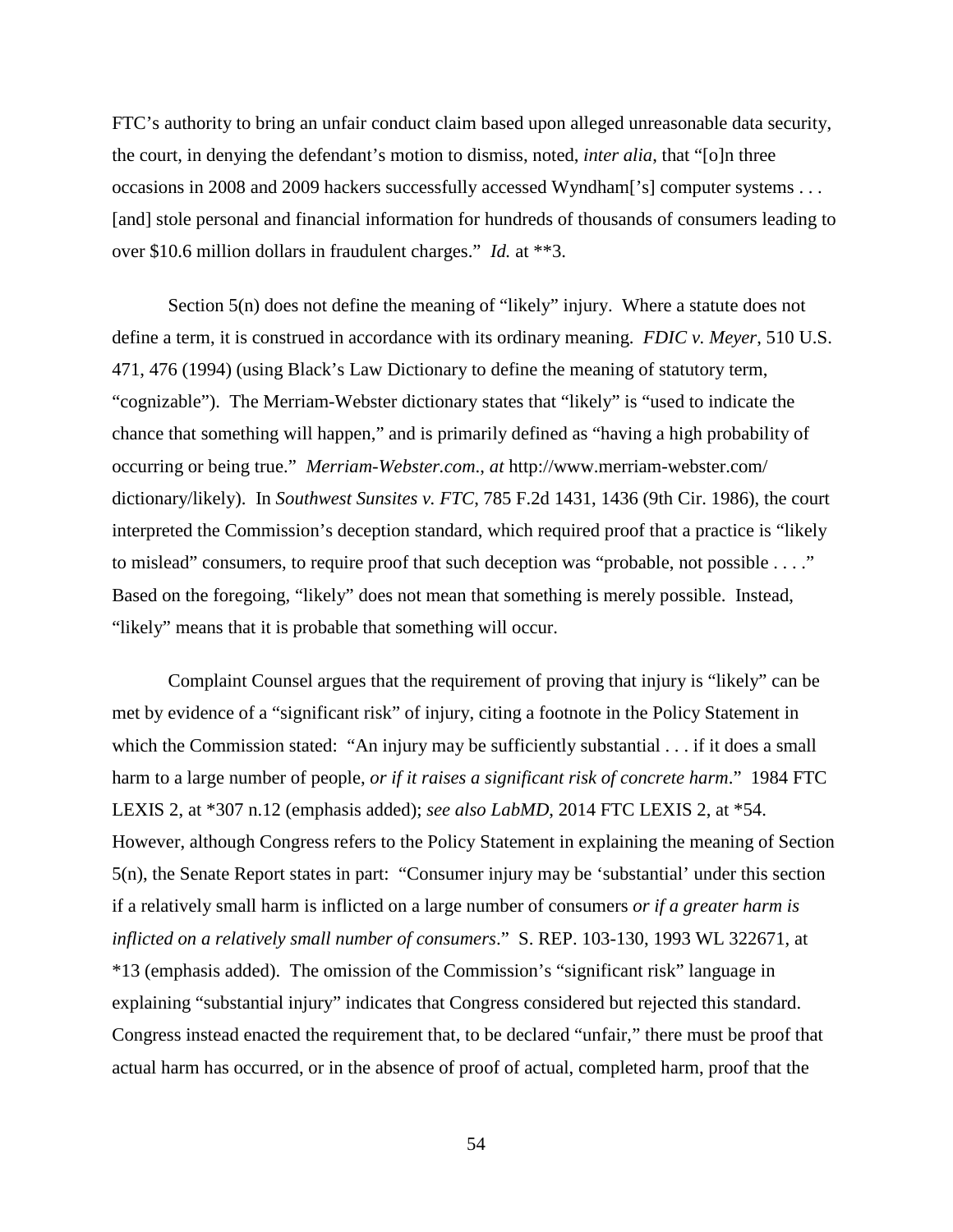challenged conduct is "likely" to cause harm in the future. Moreover, although some courts have cited the "significant risk" language from the Policy Statement, *see, e.g.*, *Neovi*, 604 F.3d at 1157, the parties have not cited, and research does not reveal, any case in which unfair conduct liability has been imposed without proof of actual, completed harm, based instead upon a finding of "significant risk" of harm. $^{26}$ 

Based on the foregoing, to the extent "significant risk," or "increased risk," of injury implies a lower standard of proof than "likely" injury, such a standard would conflict with the express language of Section 5(n). It is unnecessary to resolve any apparent conflict, however, because, as more fully explained below, even under Complaint Counsel's asserted "significant risk" standard for proving likely harm, Complaint Counsel has failed to prove that Respondent's alleged unreasonable data security is "likely" to cause substantial consumer injury.

Section 5(n) is a three-part test, and all three parts must be proven before an act or practice can be declared "unfair." 15 U.S.C. § 45(n). *See Orkin Exterminating Co.*, 849 F.2d at 1364 ("[T]o justify a finding of unfairness the injury must satisfy three tests. It must be substantial; it must not be outweighed by any countervailing benefits to consumers or competition that the practice produces; and it must be an injury that consumers themselves could not reasonably have avoided.") (*quoting* Policy Statement at 36); *see also Windward Mktg.*, 1997 U.S. Dist. LEXIS 17114, at \*30. Accordingly, Complaint Counsel's failure to meet its burden of proving the first prong of the three part test – that Respondent's conduct caused, or is likely to cause, substantial consumer injury – is fatal to its case, and any factual determinations regarding the additional two prongs of the unfair conduct test – that substantial consumer injury is not

 <sup>26</sup> In *American Financial Services v. FTC*, 767 F.2d 957 (D.C. Cir. 1985), the Court of Appeals for the District of Columbia Circuit upheld a credit practices rule that prohibited wage assignments and household good security interests, finding substantial evidence that these practices were unfair. Regarding the evidence of substantial injury in the rulemaking record, the court stated: "The harms to consumers resulting from the use of HHG security interests and wage assignments identified by the Commission on the basis of the rulemaking record are neither trivial or speculative nor based merely on notions of subjective distress or offenses to taste [and therefore they] result in *or* create a significant risk of substantial economic and monetary harm to the consumer as well as potential deprivations of their legal rights." 767 F.2d at 975 (emphasis added). *American Financial Services* is not precedent that liability can be based on a "significant risk of harm" alone, since the rulemaking record in that case contained substantial evidence that the prohibited provisions had indeed caused financial and other harm to consumers. 767 F.2d at 973-75. It should also be noted that *American Financial Services* involved review of a rulemaking, not an adjudication of individual liability, and was decided before the 1994 enactment of Section 5(n). As noted above, the legislative history of Section 5(n) indicates that Congress rejected "significant risk" as a basis for finding substantial consumer injury.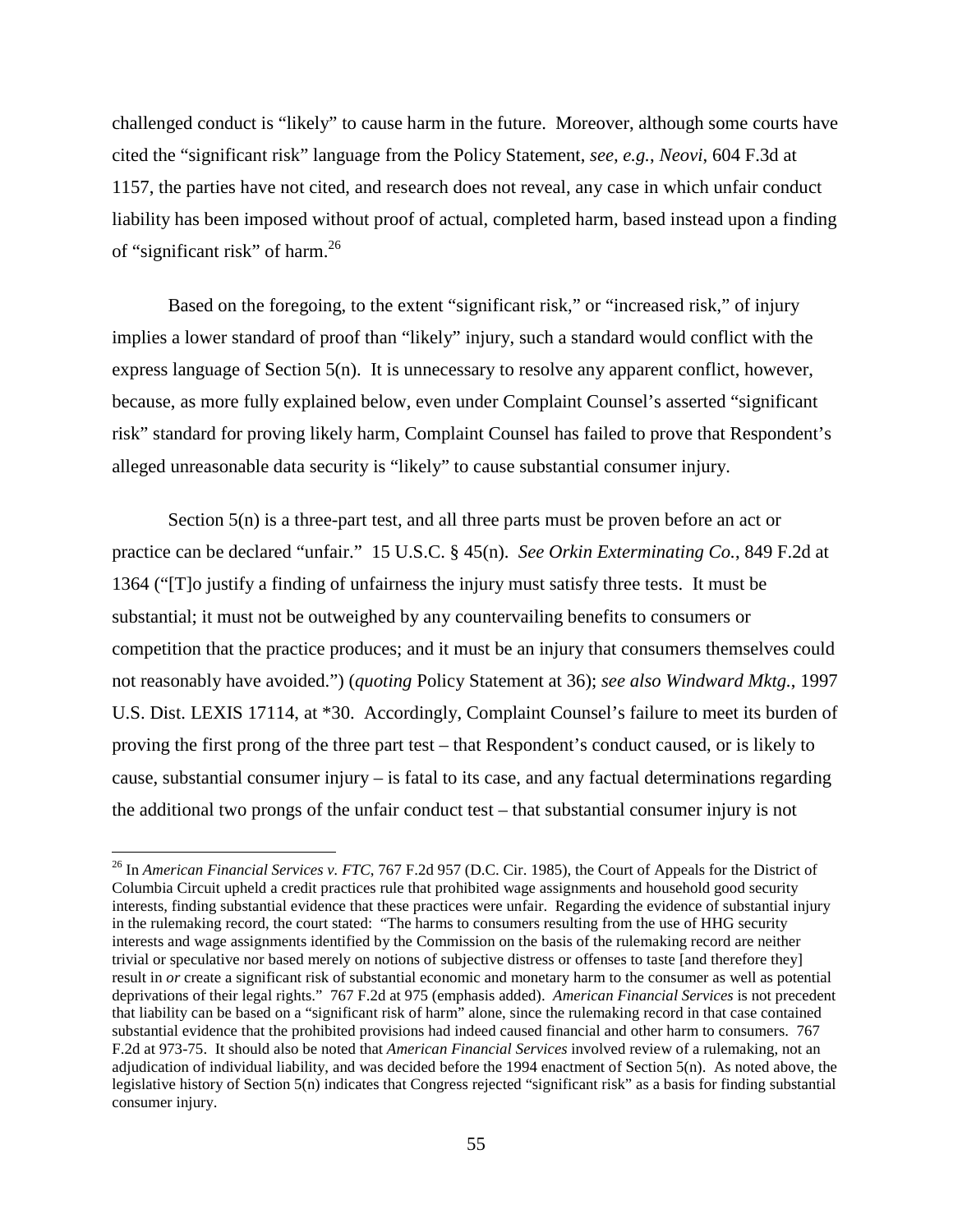reasonably avoidable by consumers, and is not outweighed by benefits to consumers or competition – would be superfluous and, accordingly, need not, and will not, be made.

## **4. Complaint Counsel's Proffered Consumer Injury Experts**

As noted above, Complaint Counsel's contention that Respondent's alleged unreasonable data security is likely to cause harm is predicated upon expert opinion from two proffered experts, Mr. Rick Kam and Mr. James Van Dyke.

Mr. Kam is president and co-founder of ID Experts, a company specializing in data breach response and identity theft victim restoration, and is a Certified Information Privacy Professional. F. 9. According to Mr. Kam, his expertise includes "identifying and remediating the consequences of identity theft and medical identity theft" and "helping organizations develop policies and solutions" to safeguard sensitive personal information. F. 10. Mr. Kam was asked "to assess the risk of injury to consumers caused by the unauthorized disclosure" of their personal information. F. 11. For the purposes of this analysis, Mr. Kam assumed that LabMD failed to provide reasonable security for consumer information on its computer networks. F. 244. In summary, Mr. Kam opined that LabMD's alleged unreasonable data security "is likely to cause substantial injury to consumers and puts them at significant risk of identity crimes." CX0742 (Kam Expert Report at 9). Mr. Kam's more detailed opinions are addressed *infra* in the context of the particular harms alleged in this case.

Mr. Van Dyke is the founder and president of Javelin Strategy & Research ("Javelin"), a research company whose activities include publishing results from an annual identity fraud survey and an associated report. F. 12. According to Mr. Van Dyke, he is experienced in how sensitive information is used and has expertise in identity theft. F. 14. Mr. Van Dyke was asked to "assess the risk of injury to consumers" whose personally identifiable information "has been disclosed by [LabMD] without authorization." F. 15. He was also asked to assess the risk of injury to those consumers whose information "was not adequately protected from unauthorized disclosure." F. 15*.* Mr. Van Dyke assumed, as did Mr. Kam, that LabMD failed to provide reasonable security for personal information maintained on its computer networks. F. 257. In general, Mr. Van Dyke opined that consumers whose information was disclosed in the 1718 File and the Sacramento Documents are significantly more likely to become victims of identity theft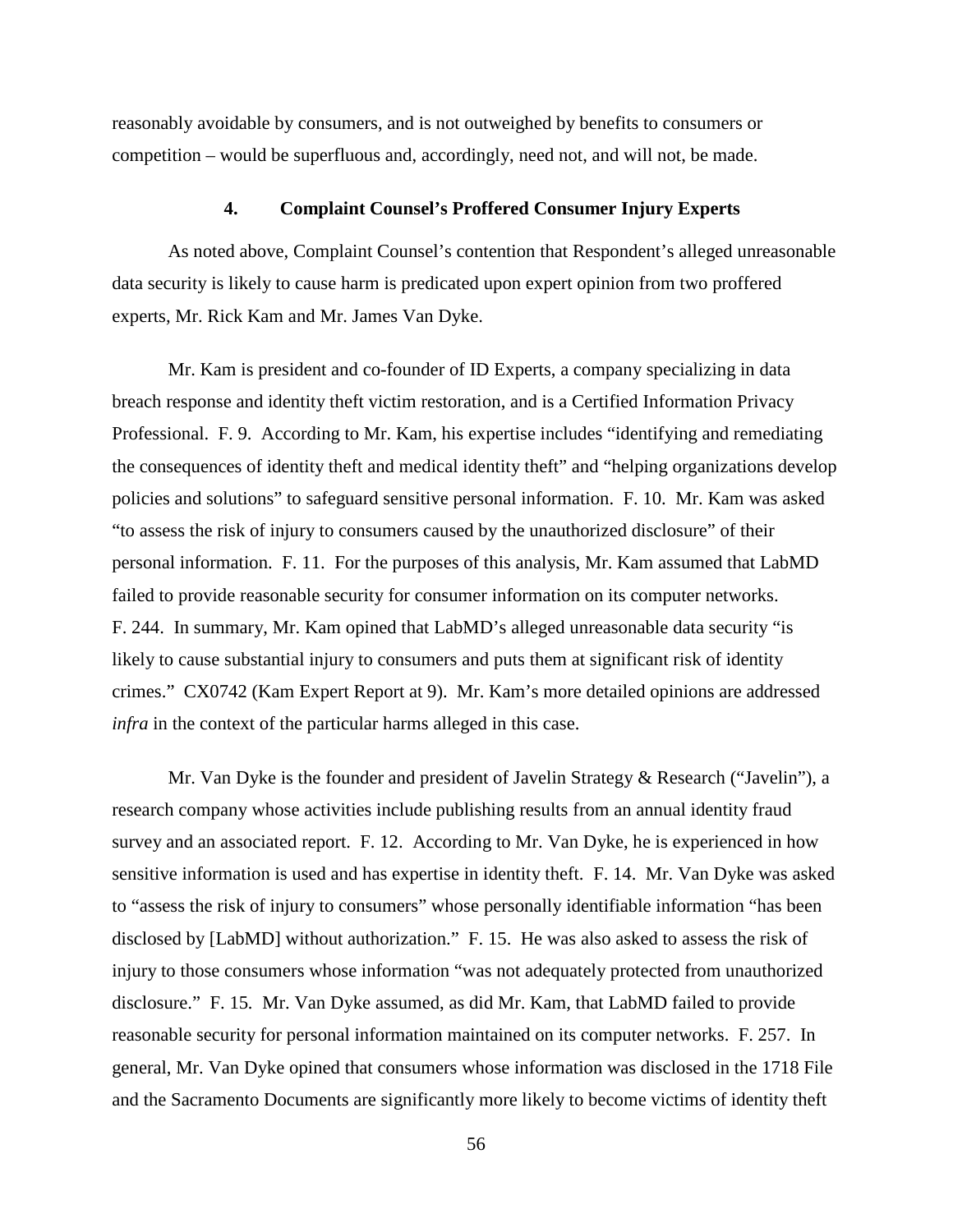and its various subtypes. CX0741 (Van Dyke Expert Report at 3, 6). Mr. Van Dyke also prepared what he called "projections" of the number of such identity theft victims in this case and the financial losses that will result, were identity theft to occur. *Id*. at 6-14. Mr. Van Dyke further opined that LabMD's alleged unreasonable data security "risked exposing" all consumers whose personal information is maintained by LabMD to "a likelihood" of identity theft harm, even if such personal information has not yet been disclosed. *Id.* at 13. The specifics of Mr. Van Dyke's opinions are addressed in relation to the specific harms asserted by Complaint Counsel*, infra*.

### **5. The 1718 File Incident**

#### **a. Summary of facts**

The "1718 File" is a LabMD insurance aging report, containing 1,718 pages, dated June 2007, with the filename "insuranceaging\_6.05.071.pdf" and is the document identified as the "[peer-to-peer] insurance aging file" in Paragraphs 17, 18, 19, and 21 of the Complaint. F. 1, 73, 78. On or about February 25, 2008, Mr. Richard Wallace, a forensic analyst then employed by a breach detection and remediation services company known as Tiversa Holding Company ("Tiversa"), was performing searches on a peer-to-peer network when he discovered and downloaded the 1718 File. F. 100, 102-104, 121. The 1718 File was downloaded from an IP address in Atlanta, Georgia, which belonged to LabMD. F. 121. These events, further addressed below, are referred to herein as the "1718 File Incident." F. 78.

By way of background, peer-to-peer file-sharing applications enable one computer user to make a request to search for all files that have been made available for sharing by another (or "host") computer that is also using the same file-sharing application. F. 63. A file that is being "shared" or "made available for sharing," on a peer-to-peer network is available to be downloaded by another computer user on the same peer-to-peer network. F. 66. Typically, users will search using terms related to the particular file they hope to find and receive a list of files that are possible matches. F. 65. The user then chooses a file he or she wants to download from the list, which is then downloaded from the peers who possess that file. F. 65. The contents of a file are not exposed until the file is downloaded. F. 68.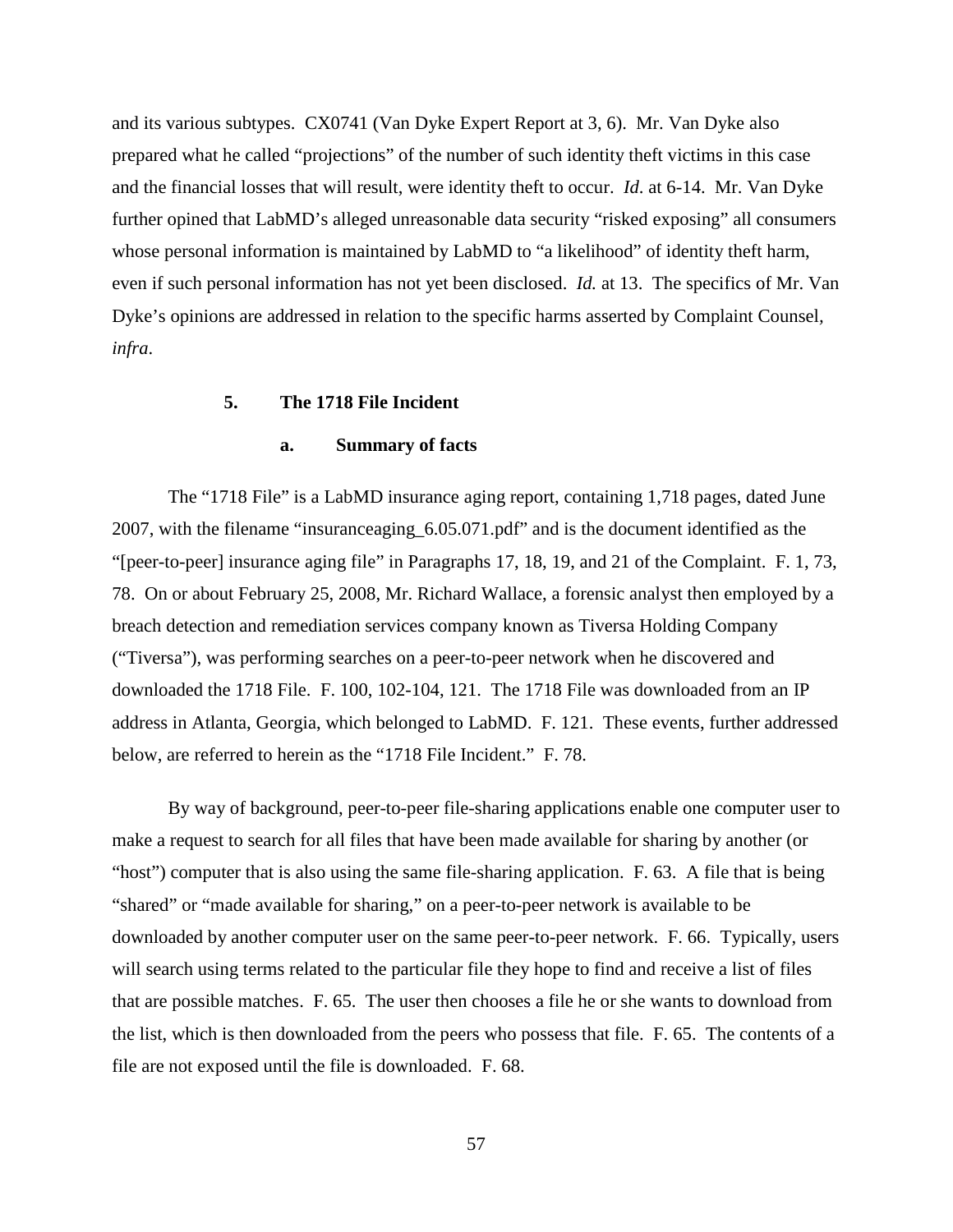Peer-to-peer networks are often used to share music, videos, pictures, and other materials. F. 64. In 2008, LimeWire was a peer-to-peer file-sharing application, and one of a number of applications that used a protocol called Gnutella. F. 69. Gnutella is a program that connects computers together in a direct peer-to-peer fashion to facilitate file sharing through searching and downloading. F. 70.

In May 2008, Tiversa contacted LabMD and told LabMD that the 1718 File was available through LimeWire. F. 88. LabMD investigated and determined that LimeWire was installed on a computer belonging to LabMD's billing manager (the "Billing Computer") and that the 1718 File was among the files made available for sharing. F. 89-91. After searching all of LabMD's computers, it was determined that no other LabMD computers had file-sharing applications installed. F. 90, 93-94. LabMD removed LimeWire from the Billing Computer in May 2008. F. 92. In addition, Mr. John Boyle, LabMD's vice president of operations and general manager from November 1, 2006 until the end of August 2013, assigned LabMD Information Technology ("IT") Specialist Allison Simmons, and later, IT Manager Jeffrey Martin, to search peer-to-peer networks to look for the 1718 File. F. 95. Specifically, in May 2008, Ms. Simmons searched peer-to-peer networks from her home computer to look for the 1718 File. F. 96. She searched multiple times for at least a month thereafter for the file name insuranceaging\_6.05.071.pdf, partial file names, and anything with the name LabMD associated with it. F. 96. In 2013, Mr. Martin searched peer-to-peer networks for the 1718 File multiple times over the course of a few months, using the file name, as well as the terms "LabMD," "patient," and "aging." F. 97. The searches performed by Ms. Simmons and Mr. Martin did not locate the 1718 File on any peer-to-peer network. F. 98.

In addition, in 2009, Mr. Wallace, of Tiversa, searched Tiversa's internal database of peer-to-peer sharing downloads (Tiversa's "Data Store") to determine if Tiversa's automatic searching system, which uses a series of algorithms to search all peer-to-peer networks, had downloaded the 1718 File. F. 100, 147. Mr. Wallace determined that the 1718 File had not been downloaded to the Data Store. F. 147. To Mr. Wallace's knowledge, the 1718 File never spread beyond the original disclosing source, LabMD. F. 154.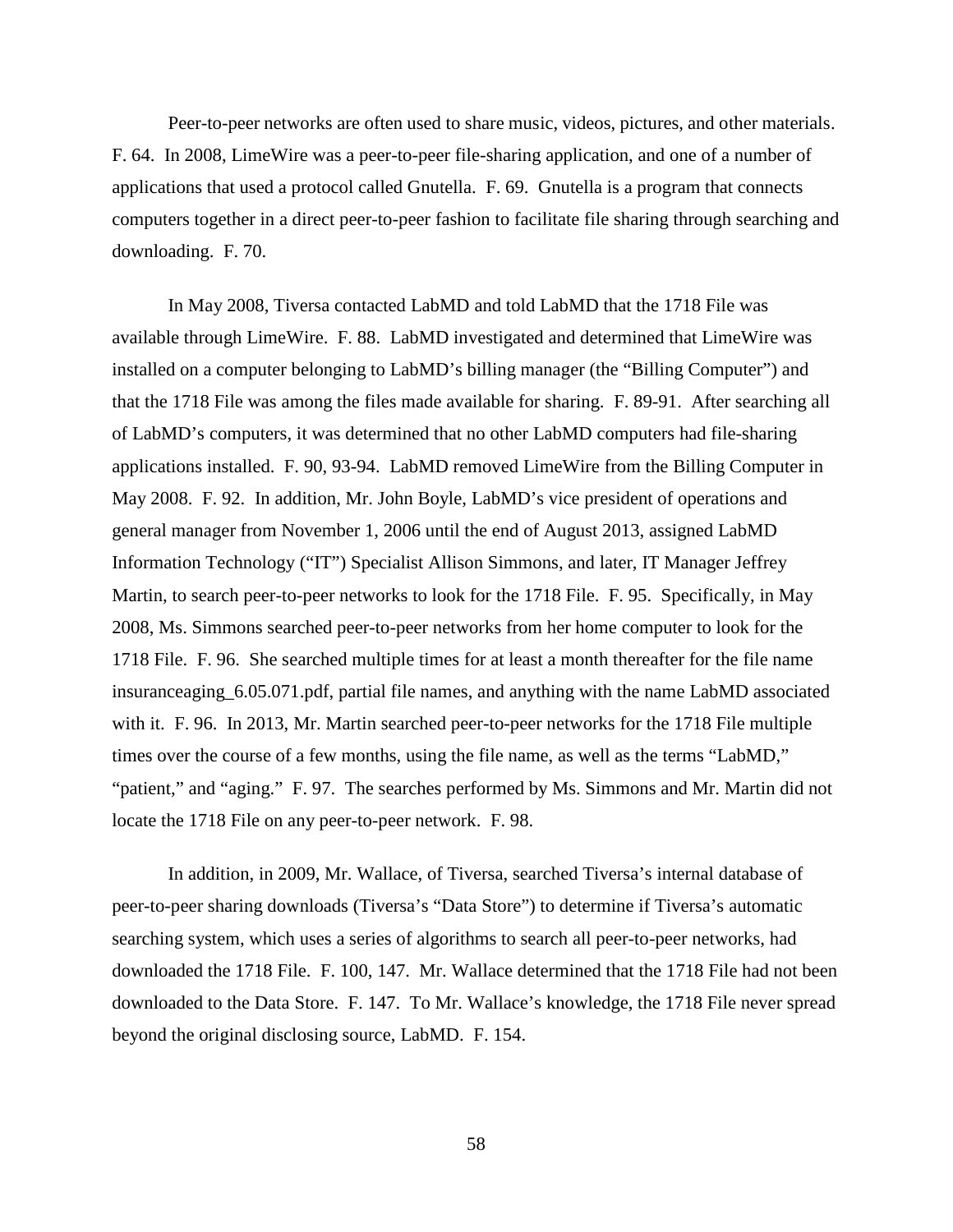In 2008, Tiversa was a "research partner" of Professor Eric Johnson, then of Dartmouth College, in connection with an article that Professor Johnson was writing. F. 169, 170. Tiversa's role in the research was to conduct searches for Professor Johnson and to forward files to him for further analysis. F. 172. All the files examined in Professor Johnson's research for his article were provided to him by Tiversa. F. 172. Professor Johnson referred to the 1718 File in his article, published in February 2009, titled "Data Hemorrhages in the Health-Care Sector." F. 169, 171. Tiversa had provided the 1718 File to Professor Johnson. F. 178. However, the evidence fails to prove that the 1718 File was discovered as a product of Professor Johnson's search protocol, notwithstanding any contrary representation in his article. F. 173-175, 178-179. Professor Johnson did not share the sensitive information in the 1718 File with anyone. F. 181.

In 2009, Tiversa, who had been communicating with the FTC regarding peer-to-peer filesharing matters (F. 133-134), identified LabMD to the FTC as one of the entities that Tiversa discovered had shared personal information of consumers on peer-to-peer networks. F. 139-142. Tiversa also provided the 1718 File to the FTC.<sup>27</sup> F. 138.

### **b. Overview of analysis**

Complaint Counsel argues that the exposure of the 1718 File on the Gnutella network constitutes evidence that Respondent's data security practices are likely to cause substantial harm, and that consumers whose Personal Information was exposed in the 1718 File are at "significantly higher risk than the general public of becoming a victim of identity theft and medical identity theft, or of experiencing other privacy harms[. Therefore,] the failure to secure the 1718 File is likely to cause them substantial injury." CCB 69. Respondent argues that other than Tiversa, Professor Johnson, and the FTC, no one outside of LabMD downloaded or viewed

<sup>&</sup>lt;sup>27</sup> Tiversa did not want the FTC to issue a formal information request, such as a Civil Investigative Demand ("CID"), directly to Tiversa because Tiversa had been in talks regarding a possible acquisition and Tiversa's chief executive officer, Mr. Boback, did not want Tiversa to be "in the middle of a civil investigative demand." F. 135. Instead, Mr. Boback wanted the CID to be issued to a third party to "separate" the CID from Tiversa, "to try to create some distance" from Tiversa. F. 135. Accordingly, Tiversa created an entity called "The Privacy Institute," so Tiversa could avoid providing information to the FTC under Tiversa's name. F. 136. The Privacy Institute was created only for the purpose of receiving the CID from the FTC. F. 136. Upon Tiversa's request, the FTC issued the CID for Tiversa's information and documents to the Privacy Institute. F. 137-138. Whether or not this entire process met the requirements of all applicable law, rules, and regulations has not been determined in the instant case.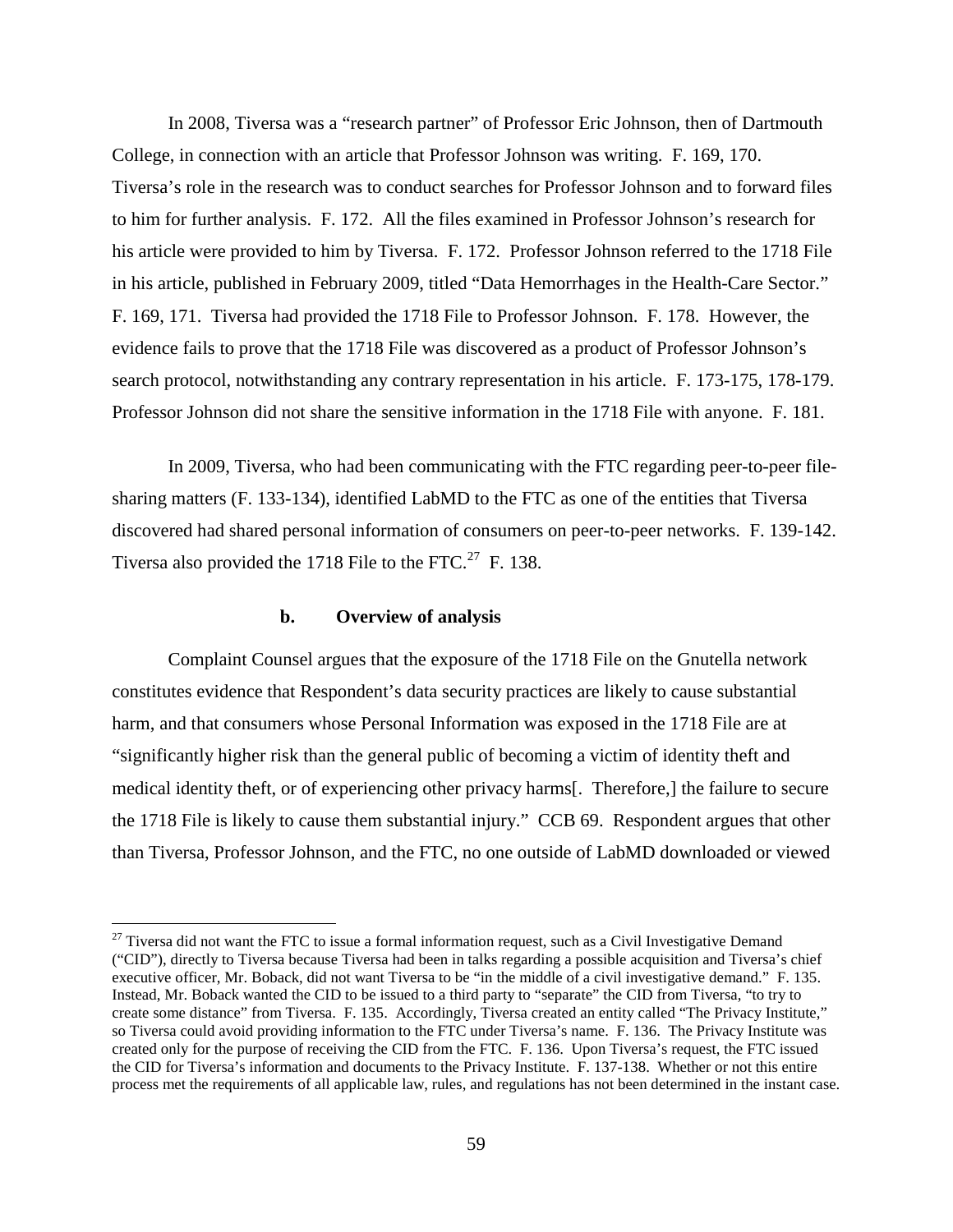the contents of the 1718 File. Respondent further argues that there is no evidence that any consumer has suffered any harm from the exposure of the 1718 File.

The evidence shows that the 1718 File was available for peer-to-peer sharing through LabMD no earlier than June 2007 (the date of the document) until May 2008, when Respondent removed LimeWire from the Billing Computer. F. 78, 92, 99. Although the 1718 File was available for downloading during this period, the evidence fails to show that the 1718 File was in fact downloaded by anyone other than Tiversa, who obtained the document in February 2008. Tiversa provided the 1718 File to Professor Johnson and to the FTC. F. 138, 142, 178. Evidence in the record provided by Tiversa and its chief executive officer and corporate designee Mr. Robert Boback, claiming that Tiversa found the 1718 File in "multiple locations" on peer-to-peer networks, including at IP addresses belonging to suspected or known identity thieves, is given no weight. As summarized in Section I.B.2., and detailed in Section II.D.3. and 4., *supra*, such evidence, including without limitation, Mr. Boback's 2013 discovery deposition, Mr. Boback's 2014 trial deposition testimony, and a Tiversa-provided exhibit, CX0019, is unreliable, not credible, and outweighed by credible contrary testimony from Mr. Wallace. Furthermore, Complaint Counsel no longer argues, as it did in its pre-trial brief, that the 1718 File was in fact downloaded by anyone other than Tiversa. In summary, Complaint Counsel has failed to prove that the 1718 File was acquired, viewed, or otherwise disclosed to anyone other than Tiversa, Professor Johnson, and the FTC. Any other assertion or conclusion regarding the extent of the exposure of the 1718 File is pure, unsupported speculation.

As further discussed below, the evidence fails to demonstrate that the exposure of the 1718 File placed the consumers whose Personal Information was exposed in the 1718 File "at significantly higher risk" of harm, or that such exposure caused, or is likely to cause, identity theft harm, medical identity theft harm, or reputational or "other" harm, as argued by Complaint Counsel.

## **c. Identity theft harm**

# **i. Mr. Rick Kam**

Complaint Counsel's arguments, that consumers whose information was contained in the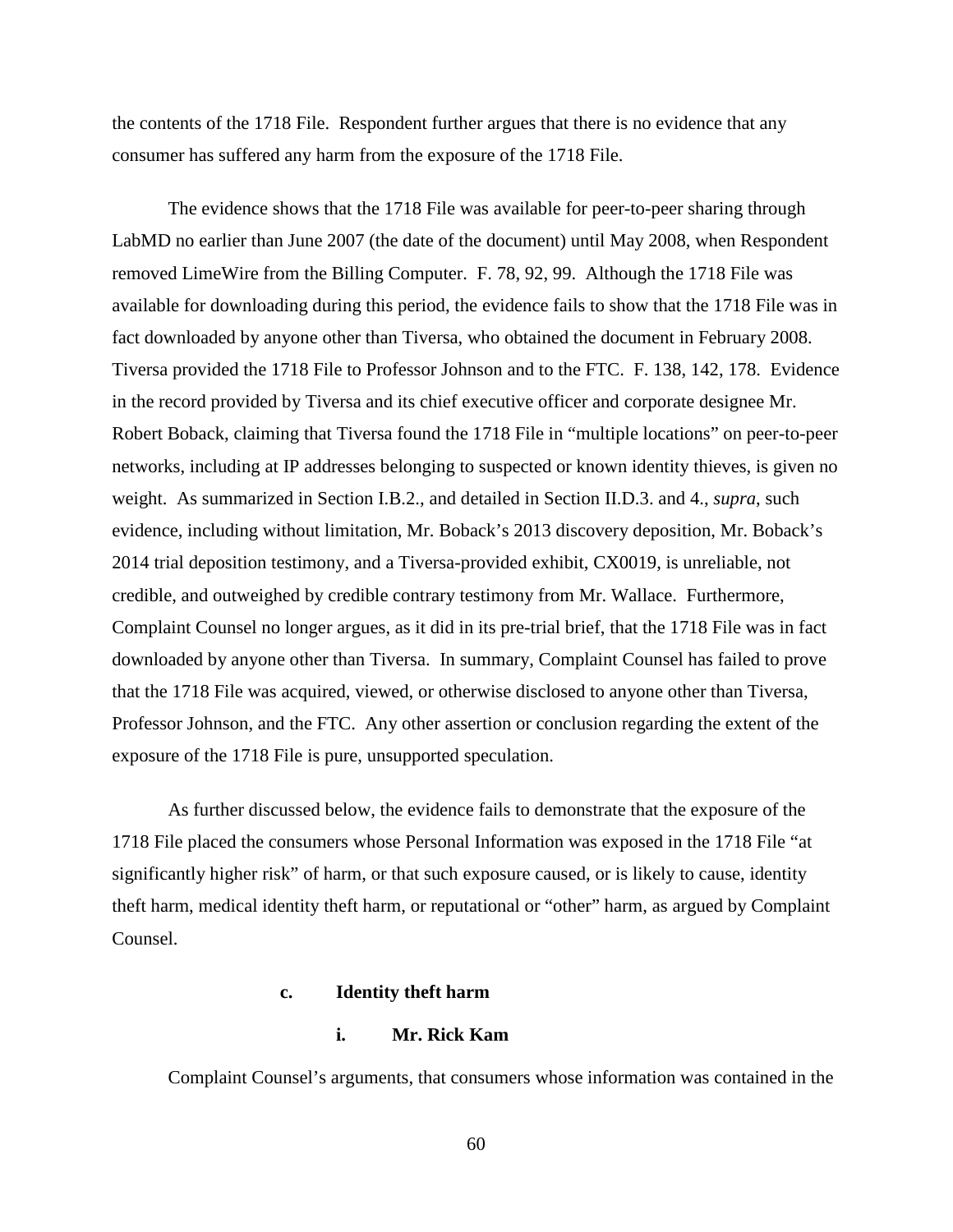1718 File are at "significantly higher risk" of becoming victims of identity theft, and are "likely" to suffer identity theft harm, rely on the opinion of its proffered expert, Mr. Kam. *See* CCB at 69, *citing* CCFF 1667, 1668. Mr. Kam evaluated the risk of identity theft harm resulting from an unauthorized disclosure of personal information on the basis of four risk factors, including: (1) the nature of the information exposed; (2) "to whom the disclosure was made [in order] to determine whether the person possessing the information presents a low risk of misuse, or a higher risk of misuse, such as an identity thief"; (3) whether the information was "actually acquired or viewed"; and (4) whether "the data is still available for others to misuse." F. 238- 239. Mr. Kam then applied the foregoing risk factors to conclude that the exposure of the 1718 File poses a significant risk of identity theft harm. CX0742 (Kam Expert Report at 18-19).

Although Complaint Counsel announced it would not rely on expert opinion based on the testimony of Mr. Boback or on CX0019, *see* Section I.B.2., *supra*, Mr. Kam's opinion, upon which Complaint Counsel does rely, is expressly based on evidence provided by Mr. Boback that Tiversa had found the 1718 File at various IP addresses between 2008 and 2011; that one of the IP addresses belonged to a suspected identity thief; and that Tiversa found the 1718 File to be still available on peer-to-peer networks in 2013. F. 240-241.<sup>28</sup> As discussed above, this evidence is unreliable, not credible, and outweighed by credible contrary testimony from Mr. Wallace. For this reason, Mr. Kam's opinions that the exposure of the 1718 File is likely to cause, or presents a "significant risk" of, identity theft harm is entitled to, and is given, no weight.

Indeed, applying Mr. Kam's four risk factors, above, to the facts of this case, it is at least as likely, if not more likely, that the exposure of the 1718 File presents a low risk of identity theft harm. In the instant case, the evidence fails to show that the 1718 File was disclosed to and viewed by anyone other than Tiversa, Professor Johnson, and the FTC, and there is no contention, or evidence, that the foregoing persons or entities present a threat of harming consumers. This is in stark contrast to cases relied upon by Complaint Counsel where Personal Information was allegedly obtained by computer hackers and used to commit credit card fraud.

<sup>&</sup>lt;sup>28</sup> See also Kam, Tr. 519 (explaining that he relied upon a report published by the SANS Institute, the SANS Health Care Cyberthreat Report, published in 2014, based upon Mr. Boback's discredited testimony about the discovery of the 1718 File on a peer-to-peer network in 2013).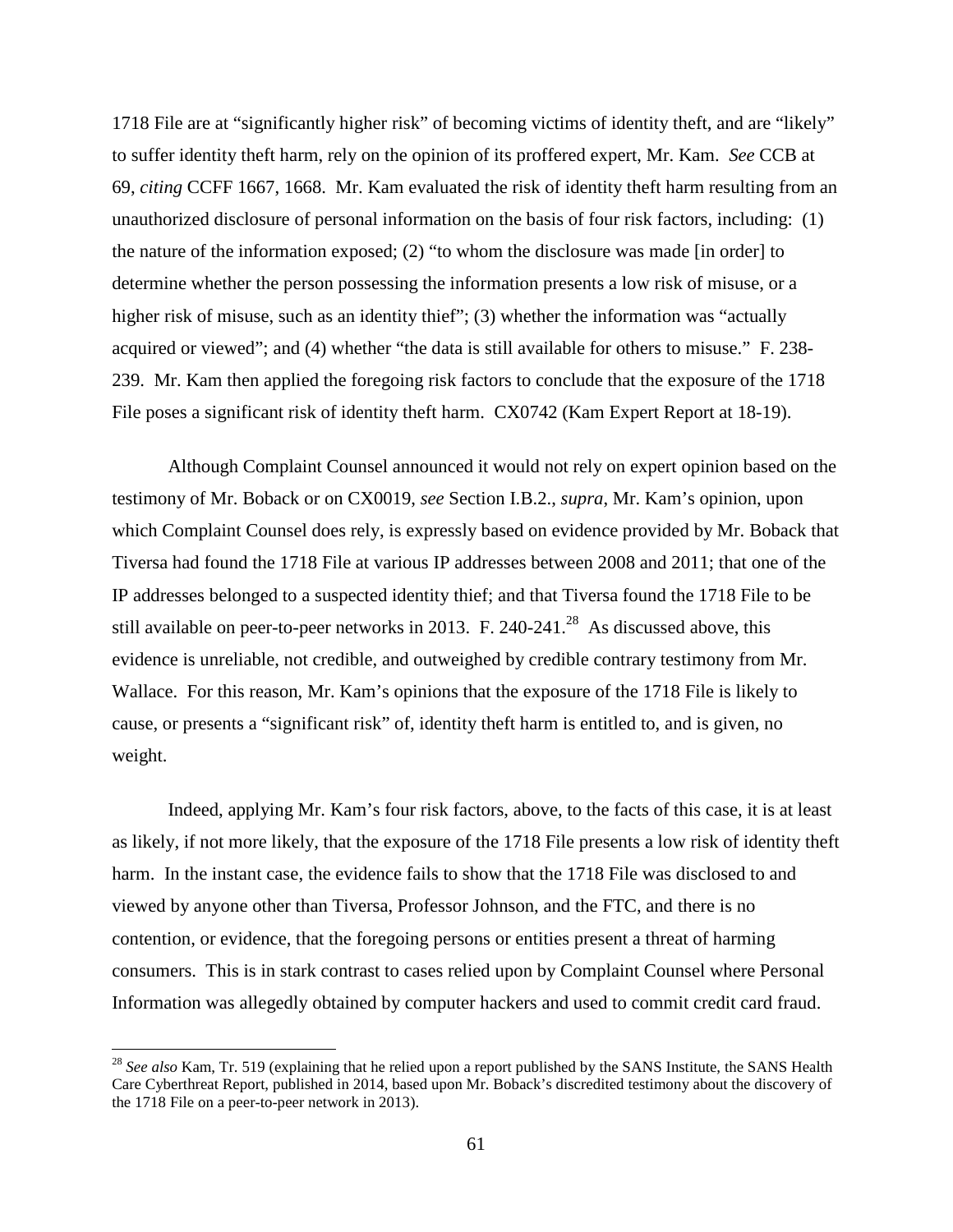*See Wyndham*, 2015 U.S. App. LEXIS 14839, at \*\*3 (court stating that hackers accessed Wyndham's computer systems on three occasions and stole personal and financial information leading to over \$10.6 million dollars in fraudulent charges); *Remijas v. Neiman Marcus Group, LLC*, 2015 U.S. App. LEXIS 12487 at \*\*2-3, \*\*8-13 (7th Cir. July 20, 2015) (court stating that hackers accessed Neiman Marcus' computer systems and stole financial information leading to fraudulent use of 9,200 consumers' credit cards).

Significantly, the court in *Neiman Marcus*, in concluding that the plaintiffs had demonstrated sufficient injury to obtain Article III standing, remarked: "[I]t is plausible to infer that the plaintiffs have shown a substantial risk of harm from the Neiman Marcus data breach. Why else would hackers break into a store's database and steal consumers' private information? Presumably, the purpose of the hack is, sooner or later, to make fraudulent charges or assume those consumers' identities." *Neiman Marcus*, 2015 U.S. App. LEXIS 12487 at \*\*12. Here, in contrast, the evidence fails to show any computer hack for purpose of committing identity fraud. Rather, the evidence shows that the 1718 File was obtained by Tiversa from a peer-to-peer network, F. 121-122, and that Tiversa's purpose in obtaining this and other files available from peer-to-peer networks was to then induce companies with an interest in protecting such information to purchase Tiversa's monitoring or remediation services. F. 100, 108-118. Unlike in *Neiman Marcus*, it cannot be presumed that the purpose of Tiversa's act of downloading the 1718 File from a peer-to-peer network was to make fraudulent credit card charges, assume identities, or otherwise harm the consumers whose information is contained in the 1718 File.

In addition, the evidence shows that the 1718 File was no longer available for sharing by LabMD as of May 2008 (F. 99), and the evidence fails to show that the 1718 File remained available on peer-to-peer networks after May 2008. *See* F. 95-98, 153-154. For this reason as well, the evidence fails to prove that the exposure of the 1718 File presents a significant risk of identity theft harm or is likely to cause identity theft harm.

## **ii. Mr. James Van Dyke**

Complaint Counsel's assertion that consumers whose Personal Information was exposed in the 1718 File are at significantly higher risk than the general public of suffering identity theft harm is also based upon the opinions of Mr. Van Dyke, which Mr. Van Dyke derived from the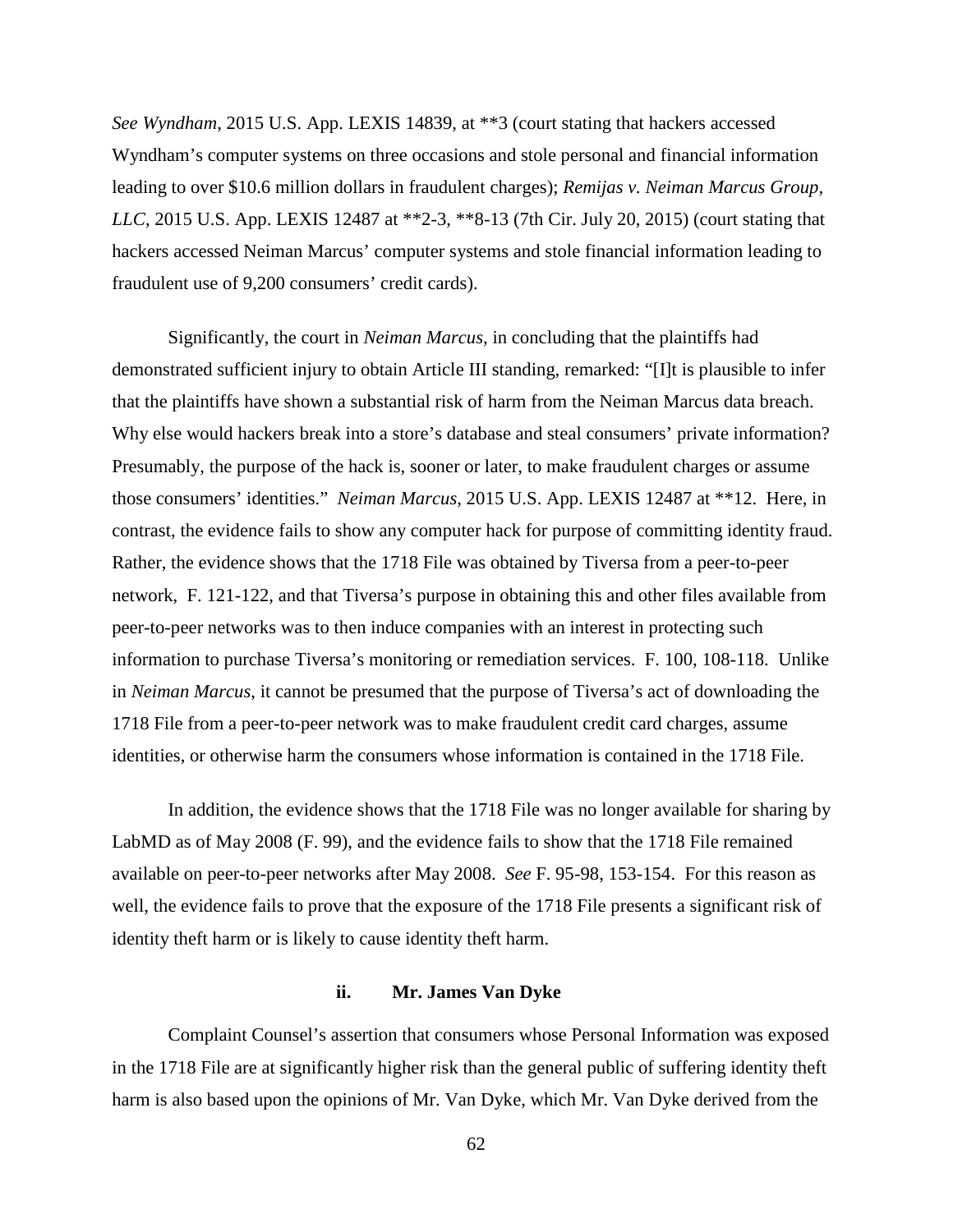Javelin 2013 Identity Fraud Survey ("2013 Javelin Survey") and the Javelin 2014 Identity Fraud Report ("2014 Javelin Report"). CCB at 69, citing CCFF 1506-1512; F. 252. As noted above, Mr. Van Dyke, is the founder and president of Javelin. F. 12.

Specifically, Complaint Counsel relies on a statistic reported in the 2013 Javelin Survey that 30.5% of survey respondents who reported being notified within the 12 months preceding the survey that their "personal or financial information ha[d] been lost, stolen, or compromised in a data breach (*i.e.*, data breach victims)," also reported experiencing identity theft within the 12 months preceding the survey ("identity theft rate"). CX0741 (Van Dyke Expert Report at 6-8 and Attachment 1). The 2013 Javelin Survey further stated that 2.7% of those survey respondents who reported they had *not* been notified during the 12 months preceding the survey that they were data breach victims also reported suffering identity theft harm during that same 12-month period. CX0741 (Van Dyke Expert Report at 6-8). Accordingly, Complaint Counsel argues, consumers whose information was exposed in the 1718 File are at a "significantly higher risk" or have an "increased risk" of becoming identity theft victims, and are therefore likely to suffer identity theft harm. $^{29}$ 

Complaint Counsel also relies on Mr. Van Dyke's projections of the number of 1718 File consumers that will become identity theft victims, and the monetary losses that these consumers will incur as a result. According to Mr. Van Dyke, based on the 2013 Javelin Survey: (1) 7.1% of survey respondents who reported being notified within the 12 months preceding the survey that their Social Security number ("SSN") was disclosed in a data breach also reported experiencing new account fraud within the preceding 12 months, at an average consumer loss of \$449; (2) 7.1% of survey respondents who reported being notified within the 12 months preceding the survey that their SSN was disclosed in a data breach also reported experiencing existing non-card fraud within the preceding 12 months, at an average consumer loss of \$207; and (3) 13.1% of survey respondents who reported being notified within the 12 months preceding the survey that their SSN was disclosed in a data breach also reported experiencing

 $^{29}$  Mr. Van Dyke also opined that "[t]he circumstances of the unauthorized exposure of the" 1718 File "only stand to make identity fraud more likely" than the 30% identity theft rate found in the 2013 Javelin Survey, based on Mr. Boback's discredited testimony that the 1718 File "was found at four IP addresses, on each of which Tiversa found unrelated consumer identity information." CX0741 (Van Dyke Expert Report at 8). Complaint Counsel does not rely on this particular opinion in its brief or proposed findings of fact.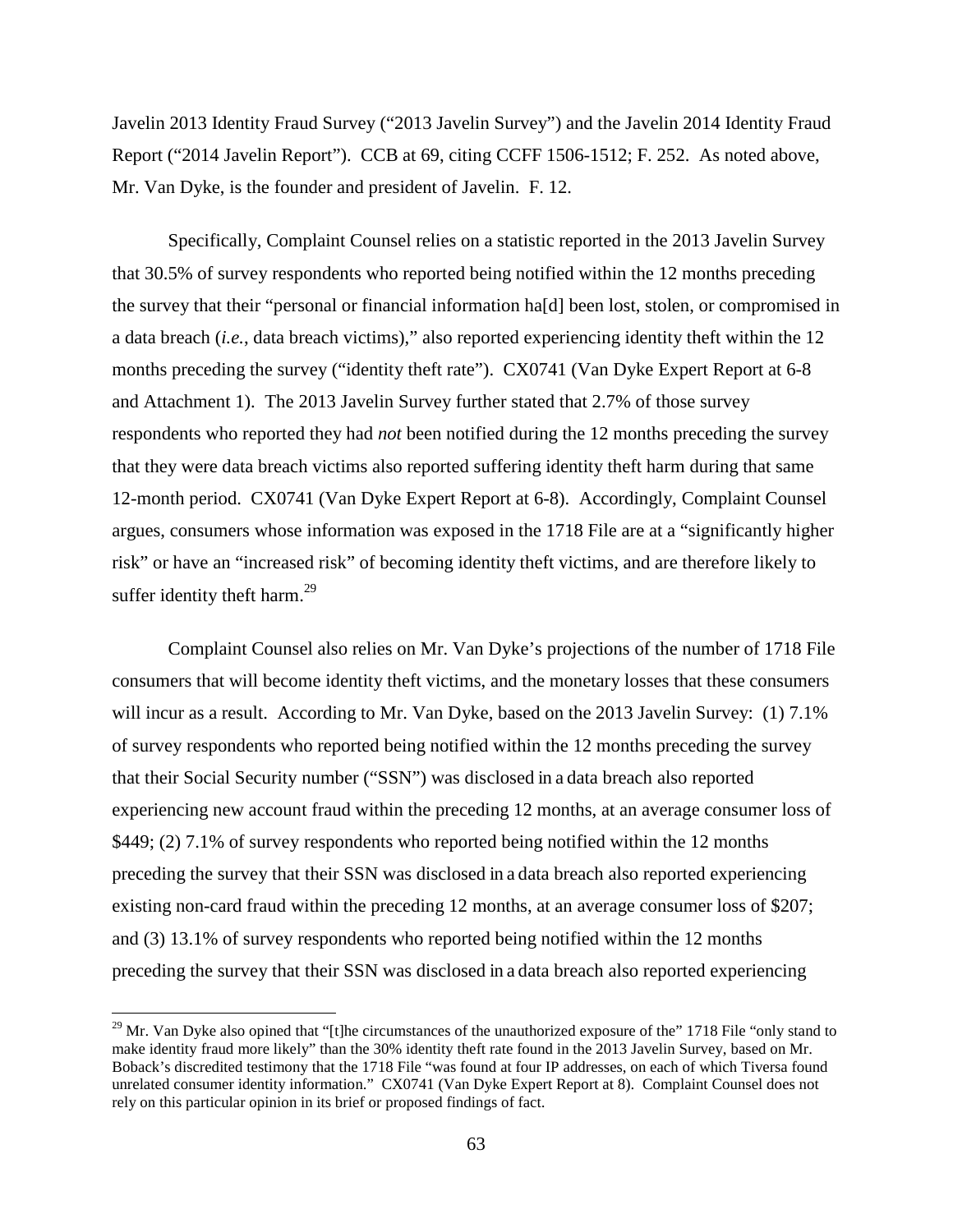existing card fraud within the preceding 12 months, at an average consumer loss of \$106. CX0741 (Van Dyke Expert Report at 8-12). Mr. Van Dyke applied these percentages and figures to the number of consumers listed in the 1718 File to calculate the number of expected identity theft victims and the expected financial impact. *Id*. However, Mr. Van Dyke did not conduct a survey of the consumers listed on the 1718 File. F. 255.

For several reasons, the 2013 Javelin Survey, the 2014 Javelin Report, and Mr. Van Dyke's opinions based thereon, are not persuasive in proving that those consumers whose Personal Information was exposed in the 1718 File are likely to suffer identity theft harm. First, and perhaps most important, Complaint Counsel's suggested inference, based on the 2013 Javelin Survey, that 30% of the consumers whose data was contained in the 1718 File have suffered, or will suffer, identity theft harm, is unpersuasive, in light of the absence of any evidence that any such consumer, in fact, has been so harmed, despite the passage of more than seven years since exposure of the 1718 File. If it were true that 30% of the consumers affected by the 1718 File exposure are likely to suffer identity theft harm, logically, it would be expected that the government, in the many years of investigation and litigation of this matter, would have discovered and identified at least one such consumer who has experienced identity theft harm. The same logic renders unpersuasive Mr. Van Dyke's predictions of the number of consumers that will suffer NAF, ECF, or ENCF and resulting monetary losses.

As noted above, Complaint Counsel's assertion, based on expert opinion, that it may take "months or years" for a consumer to discover they have been victimized by identity theft (*see*  CCFF 1578-1580), does not explain why the government, over the past seven years, in the course of investigating and litigating this case, would not have located and identified any such victims. *See* Section III.D.2., 3. In summary, in the instant case, the absence of evidence that identity theft harm has occurred in the seven years since the exposure of the 1718 File undermines the persuasive value of expert opinion that such harm is, nonetheless, "likely" to occur. *See In re McWane, Inc.*, 2013 FTC LEXIS 76, at \*730-31 (May 8, 2013) (finding that the absence of evidence that prices rose after alleged agreement to raise prices undermined assertion that such agreement existed). Fairness dictates that reality must trump speculation based on mere opinion.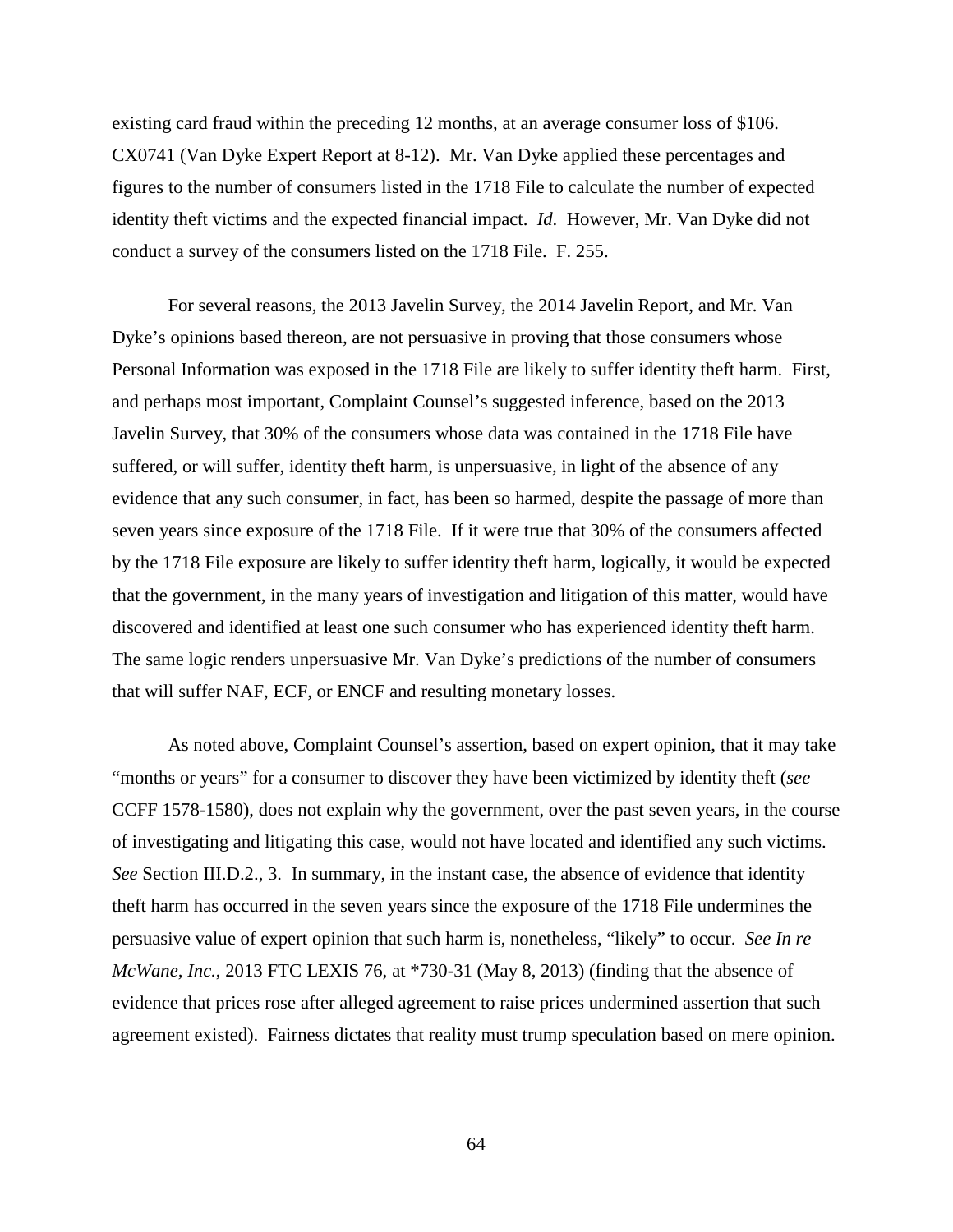Second, results from the 2013 Javelin Survey are not probative as a temporal matter. As discussed above, the 1718 File was made available for sharing no earlier than June 2007; LabMD discontinued its sharing of the document in May 2008; and the evidence fails to show that the 1718 File was available on peer-to-peer networks after May 2008. The 2013 Javelin Survey measured the effect of data breaches occurring five years later, in 2013, and Complaint Counsel points to no evidence from which it could be concluded that the incidence of identity theft for exposures in 2013 is predictive of identity theft harm for an exposure five years earlier, in 2008. Indeed, rather than select and use data from 2008, the most relevant point in time, Mr. Van Dyke selected the 2013 Javelin Survey and 2014 Javelin Report for the bases of his calculations specifically because, in 2013, Mr. Boback testified that Tiversa had located the 1718 File on peer-to-peer networks in four locations, which testimony has been thoroughly discredited. F. 253. Moreover, according to the yearly Javelin Identity Fraud surveys for 2010 through 2013, as set forth in Mr. Van Dyke's report, the identity fraud rate for data breach victims in 2013 was significantly higher than the identity fraud rate for data breach victims in 2010, a point closer in time to the exposure of the 1718 File. CX0741 (Van Dyke Expert Report at 8, Figure 1 (depicting 11.8% rate in 2010, 18.9% rate in 2011, 22.5% in 2012, and 30.5% in 2013)).

Third, it is not apparent that the data breach victims surveyed by the 2013 Javelin Survey are similarly situated to the consumers whose Personal Information was exposed in the 1718 File, such that any identity theft rate derived from the 2013 Javelin Survey can be extrapolated to predict identity theft harm for the 1718 File consumers. As noted above, the limited time duration that the 1718 File was available for downloading, and the limited extent of actual exposure of the 1718 File, including the fact that the 1718 File was downloaded by Tiversa for business purposes, and not for identity theft purposes, are factors that militate against the risk of identity theft harm in this case. The evidence fails to show the types of data breaches reported in the 2013 Javelin Survey are comparable to the type of data exposure that occurred in the 1718 File Incident.

For all the foregoing reasons, the evidence fails to show that the exposure of the 1718 File has caused, or is likely to cause, identity theft harm.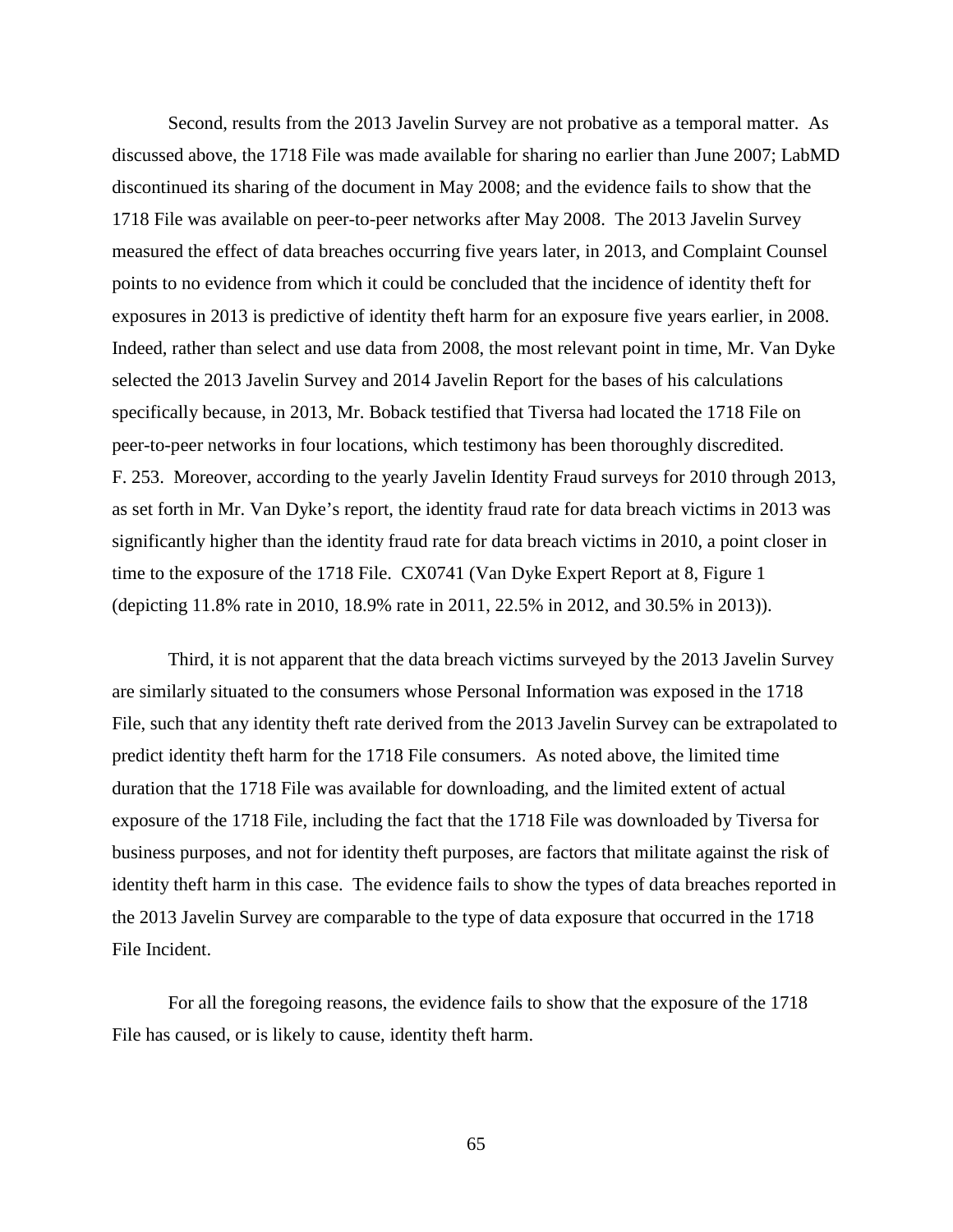#### **d. Medical identity theft harm**

Relying on expert opinion, Complaint Counsel asserts that the exposure of the 1718 File is likely to result in medical identity theft harm. *See* CCB at 70-71. Specifically, Mr. Van Dyke opined that "medical identity fraud remains a threat to consumers," citing survey responses as to the frequency of medical identity theft. He further opined that health insurance policy information and SSNs, which are found in the 1718 File, "can be utilized" by criminals to commit medical identity frauds, such as procuring procedures, services, and products. CX0741 (Van Dyke Expert Report at 13-14). Mr. Van Dyke also opined that such frauds, when they occur, "can burden affected consumers with financial costs related to unpaid medical bills from unauthorized procedures, products, or services, as well as direct physical harm in those cases where a change is made to a consumer's medical records that could result in improper or unnecessary treatments." *Id.* The foregoing is not an opinion that medical identity theft is likely to result from the exposure of the 1718 File, but is little more than a statement of Mr. Van Dyke's belief that identity theft criminals "could" use information in the 1718 File, if they obtained it, and his opinion of the financial and other harms that "could" result, if medical identity theft were to occur. However, the evidence fails to show that any identity theft criminals have obtained the 1718 File, and therefore the projection of resulting harms from medical identity theft is pure theory and speculation.

Complaint Counsel also relies on predictions by Mr. Kam that the 1718 File consumers are subject to "health and safety" risks resulting from medical identity theft, such as misdiagnosis or mistreatment of illness. CX0742 (Kam Expert Report at 20). Mr. Kam explained that if an identity thief's health information "merges" with that of the identity theft victim, inaccuracies in medical records could result and cause mistreatment or misdiagnoses. Kam, Tr. 426-430. Mr. Kam further predicted, derived from an "estimated base rate" for medical identity theft of 0.0082, that at least 76 of the 9,300 consumers identified in the 1718 File will become victims of medical identity theft, and that 36% of these individuals will each suffer out-of-pocket costs for fraudulently procured medical services among other expenses in the amount of \$18,660. CX0742 (Kam Expert Report at  $19-20$ ).<sup>30</sup> Mr. Kam based these

 $30$  Mr. Kam opined that these losses from medical identity theft include payments required as a result of a "lapse" of health insurance. (Kam, Tr. 422). However, Mr. Kam failed to explain this assertion.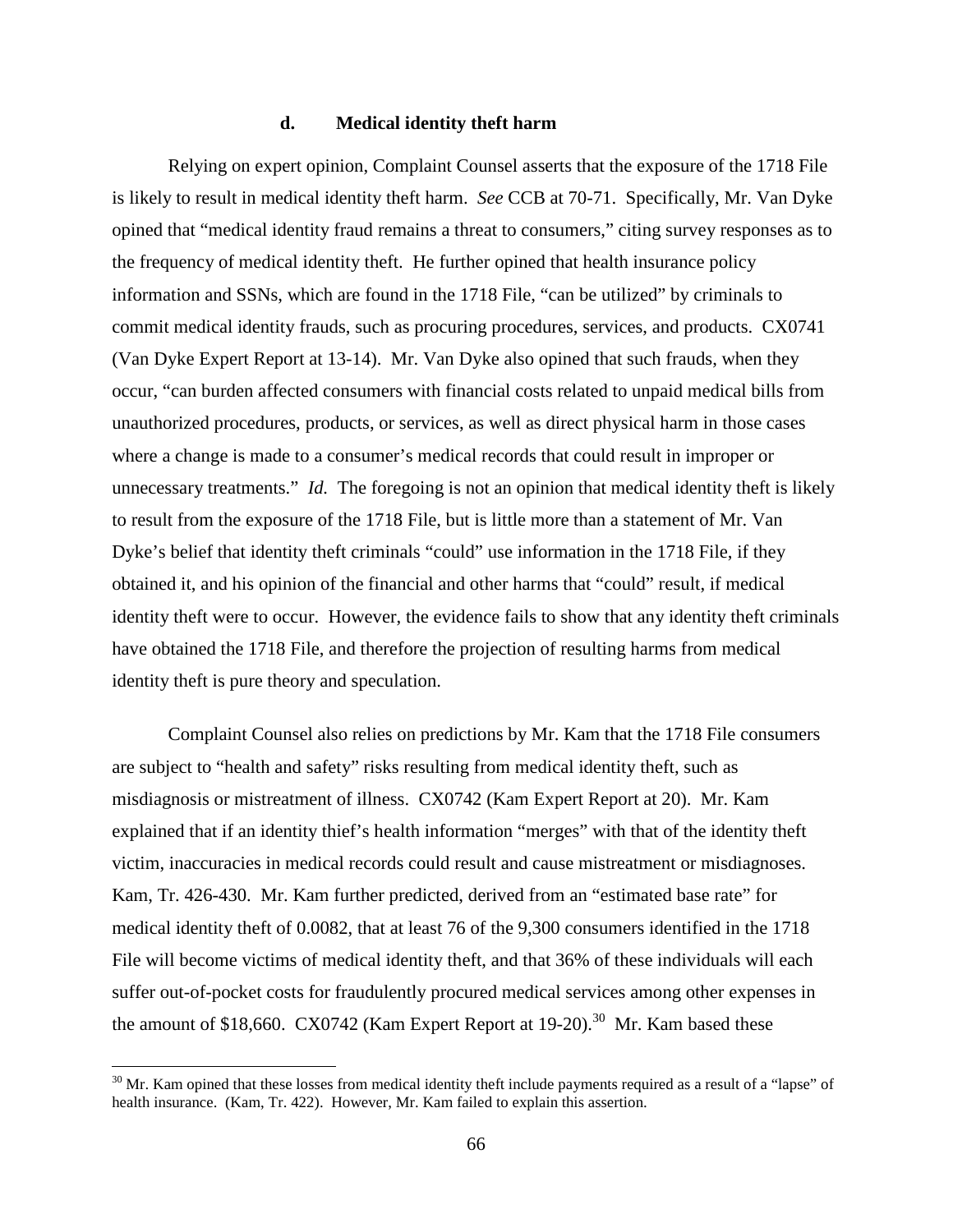opinions on statistics as to the frequency and impact of medical identity theft reported by the 2013 Survey on Medical Identity Theft by the Ponemon Institute ("2013 Ponemon Survey"). F. 246. Mr. Kam's opinions are unpersuasive to demonstrate that the exposure of the 1718 File is likely to cause medical identity theft harm, as explained below.

As stated previously, there is no evidence that any consumer has suffered any of Mr. Kam's predicted harms as a result of the exposure of the 1718 File, notwithstanding the passage of more than seven years since the exposure of the 1718 File in 2008.<sup>31</sup> Furthermore, the 2013 Ponemon Survey lacks significant probative value, given that it measured the rate and impact of medical identity theft for 2013, five years after the 2008 disclosure of the 1718 File. *See* F. 246. Moreover, numerous facts detract from the reliability of the 2013 Ponemon Survey. The response rate to the 2013 Ponemon Survey was only 1.8%, which Mr. Kam agreed creates a nonresponse bias, *i.e.*, a failure to take into account that those who were surveyed, but did not respond, might have a different answer to the question. F. 247. In addition, the 2013 Ponemon Survey had a sampling frame bias<sup>32</sup> and compensated respondents for completing the survey within a set time period. F. 248-249. Also significant is that, to the extent the 2013 Ponemon Survey is reliable, the accompanying report notes that medical identity theft rarely occurs from data breaches or the acts of an identity thief. F. 250. Rather, the 2013 Ponemon Survey reports that medical identity theft is far more likely to result from a consumer's knowingly sharing personal identification or medical credentials or the unauthorized use of such information by a family member. F. 250. Mr. Kam agreed that medical identity theft rarely occurs from data breaches or the acts of an identity thief and acknowledged that most occurrences of medical identity theft result from someone knowingly sharing their personal information or medical credentials and from instances where one family member took another family member's personal information or medical credentials without consent. F. 251.

<sup>&</sup>lt;sup>31</sup> Although Mr. Kam did not expressly rely on the discredited and unreliable testimony from Mr. Boback as to the "spread" of the 1718 File for his opinions on the likelihood of medical identity theft, this evidence was clearly considered by Mr. Kam (CX0742 (Kam Expert Report at 6)) and it cannot be assumed that Mr. Kam's opinions were not influenced by his review of Mr. Boback's testimony.

<sup>&</sup>lt;sup>32</sup> The 2013 Ponemon Survey's sampling frame contained individuals who were prescreened from a larger sample on the basis of their identity theft or identity fraud experience. The 2013 Ponemon Survey acknowledged, and Mr. Kam agreed, that this resulted in a sampling frame bias. F. 248.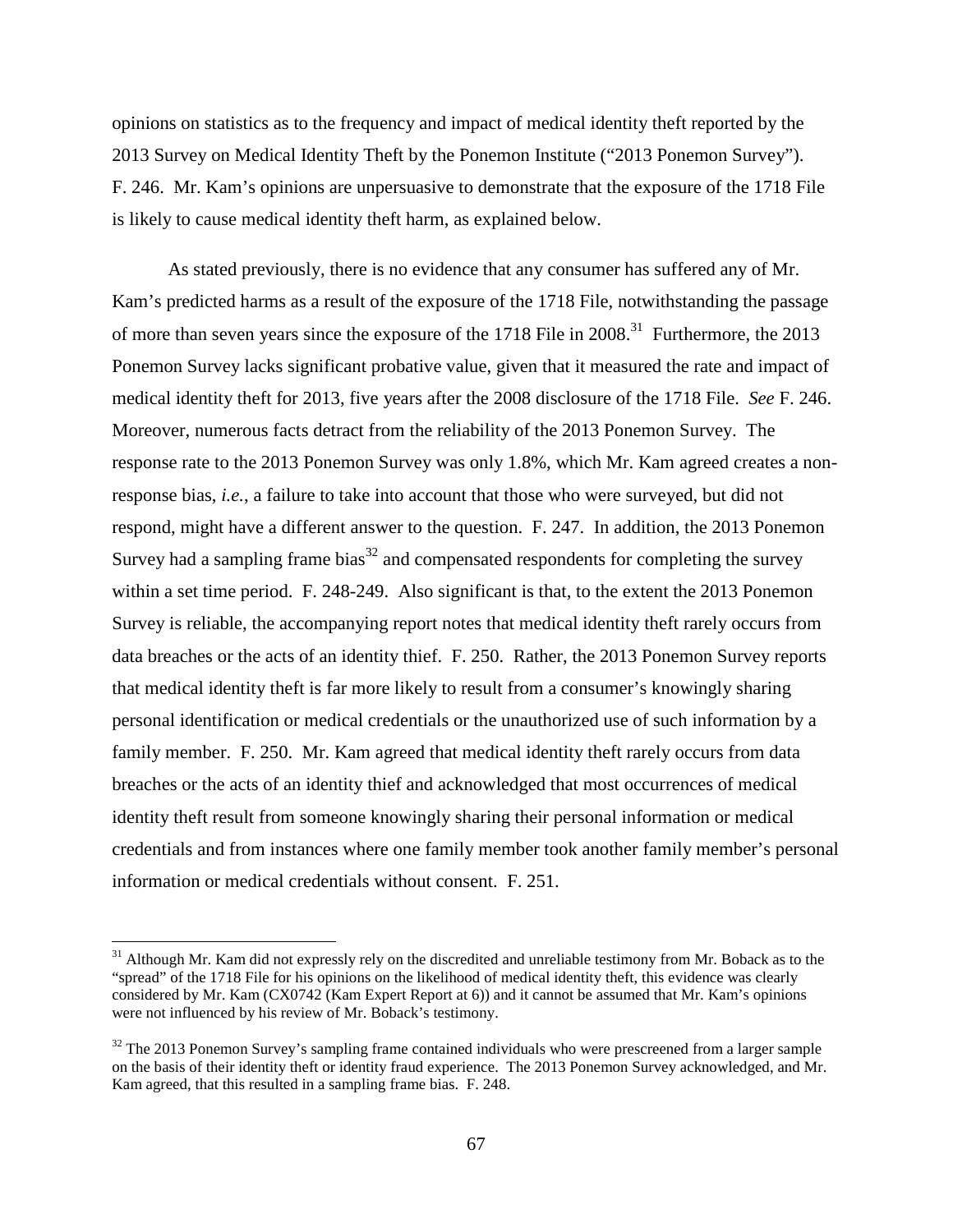For all the foregoing reasons, the evidence fails to support the conclusion that medical identity theft harm is likely to result from the exposure of the 1718 File that occurred in this case.

#### **e. Reputational and other harms**

Finally, relying on expert opinion from Mr. Kam, Complaint Counsel argues that the exposure of the 1718 File alone, without any resulting identity theft, is likely to cause "reputational and other harms" to those consumers. Specifically, Complaint Counsel asserts that the 1718 File disclosed some current procedural terminology ("CPT") codes that indicate testing for "sensitive conditions," such as sexually transmitted diseases, including HIV, prostate cancer and testosterone levels, and that disclosure of such testing causes harm in the form of stigma or embarrassment. *See* CCB at 71.

Mr. Kam opined that there is a "significant risk" of reputational harm for those consumers whose CPT codes indicate tests for prostate cancer, herpes, hepatitis, HIV, and testosterone levels. Kam, Tr. 447-448; CX0742 (Kam Expert Report at 9). Further, he opined that disclosure of the mere fact that such a test was performed, even without disclosure of any associated condition or diagnosis, "could cause" consumers to feel embarrassed, upset, or stigmatized. Kam, Tr. 448; CX0742 (Kam Expert Report at 16, 21).<sup>33</sup> However, as Mr. Kam acknowledged, disclosure of a CPT code, by itself, does not disclose what test was performed. F. 83. In fact, Mr. Kam testified that he had to rely on a Google search to determine what the CPT codes stood for. F. 83. Moreover, given the subjective nature of feelings of stigma, upset, or embarrassment, and the fact that Complaint Counsel did not identify a single person affected by the 1718 File disclosure who experienced these feelings as a result of the 1718 File disclosure, expert opinion that these feelings "can" occur carries little or no weight. *Compare Accusearch,* 2007 U.S. Dist. LEXIS 74905, at \*23-24 (noting undisputed fact that some consumers whose phone records were sold to stalkers and abusers had suffered actual and severe emotional harm).

 $33$  Mr. Kam also opined that exposure of CPT codes could lead to negative changes to life, health, and disability insurance. CX0742 (Kam Expert Report at 21). However, Mr. Kam failed to persuasively explain how disclosure of the mere fact that testing was performed, without further information, could result in negative changes to insurance.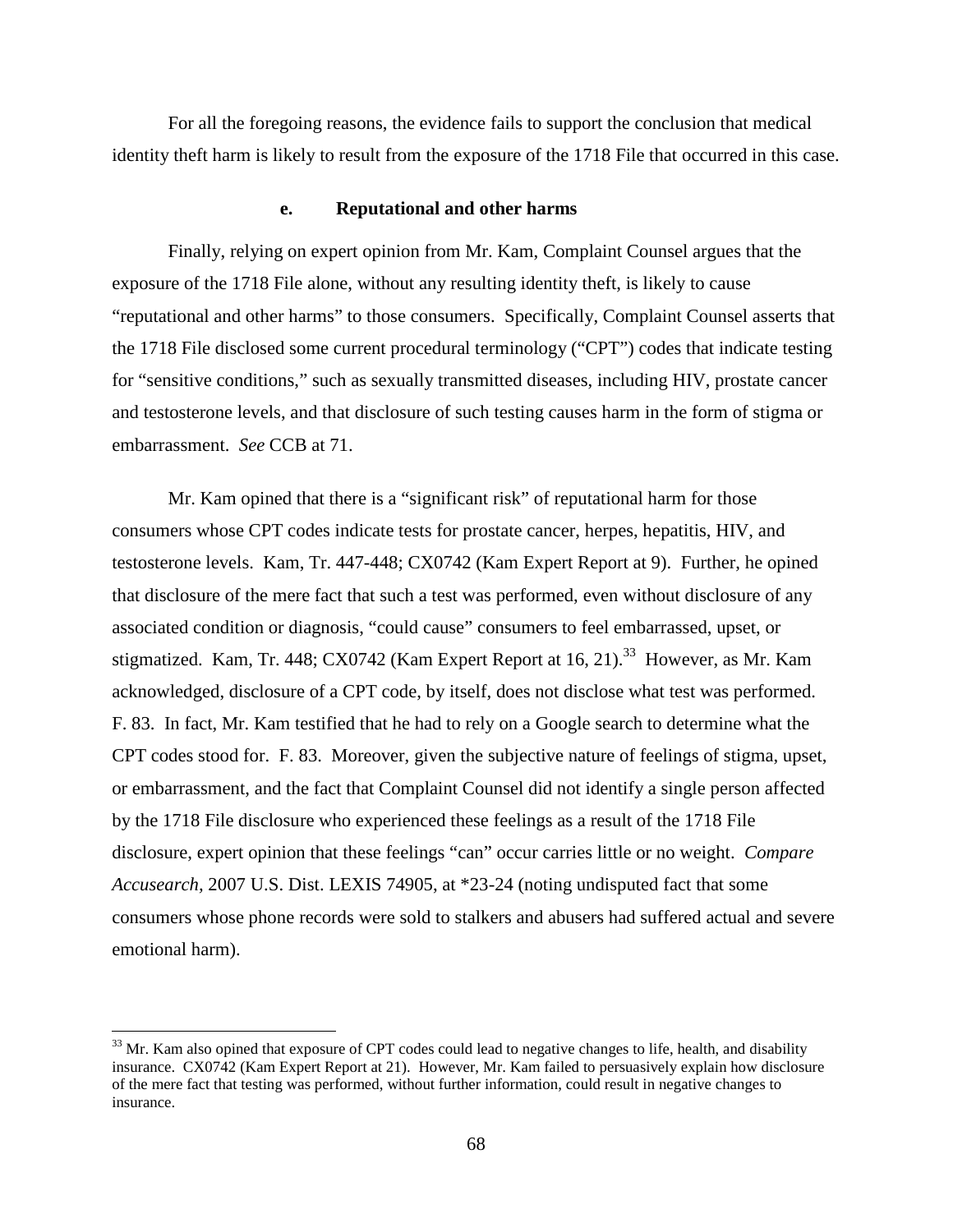In addition, subjective feelings such as embarrassment, upset, or stigma, standing alone, do not constitute "substantial injury" within the meaning of Section 5(n). According to the legislative history of Section 5(n), "[e]motional impact and more subjective types of harm alone are not intended to make an injury unfair." S. REP. 103-130, 1993 WL 322671, at \*13; *see also*  1982 Policy Letter, *reprinted in* H.R. Rep. No. 156, Pt. 1, 98th Cong., 1st Sess. 27, 32 (1983) ("As a general proposition, substantial injury involves economic or monetary harm and does not cover subjective examples of harm such as emotional distress . . ."). While the Commission has stated that "[i]n an extreme case, . . . where tangible injury could be clearly demonstrated, emotional effects might possibly be considered as the basis for a finding of unfairness," Policy Statement, 1984 FTC LEXIS 2, at \*308 n.16, in the instant case, there is no demonstrated tangible injury to consumers from the exposure of the 1718 File. *Compare Accusearch*, 2007 U.S. Dist. LEXIS 74905, at \*22-24 (finding conduct caused economic harm and health and safety risks in addition to emotional harm).

Accordingly, the evidence fails to prove that consumers are likely to suffer the asserted "reputational and other harms" as a result of the exposure of the 1718 File. Even if the evidence demonstrated such harms, because the evidence fails to show any tangible injury from the exposure of the 1718 File, the subjective "reputational and other harms" alleged by Complaint Counsel do not constitute sufficient "substantial injury" under Section 5(n).

### **f. Conclusion**

For all the foregoing reasons, the evidence fails to prove that consumers whose information was contained in the 1718 File have suffered, or are likely to suffer, substantial injury as a result of the exposure of the 1718 File. Therefore, the exposure of the 1718 File does not support Complaint Counsel's assertion that Respondent's data security practices are likely to cause substantial consumer harm.<sup>34</sup>

 $34$  Complaint Counsel also argues that consumer harm is likely from the 1718 File Incident because the 1718 File was made available for sharing on the Gnutella network where any Gnutella user "could" access it. CCB at 69. Evidence that anyone "could" have accessed the 1718 File during the limited period that the 1718 File was made available for sharing carries little probative weight, especially since the evidence fails to show that anyone other than Tiversa, Professor Johnson, and the FTC actually viewed the 1718 File; or that any consumer listed in the 1718 File, in the seven years since the exposure of the 1718 File, has actually suffered any harm as a result of the availability of the 1718 File.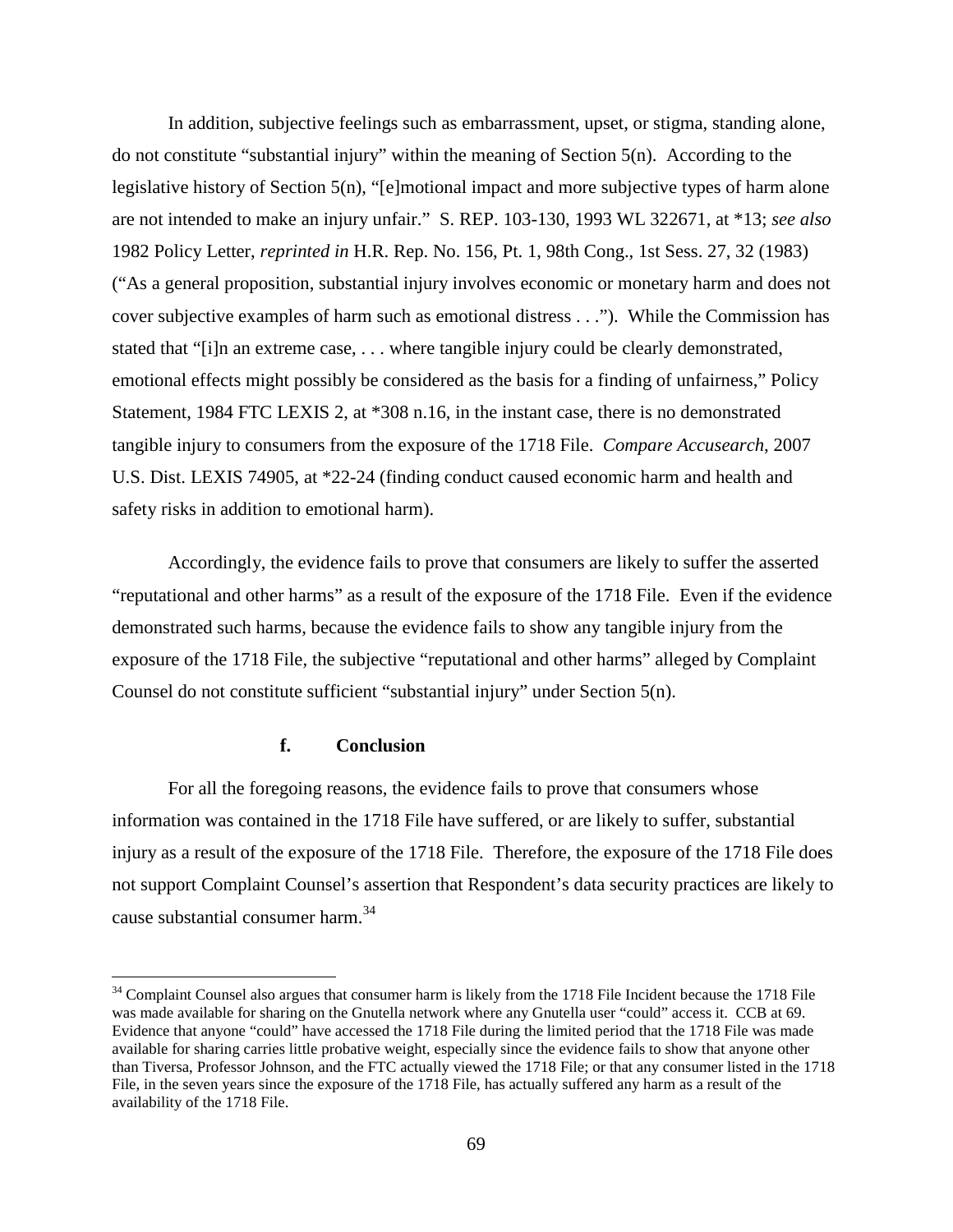## **6. The Sacramento Incident**

## **a. Summary of facts**

On October 5, 2012, officers of the Sacramento California Police Department (the "SPD") conducted a search of a house in Sacramento, California in connection with an investigation into possible utility bill fraud. F. 189-192. In that house, the SPD discovered what was believed to be evidence of utility billing theft and gas utility bill identity fraud, as well as narcotics paraphernalia and narcotics. F. 191. The SPD also discovered in that house approximately 40 LabMD day sheets, 9 copied checks payable to LabMD, and 1 money order payable to LabMD. F. 182. The day sheets found in Sacramento (the "Day Sheets"), together with the money order found in Sacramento, and the check copies found in Sacramento (the "Check Copies") are collectively referred to herein as the "Sacramento Documents," and this event is referred to herein as the "Sacramento Incident." F. 182.

The Personal Information contained in the Day Sheets consisted of names and what appear to be Social Security numbers for approximately 600 consumers. F. 183. All but two of the Day Sheets are dated between 2007 and 2008. F. 184. The remaining two Day Sheets are from March 2009. F. 184. The Check Copies contained names and bank account numbers for nine consumers, and addresses for all but one of the nine consumers. F. 185. The Check Copies are dated from May 2007 to March 2009. F. 186. The money order, dated August 2008, contained no Personal Information. F. 185, 187.

Two individuals found at the Sacramento house were arrested and charged with identity theft, receiving stolen property, possession of methamphetamine, and the possession of narcotics paraphernalia. F. 193. The Sacramento Documents were seized by the SPD and booked into evidence by the SPD. F. 195. The arrested individuals subsequently pled *nolo contendere*<sup>35</sup> to identity theft. F. 194.

 <sup>35</sup> "*Nolo Contendere*" is "Latin for 'no contest.' In a criminal proceeding, a defendant may enter a plea of *nolo contendere*, in which he does not accept or deny responsibility for the charges but agrees to accept punishment. The plea differs from a guilty plea because it cannot be used against the defendant in another cause of action." Wex Legal Dictionary, published by Legal Information Institute at Cornell Law School. *See* https://law.cornell.edu/ wex/nolo\_contendere.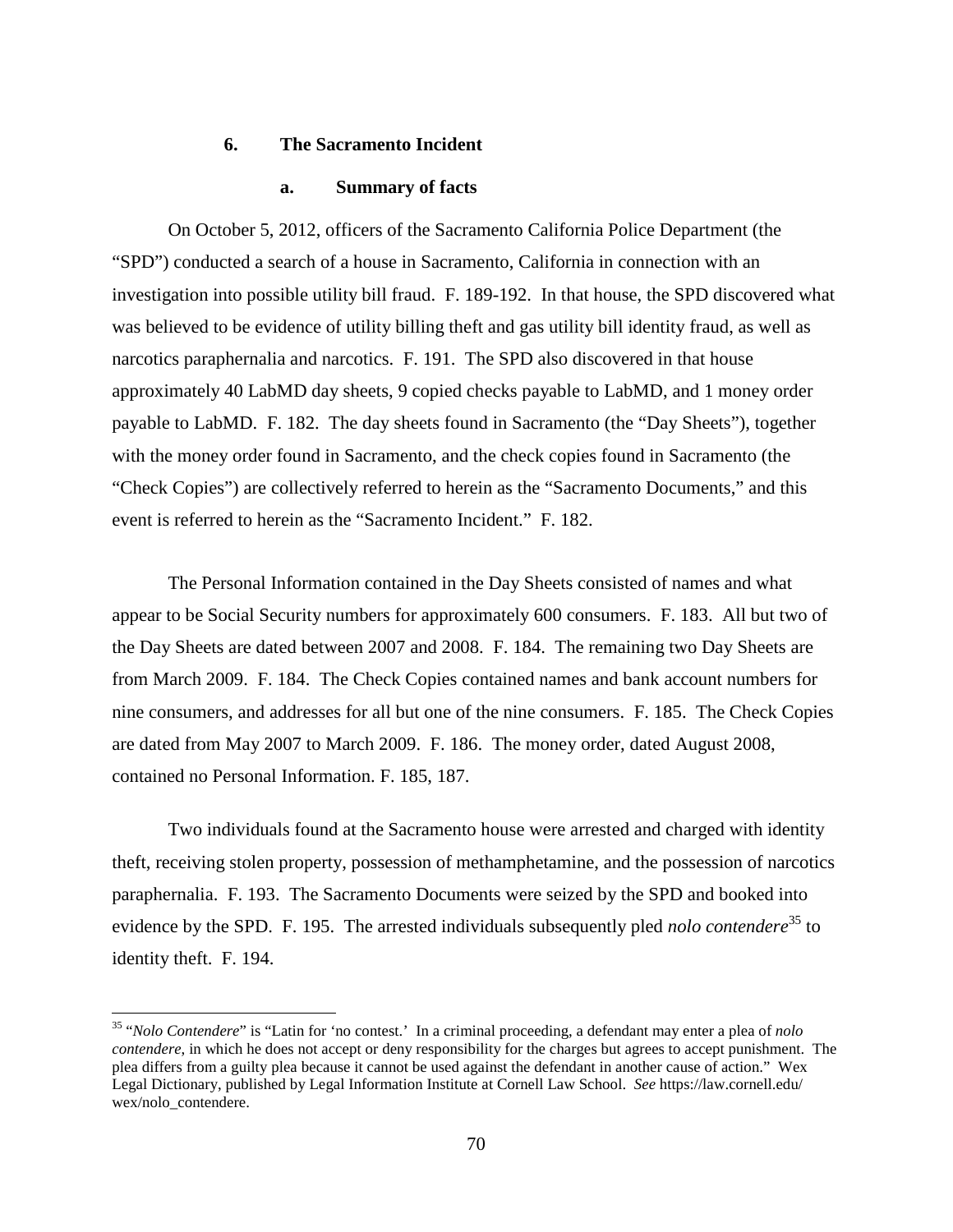After finding the Sacramento Documents, Detective Karina Jestes of the SPD performed an Internet search and learned that the FTC was investigating LabMD. F. 209. Approximately one week after the October 5, 2012 discovery of the Sacramento Documents, Detective Jestes contacted the FTC regarding the Sacramento Documents. F. 209. In December 2012, the SPD provided the Sacramento Documents to the FTC. F. 210. The SPD made the determination not to return the Sacramento Documents to LabMD based on the FTC's investigation of LabMD. F. 210. On January 30, 2013, the FTC notified LabMD that the FTC had the Sacramento Documents. F. 211. On March 27 or 28, 2013, LabMD sent 682 letters to the consumers named in the Sacramento Documents notifying them of the Sacramento Incident, describing steps such as registering a fraud alert with credit bureaus, offering one year of free credit monitoring services, and inviting consumers to contact LabMD with questions or concerns. F. 212.

#### **b. Summary of arguments**

Relying on opinions from Mr. Kam and Mr. Van Dyke, Complaint Counsel argues that the disclosure of Personal Information for approximately 600 consumers in the Sacramento Documents is likely to cause identity theft harm. CCB at 71-72. Complaint Counsel contends that identity theft harm is likely because the types of personal information found in the Sacramento Documents, such as names and Social Security numbers on the Day Sheets, and bank routing and account numbers on the Check Copies, "can be used" by identity thieves to commit identity theft; Social Security numbers "can be used" fraudulently for extended periods of time because they are rarely changed; and there is a "likelihood" the Sacramento Documents "may have" been misused because the documents were found in the possession of individuals who later pleaded no contest to identity theft charges. CCB at 71-72. Complaint Counsel further contends, based on identity theft rates reported by the 2013 Javelin Survey, that "[c]onsumers will incur" approximately \$36,000 in monetary losses from "164 cases of" NAF, ENCF, and ECF, and that "consumers will also spend 2,497 hours" resolving the resulting fraud. CCB at 72.

Respondent argues that the Sacramento Documents were found in paper form, and that Complaint Counsel has failed to prove how the documents were taken from LabMD, or how they ended up in California. Moreover, Respondent contends, there is no evidence of any consumer becoming a victim of identity theft because of the disclosure of the Sacramento Documents,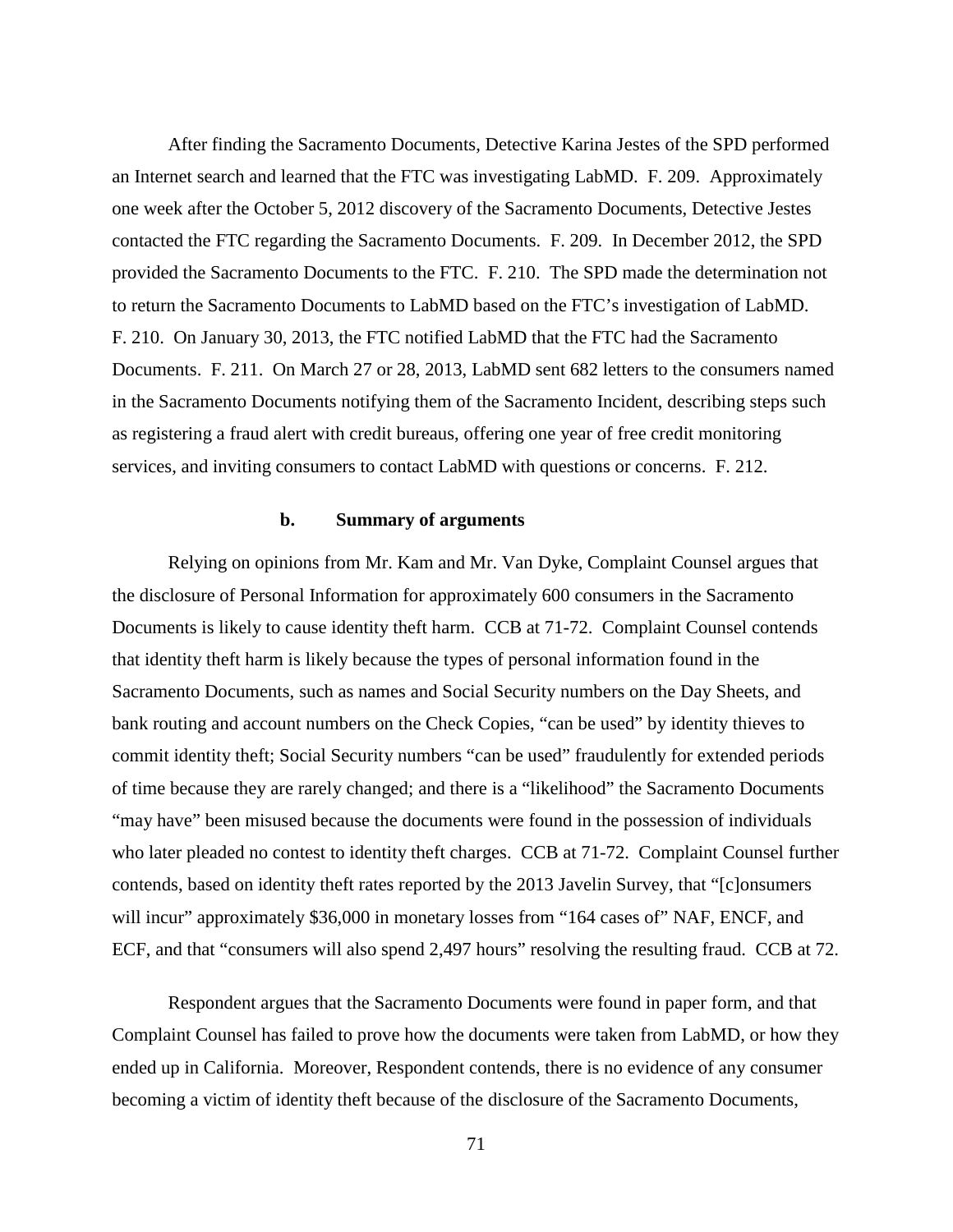which casts doubt on Complaint Counsel's proffered expert opinions that such harm is "likely." Respondent also challenges the experts' methodology and the evidentiary bases for their opinions.

As explained below, Complaint Counsel has failed to prove that Respondent's alleged failure to reasonably secure data on its computer network caused, or is likely to cause, harm to consumers due to the exposure of the Sacramento Documents. First, Complaint Counsel has failed to prove that the Sacramento Documents were maintained on Respondent's computer network. *See* Complaint ¶ 10 (alleging Respondent failed to provide reasonable "security for personal information on its computer networks"). Second, even if there were a causal connection between Respondent's computer network and the exposure of the Sacramento Documents, the evidence fails to prove that the exposure of these documents has caused, or is likely to cause, any consumer injury.

#### **c. Connection to LabMD's computer network**

As part of its billing process, LabMD produced a report that it refers to as a "day sheet" transaction detail to ensure payments were received and posted. F. 198. Day sheets were created electronically through LabMD's billing application, Lytec. F. 199. Once day sheet reports were printed, there was no electronic record of the day sheet in LabMD's system. F. 203. Day sheets were not saved electronically. F. 203. Rather, day sheets were printed almost daily, and stored in paper files at LabMD. F. 203-204, 206. In addition, LabMD made paper copies of patient checks it received, which were retained by the billing department, and originals were shredded after six months. F. 61, 202. While the evidence shows that some LabMD day sheets and check copies may have been scanned and saved to LabMD's computer network as part of an archiving project undertaken by LabMD in or around January 2013 (F. 208), the evidence fails to show that the day sheets and copied checks *that were found in Sacramento* had been scanned and archived, or otherwise saved, onto LabMD's computer network. In fact, the Sacramento Documents were found in October 2012, months before LabMD even began to scan and archive any day sheets or check copies. F. 182, 208. These facts, combined with the fact that the Sacramento Documents were found in physical, and not electronic form (F. 197), weigh against any inference that the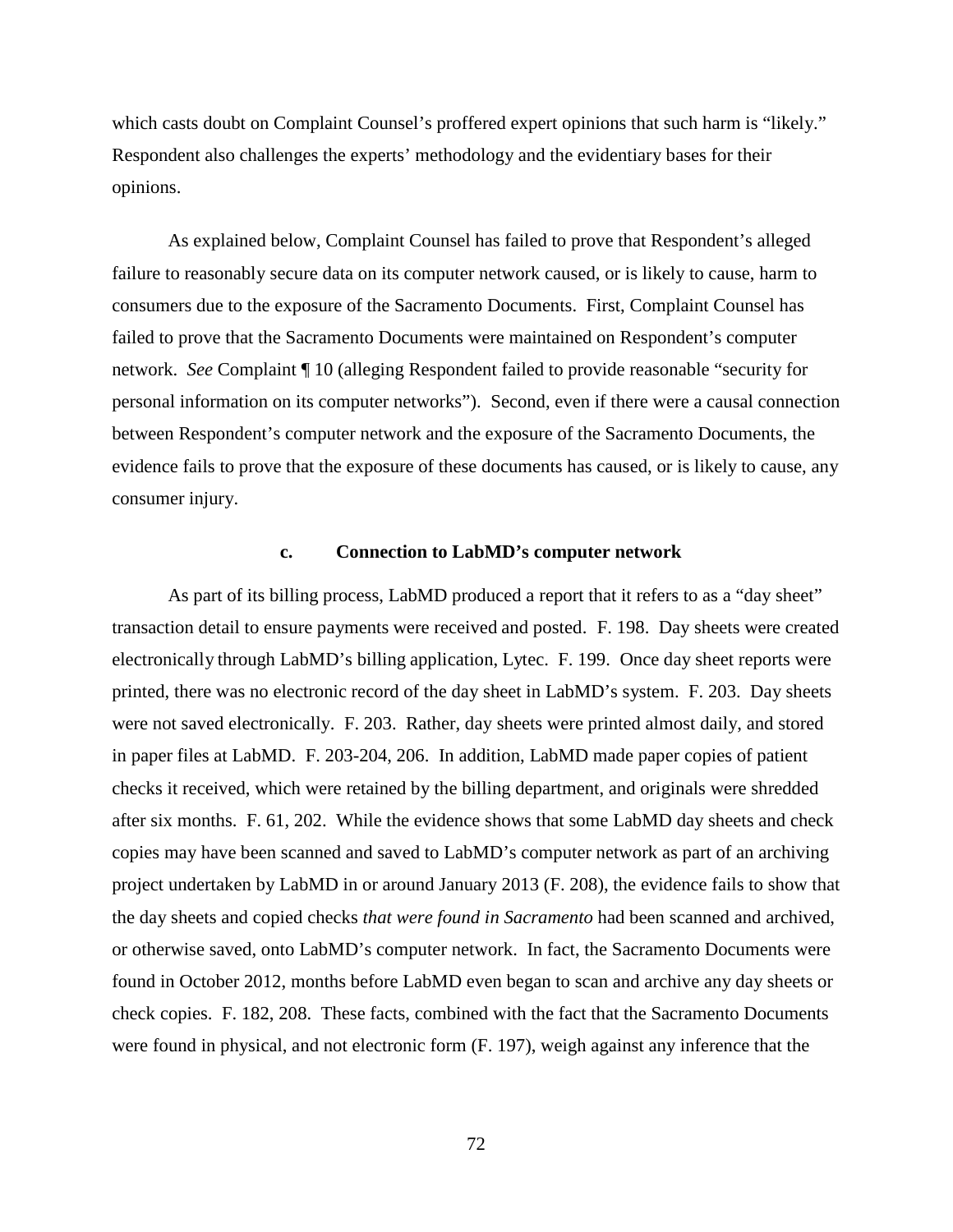Sacramento Documents were even available from Respondent's computer network, much less exposed as a result of LabMD's alleged unreasonable computer security.<sup>36</sup>

Complaint Counsel asserts that billing employees had "the option" of saving day sheets electronically to a computer, CCFF 156, citing deposition testimony from a former LabMD employee who worked in LabMD's billing department, identified in this Initial Decision as "the Former LabMD Employee." *See* footnote 18. However, although the Former LabMD Employee testified that the software "allowed" a user to save a day sheet or to print it, the Former LabMD employee was clear that she never saved day sheets and did not know of any LabMD employee who had saved a day sheet. F. 207. Complaint Counsel points to no evidence that any employee did electronically save any day sheets, even if it were possible to do so. In addition, although Complaint Counsel points to evidence that the SPD conducted forensic examinations of computers found in the Sacramento house where the Day Sheets and Check Copies were found, *see* CCFF 1447-1452, Complaint Counsel does not assert that these examinations found any connection to LabMD, or to LabMD's computer network.<sup>37</sup> In summary, the evidence upon which Complaint Counsel relies fails to prove that the Sacramento Documents were either available on, or obtained from, LabMD's computer network.

Strangely, Complaint Counsel takes no position as to how the Sacramento Documents came into the possession of the individuals in Sacramento, and further admits that "there is no conclusive explanation of how LabMD Day Sheets were exposed." CCRB at 38; *see also*  Transcript of Oral Argument at 54 ("We have not presented evidence of how those documents left the possession of LabMD"); Transcript of Oral Argument at 56 ("We have -- we have made

<sup>&</sup>lt;sup>36</sup> The Complaint addresses Respondent's computer network security, and does not allege that Respondent's physical security was inadequate, or that inadequate physical security constitutes an "unfair" practice under Section 5. Accordingly, Complaint Counsel's insinuation in its post-trial briefing that Respondent failed to adequately secure paper copies of the Day Sheets and Check Copies (CCRB at 38, CCFF 157-159) is outside the scope of the Complaint and, therefore, will not be considered.

<sup>&</sup>lt;sup>37</sup> Evidence that a laptop seized from the Sacramento house had LimeWire installed does not prove a connection between the Sacramento Incident and LabMD's computer network. *See* CCFF 1451. The evidence shows that LabMD removed LimeWire in May 2008, and there is no contention that LimeWire or any other peer-to-peer sharing application was present on any LabMD computer after May 2008, including at the time the Sacramento Documents were discovered in October 2012. Nor is there any contention that the Sacramento Documents were at any time made available for sharing via LimeWire or another peer-to-peer application.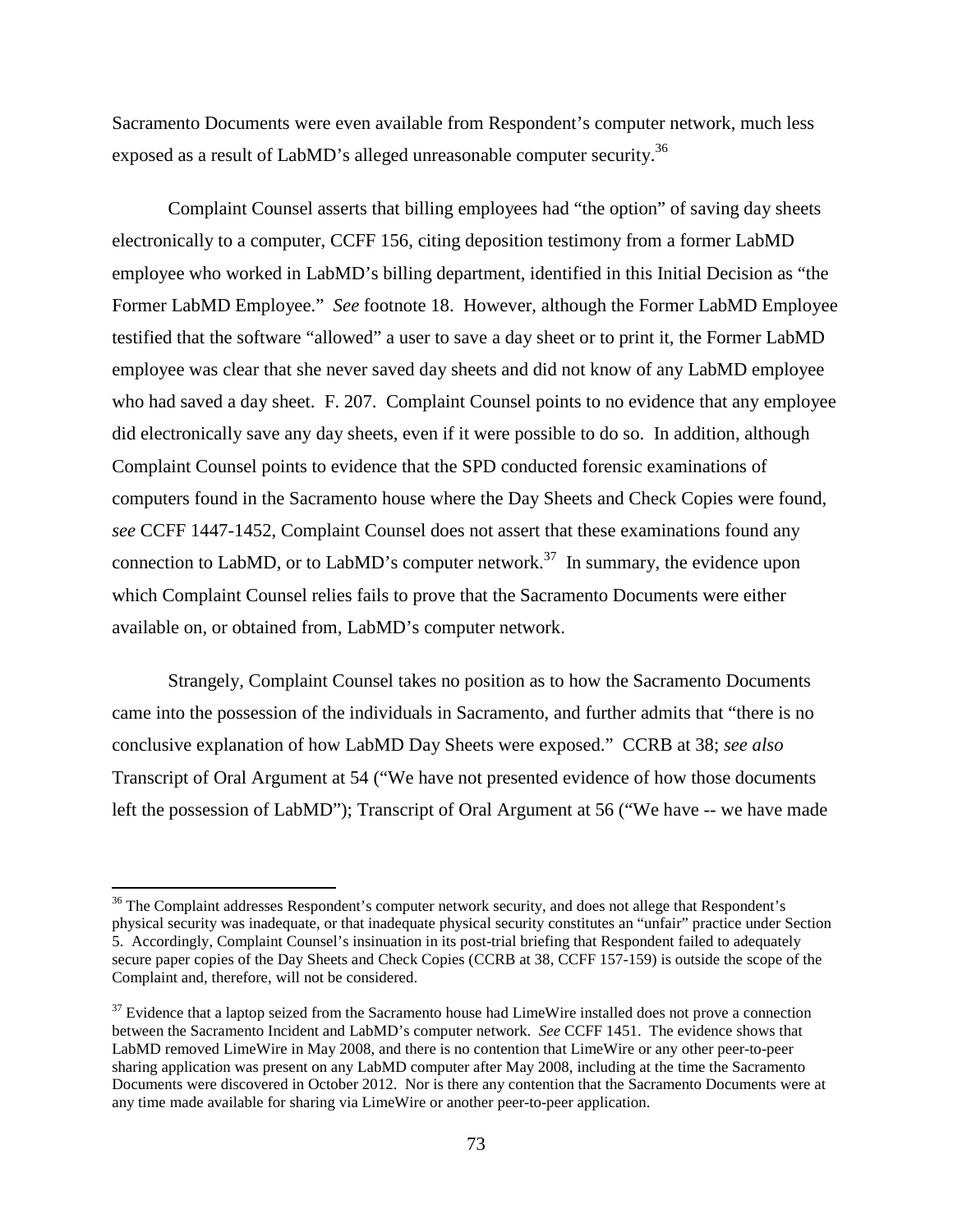no representations regarding how the information left LabMD."). In related litigation between the parties, in which Respondent sought a preliminary injunction against these administrative proceedings, the district judge stated that "the FTC informed the Court that it was unaware whether the alleged identity thieves arrested in Sacramento" received the Sacramento Documents "as a consequence of LabMD's data security failures." *LabMD, Inc. v. FTC*, 2014 U.S. Dist. LEXIS 65090, at \*3 n.2 (N.D. Ga. May 12, 2014); *see also LabMD, Inc. v. FTC*, No. 1:14-cv-810, Hr'g Tr. at 77, 80-81 (N.D. Ga. May 9, 2014) (cited in Respondent's motion for sanctions, filed August 14, 2014) (court exclaiming, "holy cow" in response to FTC's failure to prove chain of custody with respect to the Day Sheets).

The burden is on Complaint Counsel to prove the allegations of the Complaint that the exposure of the Sacramento Documents was caused by Respondent's alleged failure to reasonably secure its computer networks. 16 C.F.R. § 3.43(a). *See* Complaint ¶¶ 10, 21, 22. Because the evidence fails to prove that the Day Sheets and Check Copies were taken from LabMD's computer network, it would require unacceptable and unsupported speculation to conclude that the Sacramento Documents were exposed because of LabMD's alleged unreasonable computer security. Accordingly, Respondent's alleged failure to reasonably secure data on its computer network cannot properly be deemed the "cause" of any resulting harm.

Moreover, even if there were a causal connection between Respondent's alleged unreasonable data security and the exposure of the Sacramento Documents, the evidence fails to prove that the disclosure of the Sacramento Documents has resulted, or is likely to result, in any identity theft harm, as explained below.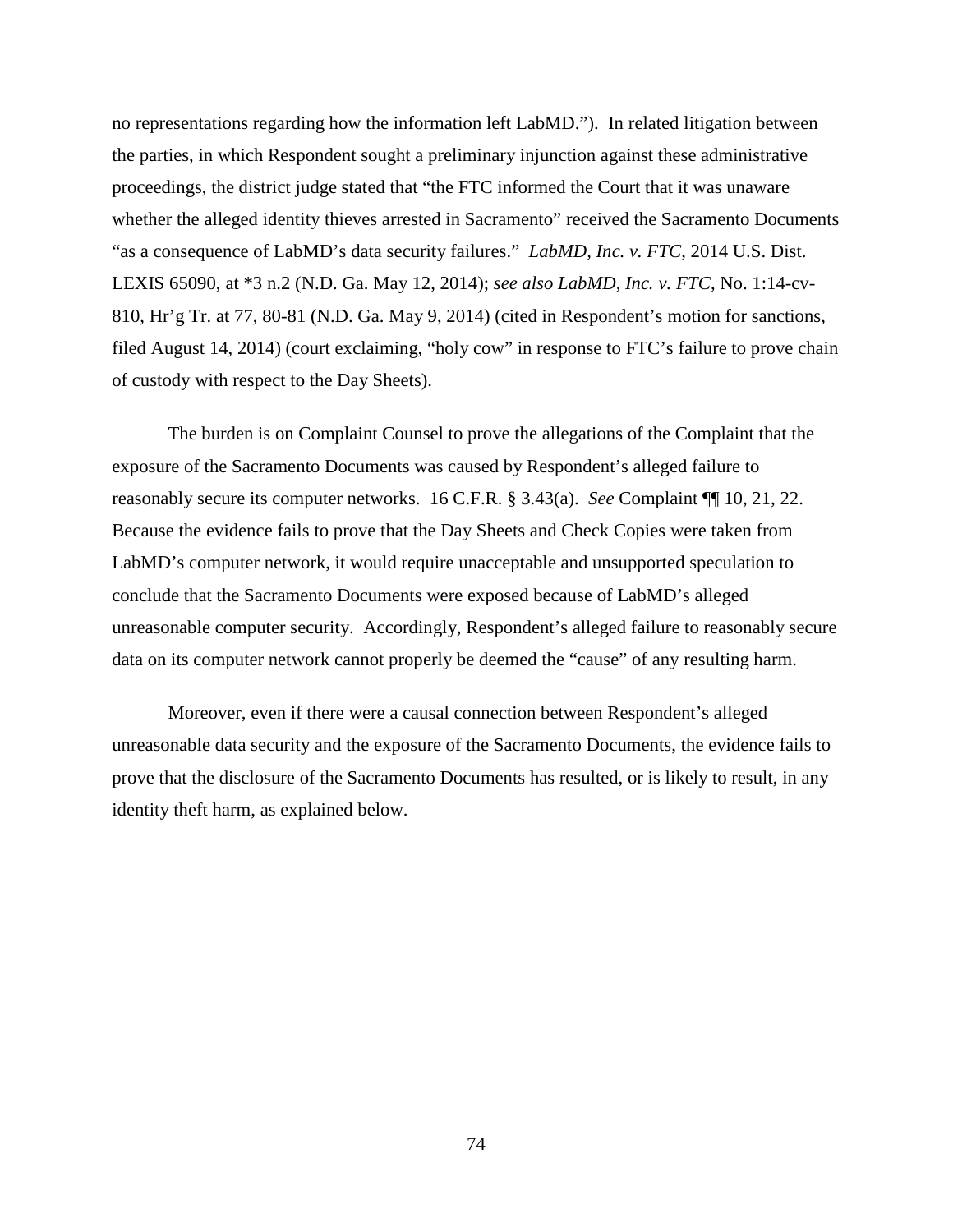# **d. Identity theft harm38**

# **i. Mr. Rick Kam**

#### **(a) Opinions**

Mr. Kam opined that the consumers whose Personal Information was exposed in the Sacramento Documents are "at risk of harm from identity crimes." CX0742 (Kam Expert Report at 10). Mr. Kam applied his four factor risk assessment, summarized in Section III.D.5.c., *supra*, noting that the Sacramento Documents included names, Social Security numbers, and bank account information which "could be used to commit identity theft" and that "known identity thieves" were found in the possession of the documents, which "increases the possibility that the crime occurred," notwithstanding that Detective Jestes of the SPD "could not confirm that the identity thieves used this data to commit identity fraud." CX0742 (Kam Expert Report at 22). With respect to the mitigation factor of Mr. Kam's four factor risk assessment, Mr. Kam stated that LabMD's written notification to consumers about the Sacramento Incident, offering tools such as credit monitoring, mitigated "some of the risk," but there remains a "strong possibility some of the" affected consumers will still become identity theft victims. CX0742 (Kam Expert Report at 22). Mr. Kam's opinions, summarized above, do not constitute persuasive evidence that identity theft is likely to occur as a result of the exposure of the Sacramento Documents. Mr. Kam's opinions describe little more than the possibility of future harm, or an unquantified, inchoate "risk" of future harm.

Moreover, other evidence weighs against the conclusion that the exposure of the Sacramento Documents has caused, or is likely to cause, harm. In Mr. Kam's experience with data breaches, in each case some individual has come forward to report identity theft harm, which, as Mr. Kam acknowledged, is not the case here. F. 242. Furthermore, there is no

 <sup>38</sup> As noted in Section III.D.2.n.25, *supra*, Complaint Counsel's Post-Trial Brief and Proposed Findings of Fact do not address the likelihood of medical identity theft from the exposure of the Sacramento Documents. *See* CCB at 71-72; CCFF § 8.4. Mr. Kam's report does not contain an opinion on the likelihood of medical identity theft from the exposure of the Sacramento Documents. Mr. Van Dyke's expert report contained only a cursory opinion on the likelihood of medical identity theft generally (also referenced in Section III.D.5.d., *supra*) that "health insurance policy information and SSNs can be utilized by criminals to commit medical identity frauds . . ." CX0741 (Van Dyke Expert Report at 13). The Sacramento Documents do not contain health insurance policy information. F. 183, 185. To the extent Complaint Counsel asserts that the exposure of the Sacramento Documents is likely to cause medical identity theft harm, the evidence fails to prove that such harm has occurred, or is likely to occur.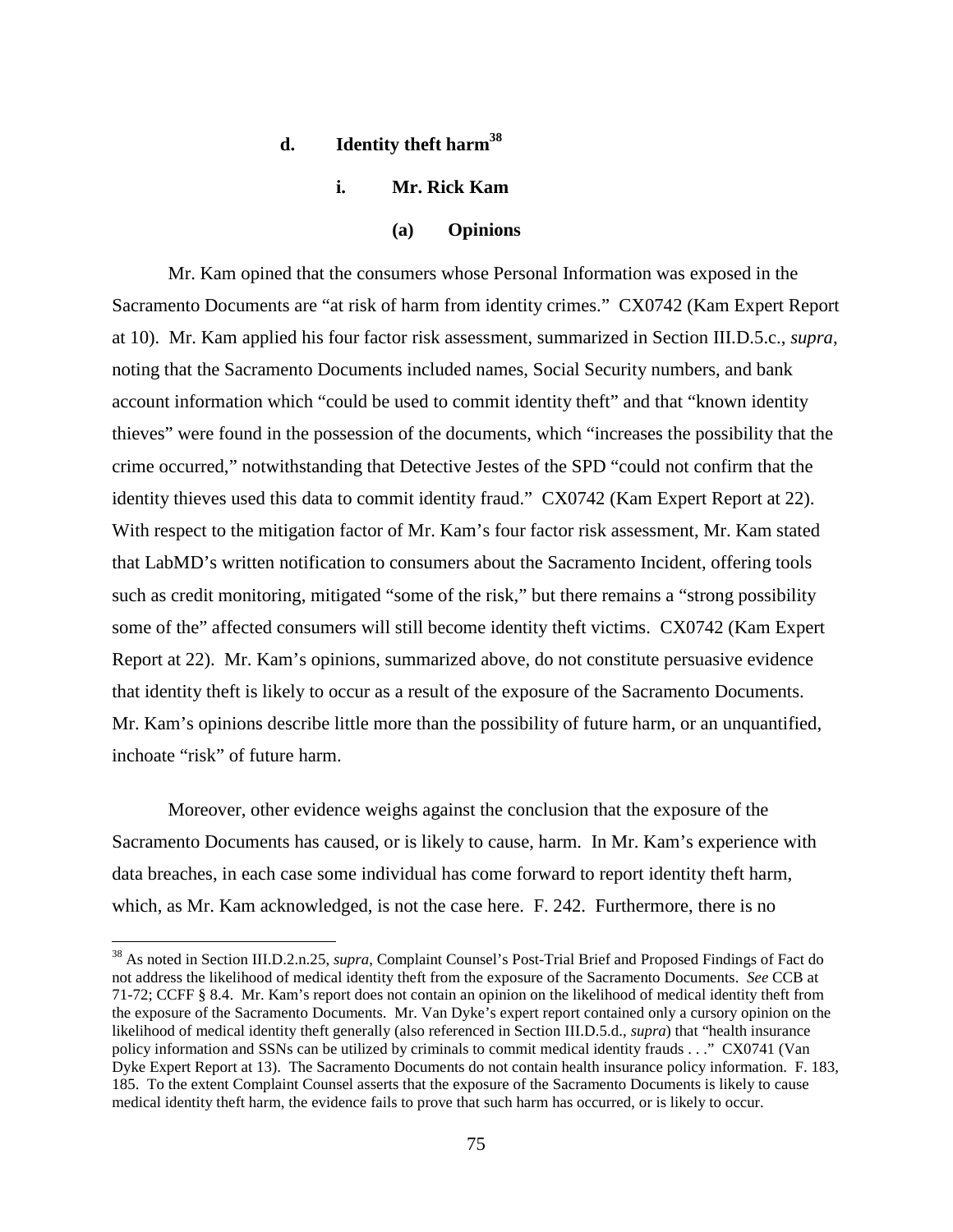evidence that the individuals found in possession of the Sacramento Documents had used the documents to commit identity theft prior to their arrest, and the likelihood of future misuse is reduced or eliminated by the fact that the Sacramento Documents were seized by the SPD and booked into evidence. F. 195.

In addition, Mr. Kam's opinion of the risk of harm from the exposure of the Sacramento Documents was based in part on the assertion that "approximately 100 SSNs . . . appear to have been used by people with different names," which according to Mr. Kam, "is an indicator that identity thieves may have used this information to commit identity theft." CX0742 (Kam Expert Report at 23). However, this assertion was based on an FTC staff analysis of information obtained from a Thompson Reuters Corporation (Thompson Reuters) database known as CLEAR,  $39$  which, as detailed below, was excluded for lack of foundation as to the authenticity and reliability of CLEAR's source data. (Tr. 372, *in camera*). For this reason as well, Mr. Kam's opinion regarding likely harm is given little weight.

#### **(b) Exclusion of CX0451**

To support Complaint Counsel's claim of identity theft harm resulting from the exposure of the Sacramento Documents, Complaint Counsel proffered a spreadsheet identified as CX0451. According to Complaint Counsel, CX0451 shows that apparent Social Security numbers appearing in connection with persons identified in the Day Sheets have been used by people with different names, which the Complaint alleges "may indicate that the SSNs have been used by identity thieves." *See* Complaint ¶ 21. Respondent objected to the admission of CX0451 on the ground, *inter alia*, of hearsay. Respondent noted that CX0451 is based upon multiple levels of hearsay; the CLEAR database, which forms the basis for CX0451, contains information from various sources that have not been substantiated; and no one had appeared from Thompson Reuters to provide a proper foundation for the reliability of the data contained in the CLEAR database. (Tr. 344, 348-351, 370, *in camera*). Complaint Counsel did not deny that CX0451 was being offered for the truth of the matter asserted, *i.e.*, that the Social Security numbers for individuals listed in the Day Sheets were being used by other individuals, implying possible

<sup>&</sup>lt;sup>39</sup> CLEAR (Consolidated Lead Evaluation and Reporting) is an investigative software database program, provided by Thompson Reuters, that is used by investigators at the FTC to obtain information on individuals and corporations. F. 214.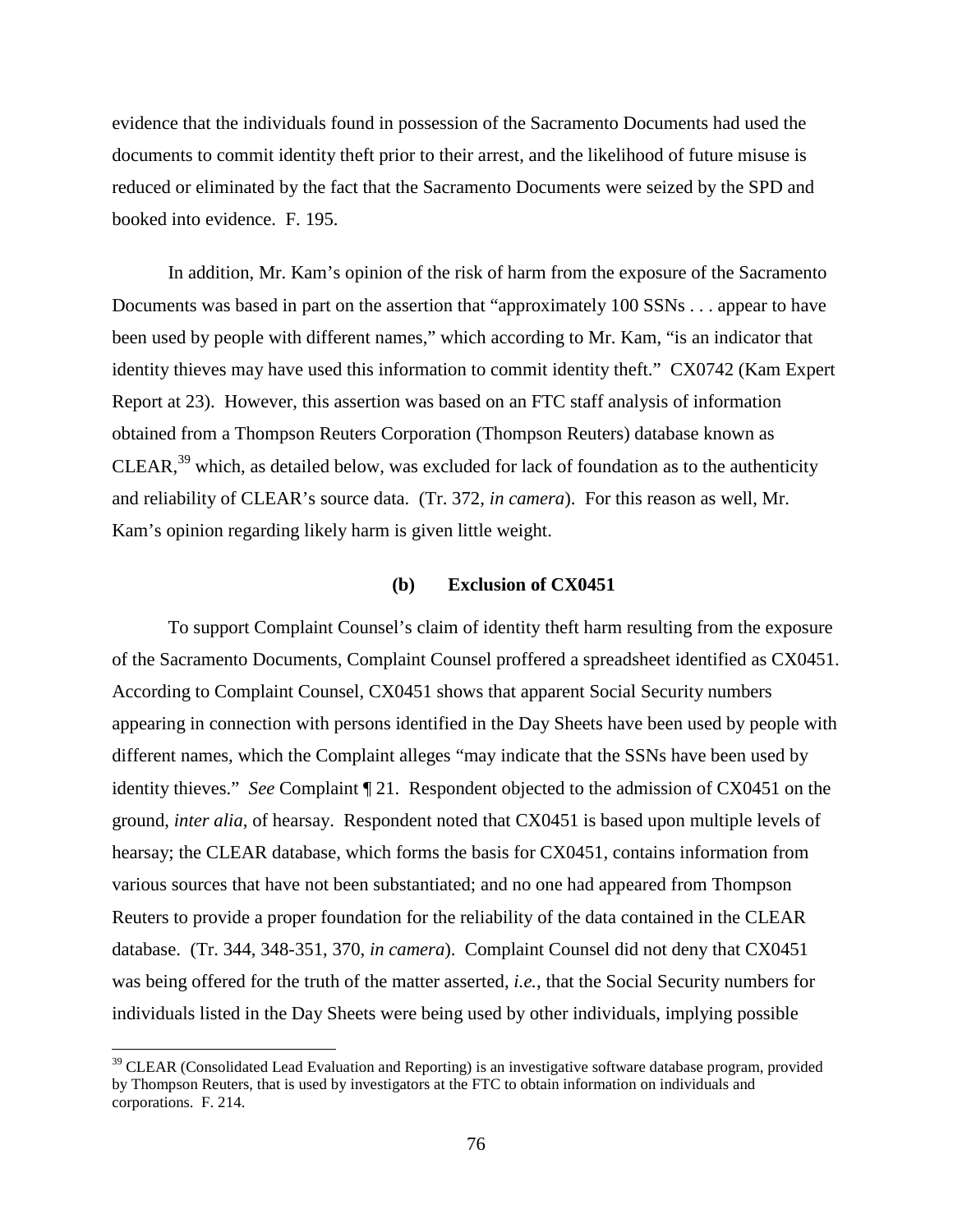identity theft, but maintained that CX0451 was admissible because it has "sufficient indicia of reliability to be admitted" pursuant to Rule 3.43(b). (Tr. 369, *in camera*). To address Respondent's objection, Complaint Counsel was given the opportunity to lay a foundation for the reliability of CX0451, which it sought to do through the testimony of FTC investigator Kevin Wilmer.

As set forth in detail in Section II.E.4., *supra*, Mr. Wilmer was asked by Complaint Counsel to determine whether the nine digit numbers appearing in the Sacramento Documents, which he presumed to be Social Security numbers, had been used by people with different names. F. 217-218. To perform his task, Mr. Wilmer issued a "query" to the CLEAR database. F. 219. Mr. Wilmer testified that it was his "understanding" that the CLEAR database is an aggregation of information obtained from a variety of sources, including credit bureau information, utility information, information from civil judgments and criminal convictions, and other forms of publicly and privately available information. F. 214. Specifically, Mr. Wilmer copied each number that he believed to be a Social Security number and pasted the number onto a CLEAR-provided spreadsheet. F. 219. He then submitted the spreadsheet to CLEAR with a request that CLEAR use its "batching" function to query the CLEAR database, determine who used that apparent Social Security number, and return the information to him. F. 219. In response to Mr. Wilmer's CLEAR database query, CLEAR returned a spreadsheet containing the nine digit numbers that Mr. Wilmer entered, and CLEAR's data, drawn from its various sources, as to the names of people who had used that number as a Social Security number. F. 220. Mr. Wilmer identified CX0451 as the results returned to him by Thompson Reuters in response to his CLEAR database query, to which Mr. Wilmer added certain color-coding to differentiate the various names. F. 221.

After viewing proffered CX0451, hearing testimony from Mr. Wilmer, and considering the arguments of the parties, admission of CX0451 was denied on the ground that there was an insufficient foundation for determining the accuracy or reliability of the information in the CLEAR database, which provided the data for proffered CX0451. The ruling stated preliminarily: "I have concerns and I continue to have concerns about the reliability of the data comprising the spreadsheet [CX0451]. For example, I ruled earlier in this trial that I wouldn't allow sworn affidavits to be admitted into evidence. In this case, we are lacking even a sworn

77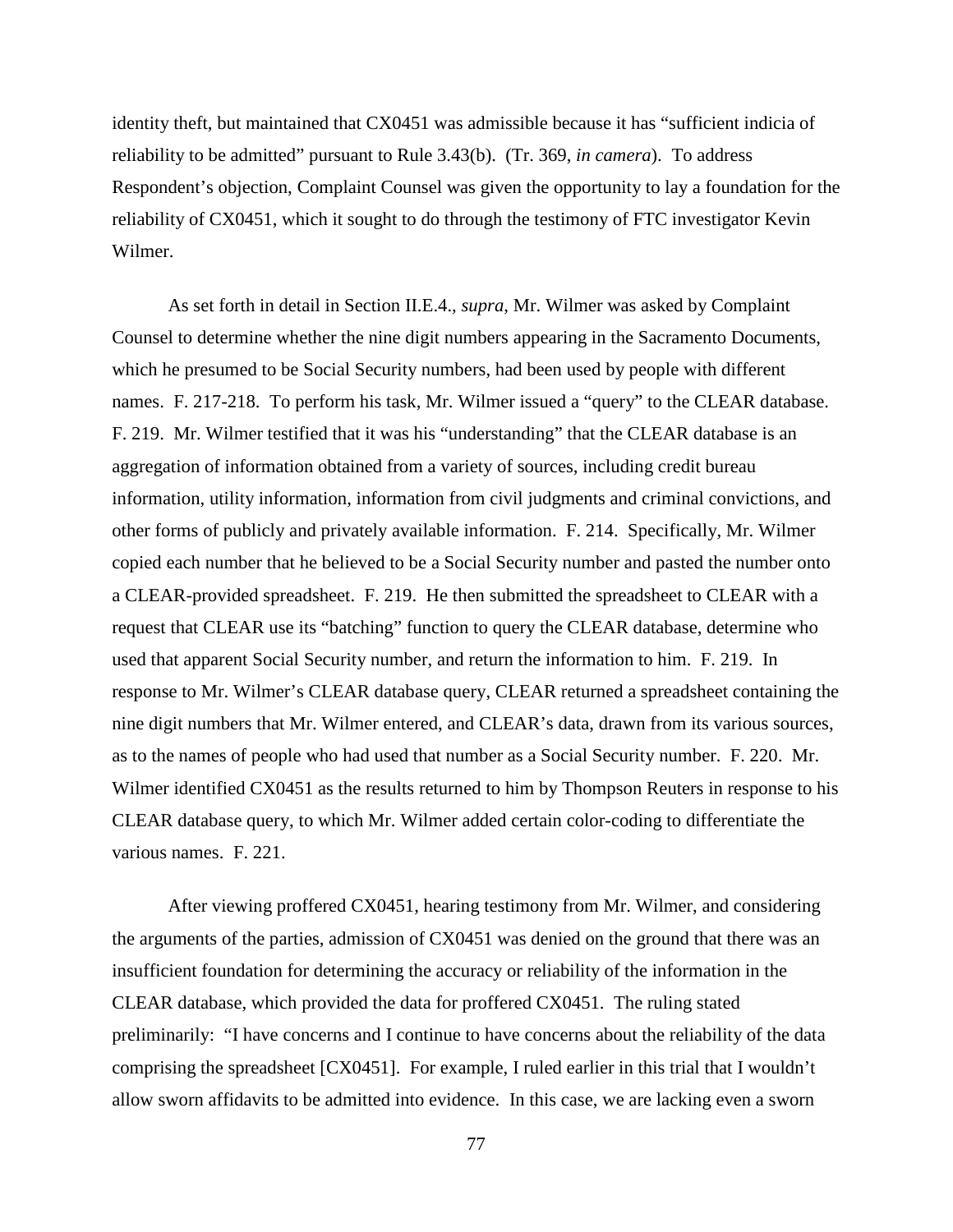statement or certification that the . . . CLEAR data is in fact accurate. And in fact, I have no idea if there's a . . . disclaimer on the Website stating that the information is not accurate." (Tr. 371, *in camera*). The ruling concluded that the foundation laid by Complaint Counsel was "wholly and totally lacking to make [CX0451] sufficiently reliable" to show that apparent Social Security numbers in the Sacramento Documents are being used by other people and therefore indicative of identity theft having occurred in this case. *See also* Tr. 371-372, *in camera* ("[W]e don't know if the Social Security number on the day sheet was correct [and w]e don't know if the Social Security number that the CLEAR data reflected was accurate. . . . [T]he source of [the CLEAR database] is from so many varied areas, real estate documents, utility bills, law enforcement records, criminal indictments, whatever, someone could easily type incorrectly one of the digits of a Social Security number.").

The record amply supports the denial of admission of proffered CX0451 as probative evidence of potential or actual identity theft from the exposure of the Sacramento Documents. The reliability of proffered CX0451 turns on the authenticity, accuracy, and/or reliability of the CLEAR database, and specifically, the data that is entered into the public and private databases from which the CLEAR database draws its information. However, Mr. Wilmer lacked sufficient knowledge of these matters. F. 224-226. In fact, Mr. Wilmer could not possibly authenticate or otherwise vouch for the reliability of the data in CX0451 since he has no personal knowledge of the CLEAR database itself, or the accuracy or reliability of the source data comprising the CLEAR database. F. 224-226. In addition, Mr. Wilmer, who had no connection to Thompson Reuters, which collects the source data upon which CX0451 is based, did not ask CLEAR to identify the source(s) of the data CLEAR used to populate the CLEAR spreadsheet, although he could have received this information if he had asked, because "that wasn't a part of [his] assignment." F. 224. Mr. Wilmer had no knowledge of, and did not ask CLEAR, whether some of the numbers reported by CLEAR had stemmed from bad keystrokes on the part of a reporting source, such as a bank. F. 225. Mr. Wilmer was not asked to determine any of the above, and was not asked to, and did not, contact any of the individuals listed in the Sacramento Documents. F. 226. In fact, Mr. Wilmer was not even asked to confirm that the nine digit numbers appearing on the Day Sheets in fact constituted Social Security numbers, or that the presumed Social Security numbers actually belonged to the associated names in the Sacramento Documents.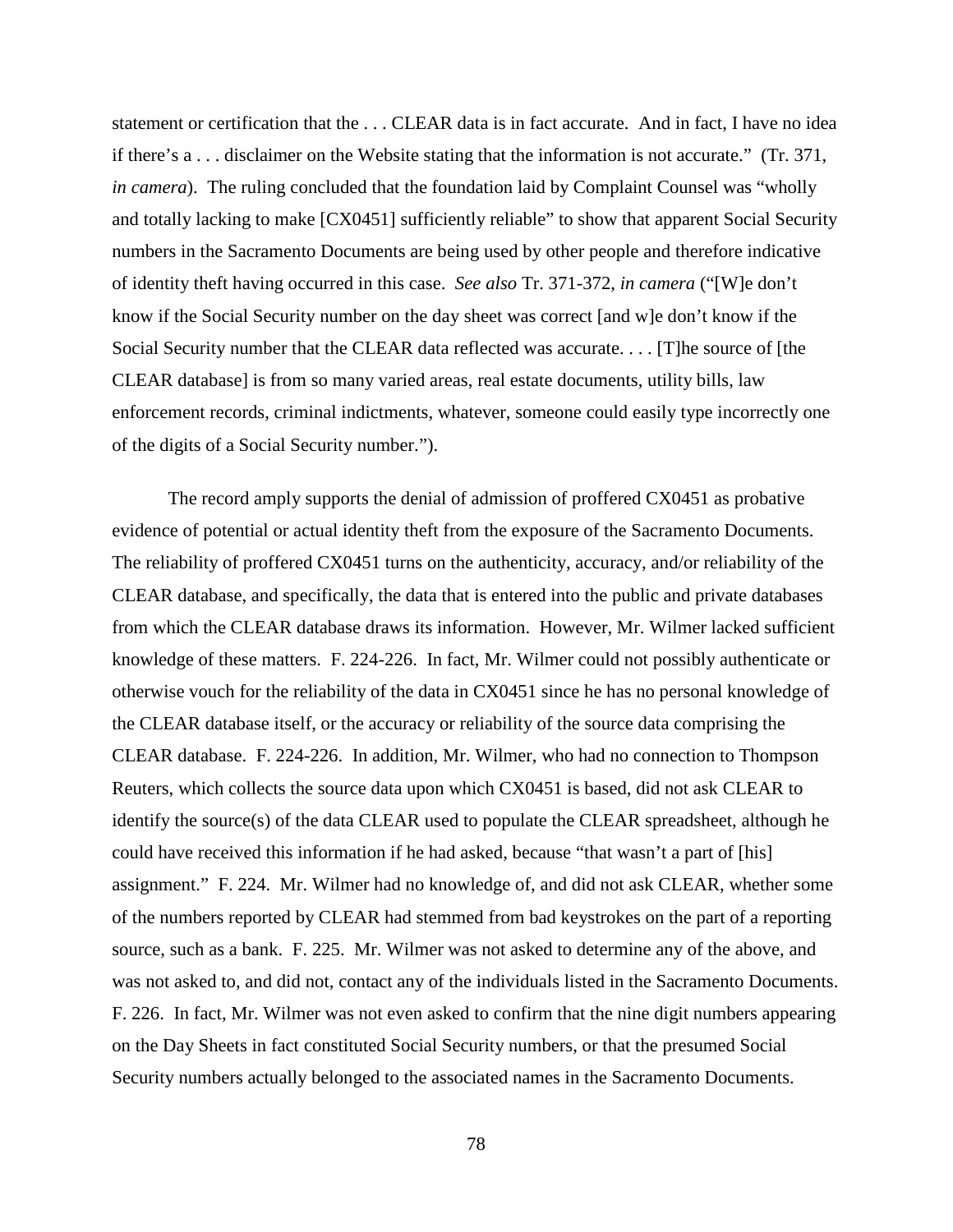F. 217-218, 222. The spreadsheet offered as CX0451 does not indicate which individual associated with a Social Security number is the true owner of the number, if any.<sup>40</sup> F. 223.

Based on the failure to demonstrate the authenticity or reliability of the data returned by the CLEAR database, which is contained in proffered CX0451, the document cannot properly support any factual finding or any valid conclusion in this case. Moreover, even if proffered CX0451 were sufficiently reliable to be admitted, at best, proffered CX0451 shows only that individuals with different names are using the same Social Security number. However, on the record presented, this fact does not demonstrate or even imply that consumers in the Sacramento Documents are victims of identity theft. As noted above, there is no evidence that the individuals associated with Social Security numbers in the Sacramento Documents are the true owners of those Social Security numbers, and this fact cannot properly be assumed. Moreover, the evidence fails to show whether or not some of the people listed in the Sacramento Documents had voluntarily shared their personal information for others to use, or whether family members had taken their personal information without consent.

For all the foregoing reasons, Complaint Counsel has failed to prove the allegation in Complaint ¶ 21 that Social Security numbers in the Sacramento Documents "are being, or have been, used by people with different names, which may indicate that the SSNs have been used by identity thieves," and Mr. Kam's opinions of likely identity theft from the Sacramento Documents, to the extent they rely on the assertion that Social Security numbers in the Sacramento Documents have been used by people with different names, are entitled to no weight.

#### **ii. Mr. James Van Dyke**

In support of its claim that the exposure of the Sacramento Documents is likely to cause substantial consumer injury, Complaint Counsel also relies on statistics reported in the 2013 Javelin Survey, also referenced in Section III.D.5.c.ii., *supra* regarding the 1718 File, that

 $^{40}$  Indeed, even the relevance of CX0451 is questionable since Complaint Counsel failed to prove that the Sacramento Documents were even connected to Respondent's computer network security as alleged in the Complaint.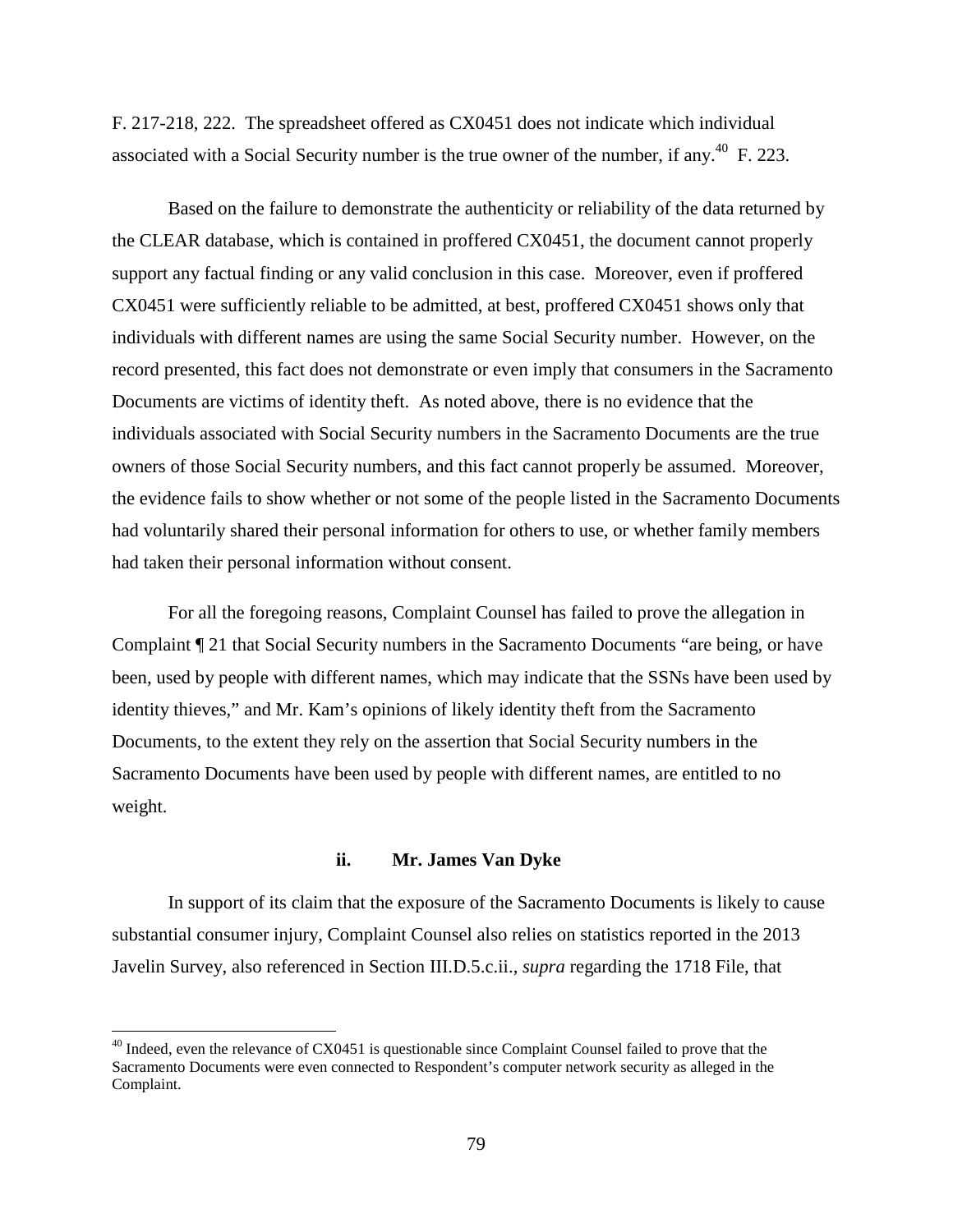(1) 7.1% of survey respondents who reported being notified within the 12 months preceding the survey that their SSN was disclosed in a data breach also reported experiencing new account fraud within the preceding 12 months, at an average consumer loss of \$449; (2) 7.1% of survey respondents who reported being notified within the 12 months preceding the survey that their SSN was disclosed in a data breach also reported experiencing existing non-card fraud within the preceding 12 months, at an average consumer loss of \$207; and (3) 13.1% of survey respondents who reported being notified within the 12 months preceding the survey that their SSN was disclosed in a data breach also reported experiencing existing card fraud with the preceding 12 months, at an average consumer cost of \$106. CX0741 (Van Dyke Expert Report at 8-12). This evidence is unpersuasive, however. Mr. Van Dyke did not conduct a survey of the consumers listed in the Sacramento Documents. F. 256. The consumers whose Social Security numbers were exposed in the Sacramento Incident were notified of the incident in March 2013. F.212. If the assumptions underlying Complaint Counsel's theory of likely harm were to be believed and applied to this incident, then at least some of these consumers would have become victims of identity theft within 12 months. Yet, Complaint Counsel fails to identify even one consumer who suffered identify theft or identity fraud, within that 12 month period, or at any time thereafter. These facts undermine the persuasive value of Mr. Van Dyke's opinions and the assertion that harm is likely in this case.

#### **e. Conclusion**

For all the foregoing reasons, the evidence fails to prove that Respondent's alleged failure to reasonably secure the data on its computer network caused the exposure of the Sacramento Documents, or that this exposure has caused, or is likely to cause, substantial consumer harm.

## **7. Risk of Harm to Consumers whose Personal Information is Maintained on LabMD's Computer Network**

#### **a. Introduction**

Complaint Counsel argues that LabMD's alleged failure to employ reasonable security practices "placed all consumers whose Personal Information is on [LabMD's computer] network at risk." CCB at 68. In support of this contention, Complaint Counsel points to opinions of its experts that the types of personal data kept by LabMD, such as names, Social Security numbers,

80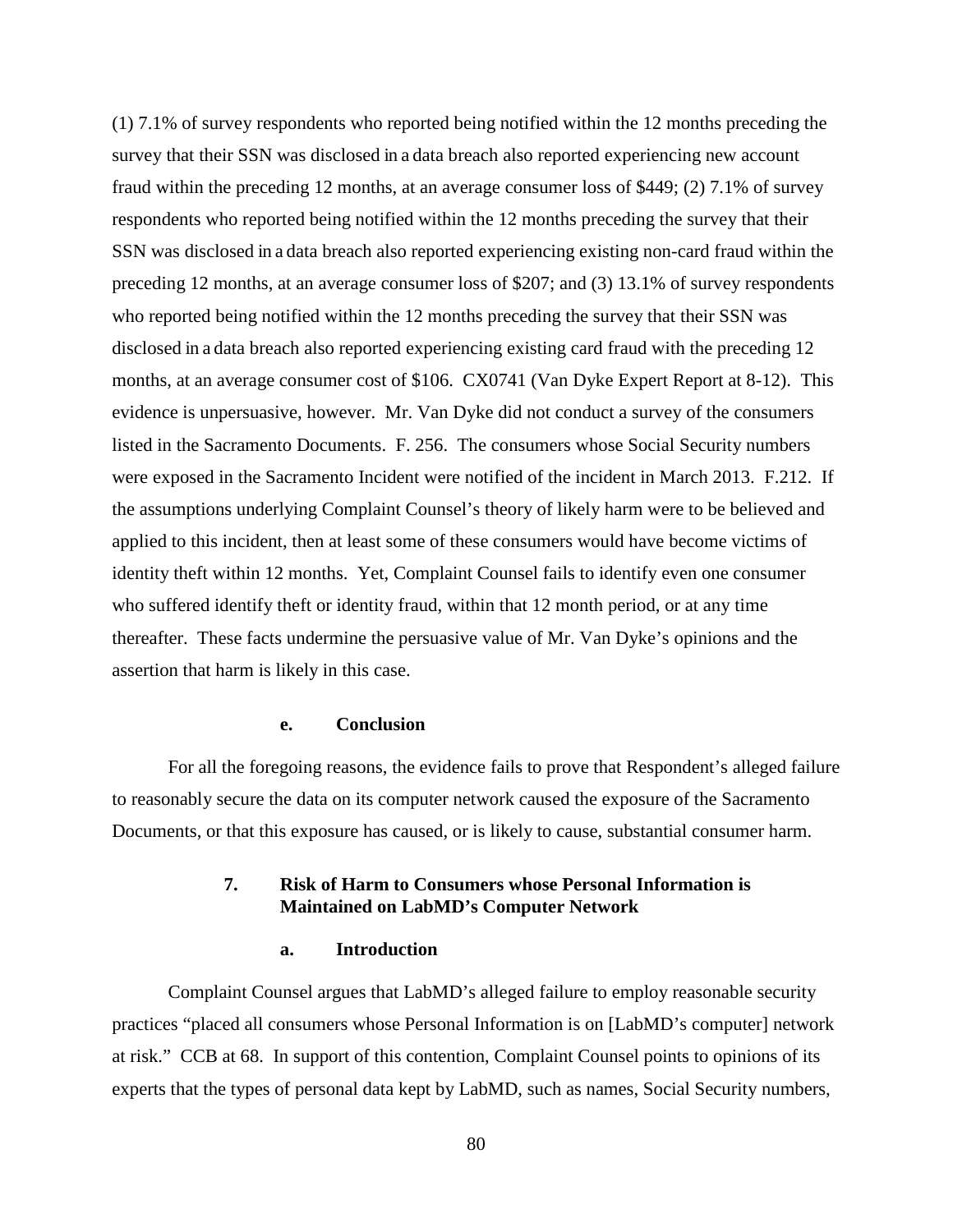payment information, and health insurance information, "are the types of information needed to perpetrate frauds, and are the target of data thieves." CCB at 68. Therefore, Complaint Counsel concludes, the "risk of unauthorized exposure . . . is likely to cause" identity theft, medical identity theft, and other harms. CCB at 68. Put another way, Complaint Counsel argues that Respondent's alleged unreasonable data security creates an "elevated" or "increased" risk of an unauthorized disclosure, and that there is a "correlation" between being a data breach victim and being an identity theft victim; therefore, Respondent's alleged unreasonable data security is "likely to cause" consumers harm. CCCL 27.

Respondent contends that Complaint Counsel's position, based upon expert opinion, constitutes speculation about possible future identity theft, while the record is devoid of evidence of actual or likely identity theft, and does not satisfy Complaint Counsel's burden under Section 5(n) to prove that Respondent's alleged conduct caused or is likely to cause substantial consumer injury. Respondent further argues that Complaint Counsel's proffered consumer injury experts were not qualified to assess the risk posed by Respondent's alleged unreasonable data security, and that their opinions as to risk were based on assumptions and speculation.

As explained further below, Complaint Counsel's theory that harm is likely for all consumers whose Personal Information is maintained on LabMD's computer network, based on a "risk" of a future data breach and resulting identity theft injury, is without merit. First, the expert opinions upon which Complaint Counsel relies do not specify the degree of risk posed by Respondent's alleged unreasonable data security, or otherwise assess the probability that harm will result. To find "likely" injury on the basis of theoretical, unspecified "risk" that a data breach will occur in the future, with resulting identity theft harm, would require reliance upon a series of unsupported assumptions and conjecture. Second, a "risk" of harm is inherent in the notion of "unreasonable" conduct. To allow unfair conduct liability to be based on a mere "risk" of harm alone, without regard to the probability that such harm will occur, would effectively allow unfair conduct liability to be imposed upon proof of unreasonable data security alone. Such a holding would render the requirement of "likely" harm in Section 5(n) superfluous, and would contravene the clear intent of Section 5(n) to limit unfair conduct liability to cases of actual, or "likely," consumer harm.

81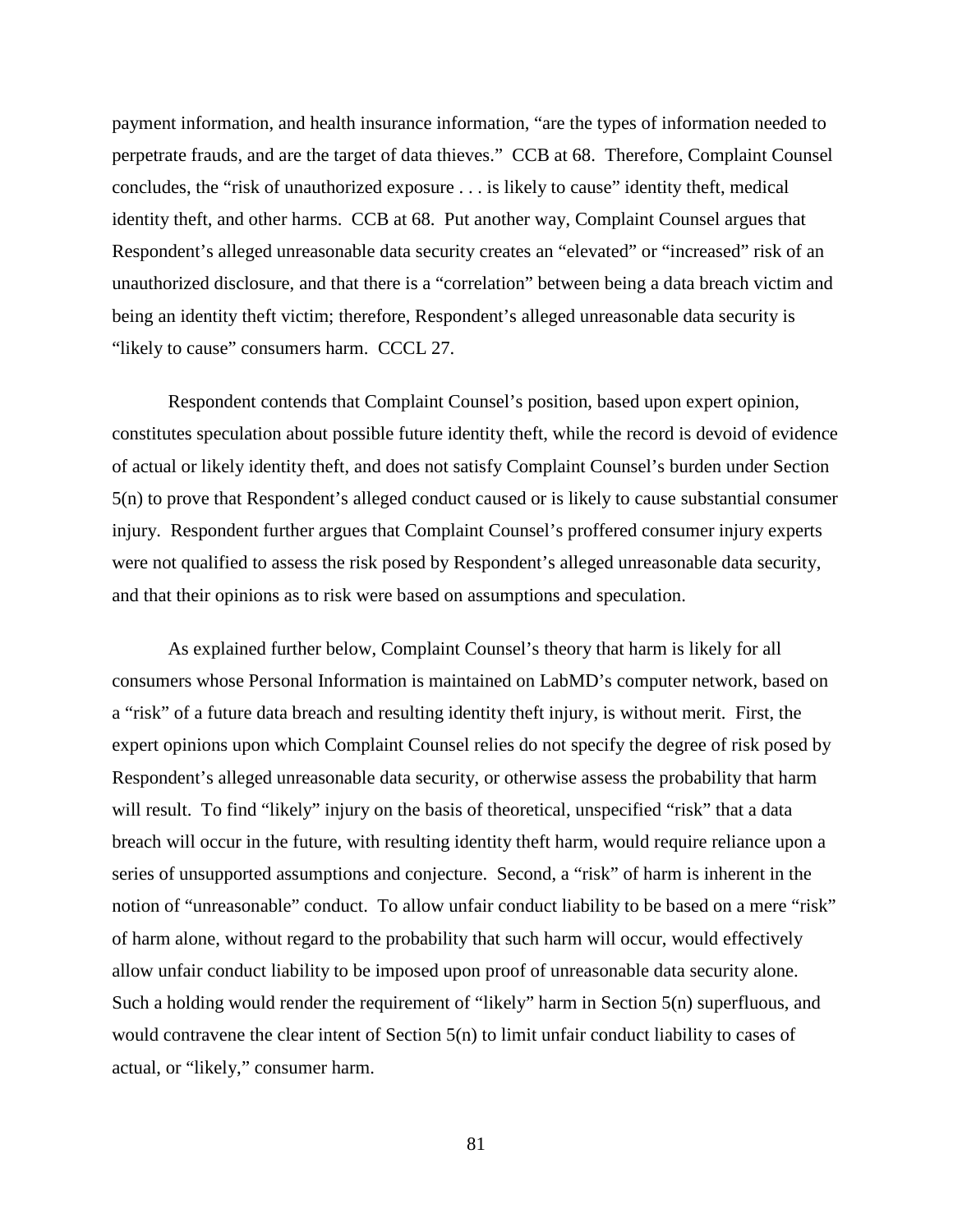## **b. Analysis**

As framed by Complaint Counsel, the likelihood of substantial consumer injury to the consumers whose Personal Information is presently maintained on Respondent's computer network is based on the asserted risk that identity thieves, targeting the types of information held by LabMD, will successfully breach Respondent's computer network, take Personal Information, and misuse that information to commit identity theft harms. In the instant case, there is no evidence that this has happened in the past, $41$  or that any consumer has suffered any harm as a result of Respondent's alleged unreasonable data security, including as a result of the alleged Security Incidents, as discussed above.

In *International Harvester*, upon which Complaint Counsel relies on the issue of risk (*see*  CCCL 26), the Commission was required to assess the risk of consumer harm from certain safety defects in the respondent's tractors, to determine whether it was deceptive to fail to disclose such defects. "The implied warranty of fitness is not violated by all undisclosed safety problems. The critical issue is the degree of risk involved. . . . [A] seller impliedly warrants only that a product is reasonably safe, not that it is free of all hazards. We recognize that there is no such thing as a totally safe product, and especially not when dealing with relatively complex machinery." 1984 FTC LEXIS 2, at \*252 and n.50. Similarly, as the Commission has acknowledged in this case, "[t]here is no such thing as perfect [computer] security." *LabMD*, 2014 FTC LEXIS 2, at \*52. Accordingly, it was incumbent upon Complaint Counsel to demonstrate "the degree of risk involved." *See Int'l Harvester*, 1984 FTC LEXIS 2, at \*252 and n.50. As the Commission stated in *International Harvester*, to suggest that there is a kind of risk that is separate from statistical risk "amounts really to no more than a conversational use of the term in the sense of 'at risk.' In this sense everyone is 'at risk' at every moment, with respect to every danger which may possibly occur. When divorced from any measure of the probability of occurrence,

<sup>&</sup>lt;sup>41</sup> As noted above in Section III.D.6., the evidence fails to prove that the Sacramento Documents were obtained from a breach of Respondent's computer network security. In addition, as discussed above in Section III.D.5., while the 1718 File incident constituted a "data breach" in the broad sense of an unauthorized disclosure, the circumstances under which that disclosure occurred, through Tiversa's locating and downloading the 1718 File via peer-to-peer file sharing, are not analogous to the type of targeted intrusion of computer security by identity thieves posited by Complaint Counsel.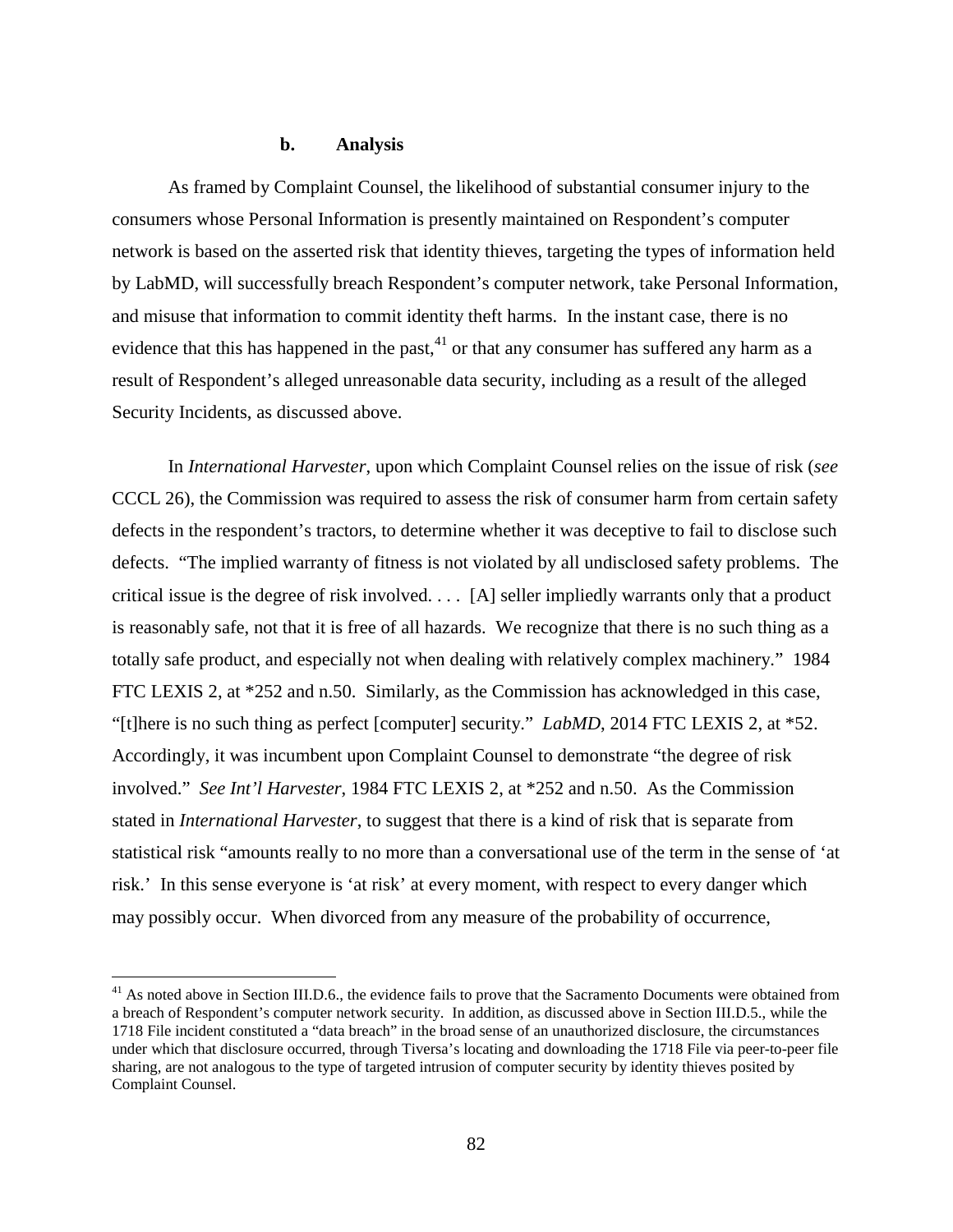however, such a concept cannot lead to useable rules of liability." *Int'l Harvester*, 1984 FTC LEXIS 2, at  $*253$  n.52.<sup>42</sup>

Judged against the principles for assessing risk set forth in *International Harvester*, the opinions of Complaint Counsel's experts, upon which Complaint Counsel relies, are insufficient because the experts failed to specify the degree of risk, or otherwise measure the probability or likelihood that Respondent's alleged unreasonable data security will result in a data breach and identity theft injury. Mr. Kam opined generally that Respondent's asserted failure to reasonably protect its consumers' Personal Information poses an "increased" or "elevated" risk of unauthorized disclosure of this information, which "in turn is likely to cause" identity theft harm. CX0742 (Kam Expert Report at 10, 23). He based this opinion on the further broad opinion that cyber-criminals in general target healthcare organizations for attack, and that inadequate data security by such organizations renders their data security systems "vulnerable" to an attack by these criminals. *Id.* at 23; *see also* Kam, Tr. 558. *See* CCFF 1646-1649; 1653-1656. Mr. Kam "assumed" that Respondent's data security was unreasonable, and did not undertake to assess the degree of risk presented by Respondent's particular practices, or to assess the probability or likelihood that Respondent's computer network will be breached in the future. F. 244-245. Indeed, Mr. Kam has no expertise in computer network security, and therefore could not properly opine on the risk posed by Respondent's computer security, or on the probability or likelihood of a breach. *See* F. 9-10, 245. Mr. Kam's opinions as to a generalized increased risk of cyber-attack on healthcare organizations whose data security systems are "vulnerable" to such criminals is "divorced from any measure of the probability" of such an occurrence in this case. *See Int'l Harvester*, 1984 FTC LEXIS 2, at \*253 n.52*.* Accordingly, Mr. Kam's opinion in this regard is not persuasive evidence that any or all the consumers whose Personal Information is maintained by LabMD on its computer network are "likely" to suffer harm.

The opinion offered by Complaint Counsel's other consumer harm expert, Mr. Van Dyke, also fails to assess the probability or likelihood that Respondent's alleged unreasonable data security will result in a data breach and resulting harm. Mr. Van Dyke candidly admitted

 <sup>42</sup> As noted above, as in *International Harvester,* risk is a critical issue for Complaint Counsel's claim. Accordingly, notwithstanding that the discussion of risk in *International Harvester* was in the context of a deception claim, as opposed to an unfair conduct claim, the Commission's framework for assessing risk is nevertheless instructive.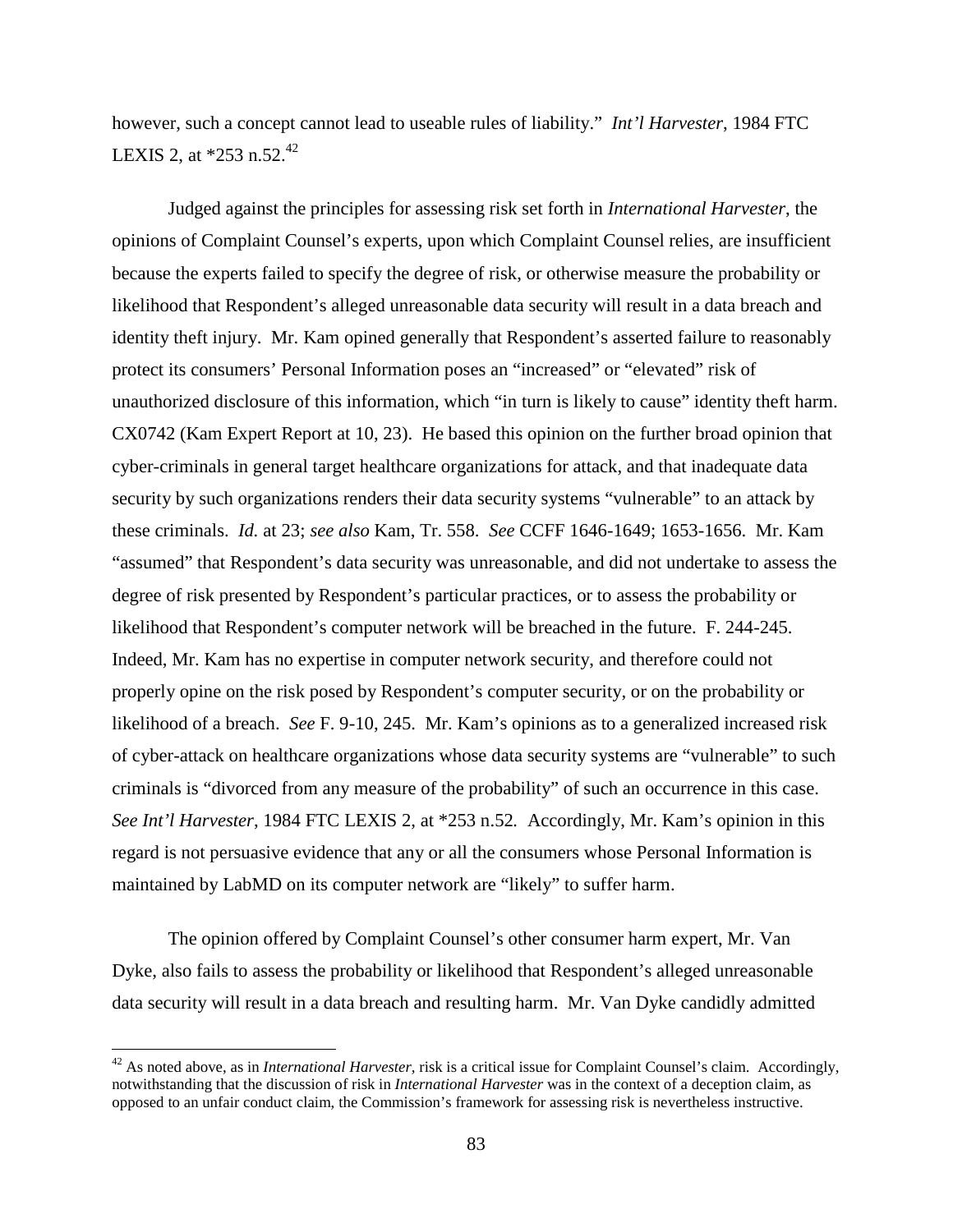that he did not, and was not able to, provide any quantification of the risk of identity theft harm for the 750,000 consumers whose information is maintained on LabMD's computer networks, because he did not have evidence of any data exposure with respect to those individuals, except as to those that were listed on the 1718 File or in the Sacramento Documents. F. 258.

Moreover, Mr. Van Dyke's "risk" opinion is even more amorphous than that of Mr. Kam. Mr. Van Dyke states that, because consumer personal information in general is a "target of data thieves," LabMD's alleged unreasonable data security "risked exposing" consumers "to a likelihood" of harm. CX0741 (Van Dyke Expert Report at 12-13). Whatever the meaning of "likely" harm, as used in Section 5(n), surely it requires more than a mere "risk" of "an exposure" to "a likelihood" of harm. *See also* CCCL 30 (arguing that in "potentially exposing" consumers' Personal Information "to unauthorized disclosure," Respondent's conduct is "likely to cause injury  $\dots$ ").

Furthermore, like Mr. Kam, Mr. Van Dyke did not assess Respondent's particular data security practices, having assumed that Respondent's data security was "unreasonable," F. 257, and his opinion is therefore also "divorced from any measure of the probability" that a data breach, and resulting identity theft harm, will occur in this case. *See Int'l Harvester,* 1984 FTC LEXIS 2, at \*253 n.52. In addition, like Mr. Kam, Mr. Van Dyke is not qualified to assess Respondent's computer security. *See* F. 12-14.

The only expert proffered by Complaint Counsel who is arguably qualified to assess the degree of risk posed by Respondent's computer security practices, Dr. Raquel Hill, did not opine as to the probability or likelihood that Respondent's computer network would be breached, or whether Respondent's data security practices were likely to cause any consumer harm. When asked if she had an opinion as to the likelihood of consumer harm resulting from Respondent's asserted unreasonable data security, Dr. Hill responded that she did not form such an opinion; that she was instructed to assume that identity theft harm "could occur" *if* consumers' personal information on LabMD's network was exposed; and that she "assumed" that such harm was likely. F. 237. The likelihood of such an exposure, and resulting consumer harm, cannot properly be assumed. This assumption by the government's only witness who arguably could have opined on the specific risk or probability that Respondent's particular data security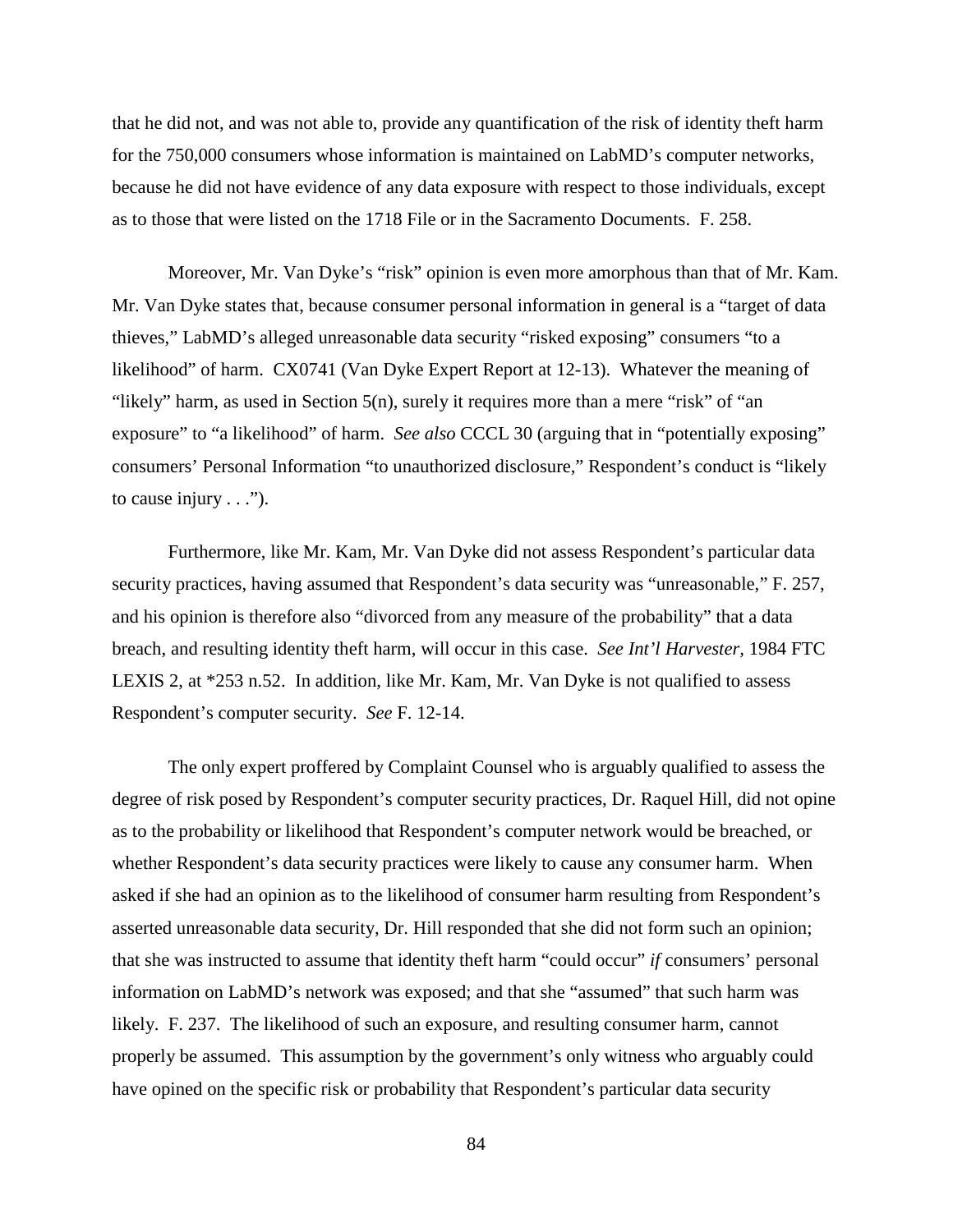practices will result in an unauthorized exposure – the logical prerequisite to any potential consumer harm – leaves virtually no evidence to support the contention that LabMD's alleged unreasonable security practices are likely to cause harm to consumers, simply because their Personal Information is maintained on Respondent's computer network.

Under the evidence presented, to conclude that consumers whose Personal Information is maintained on Respondent's computer network are "likely" to suffer a data breach and subsequent identity theft harm would require speculation upon speculation. Among other things, it would have to be assumed that, at some unknown point in the future, Respondent's computer system will be breached by a presently unknown third-party who, at some undetermined point thereafter, will use the stolen information to harm those consumers. <sup>43</sup> *Cf. Reilly v. Ceridian Corp.*, 664 F.3d 38, 42 (3rd Cir. 2011) (finding alleged increased risk of future injury too attenuated for Article III standing purposes, even though there had been a prior security breach by an unknown hacker, because the likelihood of actual injury from the breach was "dependent on entirely speculative, future actions of an unknown third-party"). *See* Policy Statement, *supra,* at \*307 (stating that injury must not be speculative); 1982 Policy Letter, *supra* (stating that Commission's resources should not be used for speculative harm).

Moreover, if an unspecified, theoretical "risk" of a future data breach and resulting identity theft were sufficient to prove unfair conduct in the instant case, then the clear requirement in Section 5(n) that injury be "likely" would be vitiated. Under common law negligence principles, which both parties cite in connection with the meaning of "unreasonableness" (CCCL 16; RCL 97), $44$  "unreasonable" conduct, by definition, is conduct

<sup>&</sup>lt;sup>43</sup> Complaint Counsel's argument as to the likelihood of future harm for all consumers whose Personal Information is maintained by LabMD is premised on the asserted vulnerability of LabMD's computer network to infiltration by identity thieves who would then commit identity crimes. To the extent Complaint Counsel also argues a likelihood of emotional or other privacy harms, allegedly arising from an unauthorized exposure of sensitive medical information alone, such subjective harm, unaccompanied by any tangible injury such as monetary harm or health and safety risks, would not constitute "substantial injury" within the meaning of Section 5(n).

<sup>&</sup>lt;sup>44</sup> The Commission also referred to negligence standards as relevant to the "unreasonable data security" claim in the instant case. *LabMD*, 2014 FTC LEXIS 2, at \*47-48. In rejecting LabMD's contention that charging LabMD with employing unreasonable data security in the absence of promulgated data security standards violated due process, the Commission stated: "LabMD's due process claim is particularly untenable when viewed against the backdrop of the common law of negligence. Every day, courts and juries subject companies to tort liability for violating uncodified standards of care, and the contexts in which they make those fact-specific judgments are as varied and fast-changing as the world of commerce and technology itself."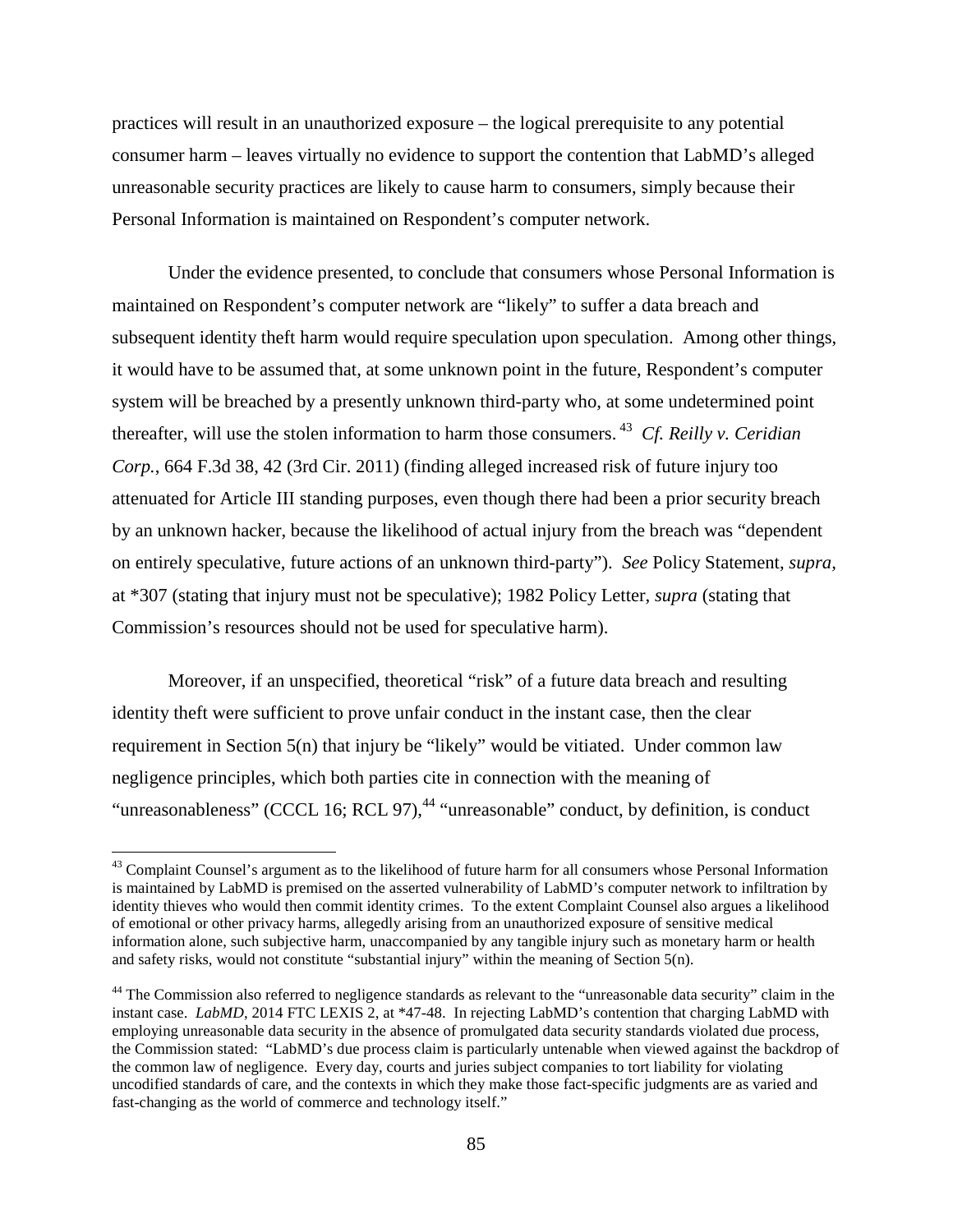that exposes another to an unreasonable "risk" of harm. *See, e.g.*, Restatement (Second) of Torts § 298 (reasonable conduct is that which a reasonable person would recognize as necessary to prevent creating an unreasonable risk of harm); *see also id.* at § 291 ("Where an act is one which a reasonable man would recognize as involving a risk of harm to another, the risk is unreasonable and the act is negligent if the risk is of such magnitude as to outweigh what the law regards as the utility of the act or of the particular manner in which it is done."). Thus, to contend that proof of risk of injury – even an elevated or increased risk – is sufficient to prove "unfair" conduct is tantamount to arguing that "unreasonable" data security, by definition, is an unfair practice. This is contrary to the theory of the Complaint, which alleges both unreasonable data security and likely injury. Complaint ¶¶ 10, 22. *See also LabMD*, 2014 FTC LEXIS 2, at \*52 (holding that unfair conduct liability in the area of data security requires proof of unreasonable data security *and* actual or likely resulting injury) (emphasis added). In addition, to base unfair conduct liability upon proof of unreasonable data security alone would, on the evidence presented in this case, effectively expand liability to cases involving generalized or theoretical "risks" of future injury, in clear contravention of Congress' intent, in enacting Section 5(n), to limit liability for unfair conduct to cases of actual or "likely" substantial consumer injury. *See, e.g.,* H.R. CONF. REP. 103-617, 1994 WL 385368, at \*11-12, FTC Act Amendments of 1994 (noting that Section 5(n) is to *limit* unfair acts or practices under the reach of Section 5 to those that, *inter alia*, "cause or are likely to cause substantial injury to consumers") (emphasis added); *see also* S. REP. 103-130, 1993 WL 322671, at \*4 ("This section amends section 5 of the FTC Act to limit unlawful 'unfair acts or practices' to *only* those which cause or are likely to cause substantial injury to consumers . . .") (emphasis added).

It is also significant that the Commission, in rejecting Respondent's argument that the unfair conduct claim in this case violated its due process rights to fair notice of what conduct was prohibited, specifically held that "the three-part statutory standard governing whether an act or practice is 'unfair,' set forth in Section 5(n)," provided the required constitutional notice. *LabMD*, 2014 FTC LEXIS 2, at \*46. That three-part statutory standard prohibits conduct that, *inter alia*, "causes or is likely to cause" substantial consumer injury. If unfair conduct liability can be premised on "unreasonable" data security alone, upon proof of a generalized, unspecified "risk" of a future data breach, without regard to the probability of its occurrence, and without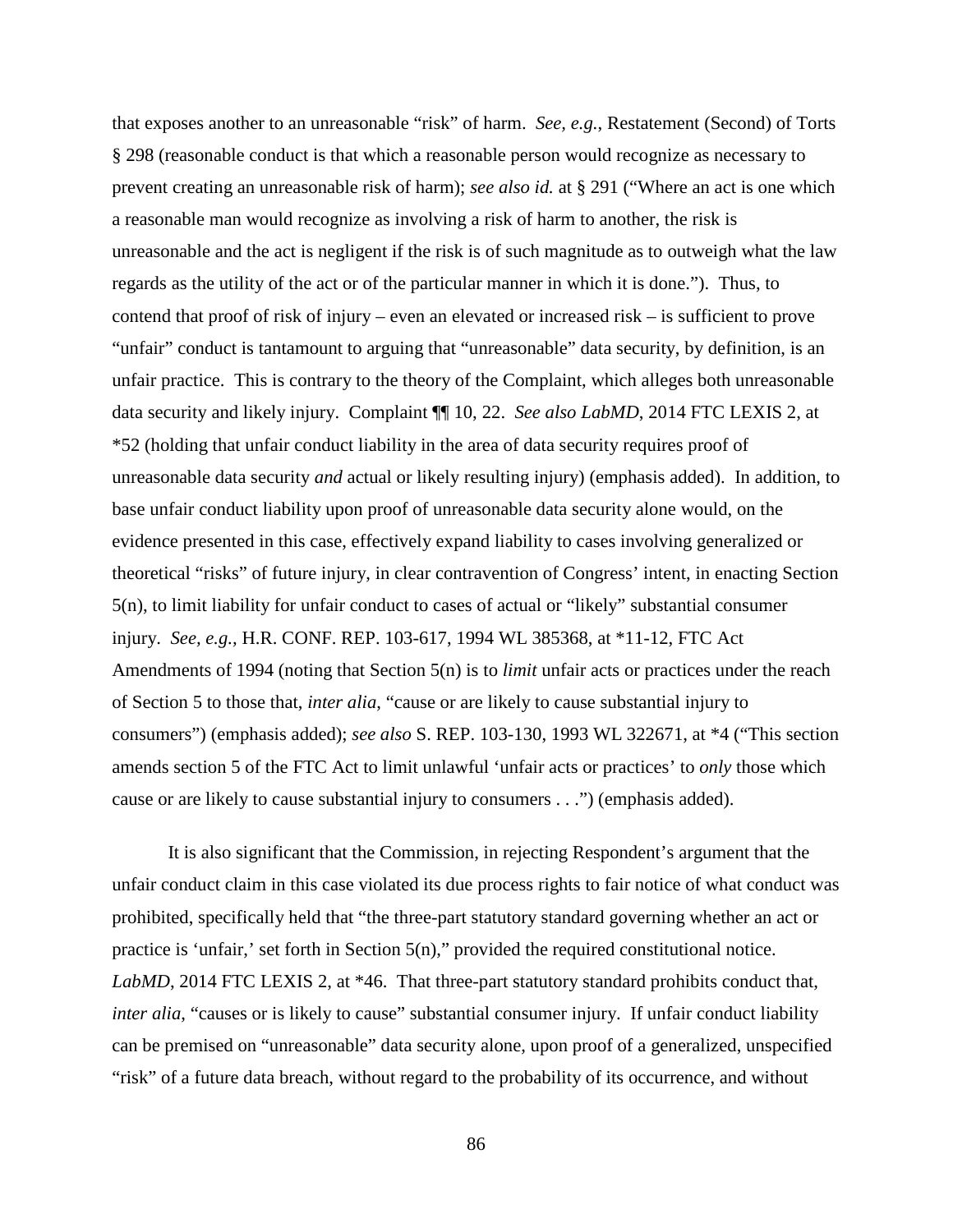proof of actual or likely substantial consumer injury, then "the three-part statutory standard governing whether an act or practice is 'unfair,' set forth in Section 5(n)," would not provide the required constitutional notice of what is prohibited.

Complaint Counsel asserts that Section 5 unfair conduct liability can be imposed based solely on the risk of a data breach and that proof of an actual data breach is not required. Transcript of Closing Arguments, Sept. 16, 2015, at 57. Fundamental fairness dictates that proof of likely substantial consumer injury under Section 5(n) requires proof of something more than an unspecified and hypothetical "risk" of future harm, as has been submitted in this case.<sup>45</sup>

## **c. Conclusion**

Proof of a "risk" of harm, alone, "[w]hen divorced from any measure of the probability of occurrence, . . . cannot lead to useable rules of liability." *Int'l Harvester*, 1984 FTC LEXIS 2, at \*253 n.52. In the instant case, at best, Complaint Counsel's evidence of "risk" shows that a future data breach is possible, and that if such possible data breach were to occur, it is possible that identity theft harm would result. However, possible does not mean likely. Possible simply means not impossible. Such proof does not meet the minimum standard for declaring conduct "unfair" under Section 5 of the FTC Act, which requires that harm be "likely," and cannot lead to useable rules of liability. Accordingly, for all the foregoing reasons, the evidence fails to prove that Respondent's alleged unreasonable data security caused, or is likely to cause, substantial injury to consumers whose Personal Information is maintained on LabMD's computer network.

#### **E. CONCLUSION**

Section  $5(n)$  of the FTC Act provides that "[t]he Commission shall have no authority ... to declare unlawful an act or practice on the grounds that such act or practice is unfair unless the

<sup>&</sup>lt;sup>45</sup> It should also be noted that Complaint Counsel's proffered data security expert, Dr. Hill, confined her opinions as to Respondent's alleged unreasonable data security to the time period from January 2005 through July 2010, referred to as the "Relevant Time Period." Thus, whatever risk might be inherent in Respondent's alleged "unreasonable" data security during the Relevant Time Period, the record is devoid of expert opinion as to the degree of risk beyond that period. Also, relevant to the assessment of risk in this case is that LabMD wound down its operations beginning in January 2014, and, as of May 2014, LabMD's operations were limited to maintaining tissue samples, and providing copies of prior test data to its physician clients only via facsimile. F. 36-39.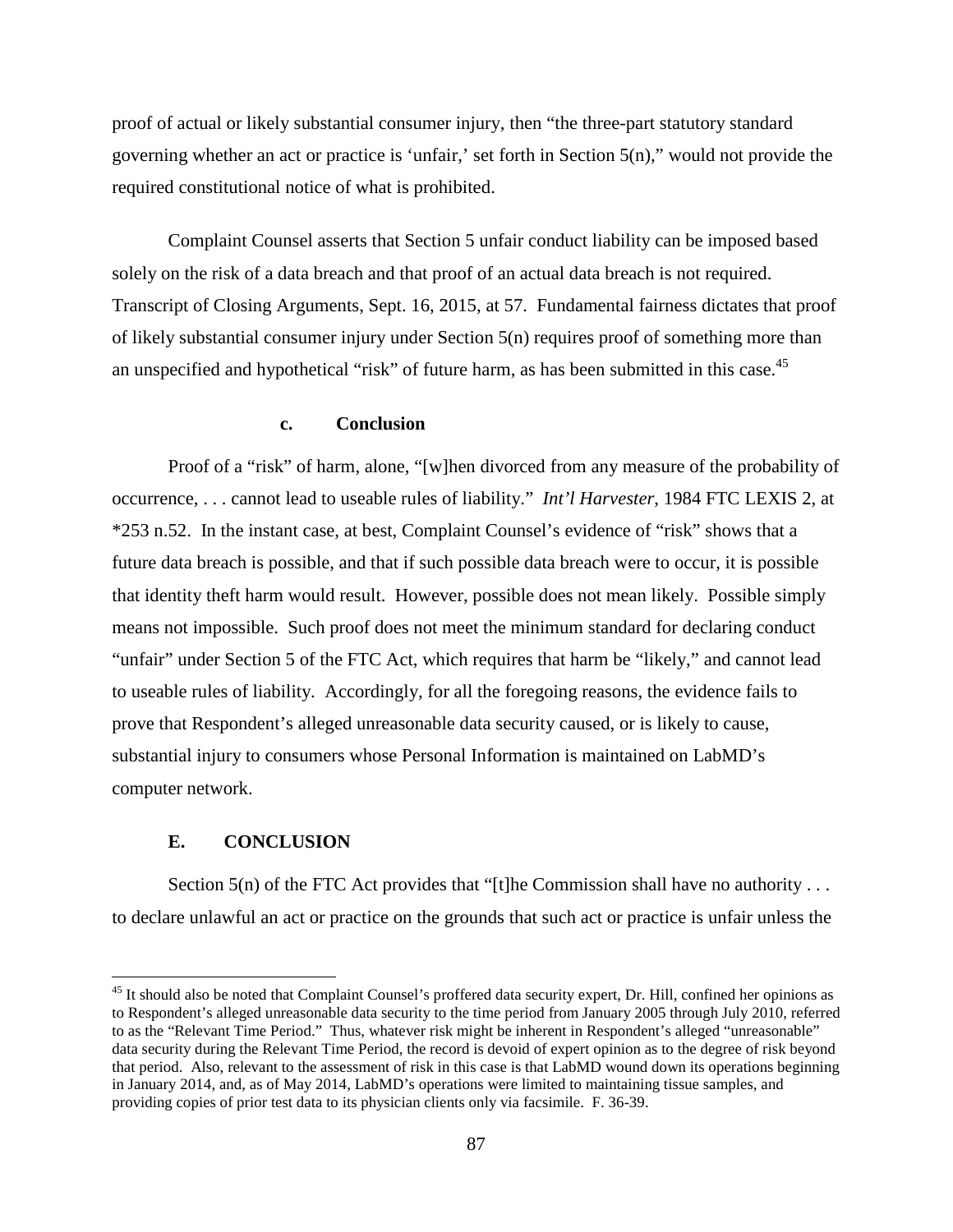act or practice causes or is likely to cause substantial injury to consumers which is not reasonably avoidable by consumers themselves and not outweighed by countervailing benefits to consumers or to competition." 15 U.S.C. § 45(n). Accordingly, in the instant case, the burden was on Complaint Counsel to prove, initially, that Respondent's alleged failure to employ "reasonable and appropriate" data security "caused, or is likely to cause, substantial injury to consumers," as alleged in the Complaint. Complaint ¶¶ 10, 22. The evidence presented in this case fails to prove these allegations. As addressed in detail in this Initial Decision, there is no evidence that any consumer has suffered any substantial injury as a result of Respondent's alleged conduct, and both the quality and quantity of Complaint Counsel's evidence submitted to prove that such injury is, nevertheless, "likely" is unpersuasive. In reaching these conclusions the totality of the record evidence has been fully considered and weighed.

In summary, there is no evidence that any consumer has suffered any injury as a result of the 2008 exposure of the 1718 File, and the evidence fails to show that this exposure, to Tiversa, Professor Johnson, and the FTC, is likely to cause any substantial consumer injury. In addition, the evidence further fails to show that the Sacramento Documents were exposed in 2012 as a result of any alleged computer security failure of Respondent, or that the exposure of these documents has caused, or is likely to cause, any substantial consumer injury. Finally, the theory that, there is a likelihood of substantial injury for all consumers whose information is maintained on Respondent's computer networks, because there is a "risk" of a future data breach, is without merit because the evidence presented fails to demonstrate a likelihood that Respondent's computer network will be breached in the future and cause substantial consumer injury. While there may be proof of possible consumer harm, the evidence fails to demonstrate probable, *i.e.*, likely, substantial consumer injury.

Because the evidence fails to prove that Respondent's alleged unreasonable data security caused, or is likely to cause, substantial consumer injury, as required by Section 5(n) of the FTC Act, Respondent's alleged unreasonable data security cannot properly be declared an unfair act or practice in violation of Section 5(a) of the FTC Act. Accordingly, the Complaint must be DISMISSED.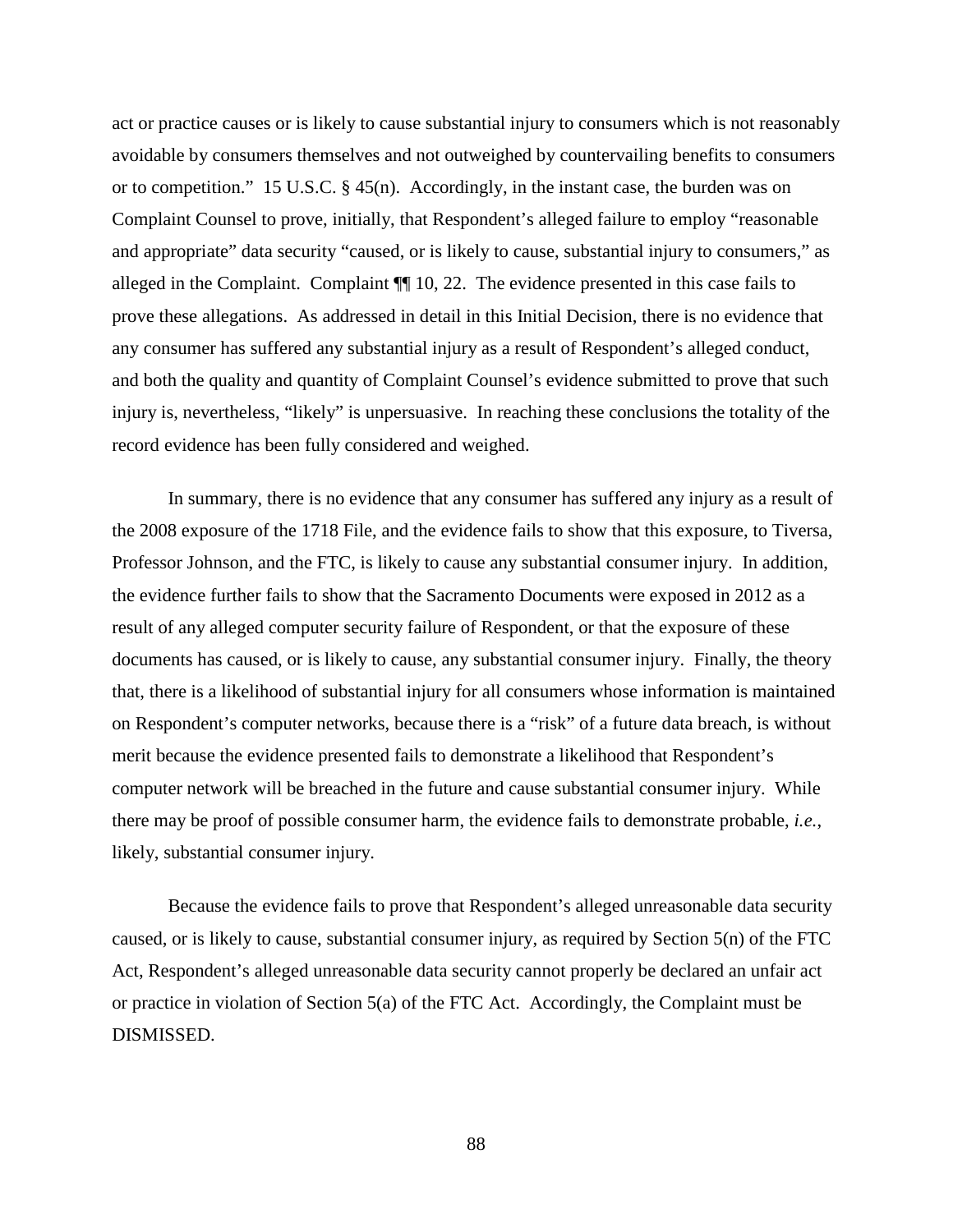# **IV. SUMMARY OF CONCLUSIONS OF LAW**

- 1. Section 5 of the FTC Act grants the FTC the authority over "unfair or deceptive acts or practices in or affecting commerce" by "persons, partnerships, or corporations . . . . " 15 U.S.C.  $\S$  45(a)(1)-(2).
- 2. Respondent is a corporation within the meaning of Sections 4 and 5 of the FTC Act. 15 U.S.C. §§ 44, 45.
- 3. The acts and practices alleged in the Complaint are "in or affecting commerce" under the FTC Act. 15 U.S.C. § 45(a)(1).
- 4. Complaint Counsel bears the burden of proving the allegations of the Complaint that Respondent engaged in unfair conduct in violation of Section 5(a) of the FTC Act by a preponderance of evidence.
- 5. Section 5(n) of the FTC Act provides that "[t]he Commission shall have no authority . . . to declare unlawful an act or practice on the grounds that such act or practice is unfair unless the act or practice causes or is likely to cause substantial injury to consumers which is not reasonably avoidable by consumers themselves and not outweighed by countervailing benefits to consumers or to competition." 15 U.S.C.  $§$  45(n).
- 6. Complaint Counsel bears the burden of proving by a preponderance of the evidence the allegations of the Complaint that Respondent's failure to provide "reasonable and appropriate" security for personal information maintained on LabMD's computer networks, "caused or is likely to cause" substantial consumer injury that is not offset by countervailing benefits to consumers or competition and is not reasonably avoidable by consumers.
- 7. Congress amended the FTC Act in 1994 to add Section 5(n). Congress' intent in adding Section 5(n) to the FTC Act was to establish an outer limit to the Commission's authority to declare an act or practice unfair.
- 8. Section 5(n) of the FTC Act is a three-part test, and all three parts must be proven before an act or practice can be declared "unfair."
- 9. The three-part test in Section 5(n) was intended to codify, as a statutory limitation on unfair acts or practices, the principles of the FTC's December 17, 1980 policy statement on unfairness, reaffirmed by a letter from the FTC dated March 5, 1982, in order to provide guidance and to prevent a future FTC from abandoning those principles.
- 10. Actual or likely substantial consumer injury, which is also not reasonably avoidable by consumers themselves and not outweighed by countervailing benefits to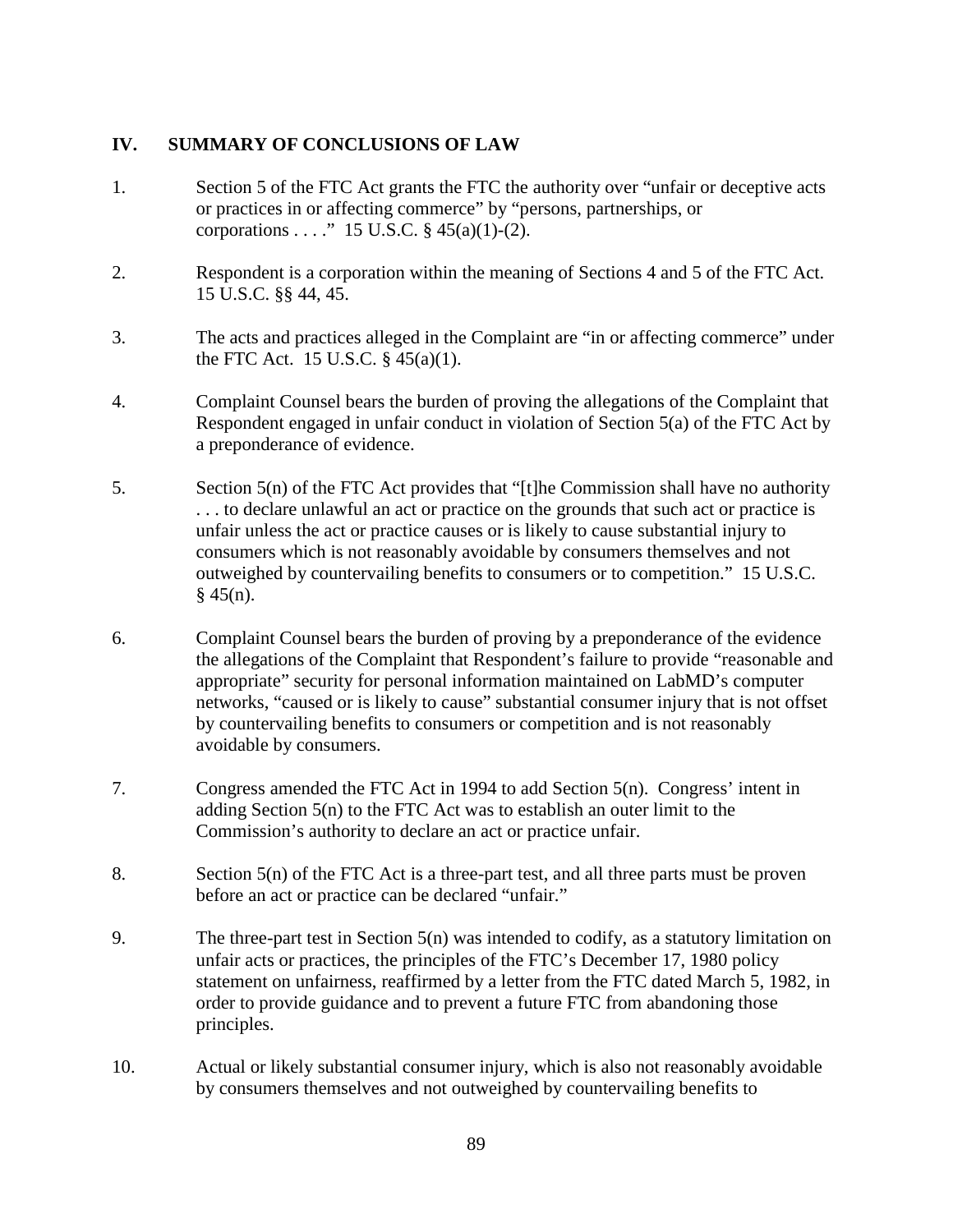consumers or to competition, is a legal precondition to finding a respondent liable for unfair conduct.

- 11. Unjustified consumer injury is the primary focus of the FTC Act.
- 12. The Commission has stated that its "concerns should be with substantial consumer injuries; its resources should not be used for trivial or speculative harm."
- 13. Consumer injury may be "substantial" under Section 5(n) if a relatively small harm is inflicted on a large number of consumers or if a greater harm is inflicted on a relatively small number of consumers.
- 14. In most cases, substantial consumer injury involves monetary or economic harm or unwarranted health and safety risks.
- 15. Unfair conduct cases usually involve actual and completed harms.
- 16. Historically, liability for unfair conduct has been imposed only upon proof of actual consumer harm.
- 17. Complaint Counsel bears the burden of proving, initially, that Respondent's alleged failure to employ "reasonable and appropriate" data security "caused, or is likely to cause, substantial injury to consumers," as alleged in the Complaint.
- 18. Complaint Counsel has failed to meet its burden of proving that Respondent's alleged unreasonable data security caused substantial consumer injury. The record in this case contains no evidence that any consumer whose Personal Information has been maintained by LabMD has suffered any harm as a result of Respondent's alleged conduct.
- 19. Section 5(n) does not define the meaning of "likely" injury. Where a statute does not define a term, it is construed in accordance with its ordinary meaning.
- 20. The Merriam-Webster dictionary states that "likely" is "used to indicate the chance that something will happen," and is primarily defined as "having a high probability of occurring or being true."
- 21. The Commission has interpreted its deception standard, which requires proof that a practice is "likely to mislead" consumers, to require proof that such deception was "probable, not possible . . . ."
- 22. The term "likely" in Section 5(n) does not mean that something is merely possible. Instead, "likely" means that it is probable that something will occur.
- 23. Complaint Counsel has failed to meet its burden of proving that Respondent's alleged unreasonable data security is "likely to cause" substantial consumer injury. There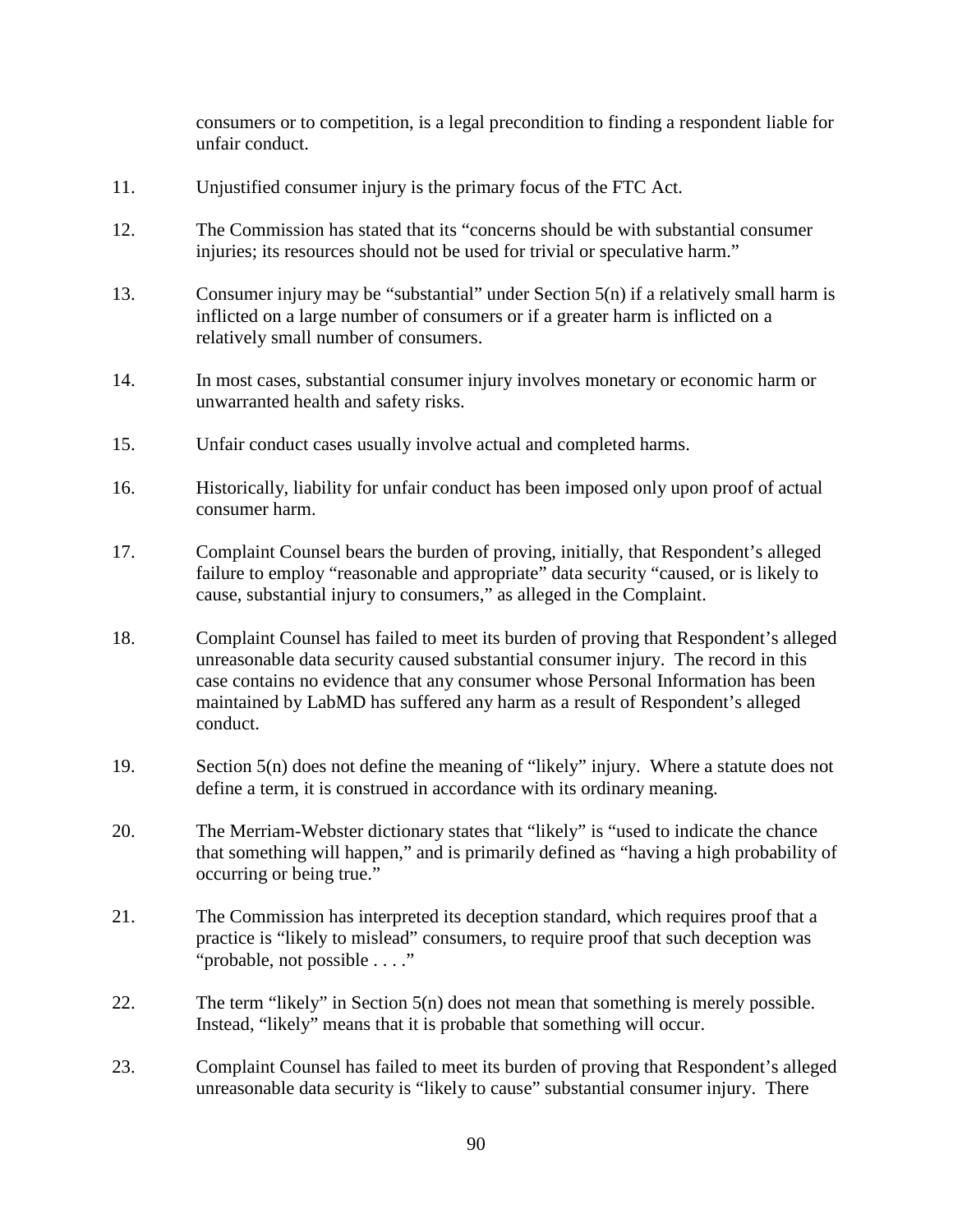may be proof of possible consumer harm, but the evidence fails to demonstrate probable, *i.e.*, likely, substantial consumer injury.

- 24. Complaint Counsel has failed to prove that the 2008 exposure of the 1718 File caused, or is likely to cause, any substantial consumer injury.
- 25. Subjective feelings of harm, such as embarrassment, upset, or stigma, standing alone, without accompanying, clearly demonstrated, tangible injury, do not constitute "substantial injury" within the meaning of Section 5(n).
- 26. Evidence in the record provided by Tiversa and its chief executive officer and corporate designee Mr. Robert Boback, claiming that Tiversa found the 1718 File in "multiple locations" on peer-to-peer networks, including at IP addresses belonging to suspected or known identity thieves, is entitled to no weight. Such evidence, including without limitation, Mr. Boback's 2013 discovery deposition, Mr. Boback's 2014 trial deposition testimony, and a Tiversa-provided exhibit, CX0019, is unreliable, not credible, and outweighed by credible contrary testimony from Mr. Richard Wallace.
- 27. Complaint Counsel has failed to prove that Respondent's alleged failure to reasonably secure data on its computer network caused, or is likely to cause, substantial injury to consumers due to the exposure of the Sacramento Documents because Complaint Counsel has failed to prove that the Sacramento Documents were maintained on Respondent's computer network.
- 28. Complaint Counsel has failed to prove that the Sacramento Documents were exposed in 2012 as a result of any alleged computer security failure of Respondent.
- 29. Even if there were a causal connection between Respondent's computer network and the exposure of the Sacramento Documents, Complaint Counsel has failed to prove that the exposure of these documents has caused, or is likely to cause, any substantial consumer injury.
- 30. Complaint Counsel has failed to prove the allegation in Complaint ¶ 21 that Social Security numbers in the Sacramento Documents "are being, or have been, used by people with different names, which may indicate that the SSNs have been used by identity thieves," because the evidence upon which Complaint Counsel relies (proffered exhibit CX0451) is unreliable and entitled to no weight.
- 31. Complaint Counsel's assertion that there is a likelihood of substantial injury for all consumers whose information is maintained on Respondent's computer networks, regardless of whether their information has been exposed, on the theory that there is a "risk" of a future data breach, is without merit because Complaint Counsel has failed to prove the likelihood that Respondent's computer network will be breached in the future and cause substantial consumer injury.